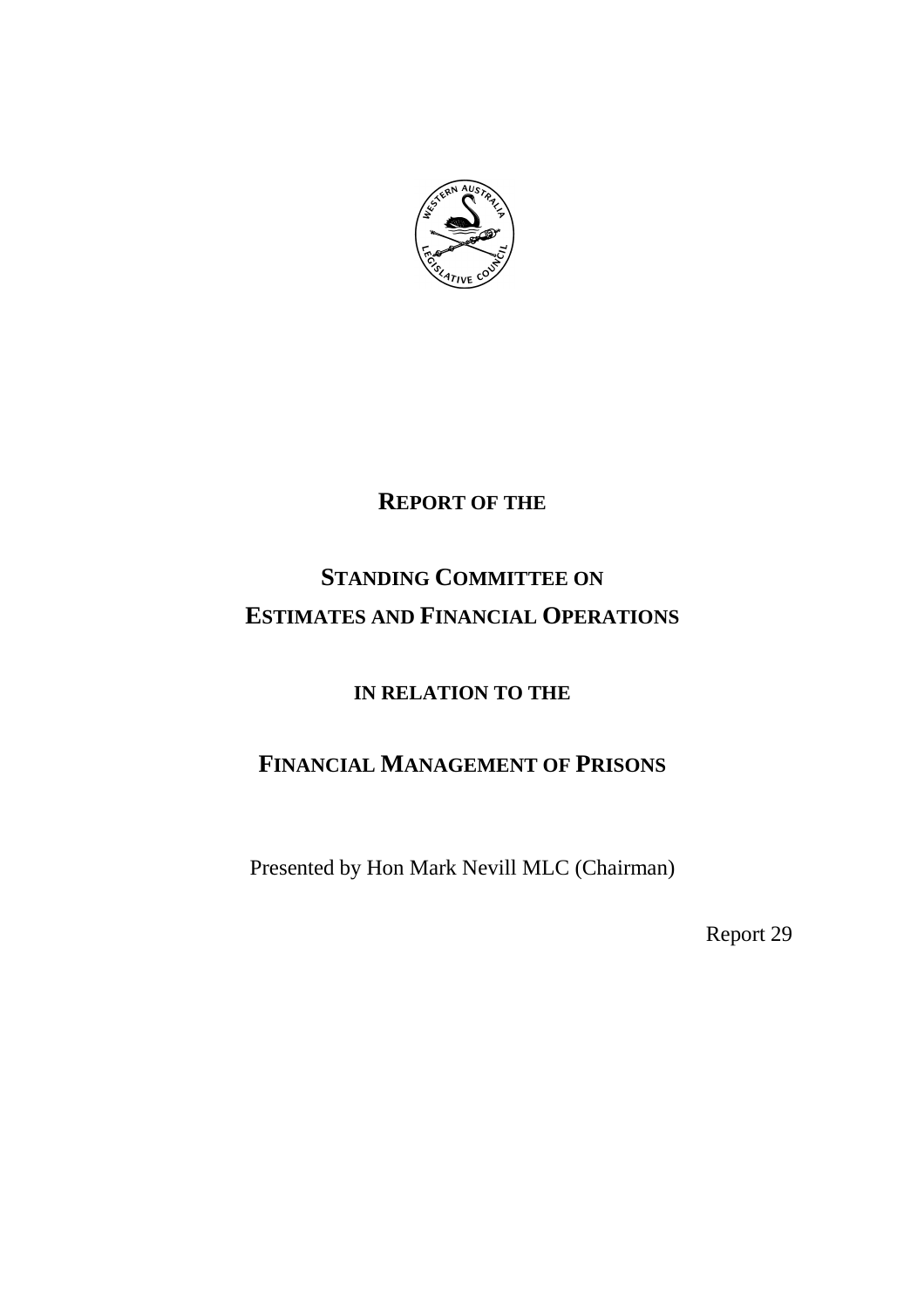### **STANDING COMMITTEE ON ESTIMATES AND FINANCIAL OPERATIONS**

#### **Date first appointed:**

December 21 1989

### **Terms of Reference:**

- 1. There is hereby appointed a Standing Committee to be known as the *Estimates and Financial Operations Committee.*
- 2. The committee consists of 5 members.
- 3. The functions of the Committee are to consider and report on:
	- (a) the estimates of expenditure laid before the Council each year; and
	- (b) any matter relating to the financial administration of the State.
- 4. The Committee shall report on the estimates referred under clause 3 by or within one sitting day of the day on which the second reading of the *Appropriation (Consolidated Revenue Fund) Bill* is moved.
- 5. For the purposes of clause 3(a), the House may appoint not more than 6 members at any stage of its examination.
- 6. A reference in clause 3 to "estimates of expenditure" includes continuing appropriations, however expressed, that do not require annual appropriations.
- 7. The Committee may initiate investigations under clause 3(b) without prejudice to the right of the Council to refer any such matter.

#### **Members as at the time of this inquiry:**

Hon Mark Nevill MLC Hon Muriel Patterson MLC Hon Ed Dermer MLC Hon Simon O'Brien MLC Hon Ljiljanna Ravlich MLC (appointed March 21 2000) Hon Bob Thomas MLC (resigned March 21 2000)

#### **Staff as at the time of this inquiry:**

Ms Lisa Hanna, Committee Clerk Mr Michael Smythe, Advisory Officer Mr Paul Grant, Advisory Officer Dr Paul Moyle (External Consultant)

#### **Address:**

Parliament House, Perth WA 6000, Telephone (08) 9222 7222 Website: http://www.parliament.wa.gov.au

### **ISBN: 0 7307 6414 1**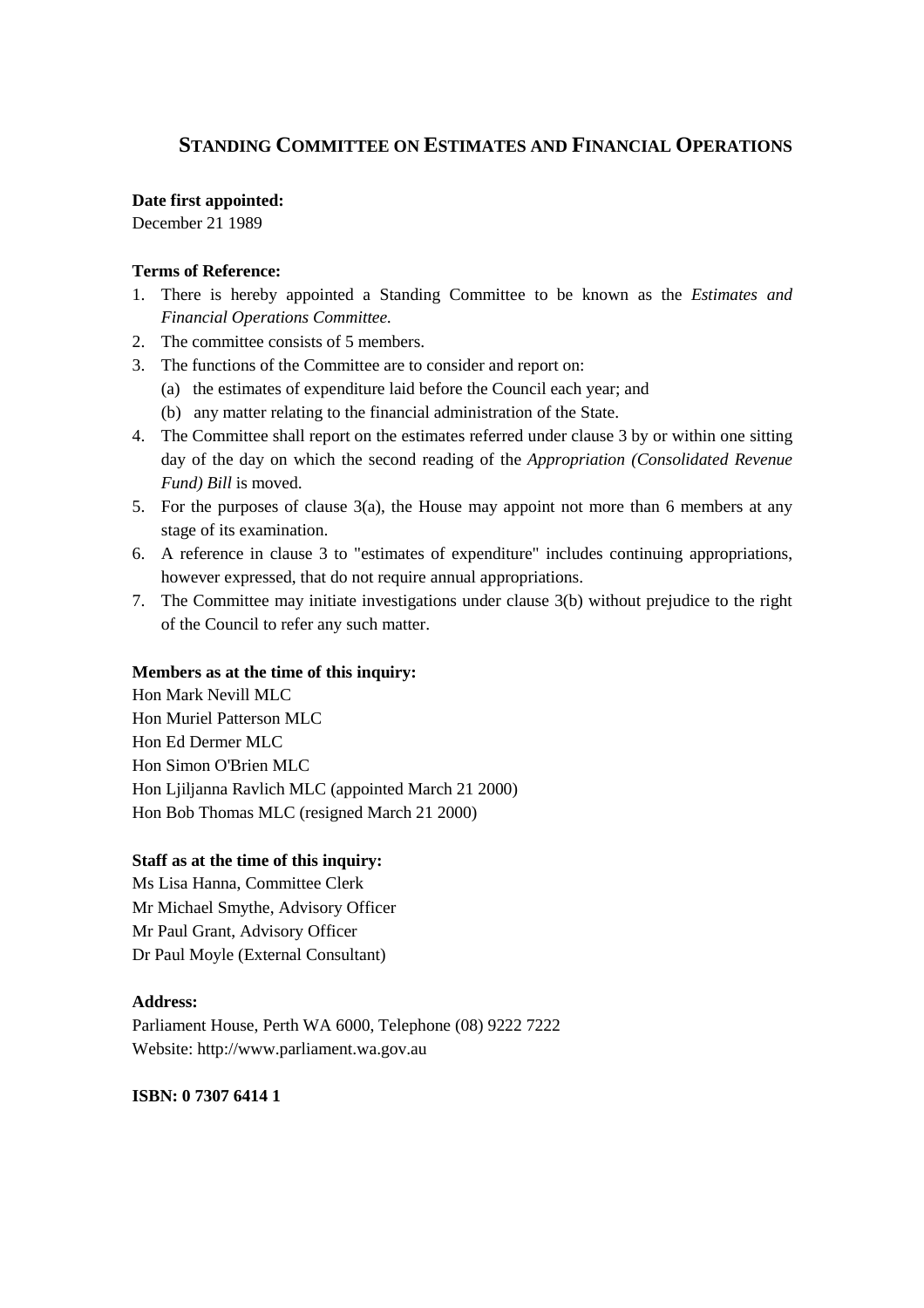*"If only there were evil people somewhere insidiously committing evil deeds and it were necessary only to separate them from the rest of us and destroy them. But the line dividing good and evil cuts through the heart of every human being. And who is willing to destroy a piece of his own heart?"*

**(Aleksandr Solzhenitsyn, The Gulag Archipelago)**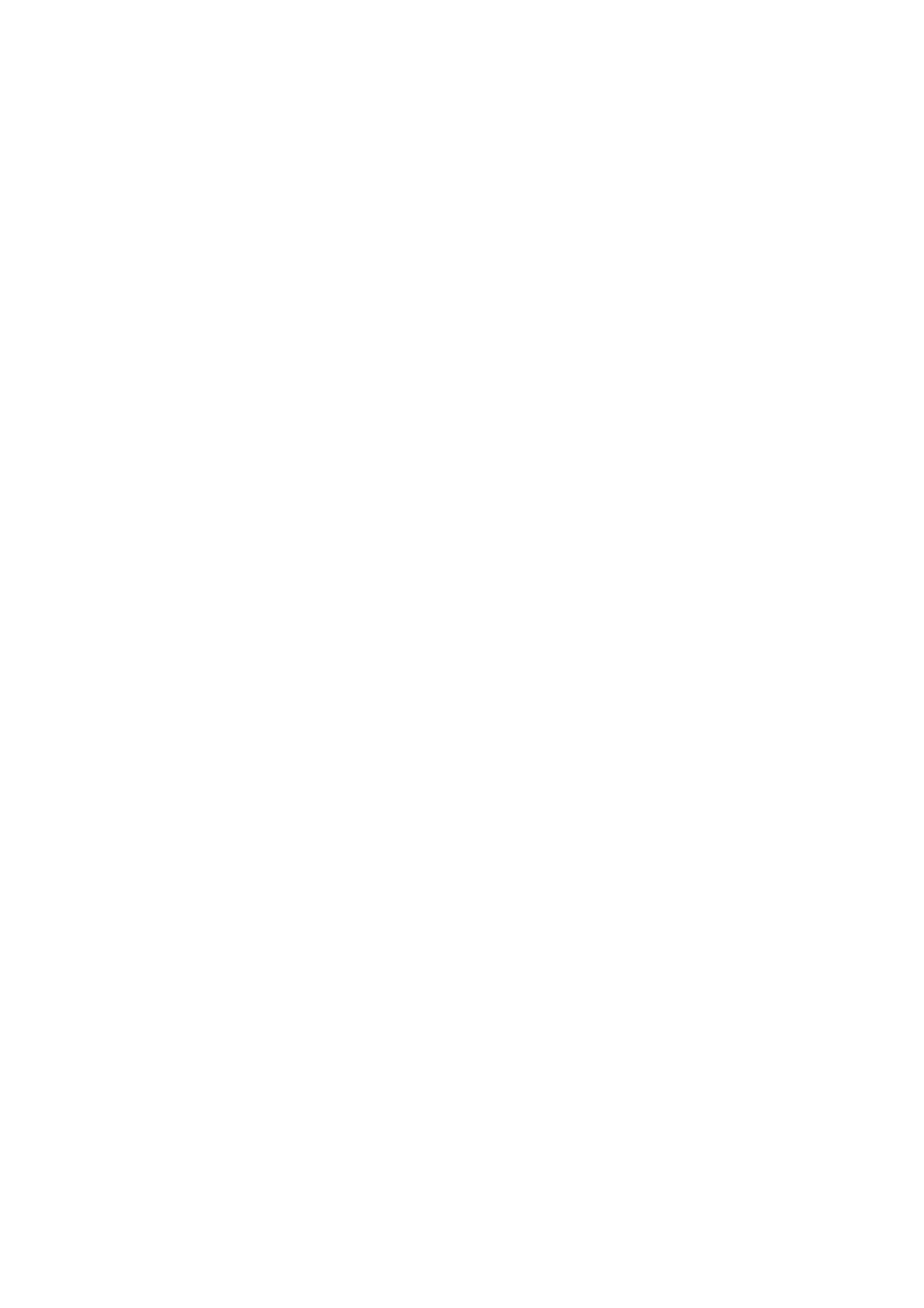## **CONTENTS**

| <b>CHAPTER 1: EXECUTIVE SUMMARY AND RECOMMENDATIONS  1</b>              |  |
|-------------------------------------------------------------------------|--|
|                                                                         |  |
|                                                                         |  |
|                                                                         |  |
| <b>CHAPTER 3: THE COST OF IMPRISONMENT IN WESTERN AUSTRALIA  11</b>     |  |
| THE COST OF IMPRISONMENT WHEN COMPARED WITH THE COST OF COMMUNITY BASED |  |
| <b>CHAPTER 4: OVERCROWDING IN THE WESTERN AUSTRALIAN PRISON</b>         |  |
|                                                                         |  |
|                                                                         |  |
|                                                                         |  |
|                                                                         |  |
|                                                                         |  |
| The Fines, Penalties and Infringement Notices Enforcement Act 1994  25  |  |
|                                                                         |  |
|                                                                         |  |
|                                                                         |  |
|                                                                         |  |
|                                                                         |  |
|                                                                         |  |
|                                                                         |  |
|                                                                         |  |
|                                                                         |  |
|                                                                         |  |
|                                                                         |  |
| <b>CHAPTER 7: THE RATE OF IMPRISONMENT IN WESTERN AUSTRALIA  33</b>     |  |
|                                                                         |  |
|                                                                         |  |
|                                                                         |  |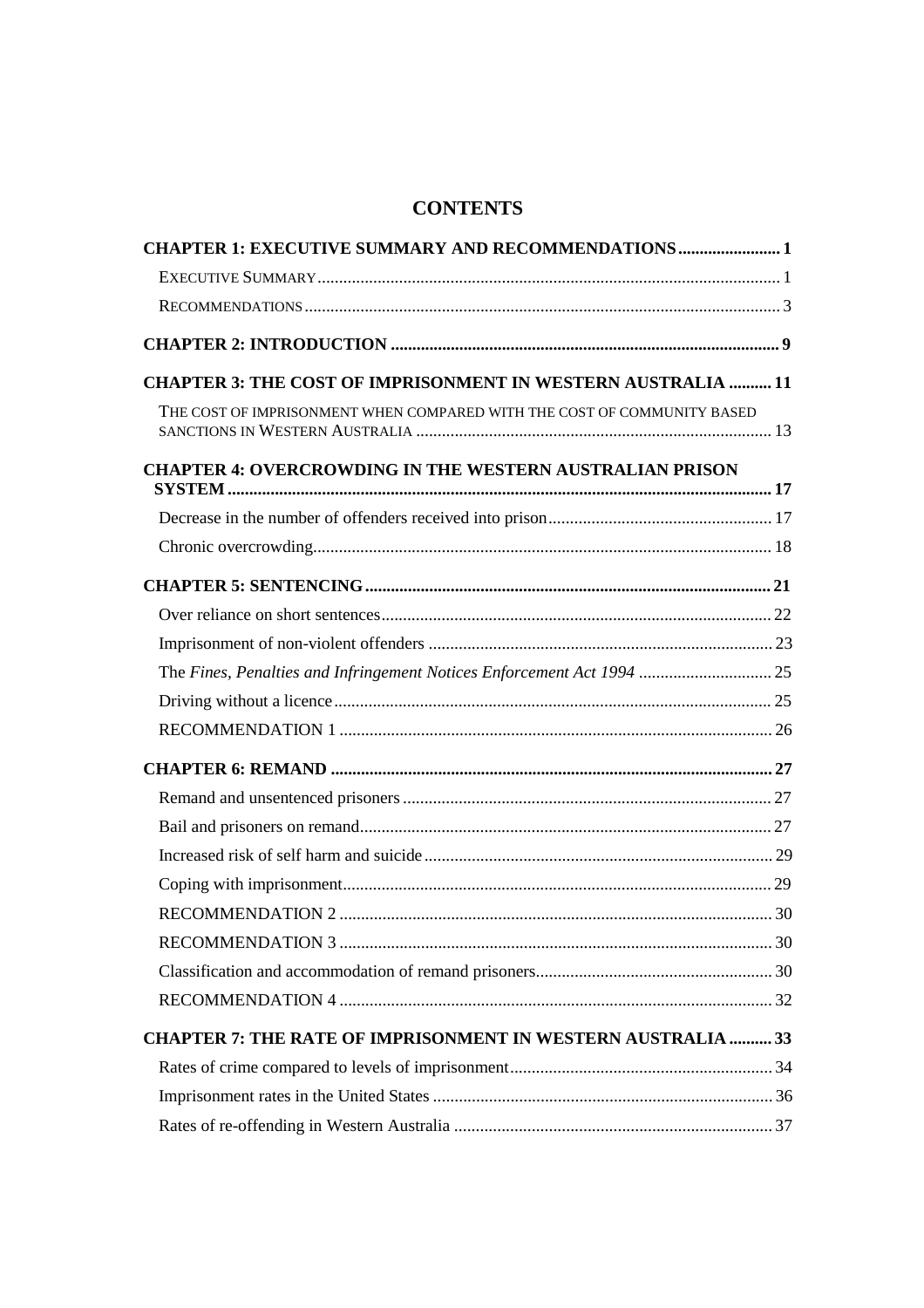| The costs of failing to release offenders from custody at the earliest possible release date37 |  |
|------------------------------------------------------------------------------------------------|--|
|                                                                                                |  |
|                                                                                                |  |
|                                                                                                |  |
|                                                                                                |  |
| Alternative sanctions to imprisonment should be targeted at short sentence prisoners41         |  |
|                                                                                                |  |
|                                                                                                |  |
|                                                                                                |  |
|                                                                                                |  |
|                                                                                                |  |
|                                                                                                |  |
|                                                                                                |  |
|                                                                                                |  |
|                                                                                                |  |
|                                                                                                |  |
| What alternative sanctions are currently available in Western Australia 50                     |  |
|                                                                                                |  |
|                                                                                                |  |
|                                                                                                |  |
|                                                                                                |  |
| A special assessment and programs unit would provide timely assessment reports 53              |  |
|                                                                                                |  |
|                                                                                                |  |
|                                                                                                |  |
| <b>CHAPTER 9: LOWER SOCIO-ECONOMIC YOUTH AND IMPRISONMENT -</b>                                |  |
|                                                                                                |  |
|                                                                                                |  |
|                                                                                                |  |
|                                                                                                |  |
| <b>CHAPTER 10: STATISTICAL RESEARCH ON CRIME AND IMPRISONMENT IN</b>                           |  |
|                                                                                                |  |
|                                                                                                |  |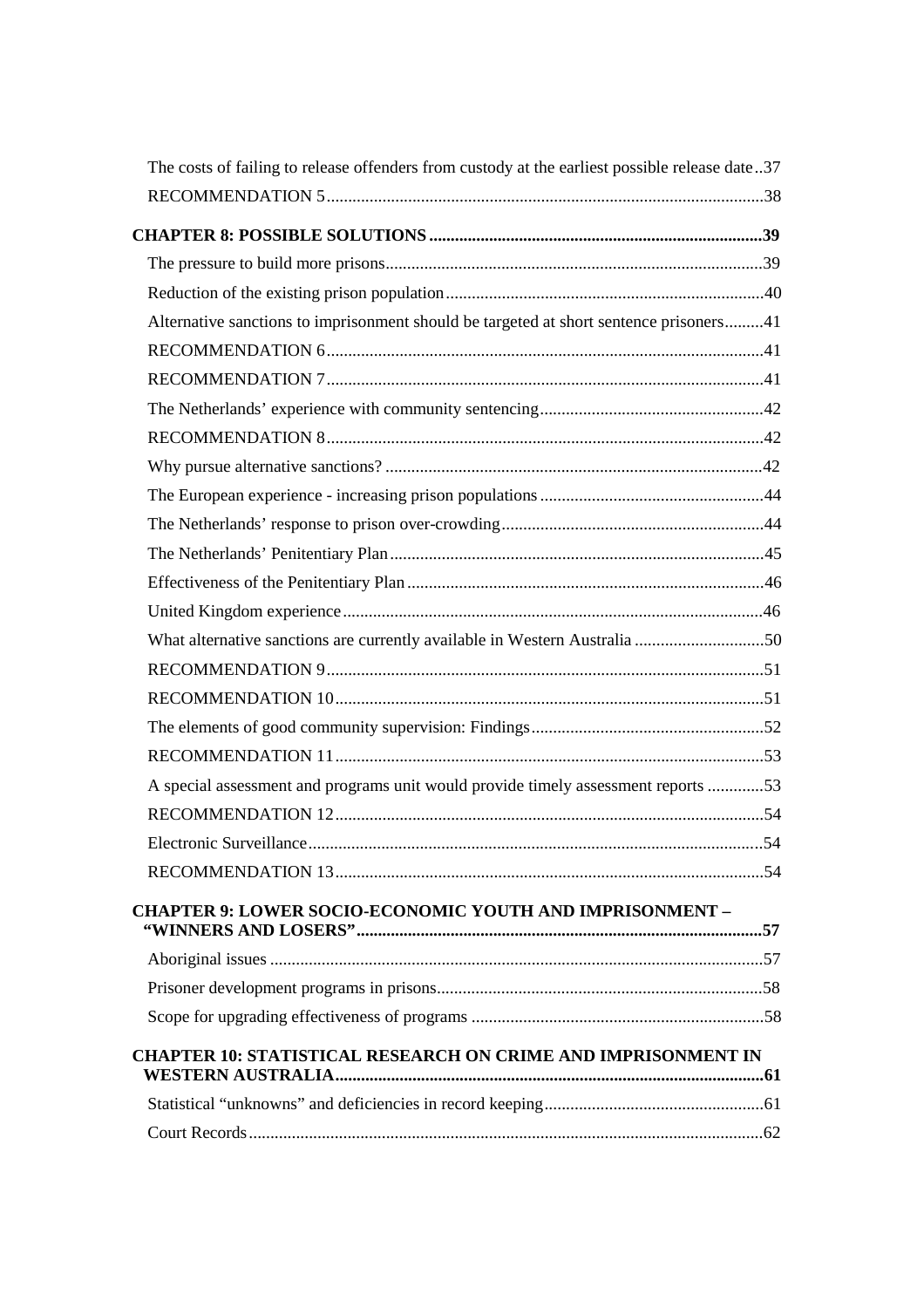| Drug Addicts (Compulsory Treatment of Offenders) Act (Netherlands) 70                     |  |
|-------------------------------------------------------------------------------------------|--|
|                                                                                           |  |
|                                                                                           |  |
|                                                                                           |  |
|                                                                                           |  |
|                                                                                           |  |
|                                                                                           |  |
|                                                                                           |  |
|                                                                                           |  |
| The Netherlands experience in responding to the problem of drugs in prisons 80            |  |
| SUCCESSFUL DRUG TREATMENT PROGRAMS OBSERVED BY THE COMMITTEE IN THE                       |  |
|                                                                                           |  |
|                                                                                           |  |
|                                                                                           |  |
|                                                                                           |  |
|                                                                                           |  |
| Treatment for the seriously mentally disturbed – the Netherlands experience  87           |  |
|                                                                                           |  |
|                                                                                           |  |
|                                                                                           |  |
|                                                                                           |  |
|                                                                                           |  |
| The Committees' findings based upon its observations of the practice of the New York City |  |
|                                                                                           |  |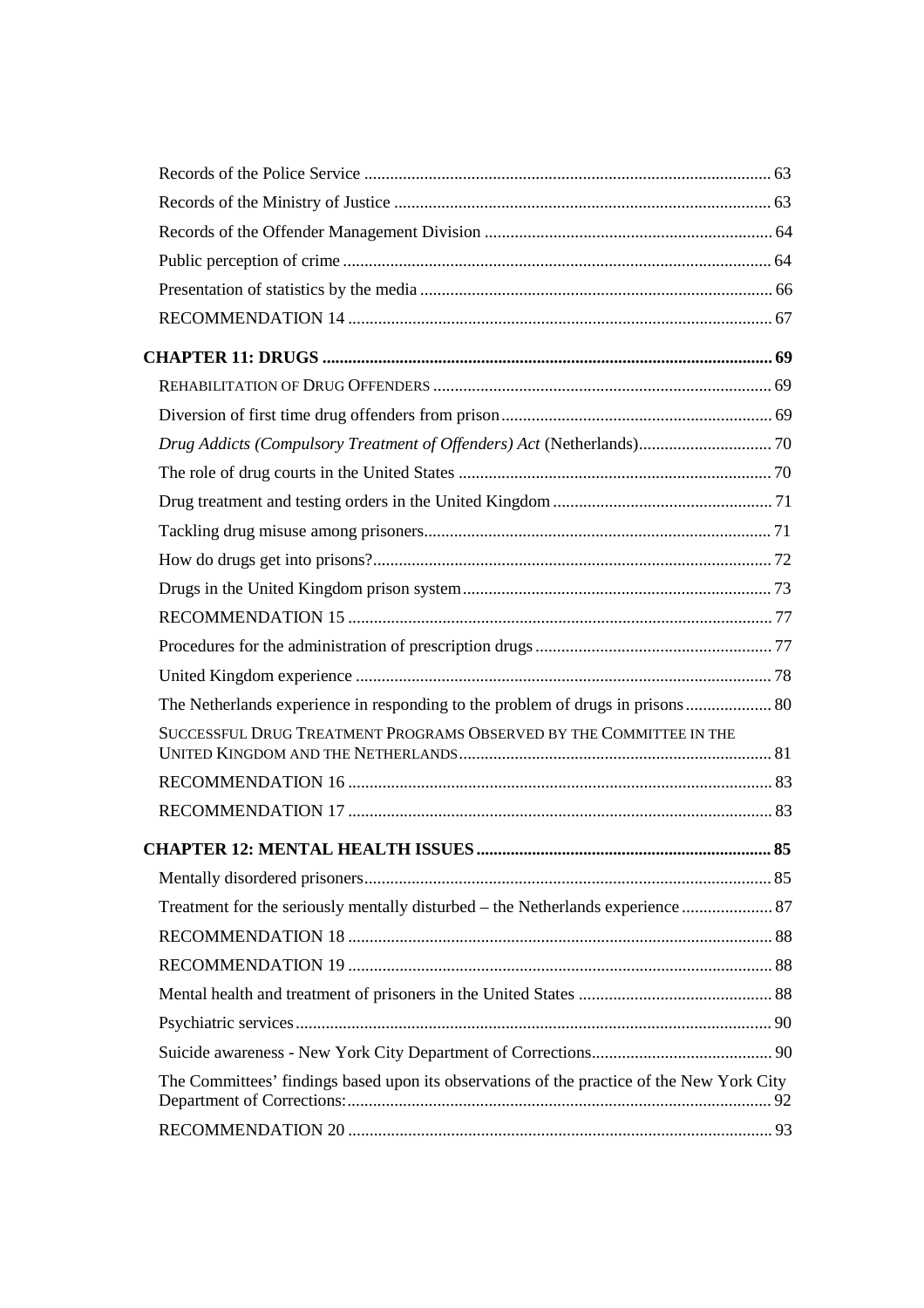| <b>CHAPTER 13: IMPROVING PRISON MANAGEMENT - SERVICE LEVEL</b>                                                          |  |
|-------------------------------------------------------------------------------------------------------------------------|--|
|                                                                                                                         |  |
|                                                                                                                         |  |
|                                                                                                                         |  |
| <b>CHAPTER 14: OUTSIDE SCRUTINY OF INMATE MANAGEMENT 101</b>                                                            |  |
|                                                                                                                         |  |
|                                                                                                                         |  |
|                                                                                                                         |  |
|                                                                                                                         |  |
|                                                                                                                         |  |
|                                                                                                                         |  |
|                                                                                                                         |  |
| <b>APPENDIX B: WITNESSES WHO APPEARED BEFORE THE COMMITTEE119</b>                                                       |  |
| APPENDIX C: WESTERN AUSTRALIAN PRISONS VISITED BY THE                                                                   |  |
| APPENDIX D: EVIDENCE WHICH THE COMMITTEE RECOMMENDS THAT<br>THE LEGISLATIVE COUNCIL SUPPRESS PURSUANT TO STANDING ORDER |  |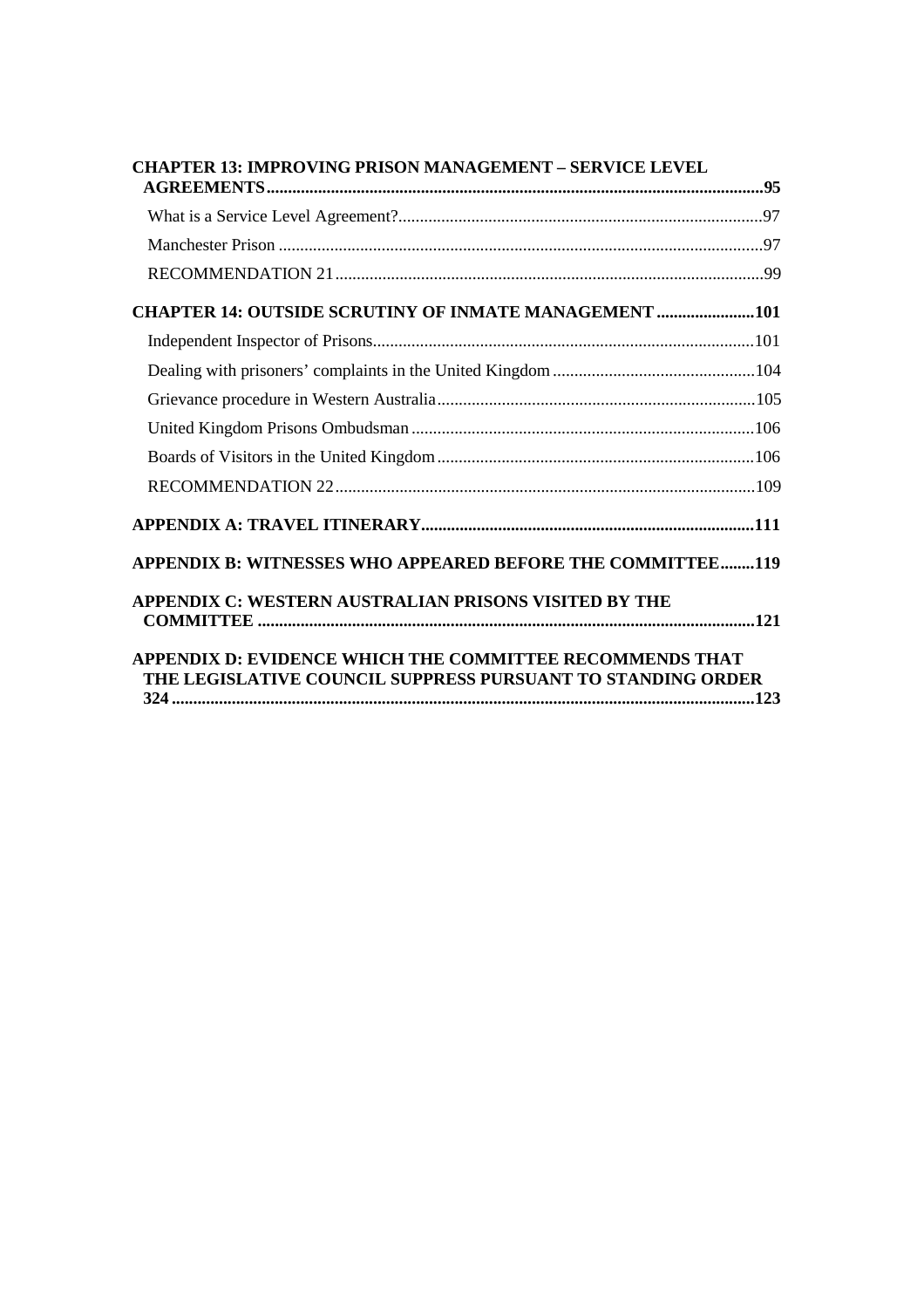## **EXECUTIVE SUMMARY AND RECOMMENDATIONS**

#### **EXECUTIVE SUMMARY**

- 1.1 Western Australia has an imprisonment rate which is over twice that of: the State of Victoria; the Netherlands; and Germany.
- 1.2 Imprisonment as a sentencing option is expensive and largely ineffective in rehabilitating offenders. In many cases imprisonment has a negative effect on both the offender and their family. On a daily per offender basis, it costs approximately 14 times more to imprison an adult or juvenile offender than to impose a community based sentence.
- 1.3 Imprisonment should be primarily for violent offenders (who constitute approximately half of all current prisoners). Non-violent offenders and those currently receiving short prison terms are best directed to community based sanctions with strict enforcement of the conditions.
- 1.4 The use of a broader range of more sophisticated alternative sanctions to imprisonment will provide more effective programs for offenders and have less disruptive effects on the families of offenders.
- 1.5 The broader range of alternative sanctions should include therapy programs that adequately address the causes of offending behaviour. Social programs should provide appropriate skills to offenders such as life and social skills and improve education levels. Community service programs that provide work of benefit to the community such as gardening and environmental work should be expanded.
- 1.6 Programs need to be developed to place released offenders or those serving community sentences in accommodation, employment and education, so as to decrease the risk of re-offending.
- 1.7 These alternative sanctions to imprisonment can be achieved through home detention with attached programs, use of half-way houses, and with work and study release from prison. Some offenders could serve half of their sentence in prison and half in the community.
- 1.8 Prison health care services need significant improvement so that they address the mental health needs of offenders. Mentally disordered prisoners should be kept in a

F:\DATA\ES\ESRP\es029rp.doc 1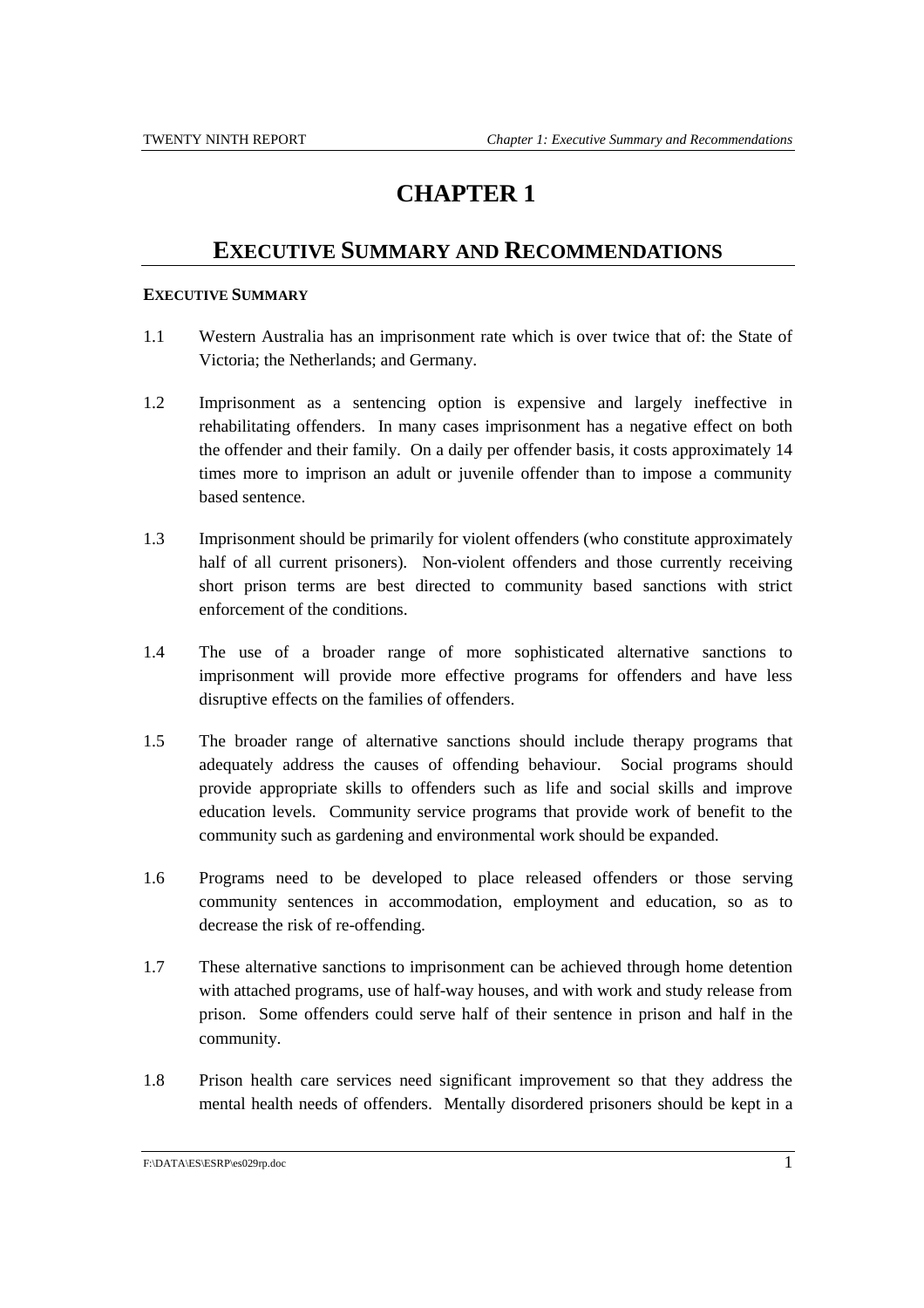separate secure facility. The use of medication within the prison system needs close monitoring to set upper limits on the use of prescribed medications. The level of selfharm and suicide could be reduced significantly by adopting some of the practices of the New York City Department of Corrections.

- 1.9 In order to reduce the number of non-violent offenders in prison, some specific legislative changes are recommended. Imprisonment as a sentencing option for the offence of driving without a licence under the *Road Traffic Act 1974* should only be imposed in extraordinary circumstances. The number of Aboriginal Australians held in Western Australian prisons could be reduced by amending the *Bail Act 1982* so as to require an automatic re-appearance before the court within five days where an offender has been remanded because of an inability to raise a bail surety. Offenders who escape or abscond from minimum-security prison should be dealt with internally by loss of privileges and removal to a higher security prison.
- 1.10 The gap between research and practice needs to be bridged. The Ministry of Justice and the Western Australian Police Service need to vastly improve the collection of information and data that is required to understand what is happening in the justice system. Accurate information is essential for research, targeting programs to offending behaviour, evaluating programs and the effectiveness of results and for feedback to judges and magistrates as to what is effective in helping offenders reduce their involvement in criminal activity. A stronger empirical approach is needed to ensure that programs being delivered are achieving their objectives.
- 1.11 The introduction of Service Level Agreements should improve the performance of Western Australian prisons and outcomes for offenders.
- 1.12 The savings generated by reducing the rate of imprisonment (to similar levels as most of the other countries and states referred to in this report who have comparable crime rates) should more than adequately fund the less expensive and more effective community programs and improve the level and effectiveness of prison programs for violent offenders.
- 1.13 The Committee acknowledges the recent establishment of an independent prison inspectorate in Western Australia and anticipates that this step will be the first of a number of significant reforms of the prison system.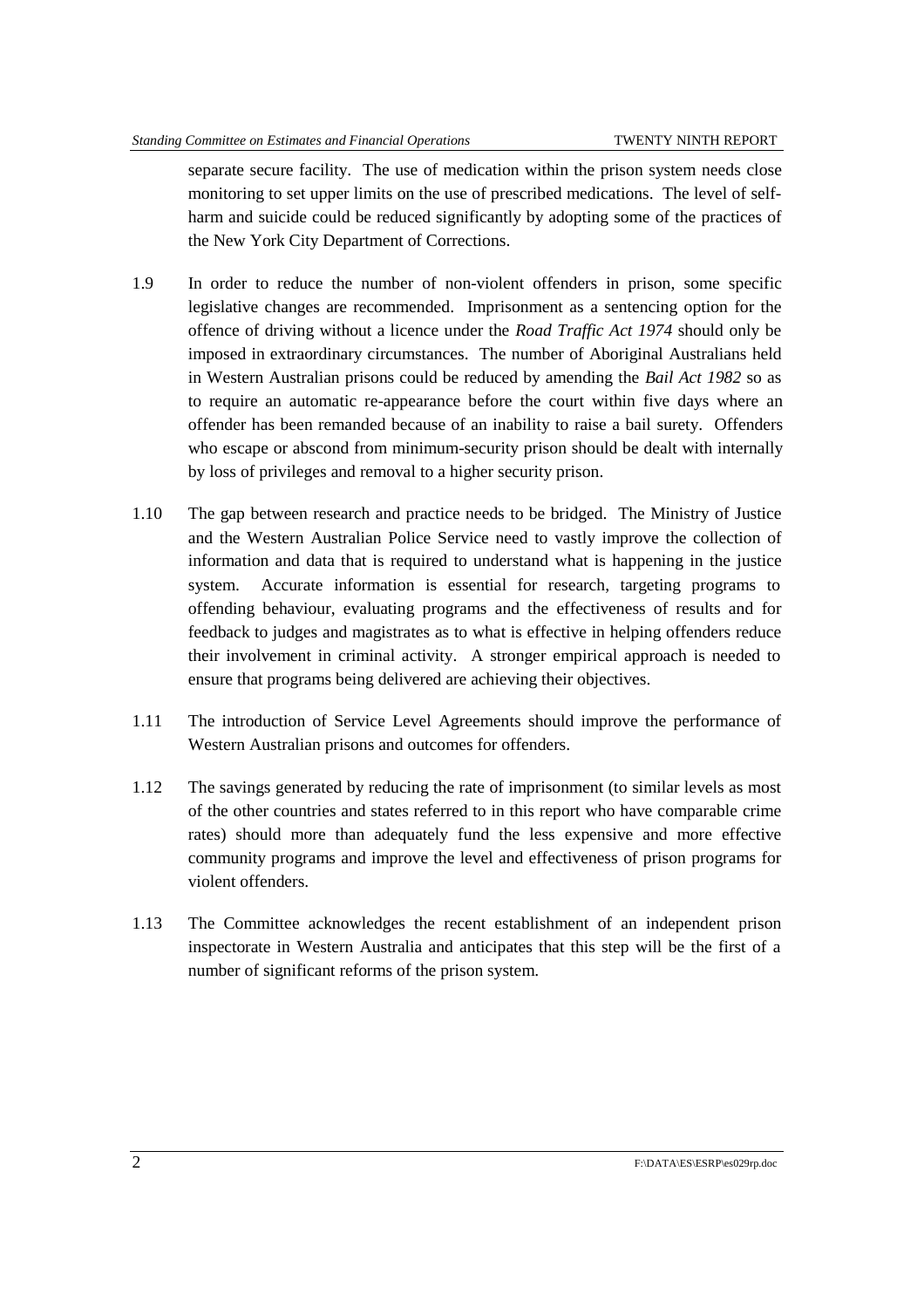#### **RECOMMENDATIONS**

#### **Recommendation 1 [para 5.19]**

1.14 **The Committee recommends that the** *Road Traffic Act 1974* **be amended to provide the courts with a wider range of sanctions alternative to imprisonment in the community as sentencing options for driving offences.**

#### **Recommendation 2 [para 6.15]**

1.15 **The Committee recommends that the** *Bail Act 1982* **be amended along the lines of s11(9) of the** *Bail Act 1985 (SA)***, so as to require defendants who remain in custody because they are unable to meet bail conditions to be automatically brought before the courts within five days for the bail terms to be reviewed.**

#### **Recommendation 3 [para 6.16]**

1.16 **The Committee recommends that measures be put in place to ensure that persons are not held on remand unless they are deemed by a judicial officer to be a danger to the community, are likely to abscond, or are likely to pervert the course of justice. The Committee supports the presumption in the** *Bail Act 1982* **that bail will only be granted for those charged with offences of violence in exceptional circumstances.**

#### **Recommendation 4 [para 6.23]**

1.17 **The Committee recommends that remand prisoners be held in establishments at the lowest level of security for which they qualify according to the normal internal policy classification procedures for sentenced prisoners so as to avoid wherever possible the mixing of remand prisoners with maximum security prisoners.**

#### **Recommendation 5 [para 7.17]**

1.18 **The Committee recommends that the Ministry of Justice provide a sufficient number of places in offender management programs to cater for all eligible prisoners. Prisoners should be given the best possible opportunity to complete such programs in order to allow each prisoner to leave prison at their earliest possible release date. Furthermore, therapeutic programs, such as anger management and sex offender treatment, should be undertaken by prisoners at the commencement of their sentences rather than immediately prior to the prisoner's release.**

F:\DATA\ES\ESRP\es029rp.doc 3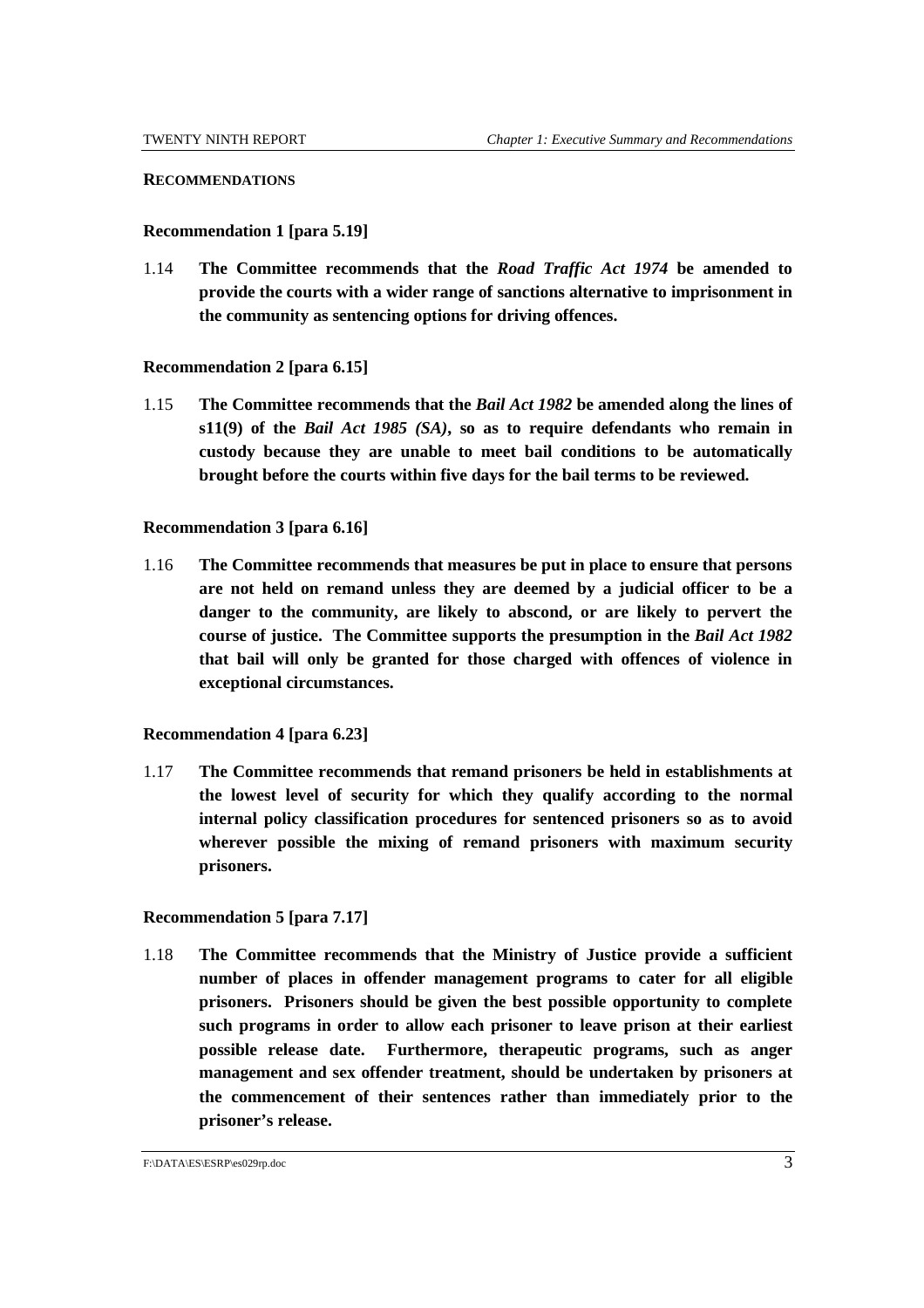#### **Recommendation 6 [para 8.17]**

1.19 **The Committee recommends that there should be a determined effort to reduce the use of short-term imprisonment to enable the Ministry of Justice to use its resources to provide effective programs for a higher proportion of prisoners.**

#### **Recommendation 7 [para 8.18]**

1.20 **The Committee recommends that judicial officers responsible for sentencing decisions, should receive feedback on the rehabilitative effectiveness of their sentencing decisions, as well as evaluations of the rehabilitative effectiveness of different sentencing options generally. Comparative data from other Australian States would also be of value. This feedback is to include an evaluation of the effectiveness of their sentencing decisions in terms of preventing offenders from re-offending.**

#### **Recommendation 8 [para 8.24]**

1.21 **The Committee recommends strict enforcement of alternative sanctions and where possible the community sentence should not interfere with an offender's employment commitments. Fulfilment of the conditions of a community sentence should be undertaken in addition to paid employment commitments.**

#### **Recommendation 9 [para 8.58]**

1.22 **The Committee recommends a broadening of the range of sentencing options available to the judiciary when dealing with non-violent offenders.**

#### **Recommendation 10 [para 8.59]**

- 1.23 **The Committee recommends that the Minister for Justice and Attorney General consider amending the** *Sentencing Act 1995* **to extend the range of sentencing options available to the judiciary. The Committee recommends that these alternative sanctions be expanded to include:**
	- a) **an increase in the number of supervised community service group programs;**
	- b) **clearer rules and more focussed supervision of those serving a community penalty;**
	- c) **a combination of short term detention with intensive training and community service;**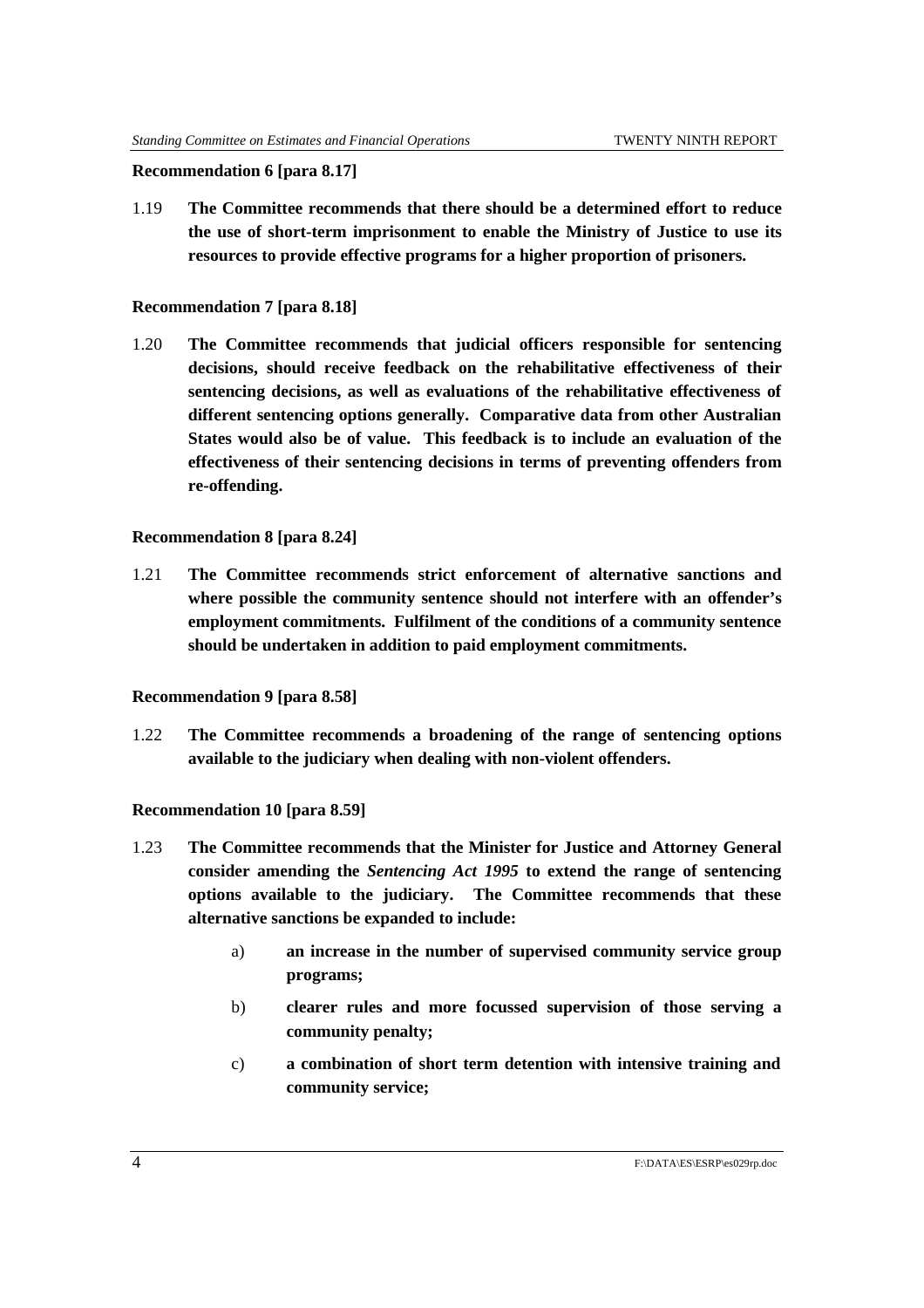- d) **a combination of sentences, for example pre-trial detention followed by community service;**
- e) **a combination of electronic monitoring with community service for sentences up to 12 months;**
- f) **the introduction of electronic monitoring for juvenile offenders, either in combination with school attendance, or for community detention;**
- g) **compulsory treatment for drug addicts as an alternative to imprisonment;**
- h) **training orders for adults and juveniles including job training, monitoring job placements and social skills training;**
- i) **work release from prison;**
- j) **'day fines' determined according to the means of the offender (with provision for less affluent offenders to pay a proportional amount); and**
- k) **early diversion programs.**

#### **Recommendation 11 [para 8.61]**

1.24 **The Committee recommends that the Ministry of Justice implement a range of initiatives designed to exploit the potential of community supervision to prevent crime through rehabilitation and supervision, reduce the number of offenders sentenced to prisons and to assure the public and the judiciary of the effectiveness of community supervision operations.**

#### **Recommendation 12 [para 8.63]**

1.25 **The Committee recommends that community supervision services should be adequately funded to provide a variety of specialised services such as: the provision of psychiatric and psychological assessments to Courts; assessments of high risk offenders; and the delivery of specialised programs and interventions, particularly to Aboriginal and women offenders. This proposal could result in the diversion of some prisoners from custody to a community-based option where their needs and risks can be better managed. The provision of these services would also encourage the release of prisoners from custody and significantly increase the rehabilitative effectiveness of community supervision.**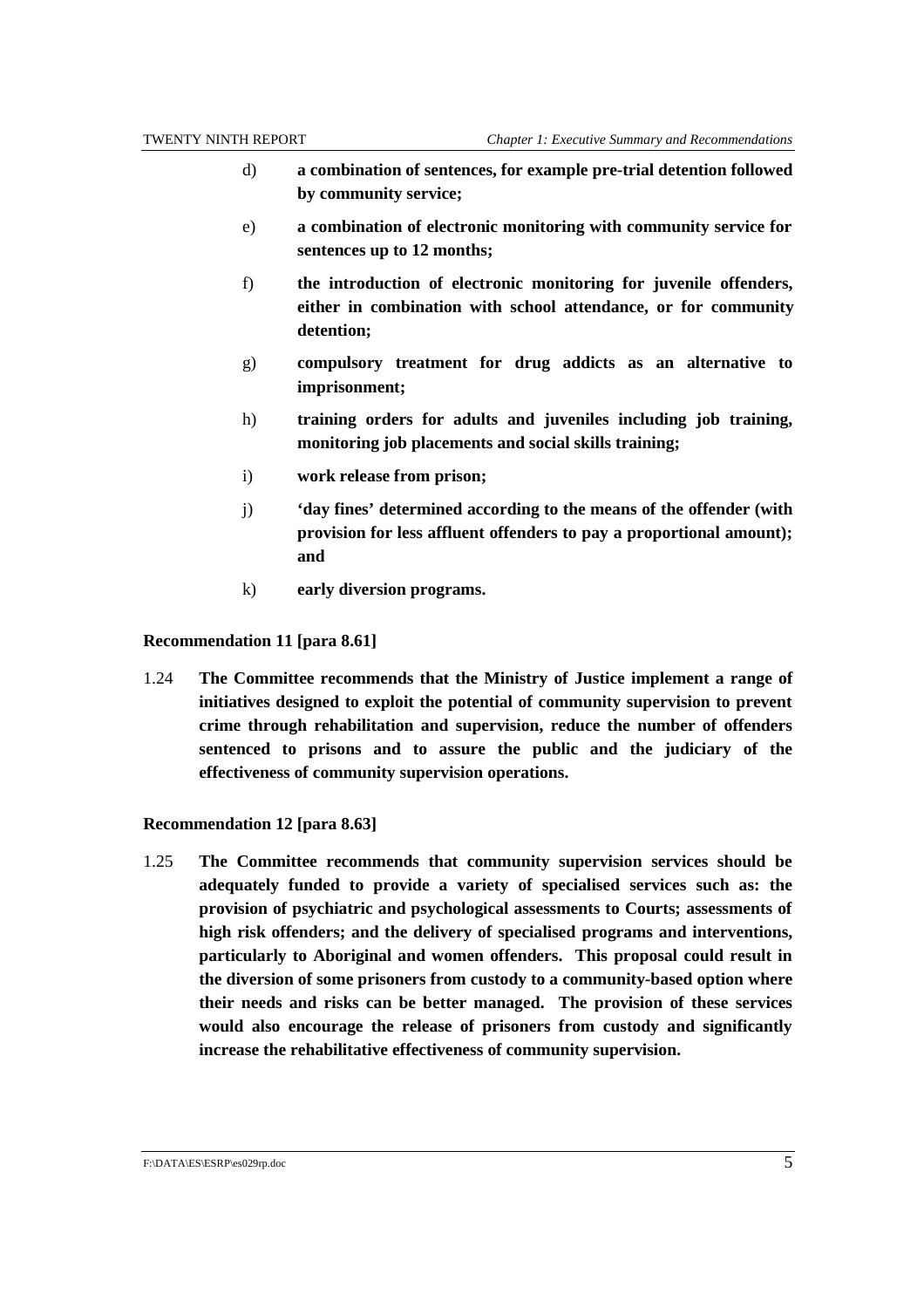#### **Recommendation 13 [para 8.65]**

1.26 **The Committee recommends that electronic surveillance technology be used by the Ministry of Justice to enhance community supervision sentences. Electronic surveillance should, however, only be used in conjunction with a rehabilitative program, and not as a stand alone sentence. Rehabilitative programs involving home detention with electronic surveillance attached must involve the prior approval and continuing co-operation of the offenders' co-habitants.**

#### **Recommendation 14 [para 10.23]**

- 1.27 **The Committee recommends that the Ministry of Justice establish a specialist criminal justice statistics unit (with appropriate resources and expertise). The functions of such a unit would be to reduce the possibility of an unbalanced view of the level of crime within the community by:**
	- a) **the development of a statewide system for the recording of crime rates and the gathering of standardised crime statistics from various agencies; and**
	- b) **the publishing of accurate and informative criminal justice statistics on crime trends.**

#### **Recommendation 15 [para 11.34]**

1.28 **The Committee recommends that a close check be made on the prescription of medication by prison doctors and that consideration be given for targeted education of prisoners on medication usage. The Ministry of Justice should consider the incorporation of health standards that describe upper level limits for prescription of medication and these standards must be reflected in the accreditation of health services in all Western Australian prisons.**

#### **Recommendation 16 [para 11.57]**

1.29 **The Committee recommends that investigations be undertaken into the feasibility of introducing "drug free wings" and intensive voluntary drug treatment programs in Western Australian prisons along the lines of programs currently operating in the United Kingdom and the Netherlands.**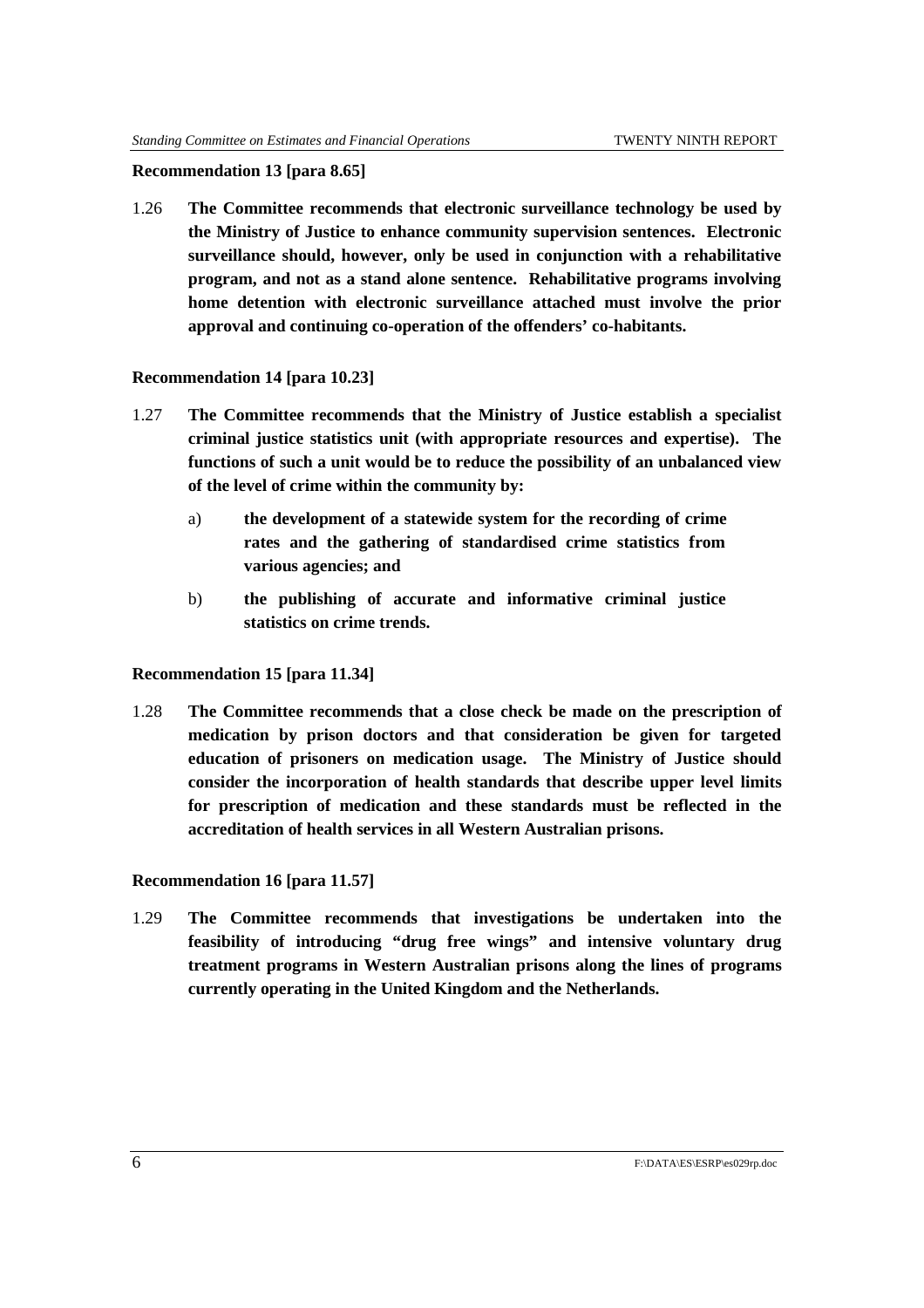#### **Recommendation 17 [para 11.58]**

1.30 **The Committee recommends the adoption of mandatory drug testing in prisons which has proved successful in the United Kingdom and the Netherlands in identifying and deterring drug misuse.**

#### **Recommendation 18 [para 12.19]**

1.31 **The Committee recommends that consideration be given to building suitable accommodation to cater for mentally disordered prisoners, within prison boundaries, which will satisfy the demands of security, and ease some of the pressure on the Franklin Centre.**

#### **Recommendation 19 [para 12.20]**

1.32 **The Committee recommends that the Health Services Division of the Offender Management Division of the Ministry of Justice should be provided with the resources to assess and treat all prisoners with mental disorders.**

#### **Recommendation 20 [para 12.43]**

1.33 **The Committee recommends that consideration be given to adopting the approach of the New York City Department of Corrections towards prisoners at risk. This involves the introduction of additional training for correctional staff about mental health issues; an induction program for prisoners (minimum of 48 hours in a dedicated induction area which has dormitory style accommodation); the appointment of professionally trained suicide prevention workers; and the engagement of paid prisoner observation aides.**

#### **Recommendation 21 [para 13.21]**

1.34 **The Committee recommends that Service Level Agreements should be adopted as a pilot scheme for prisons in Western Australia and that a working group be established with broad representation to draft appropriate Service Level Agreements.**

#### **Recommendation 22 [para 14.37]**

1.35 **The Committee recommends that a system of Official Visitors (similar to the Board of Visitors in the United Kingdom system) be established. It is suggested that at least three Official Visitors (preferably one legally qualified and two community representatives) be appointed by the Minister and assigned to each**

F:\DATA\ES\ESRP\es029rp.doc 7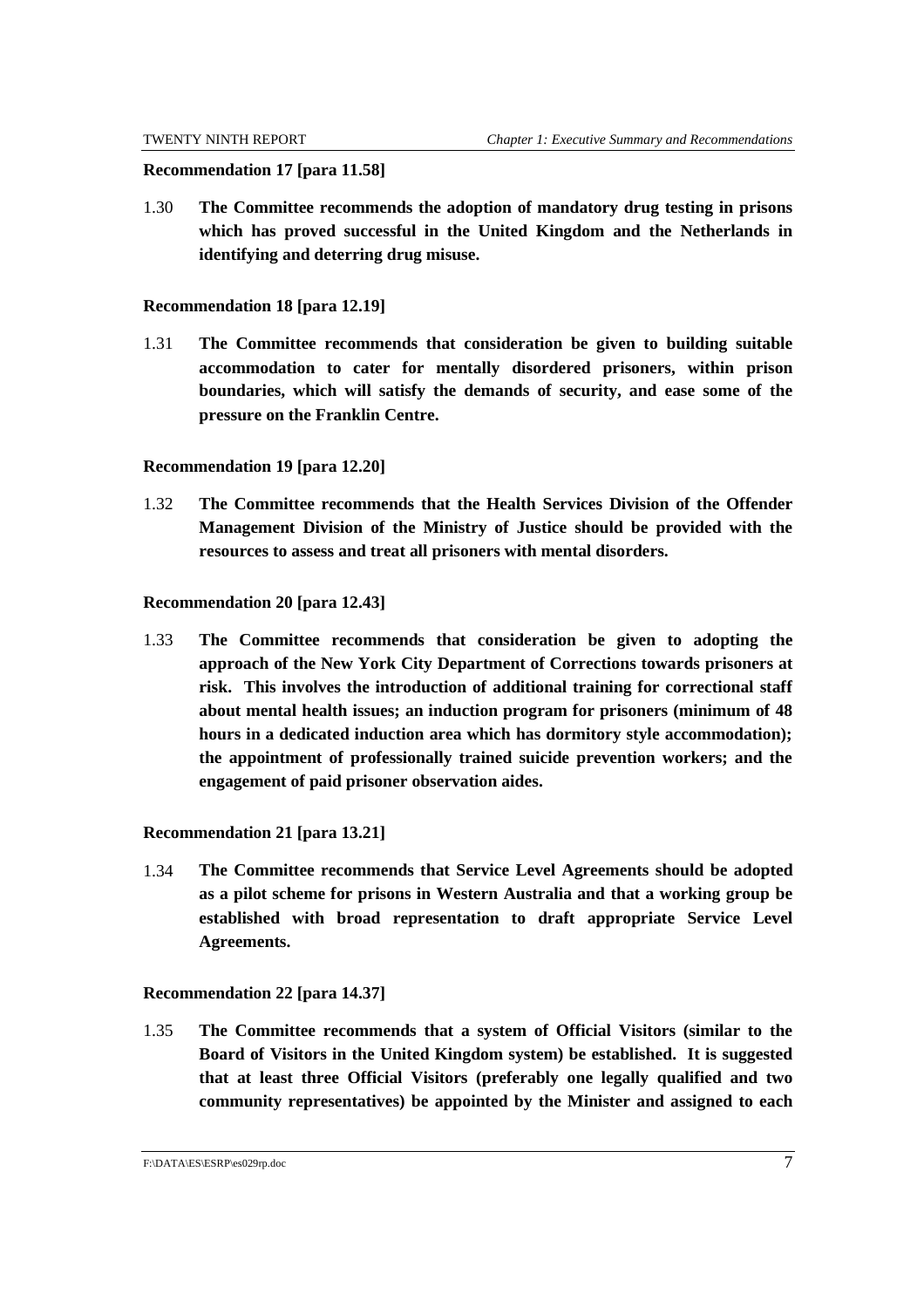**prison (for a specified period) and that the Official Visitors report directly to the Minister in accordance with an established reporting procedure on management, policy and prisoner grievance issues. It is also recommended that an Annual Report of Official Visitors be produced and the results incorporated into the reporting requirements of the Independent Inspector of Custodial Services.**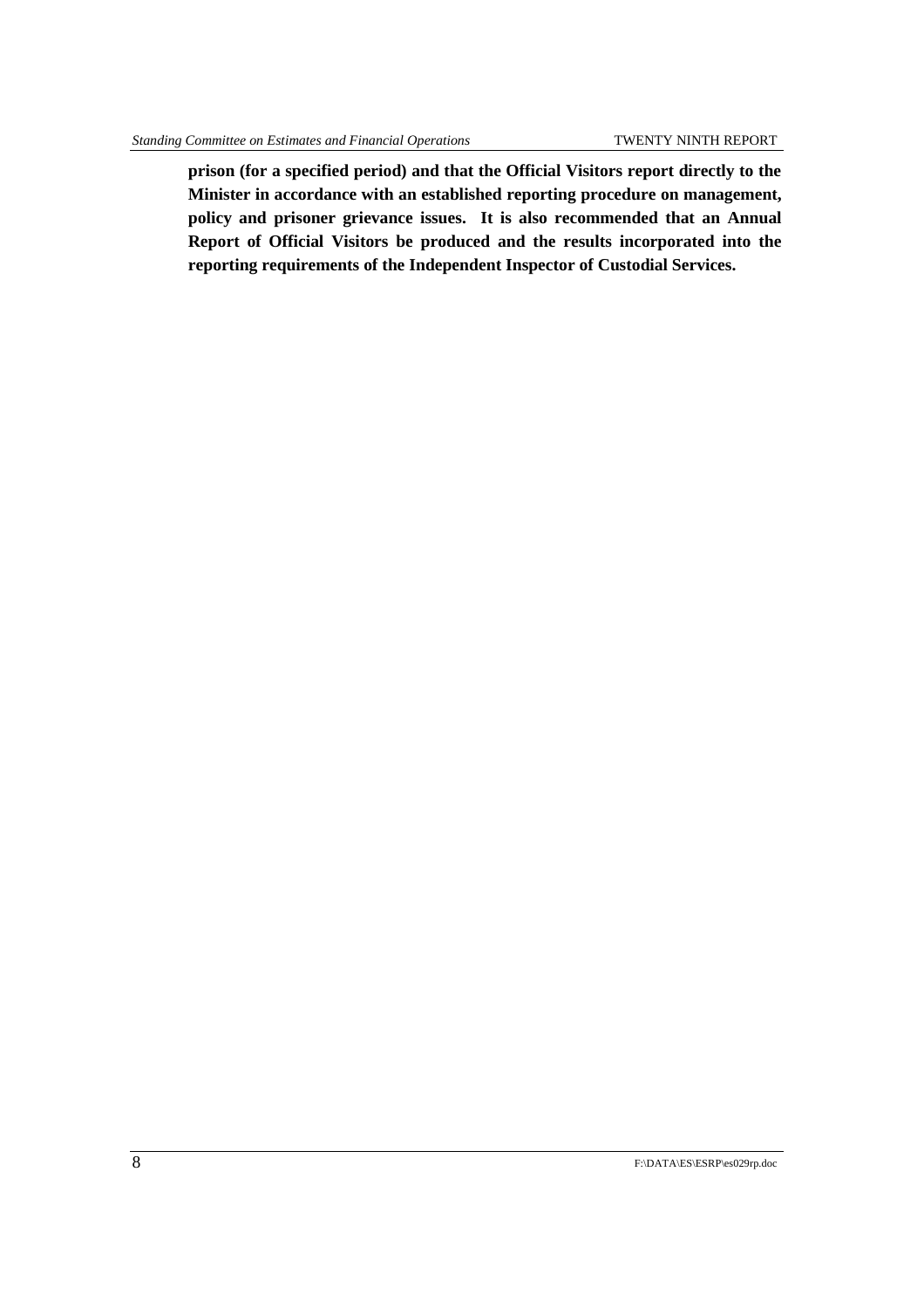### **INTRODUCTION**

- 2.1 The Standing Committee on Estimates and Financial Operations (the Committee) was first appointed on December 21 1989. Under its terms of reference, the Committee is required, inter alia, to consider and report on any matter relating to the financial administration of the State.
- 2.2 This Report has been prepared pursuant to the Committee's terms of reference to conduct an inquiry into the allocation and expenditure of financial resources within the Western Australian prison system and to specifically address:
	- (a) alternative sanctions to prison sentences;
	- (b) the role of an external auditor and/or independent inspectorate;
	- (c) strategies aimed at reducing the recidivism rates of prisoners; and
	- (d) strategies to deal with drug dependent prisoners.
- 2.3 Evidence of deficiencies within the Western Australian prison system were identified in the *Report of the Inquiry into the Incident at Casuarina Prison on 25 December*  $1998<sup>1</sup>$  (the Smith Report), and various recent Coroner's reports.<sup>2</sup> The Committee notes the findings of these reports and does not seek to duplicate their work.
- 2.4 The Committee has spent a considerable amount of time visiting prisons in the Perth metropolitan area. The Committee examined procedures and conditions within the prisons, and received evidence from a variety of people involved in the administration and study of the Western Australian prison system.<sup>3</sup>
- 2.5 On November 25 1998 the Chairman of the Committee tabled the twenty-fifth report of the Committee. The Legislative Council granted approval for the Committee to travel on the basis of the proposals contained within the twenty-fifth report. The Committee travelled from January 29 1999 to March 6 1999. Attached to the report at

<sup>&</sup>lt;sup>1</sup> *Report of the Inquiry into the Incident at Casuarina Prison on 25 December 1998*, report to the Director General, Western Australian Ministry of Justice, March 19 1999. The inquiry team consisted of Mr L.E. Smith AM, Dr D. Indermaur, Mr S. Boddis, Mr C. Smith.

<sup>2</sup> Hope, Alastair, *Record of investigation into Death of Tammy Lee Green*, June 28 1999.

<sup>3</sup> See Appendices B and C.

F:\DATA\ES\ESRP\es029rp.doc 9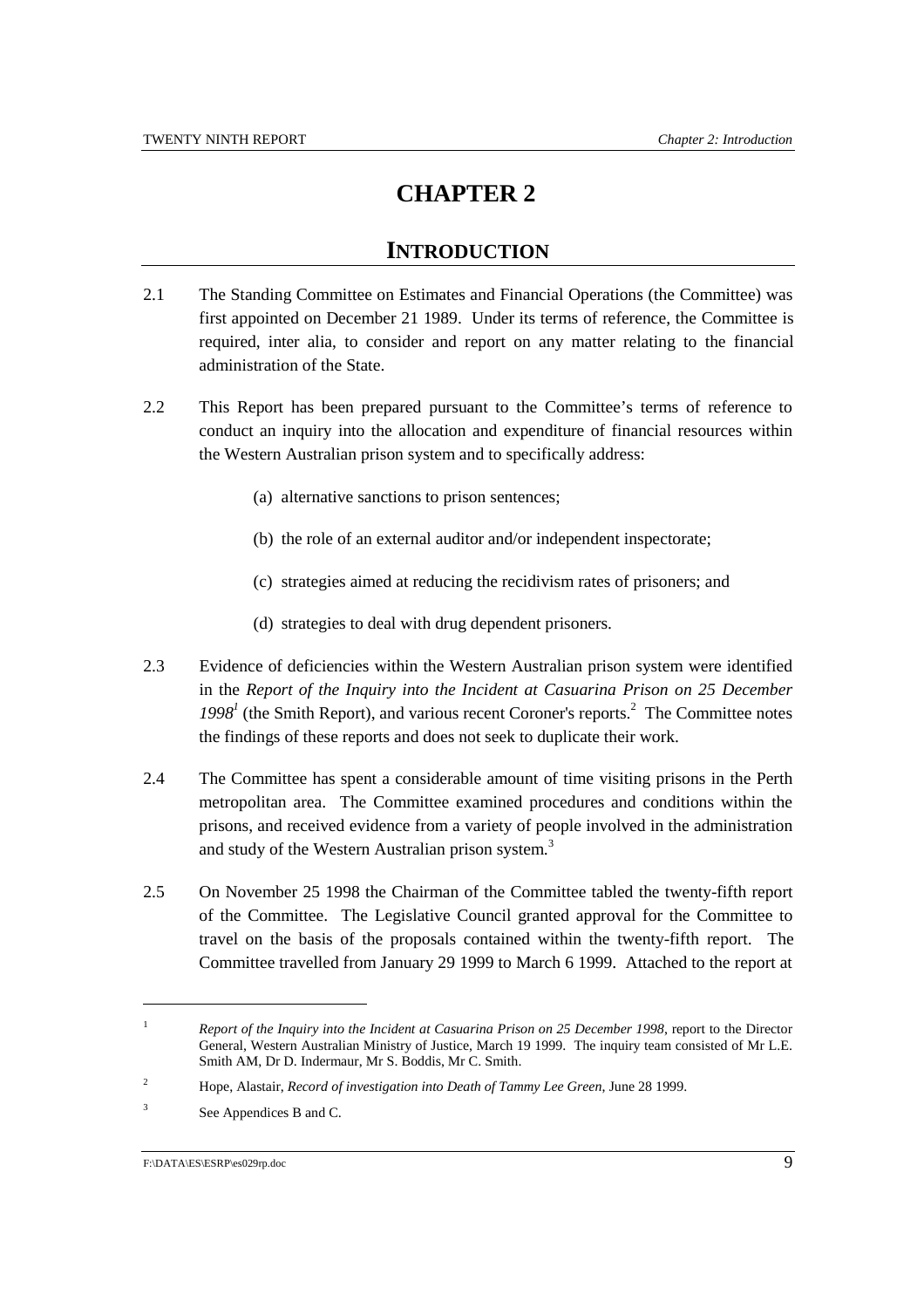Appendix A is a schedule of the Committee's itinerary showing a schedule of appointments and meetings during the course of the Committee's travels. The Committee identified the United Kingdom, the Netherlands and Germany as jurisdictions which, when faced with problems similar to those of the Western Australian prison system, responded with innovative and practical measures. The Committee also visited the United States of America (United States) to examine measures being taken to deal with the enormous escalation in rates of imprisonment in that country.

- 2.6 This report considers a number of relevant factors for the management of the prison system, such as:
	- i. a comparison of the rate of imprisonment in Western Australia with other jurisdictions;
	- ii. the composition of the Western Australian prison population;
	- iii. the types of offences for which imprisonment is provided as a sentencing option; and
	- iv. the reasons why the Western Australian prison population has increased dramatically over recent years.
- 2.7 Suggestions are made in the report as to how the prison population can be reduced by: alternative sanctions to imprisonment for all but the most violent offenders; improved programs within prison; bail condition reform; sentencing changes; and the benefits that can flow in:
	- i. lower costs to the taxpayer;
	- ii. more effective rehabilitation outcomes for offenders; and
	- iii. greater benefits to the community.
- 2.8 The report also addresses health and mental health issues, the importance of research and information systems and independent prison inspectorates.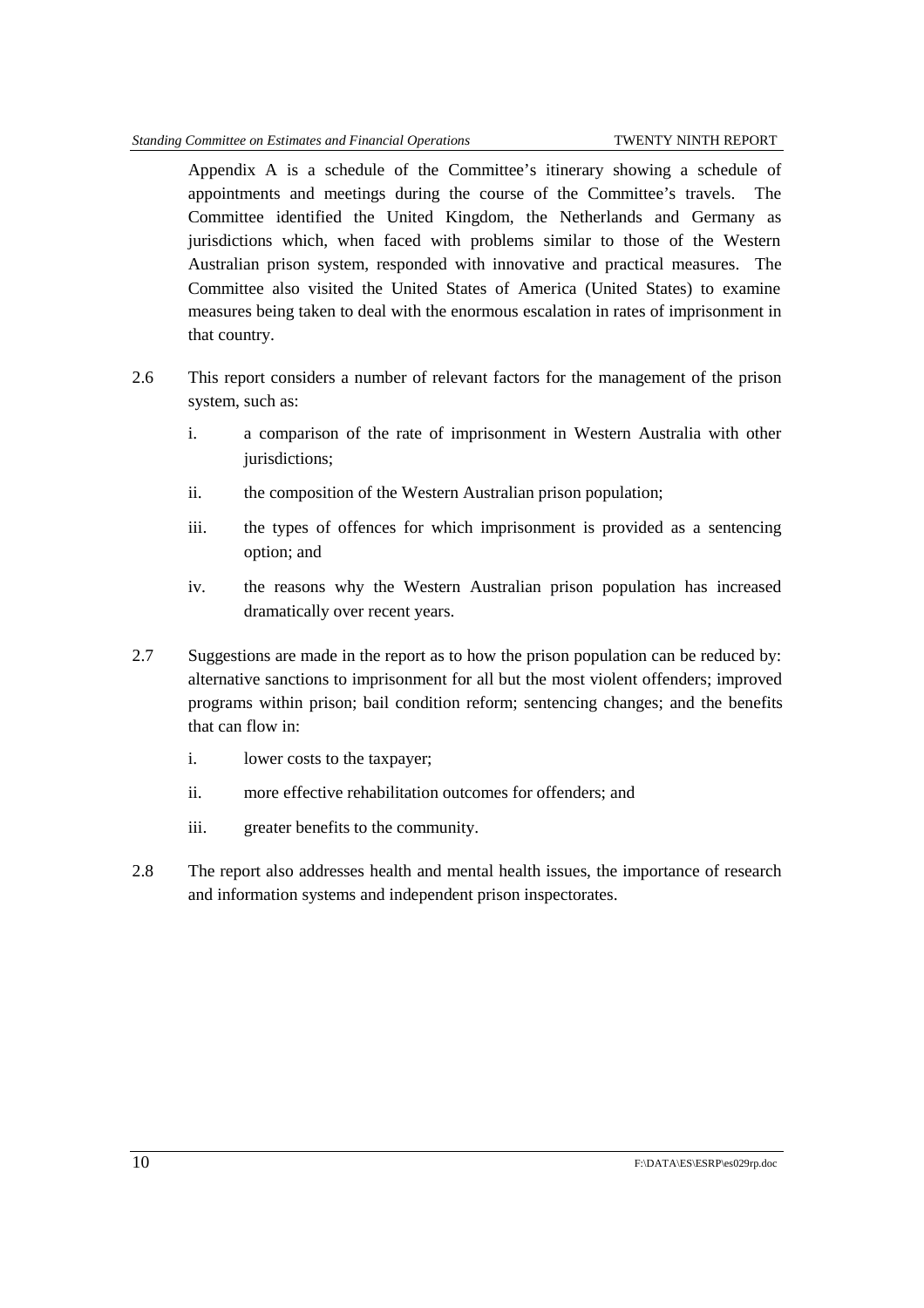### **THE COST OF IMPRISONMENT IN WESTERN AUSTRALIA**

- 3.1 For the 1997/1998 financial year, the Western Australian prison population was comprised as follows:
	- i. one in seven of all offenders received into prison were sentenced to prison for fine default<sup>4</sup> (57 percent of all Aboriginal females entering prison in 1998 did so for fine default<sup>5</sup>);
	- ii. approximately one in ten of the male prison population and one in fourteen of the female prison population were classified as mentally ill<sup>6</sup>;
	- iii. approximately one-quarter of all prisoners were on court ordered drug and alcohol programs<sup>7</sup>;
	- iv. approximately three-quarters of all prisoners were unemployed at the time of admission to prison<sup>8</sup>;

| Sentences commenced from 01/07/97 to 30/06/98 |              |           |       |                     |  |
|-----------------------------------------------|--------------|-----------|-------|---------------------|--|
| Remand with fine default                      | Fine default | Sub-total | Total | Percentage of total |  |
| 38                                            | 361          | 399       | 2.774 | 14.38 %             |  |
| Sentences commenced from 01/07/98 to 30/06/99 |              |           |       |                     |  |
| Remand with fine default                      | Fine default | Sub-total | Total | Percentage of total |  |
| 59                                            | 589          | 648       | 3.889 | 16.67%              |  |

<sup>5</sup> *Crime and Justice Statistics for Western Australia: 1998*, The University of Western Australia Crime Research Centre, November 1999, p. ix.

- <sup>6</sup> Answer provided by the Attorney-General to Hon Mark Nevill MLC re Legislative Council Parliamentary Question on Notice Number 1446 notice of which was given on March 31 1998.
- <sup>7</sup> Answer provided by the Attorney-General to Hon Mark Nevill MLC re Legislative Council Parliamentary Question on Notice Number 1457 notice of which was given on March 31 1998.

<sup>8</sup> 76.2 percent of prisoners reported being unemployed at the time of receival into prison. *Crime and Justice Statistics for Western Australia: 1997*, The University of Western Australia Crime Research Centre, November 1998, p. 112.

F:\DATA\ES\ESRP\es029rp.doc 11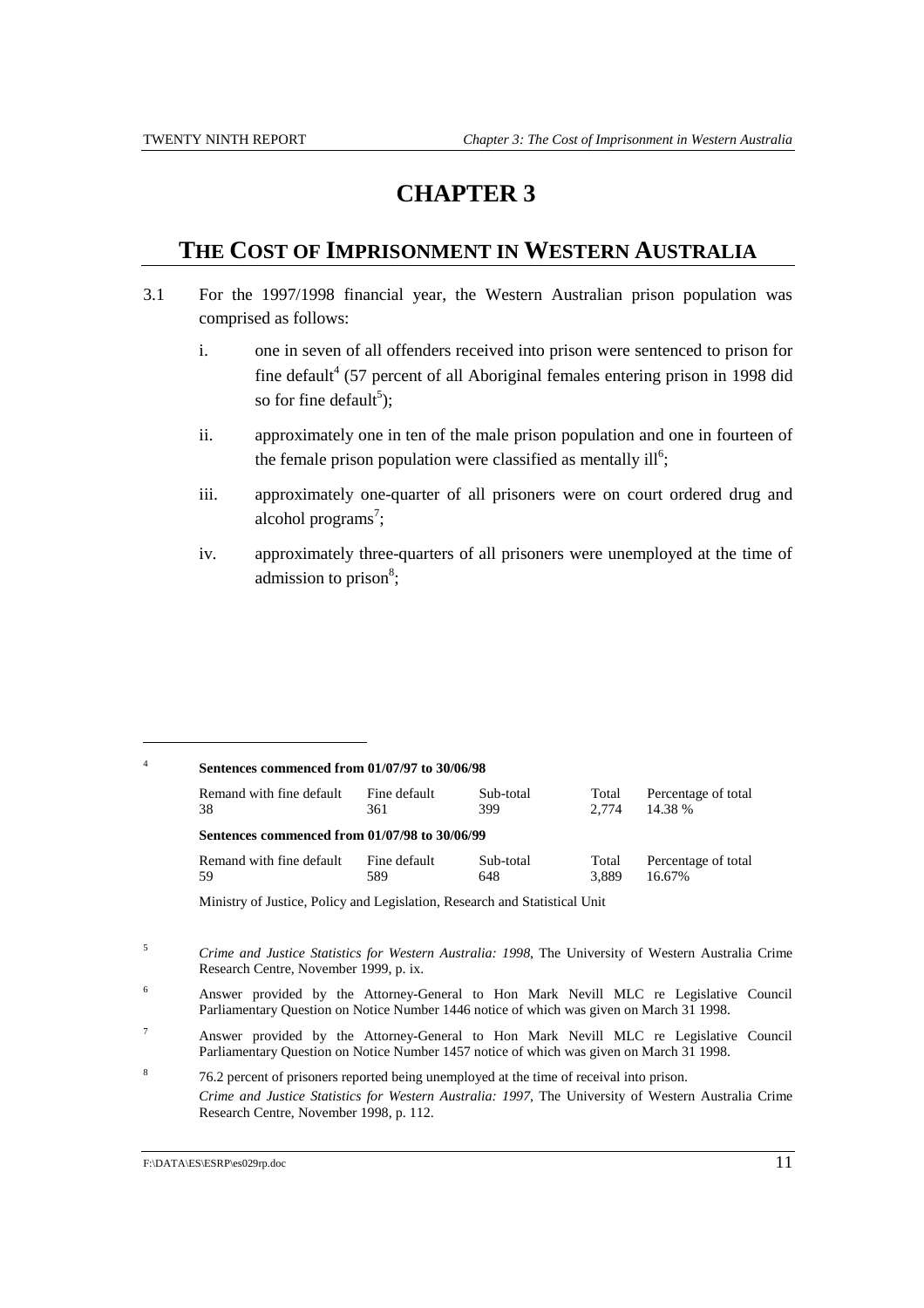- v. approximately three-quarters of all prisoners had only completed a primary school education<sup>9</sup>;
- vi. approximately one-third of adult offenders $10$  and approximately one-half of juvenile offenders<sup>11</sup> would re-offend and re-enter the prison system within two years of release;
- vii. approximately one third of all prisoners held in Western Australian prisons were Aboriginal; $^{12}$  and
- viii. approximately four out of ten prisoners were sentenced to prison for nonviolent offences. $13$
- 3.2 The total cost of managing adult and juvenile offenders in Western Australia in the 1997/1998 financial year was over \$168 million.<sup>14</sup> Of that amount, over \$143 million was spent on maintaining Western Australia's prison population (which is an increase of approximately \$12 million from the 1996-97 financial year<sup>15</sup>). In the 1997/1998

 $12$  Ibid.

 $\overline{a}$ 

*Crime and Justice Statistics for Western Australia: 1997*, University of Western Australia Crime Research Centre, November 1998, p. 107.

<sup>15</sup> *1997/1998 Ministry of Justice Annual Report*. Extract taken from Summary of Consolidated Fund Appropriations and Revenue Estimates for the year ended June 30 1998:

| <b>Custodial Management</b>    | 1996-97  | 1997-98  |
|--------------------------------|----------|----------|
| <b>Costs</b>                   | \$1,000s | \$1,000s |
| <b>Sub-Program Details</b>     |          |          |
| <b>Adult Offenders Custody</b> | 116,158  | 128,958  |
| Juvenile Offenders Custody     | 15,389   | 14.284   |
| <b>Total Custody Cost</b>      | 131,547  | 143,242  |

<sup>&</sup>lt;sup>9</sup> Answer provided by the Attorney-General to Hon Mark Nevill MLC, Legislative Council Parliamentary Questions on Notice Numbered 1441 and 1442 notice of which for both questions was given on March 31 1998. As at February 28 1998, 1,687 prisoners comprising 1,593 male prisoners and 94 female prisoners, had only completed a primary school education. Based on the daily average prison muster for the year of 2,255 this equates to approximately 75 percent of all prisoners.

<sup>10</sup> *1997/1998 Ministry of Justice Annual Report*, p. 57. The 1997/98 rate of re-offending for juveniles was 46.15 percent (49.15 percent for 1996/97).

<sup>&</sup>lt;sup>11</sup> Ibid, p. 53. The 1997/98 rate of re-offending for adults is 31 percent (30 percent for each of 1995/96 and 1996/97).

<sup>&</sup>lt;sup>13</sup> 45.9 percent of the census prison population were committed to prison for offences against the person, 41.9 percent relate to non-violent offences with the remaining 12.2 percent being remand and unsentenced prisoners.

<sup>14</sup> *1999/2000 Budget Statements*, Budget Paper No. 2, Government of Western Australia, p. 737 and p. 741.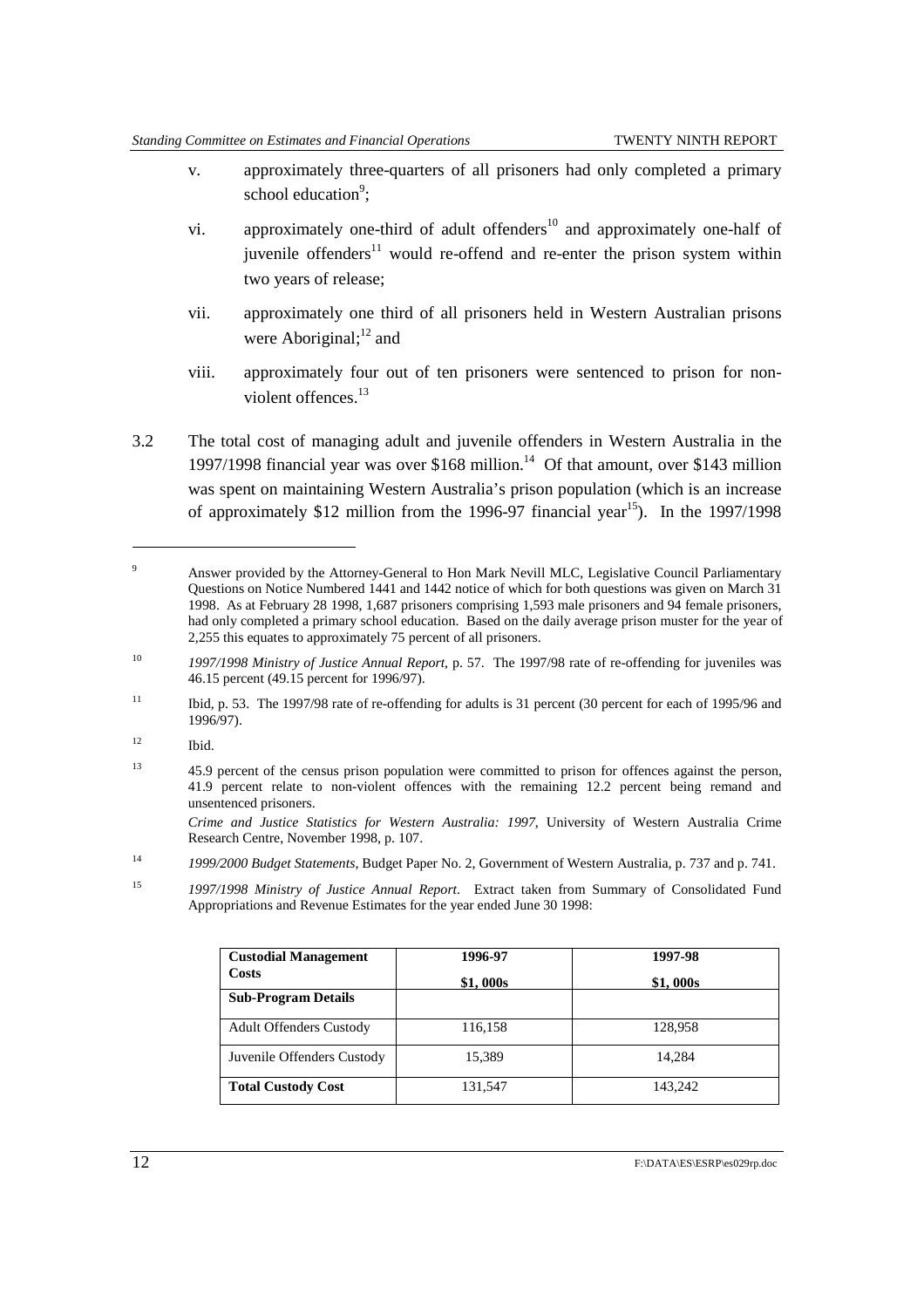$\overline{a}$ 

financial year, Western Australia spent approximately \$63,500 per prisoner; which is more than Victoria spends per prisoner per year.<sup>16</sup>

3.3 The estimated total cost of managing adult and juvenile offenders in Western Australia in the 1999/2000 financial year was almost \$240 million.<sup>17</sup> The cost of managing adult and juvenile offenders is forecast to rise to over \$270 million for the  $2000/2001$  financial year.<sup>18</sup> The annual cost per adult prisoner in Western Australia is predicted to rise to over  $$64,000$  in the 2000/2001 financial year.<sup>19</sup> The cost of juvenile offender management is also rising rapidly.<sup>20</sup>

### **THE COST OF IMPRISONMENT WHEN COMPARED WITH THE COST OF COMMUNITY BASED SANCTIONS IN WESTERN AUSTRALIA**

3.4 The cost per day of supervising an adult offender through community supervision in Western Australia is  $$12.00$  per day.<sup>21</sup> The cost per day of keeping an adult offender

| 16 | Cost of delivery of prison services 1997-98<br>Estimated average daily prison population 1997-98                                                                                                                                                                                                                                                            |                                  | Victorian prison system<br>\$163.3 million<br>2,692 | WA prison system<br>\$168.2 million<br>2,255 |                        |
|----|-------------------------------------------------------------------------------------------------------------------------------------------------------------------------------------------------------------------------------------------------------------------------------------------------------------------------------------------------------------|----------------------------------|-----------------------------------------------------|----------------------------------------------|------------------------|
|    | Auditor General, Victoria's Prison System - Community protection and prisoner welfare, Special Report<br>No. 60, Victoria, May 1999, p. 167.                                                                                                                                                                                                                |                                  |                                                     |                                              |                        |
| 17 | \$199 546 000 for adult offenders managed and \$40 222 000 for juvenile offenders managed. The<br>1998/1999 financial year actual cost figures were \$174 588 000 for adult offenders managed and \$33 451<br>000 for juvenile offenders managed.<br>2000-2001 Budget Statements, Budget Paper No. 2, Government of Western Australia, p. 742.              |                                  |                                                     |                                              |                        |
| 18 | \$229 882 000 for adult offenders managed and \$40 883 000 for juvenile offenders managed. Ibid.                                                                                                                                                                                                                                                            |                                  |                                                     |                                              |                        |
| 19 | At an average daily cost of \$176. Ibid, p. 756.                                                                                                                                                                                                                                                                                                            |                                  |                                                     |                                              |                        |
| 20 |                                                                                                                                                                                                                                                                                                                                                             | 1998-1999<br><b>Estimated \$</b> | 1999-2000<br><b>Estimated \$</b>                    |                                              | 2000-2001<br>Target \$ |
|    | Daily average number of juveniles in detention                                                                                                                                                                                                                                                                                                              | 122                              | 135                                                 |                                              | 145                    |
|    | Average cost per juvenile per day in detention                                                                                                                                                                                                                                                                                                              | 422                              | 455                                                 |                                              | 439                    |
|    | Average cost per juvenile per year                                                                                                                                                                                                                                                                                                                          | 154,030                          | 166,075                                             |                                              | 160,235                |
|    | Total annual cost of all juveniles in detention                                                                                                                                                                                                                                                                                                             | \$18,791,660                     | \$22,420,125                                        |                                              | \$23,234,075           |
|    | Daily average number of juveniles in community 1,500                                                                                                                                                                                                                                                                                                        |                                  | 1,250                                               |                                              | 1,300                  |
|    | Average cost per juvenile per day in community 27.56                                                                                                                                                                                                                                                                                                        |                                  | 32                                                  |                                              | 33                     |
|    | Average cost per juvenile per year                                                                                                                                                                                                                                                                                                                          | 10,059                           | 11,680                                              |                                              | 12,045                 |
|    | Total annual cost of juvenile supervision                                                                                                                                                                                                                                                                                                                   | \$15,089,100                     | \$14,600,000                                        |                                              | \$15,658,500           |
|    | Total annual cost of juvenile management                                                                                                                                                                                                                                                                                                                    | \$33,880,760                     | \$37,020,125                                        |                                              | \$38,892,575           |
|    | 1999-2000 Budget Statements, Budget Paper No. 2, Government of Western Australia, Vol. 2, pp.737 -<br>743.                                                                                                                                                                                                                                                  |                                  |                                                     |                                              |                        |
|    | 2000-2001 Budget Statements, Budget Paper No. 2, Government of Western Australia, p. 759.                                                                                                                                                                                                                                                                   |                                  |                                                     |                                              |                        |
| 21 | $\tau$ ( $\alpha$ ) $\alpha$ ( $\alpha$ ) $\alpha$ ( $\alpha$ ) $\alpha$ ( $\alpha$ ) $\alpha$ ( $\alpha$ ) $\alpha$ ( $\alpha$ ) $\alpha$ ( $\alpha$ ) $\alpha$ ( $\alpha$ ) $\alpha$ ( $\alpha$ ) $\alpha$ ( $\alpha$ ) $\alpha$ ( $\alpha$ ) $\alpha$ ( $\alpha$ ) $\alpha$ ( $\alpha$ ) $\alpha$ ( $\alpha$ ) $\alpha$ ( $\alpha$ ) $\alpha$ ( $\alpha$ |                                  |                                                     |                                              |                        |

21 Letter from Ministry of Justice, May 11 2000. Estimated actual cost for 1999/2000. The 1998/1999 figure was \$12.40.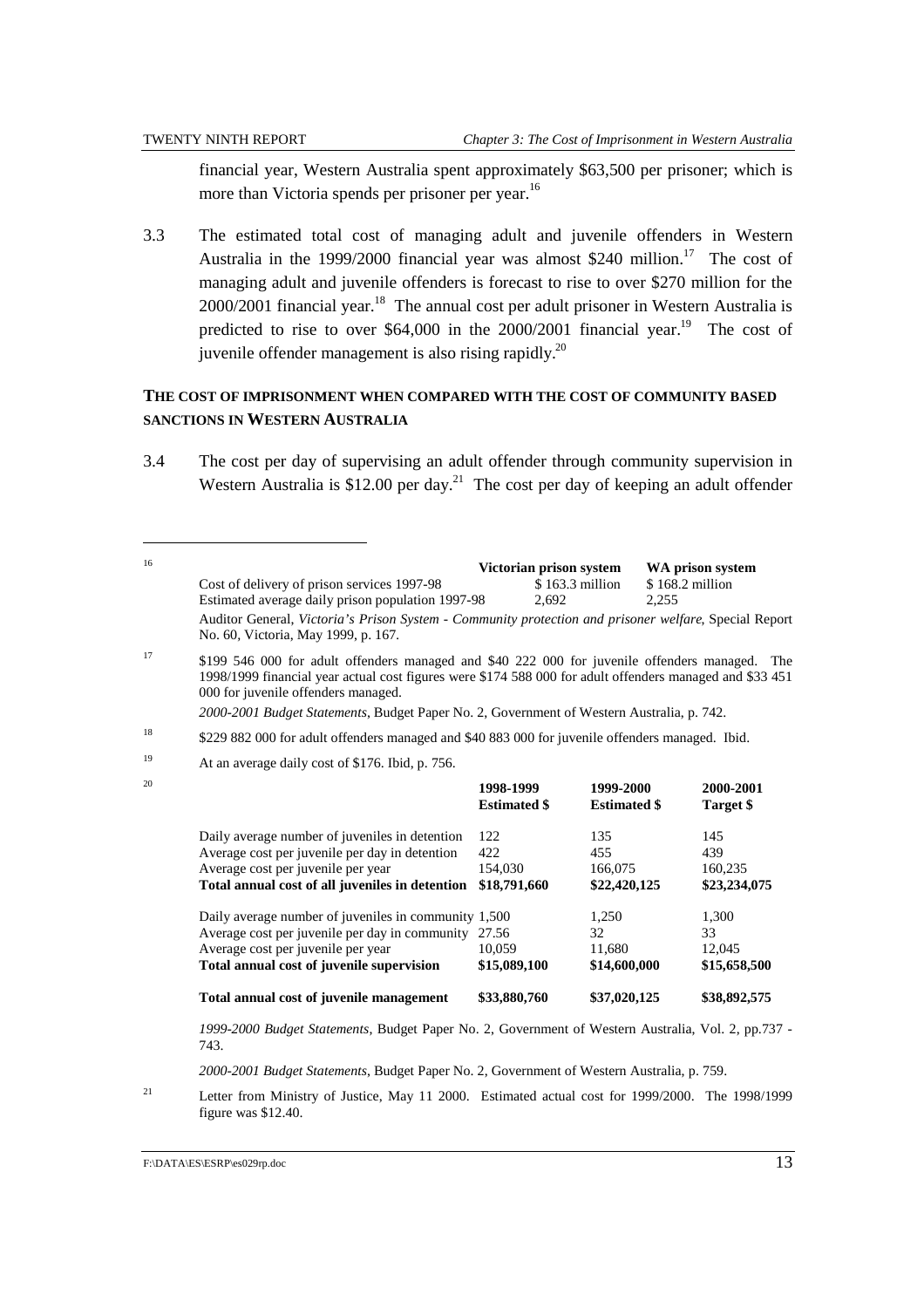in custody in Western Australia is  $$170.00<sup>22</sup>$  The cost differential for juvenile offenders between community supervision and custody is similar to that applying to adult offenders. The cost per day of managing a juvenile offender through community supervision in Western Australia is  $$32.00<sup>23</sup>$  This figure is compared with a daily cost of \$455.00 for holding a juvenile offender in custody. <sup>24</sup>

- 3.5 The cost difference alone provides an impetus for careful consideration of more community based sentences. For example the cost of keeping 750 adult prisoners, which is the planned capacity of the new medium security Acacia Prison on 2000- 2001 projected costs of  $$64,240^{25}$  per prisoner per year, would be approximately \$48.2 million per year. If 750 offenders out of the projected 3,250 average daily number of adult offenders to be held in custody in the Western Australian prison system in 2000- 2001 were diverted into community based programs, based on 2000-2001 projected figures it would only cost approximately \$3.6 million<sup>26</sup> to manage them. The savings to Western Australian taxpayers of community based sentences over imprisonment are clear and, as will be explained further in this report, the outcome for most offenders is likely to be significantly better in a range of areas.
- 3.6 The Committee is of the view that the use of funds to accommodate the growing prison population of non-violent offenders diverts resources away from programs most directly related to reducing the risk of re-offending. It notes there is little evidence to show that imprisonment has a better record of rehabilitating offenders than community based sentencing options.
- 3.7 It is clear from the material collected and evaluated in this report that the available evidence on effective alternative approaches to reducing re-offending is extensive. It is equally clear that these alternative approaches to reducing re-offending have not been properly trialed and evaluated in Western Australia.
- 3.8 This compels a consideration of alternatives to custody. As shown above, the cost differential between imprisonment and community supervision is great, yet for every

*2000-2001 Budget Statements*, Budget Paper No. 2, Government of Western Australia, p. 756.

<sup>&</sup>lt;sup>22</sup> Ibid. Estimated actual cost for 1999/2000. The 1998/1999 figure was \$163.24.

<sup>&</sup>lt;sup>23</sup> Ibid. The 1998/1999 figure was \$29.20.

<sup>&</sup>lt;sup>24</sup> Ibid. The 1998/1999 figure was \$406.12.

<sup>&</sup>lt;sup>25</sup> Based upon daily average costs of \$176 per adult prisoner (Note: this figure is up from an estimated figure of \$170 for the 1999-2000 financial year – the increase is stated to incorporate transitional costs associated with the start-up of Acacia Prison).

<sup>&</sup>lt;sup>26</sup> Based upon daily average costs of \$13 per adult offender managed in the community. Ibid.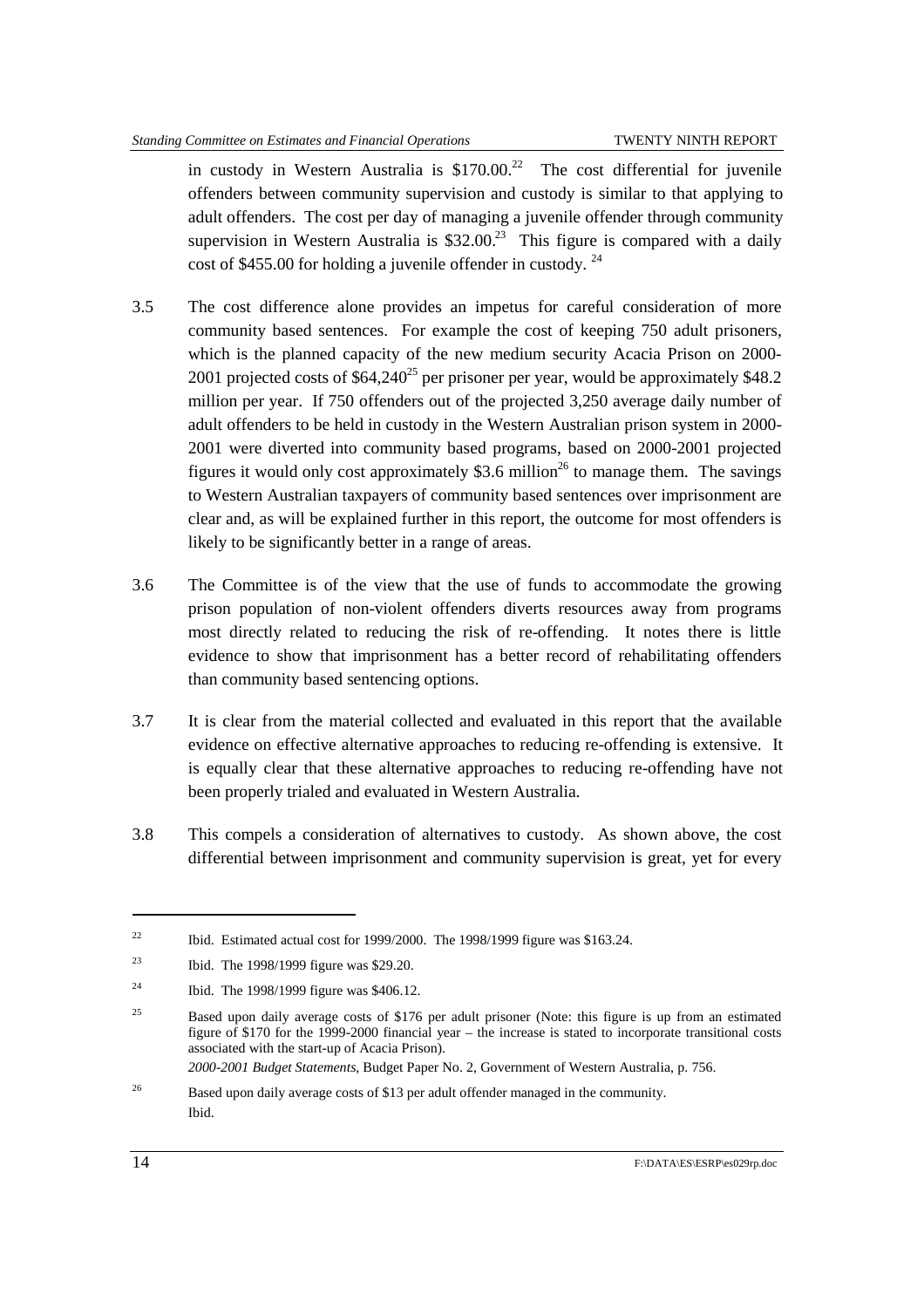\$1 spent on community based sentences, more than \$6.50 continues to be spent on the costs of maintaining the Western Australian prison population.<sup>27</sup>

<sup>27</sup> Total projected costs of managing adult and juvenile offenders in custody for 2000-2001 is \$232,014,075, while the total projected cost of managing adult and juvenile offenders through community orders in 2000-2001 is \$35,587,500. Ibid, p. 756 and p. 759.

F:\DATA\ES\ESRP\es029rp.doc 15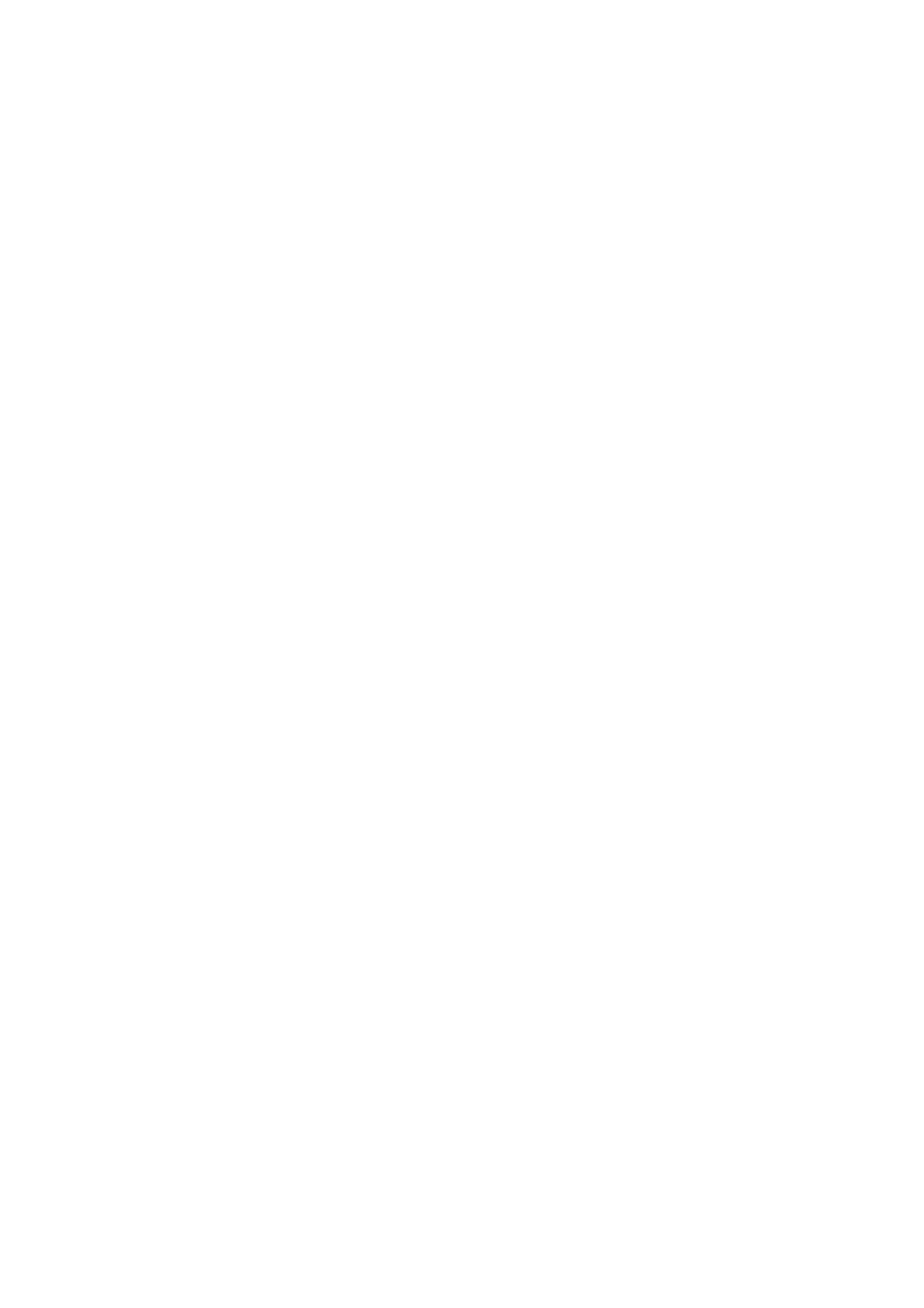## **OVERCROWDING IN THE WESTERN AUSTRALIAN PRISON SYSTEM**

#### **Decrease in the number of offenders received into prison**

4.1 The number of offenders received into prison annually in Western Australia actually decreased over the last decade of the twentieth century.<sup>28</sup> Despite this decrease in receivals, the actual standing prison population rose sharply over the last five years of the twentieth century,<sup>29</sup> peaking at approximately 3,000 prisoners in June 1999 (which

 $\overline{a}$ 

<sup>28</sup> **Prison population trends (Receivals) in Western Australia, 1990-1998**

| Year  | <b>All Persons</b> |       | <b>Aborigines</b><br><b>Non-Aborigines</b> |       |               |
|-------|--------------------|-------|--------------------------------------------|-------|---------------|
|       | No.                | No.   | $\frac{6}{9}$                              | No.   | $\frac{6}{6}$ |
| 1990  | 6,717              | 3,139 | 46.7                                       | 3,578 | 53.3          |
| 1991  | 6,212              | 2,685 | 43.2                                       | 3,527 | 56.8          |
| 1992  | 5,622              | 2,358 | 41.9                                       | 3,264 | 58.1          |
| 1993  | 6,042              | 2,505 | 41.5                                       | 3,537 | 58.5          |
| 1994  | 6,059              | 2,550 | 42.1                                       | 3,509 | 57.9          |
| 1995  | 4,646              | 1,739 | 37.4                                       | 2,907 | 62.6          |
| 1996  | 4,628              | 1,877 | 40.6                                       | 2,751 | 59.4          |
| 1997  | 4,547              | 1,924 | 42.3                                       | 2,623 | 57.7          |
| 1998* | 4,652              | 1,931 | 41.5                                       | 2,721 | 58.5          |

*Crime and Justice Statistics for Western Australia: 1997*, Crime Research Centre, November 1998, p.111. Ministry of Justice, Policy and Legislation, Research and Statistical Unit.

<sup>29</sup> **Prison population trends (census December 31) in Western Australia, 1990-1998**

| Year  | <b>All Persons</b> |     | <b>Aborigines</b> |       | Non-aborigines |
|-------|--------------------|-----|-------------------|-------|----------------|
|       | No.                | No. | $\frac{0}{0}$     | No.   | $\frac{0}{0}$  |
| 1990  | 1,620              | 548 | 33.8              | 1,072 | 66.2           |
| 1991  | 1,809              | 581 | 32.1              | 1,228 | 67.9           |
| 1992  | 1,852              | 613 | 33.1              | 1,239 | 66.9           |
| 1993  | 2,078              | 654 | 31.5              | 1,424 | 68.5           |
| 1994  | 2,053              | 683 | 33.3              | 1,370 | 66.7           |
| 1995  | 2,206              | 722 | 32.7              | 1,484 | 67.3           |
| 1996  | 2,071              | 678 | 32.7              | 1,393 | 67.3           |
| 1997  | 2,205              | 729 | 33.1              | 1,476 | 66.9           |
| 1998* | 2,617              | 870 | 33.3              | 1,747 | 66.7           |

*Crime and Justice Statistics for Western Australia: 1997*, Crime Research Centre, November 1998, p.111. \**Corrective Services Australia*, Australian Bureau of Statistics, December Quarter 1998, pp. 6 and 20.

F:\DATA\ES\ESRP\es029rp.doc 17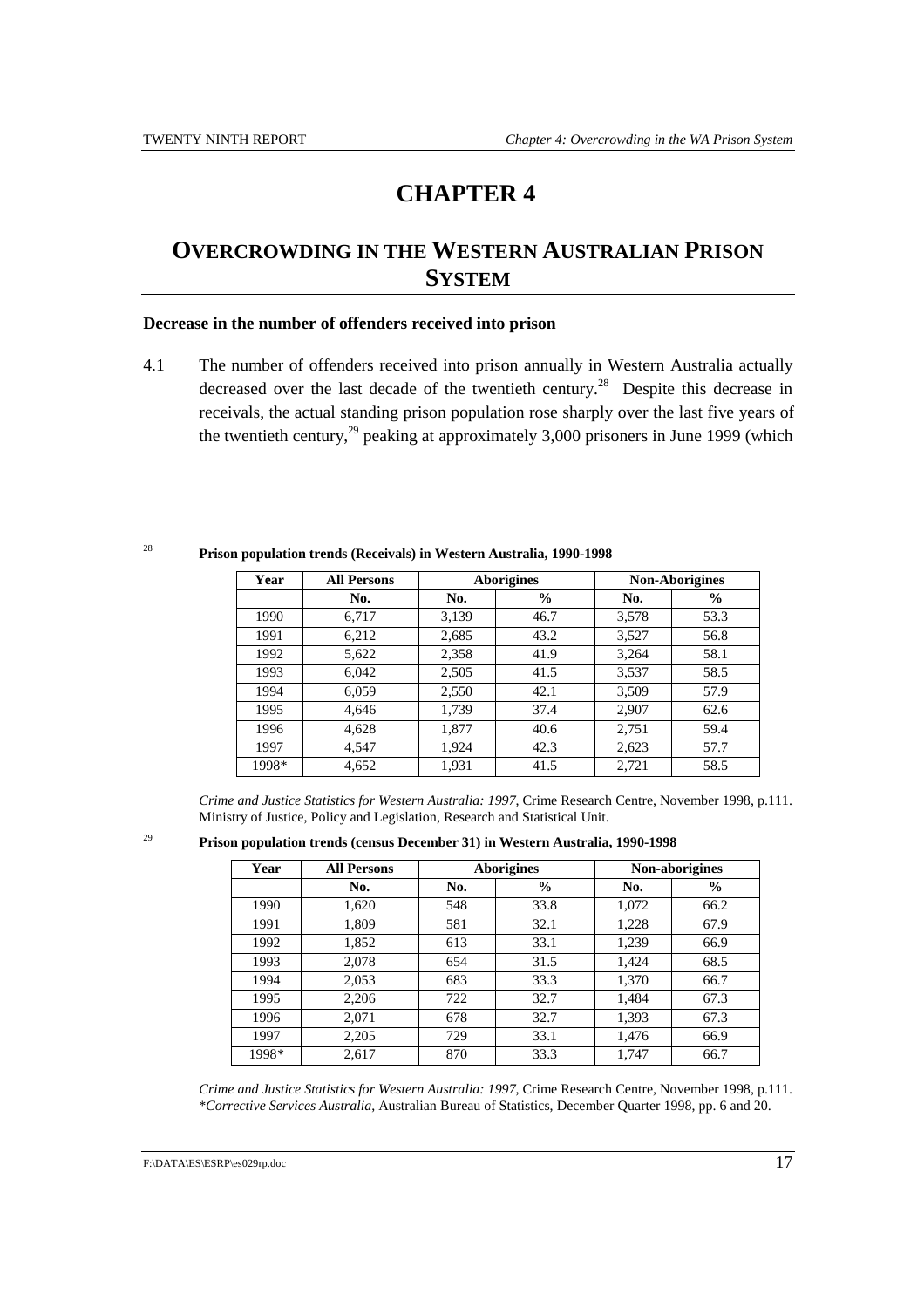was approximately 29 percent higher than the population 12 months earlier<sup>30</sup>). During the December quarter of 1999, the average daily Western Australian prison population was 2,896 prisoners, which was 14 percent of the national average daily prison population total of  $20,619$  prisoners.<sup>31</sup>

4.2 The estimated daily average number of offenders in Western Australian prisons in the 1999-2000 financial year was 3,187 (made up of 3,052 adults and 135 juveniles), and this figure is projected to increase to 3,395 in the 2000-2001 financial year (made up of 3,250 adults and 145 juveniles).<sup>32</sup> The increase in the Western Australian prison population reflects the trend of a growing number of prisoners serving longer prison sentences.

#### **Chronic overcrowding**

- 4.3 The increase in the prison population has resulted in overcrowding and doubling, ie, placing two prisoners in a cell designed for one. Modifying the operating capacity of the prison system has increased the capacity of prisons. A prison's operating capacity is determined by the number of beds placed in cells and units, which determines the number of prisoners who can be housed in a prison. The Designed Operational Capacity for Western Australia is  $2,474$  beds.<sup>33</sup> This capacity has been modified by placing beds in quarters including hospital/infirmary cells, gymnasiums, medical cells, punishment cells, and observation cells. There are 2,973 beds in the Modified Operating Capacity.<sup>34</sup> As a result, currently there are approximately 500 prisoners who are housed in accommodation which is not designed to house prisoners. Consequences from overcrowding include:
	- i. the "double-up" of single-cells in Bandyup Women's Prison with the use of floor mattresses positioned adjacent to open toilet facilities;
	- ii. the use of the gymnasium at Bandyup Women's Prison to house prisoners in dormitory style accommodation with no toilet facilities;

<sup>&</sup>lt;sup>30</sup> In the four quarter reporting periods from June 1998 to June 1999 the Western Australian prison population rose from 2,292 as at June 1998 to 2,959 as at June 1999 adding 667 (or approximately 29 percent) prisoners to the State prison population.

*Corrective Services Australia*, June, September and December Quarters 1998, March and June Quarters 1999, Australian Bureau of Statistics, p. 3.

<sup>31</sup> *Corrective Services Australia*, December Quarter 1999, Australian Bureau of Statistics, p. 1.

<sup>32</sup> *2000-2001 Budget Statements*, Budget Paper No. 2, Government of Western Australia, p. 756 and p. 759.

<sup>33</sup> As at April 14 2000, letter from Ministry of Justice, May 11 2000.

<sup>34</sup> Ibid.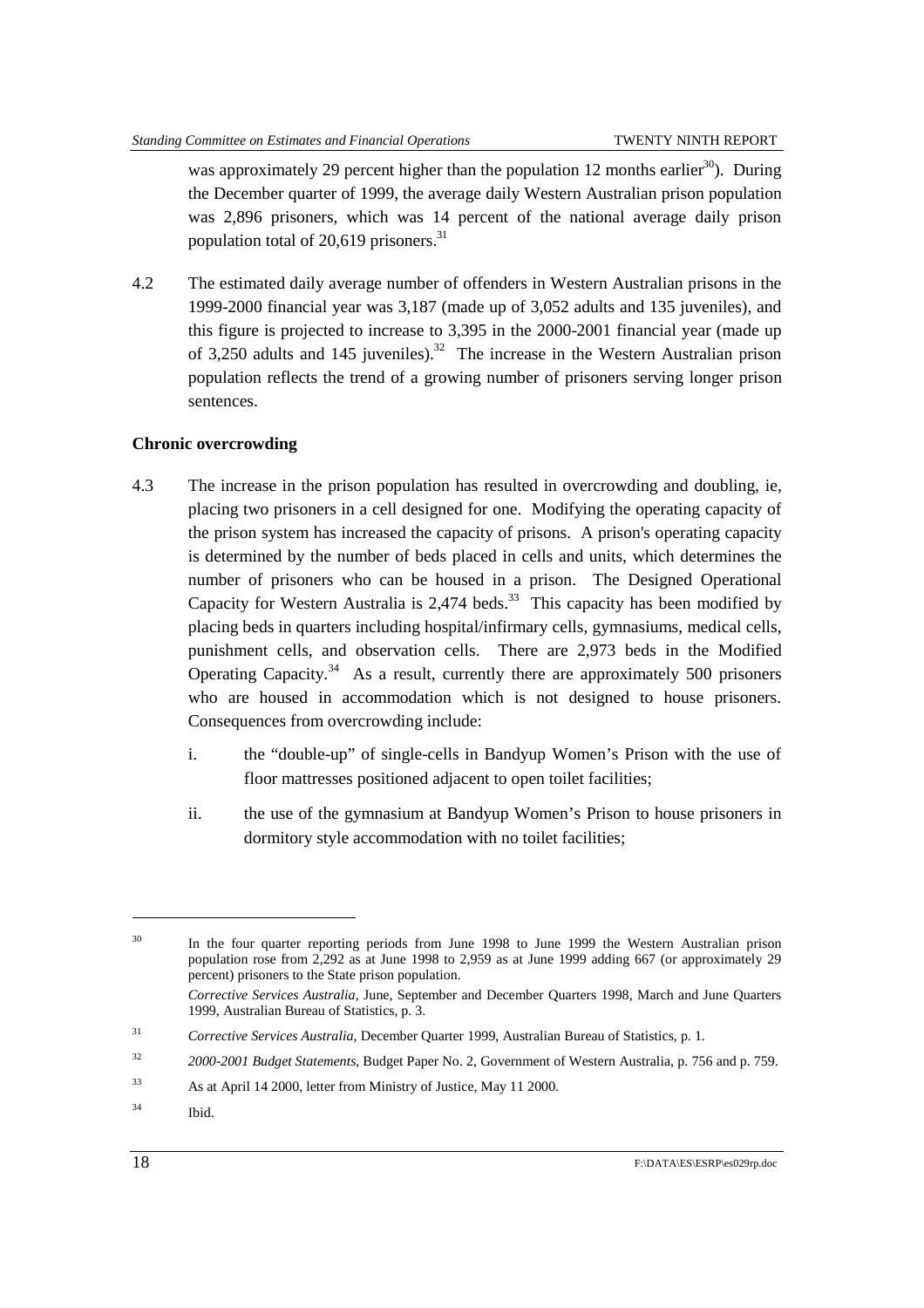- iii. the "double-up" of single cells at Casuarina Prison;
- iv. the use of the medical infirmary at Casuarina Prison to house healthy prisoners due to lack of prison cell space; and
- v. the lack of employment or activities for the additional prisoners, resulting in a large number of prisoners not having access to constructive activities.
- 4.4 The prison utilisation rate is the extent to which prison design capacity is meeting the demands for prison accommodation. The internationally accepted range for the best practice management of prisons is an 85 to 95 percent prison utilisation rate (which allows for some spare capacity for the transfer of prisoners, the categorisation of prisoners into different security levels, the provision of special purpose accommodation such as hospitals and protective units, and short term fluctuations in prisoner numbers).<sup>35</sup> The prison utilisation rate in Western Australia is well over 100 percent.<sup>36</sup> This high prison utilisation rate cannot help but have a detrimental effect on the standards and regimes operating in Western Australian prisons.

### <sup>36</sup> **Prison Utilisation Rates:**

 $\overline{a}$ 

| Location          | 1995-96<br>$\frac{0}{0}$ | 1996-97<br>$\frac{0}{0}$ | 1997-98<br>$\frac{0}{0}$ | 1998-99*<br>$\frac{0}{0}$ |
|-------------------|--------------------------|--------------------------|--------------------------|---------------------------|
| Western Australia | 104.9                    | 103.1                    | 109.1                    | 113.2                     |
| Australia         | 103.0                    | 99.0                     | 101.5                    | 99.5                      |

#### Ibid, p. 785.

Steering Committee for the Review of Commonwealth/State Service Provision, *Report on Government Services 1999*, February 11 1999, Vol. 1, p. 598 (Corrective Services Attachment).

<sup>&</sup>lt;sup>35</sup> The Australian Institute of Criminology, the Council of Europe and the American Correctional Association have recommended a utilisation rate of 85-95 percent in the industrialised world. Steering Committee for the Review of Commonwealth/State Service Provision*, Report on Government Services 2000*, February 18 2000, Vol. 2, p. 757.

F:\DATA\ES\ESRP\es029rp.doc 19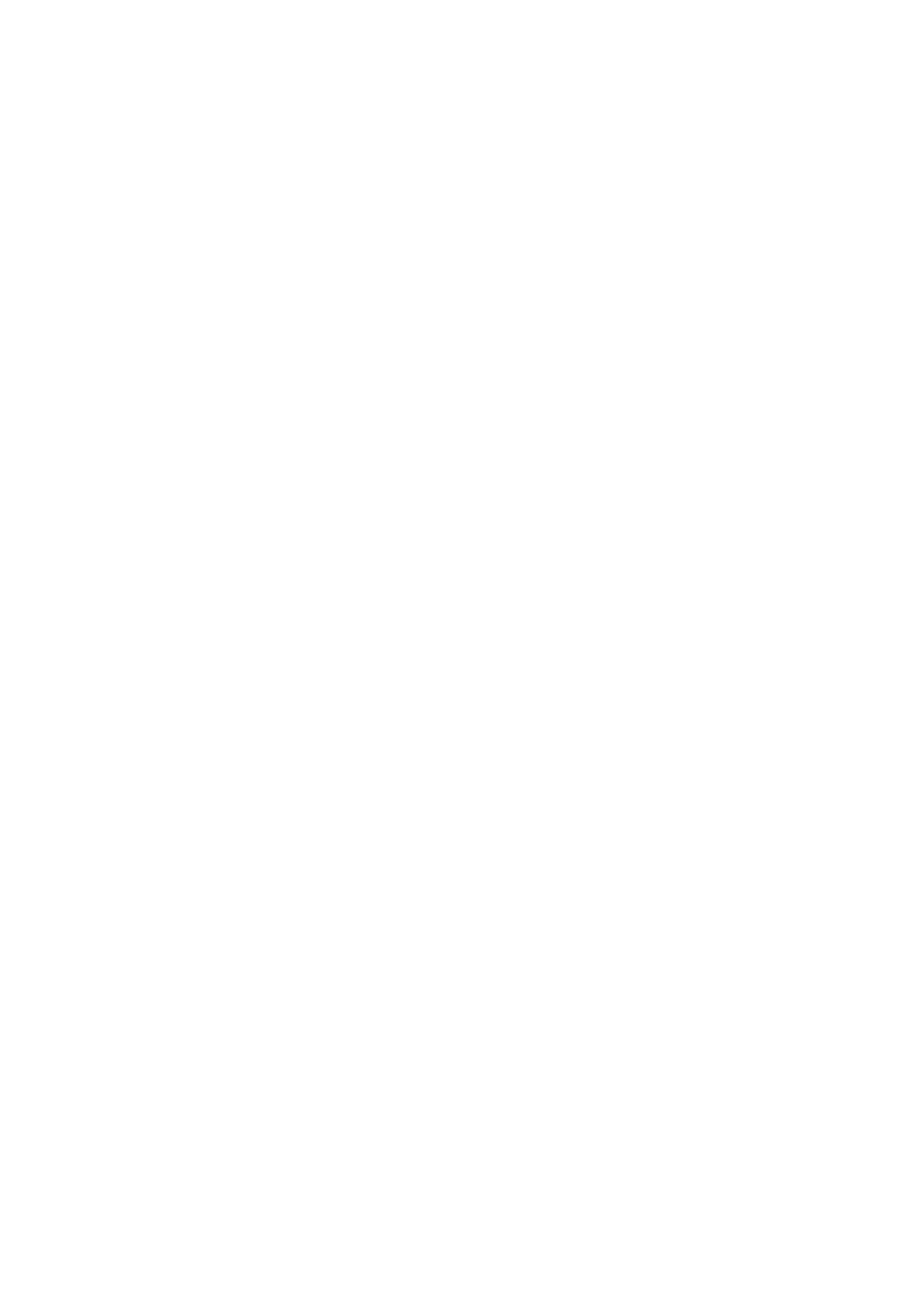### **SENTENCING**

- 5.1 Imprisonment continues to be favoured by Western Australian courts over other sentencing options. Western Australian sentencing statistics for 1998 show that 65.6 percent of finalised charges resulted in a sentence of imprisonment.<sup>37</sup> There has, however, been a very slight decrease in the proportion of charges receiving sentences of imprisonment or fines, and a correspondingly small increase in the number of charges receiving non-custodial sentences, since 1996.<sup>38</sup> In 1998, non-custodial sentences were most often imposed for good order offences (49.4 percent of all good order charges), property offences (29.5 percent of all property offence charges), and drug offences (24.6 percent of all drug offence charges).<sup>39</sup> The continued preference for custodial sentences reflects the adoption of a harsh sentencing policy.
- 5.2 The sentencing pattern by the Children's Court is also of concern. Between 1990 and 1997, it is estimated that the number of charges and distinct individuals formally dealt with by the Children's Court fell by at least 63 percent due to the introduction of diversionary schemes such as the formal cautioning system (introduced in 1991) and referrals to juvenile justice teams (introduced in 1995).<sup>40</sup> Nevertheless, for the 1998 year, there was almost a 10 percent increase<sup>41</sup> in the use of custodial sentences. Although a non-custodial penalty remains the most common sanction imposed by the Children's Court for most offence types, 12.8 percent of juvenile offenders who

<sup>37</sup> *Crime and Justice Statistics for Western Australia: 1998*, The University of Western Australia Crime Research Centre, November 1999, p. 75.

|             | Fine % | Non-<br>custody % | Custody % | Other % |
|-------------|--------|-------------------|-----------|---------|
| All charges |        |                   |           |         |
| 1996        | 9.9    | 22.3              | 67.8      | 0.0     |
| 1997        | 7.5    | 27.9              | 64.6      | 0.1     |
| 1998        | 7.9    | 26.4              | 65.6      | 0.1     |

<sup>38</sup> **Types of penalties imposed for all charges, 1996-1998**

 $\overline{a}$ 

<sup>41</sup> There was an increase in the use of custodial sentences from 355 to 388, an increase of 9.3 percent. Statistics - Children's Court of Western Australia, Policy and Legislation Division, Ministry of Justice, 1998, p. 6.

<sup>39</sup> Ibid.

<sup>40</sup> Ibid, p. 110.

F:\DATA\ES\ESRP\es029rp.doc 21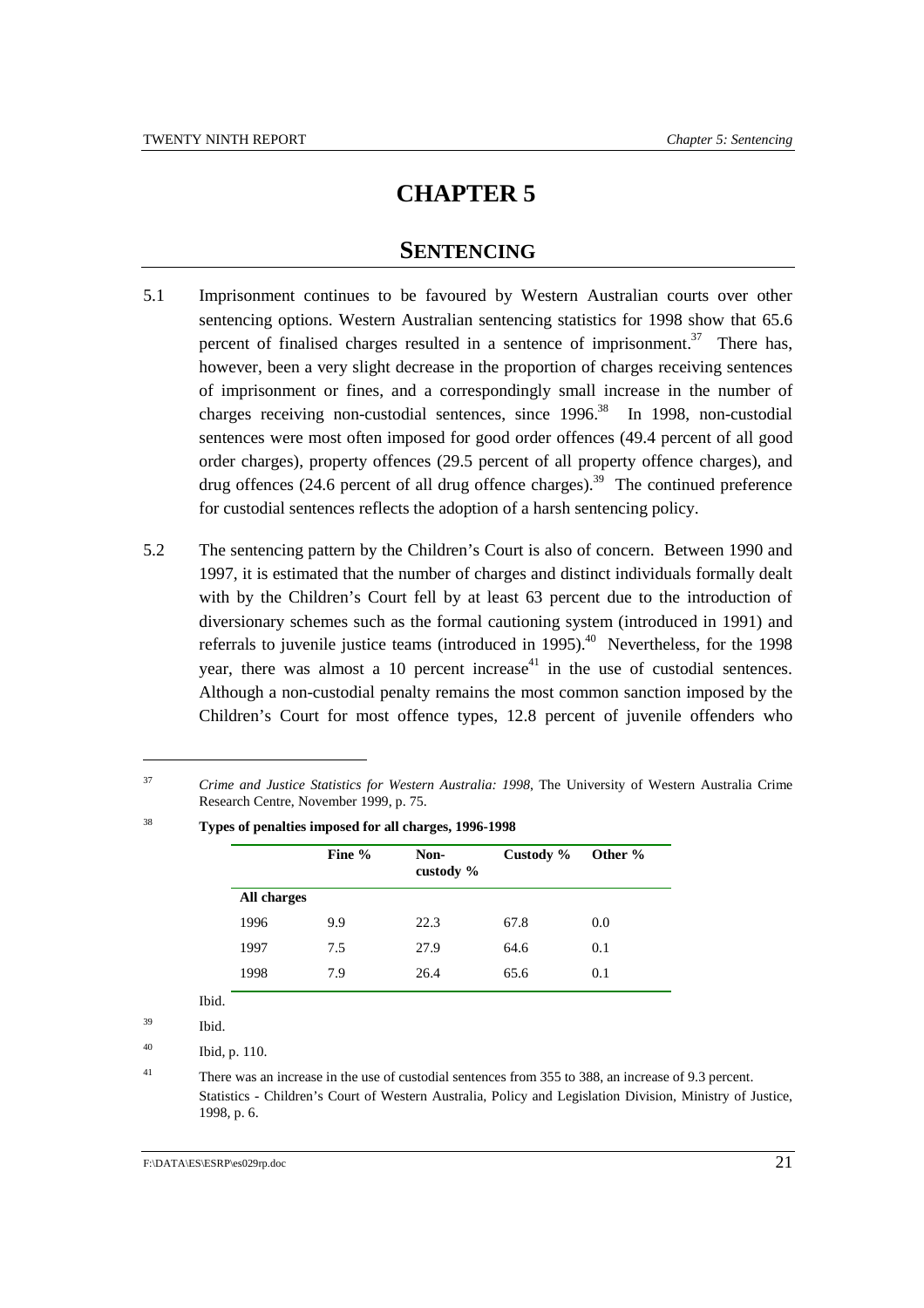appeared before the Children's Court in 1998 received custodial sentences.<sup>42</sup> The Policy and Legislation Division of the Ministry of Justice noted:

*"[T]he increased use of prison sentences, may at least partly reflect changes introduced with the 1995 Sentencing Act."* <sup>43</sup>

#### **Over reliance on short sentences**

- 5.3 Statistical comparisons with other Australian states reveal that for sentences of imprisonment of less than two years duration, the number of prison sentences imposed in Western Australia is much higher than that of the other states. Western Australia imprisons offenders for sentences of 12 months or less at a rate which is over twice the national average. $44$
- 5.4 Ten years ago, only one-quarter of offenders received sentences of less than 12 months. In 1999 almost half of all offenders sentenced received sentences of less than 12 months.45 In 1999, approximately one-third of all offenders received sentences of less than six months, with Aboriginal offenders being heavily over-represented in this category.46 Under s.89(3) of the *Sentencing Act 1995* there is no eligibility for parole for sentences of less than 12 months and so the offender serves the full sentence irrespective of his or her behaviour in prison.
- 5.5 Western Australia imposes many more short sentences (ie, sentences of less than two years' duration) per head of population than the other states for breaking and entering, robbery, sex offences, and assault. It is, however, interesting to note that at the same time that these numerous short sentences are being imposed, Western Australia

In 1999, 35 percent of Aboriginal male offenders received sentences of 6 months or less. 21 percent of non-Aboriginal male offenders received sentences of 6 months or less.

Figures supplied by the Ministry of Justice, Research and Statistical Unit.

<sup>42</sup> *Crime and Justice Statistics for Western Australia: 1998*, The University of Western Australia Crime Research Centre, November 1999, p. 113.

<sup>43</sup> Statistics - Children's Court of Western Australia, Policy and Legislation Division, Ministry of Justice, 1998, p.6.

<sup>44</sup> Western Australian figures from Ministry of Justice, Research and Statistical Unit, Duration of Maximum Sentence Commenced from 01/07/1998 to 30/06/1999. National figures from: *Prisoners in Australia - 1998: Results of the 1998 National Prisoner Census*, Australian Bureau of Statistics. Commonwealth of Australia 1999.

<sup>45</sup> 49.8 percent of offenders received sentences of less than 1 year (1998: 41.2 percent, 1997: 39.5 percent, 1989: 26.5 percent). **Note**: s86 *Sentencing Act 1995* indicates that a term of three months or less is not to be imposed. Figures supplied by the Ministry of Justice, Research and Statistical Unit.

<sup>&</sup>lt;sup>46</sup> In 1999, 68 percent of Aboriginal female offenders received sentences of 6 months or less. 27 percent of non-Aboriginal female offenders received sentences of 6 months or less.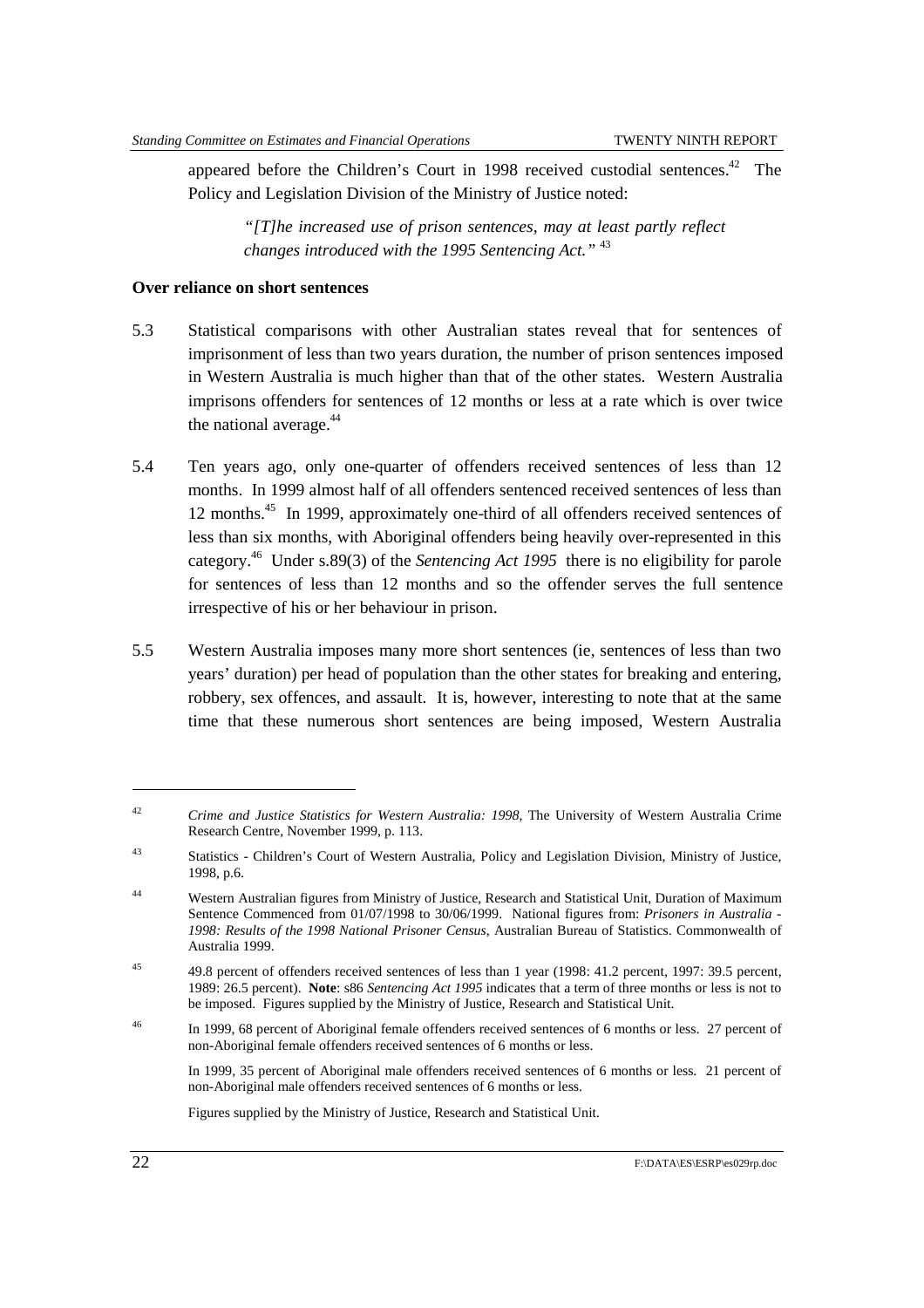continues to imprison persons for sentences greater than two years for those same four offences at roughly the same rates per head of population as the other states.<sup>47</sup>

5.6 The problem of imposing short sentences was identified at least eight years ago and still has not been addressed:

> *"An important additional consideration is that the majority of prisoners in Western Australian prisons are serving very short sentences. ... By any reasonable assessment these are minor offenders who, if they were still in the community, would not present a serious risk to public safety. Arguably, by detaining these offenders in prison we do more harm than good by providing them with a schooling in crime."* <sup>48</sup>

#### **Why are offenders being sentenced to short prison sentences?**

5.7 Important issues regarding the composition of the State's prison population were raised during the inquiry. The Committee examined the available statistics relating to prison admissions and identified the following issues.

#### **Imprisonment of non-violent offenders**

- 5.8 Approximately half of all sentenced prisoners in Western Australian have been sentenced for non-violent offences.<sup>49</sup>
- 5.9 More than half (57.3 percent) of all female Aboriginals entering prison in 1998 did so for fine default  $50$
- 5.10 Of the offenders commencing prison terms during 1998/1999, 763 or 12.67 percent received prison sentences for breaches of parole, work release, home detention or escapes. 51

<sup>47</sup> Letter from Mr Alan Piper, Director General, Ministry of Justice, to the Committee, January 13 1999.

<sup>48</sup> WA Attorney General Study Group, *Report of the Official Visit to Europe to Examine Criminal Justice Policies*, November 12 1991, p. 8.

<sup>49</sup> Based upon prison census statistics as at December 31 1998. *Crime and Justice Statistics for Western Australia: 1998*, The University of Western Australia Crime Research Centre, November 1999, p. 148.

<sup>50</sup> *Criminal Justice Statistics for Western Australia: 1998*, University of Western Australia Crime Research Centre, November 1999, p. 146.

<sup>51</sup> Letter from Ministry of Justice, May 11 2000. The figure was 18 percent for 1996/1997 and 1997/1998, Ministry of Justice, Research and Statistical Unit, 'Major Offences of Sentences Commenced', comparison of 1996/97 figures with 1997/98.

F:\DATA\ES\ESRP\es029rp.doc 23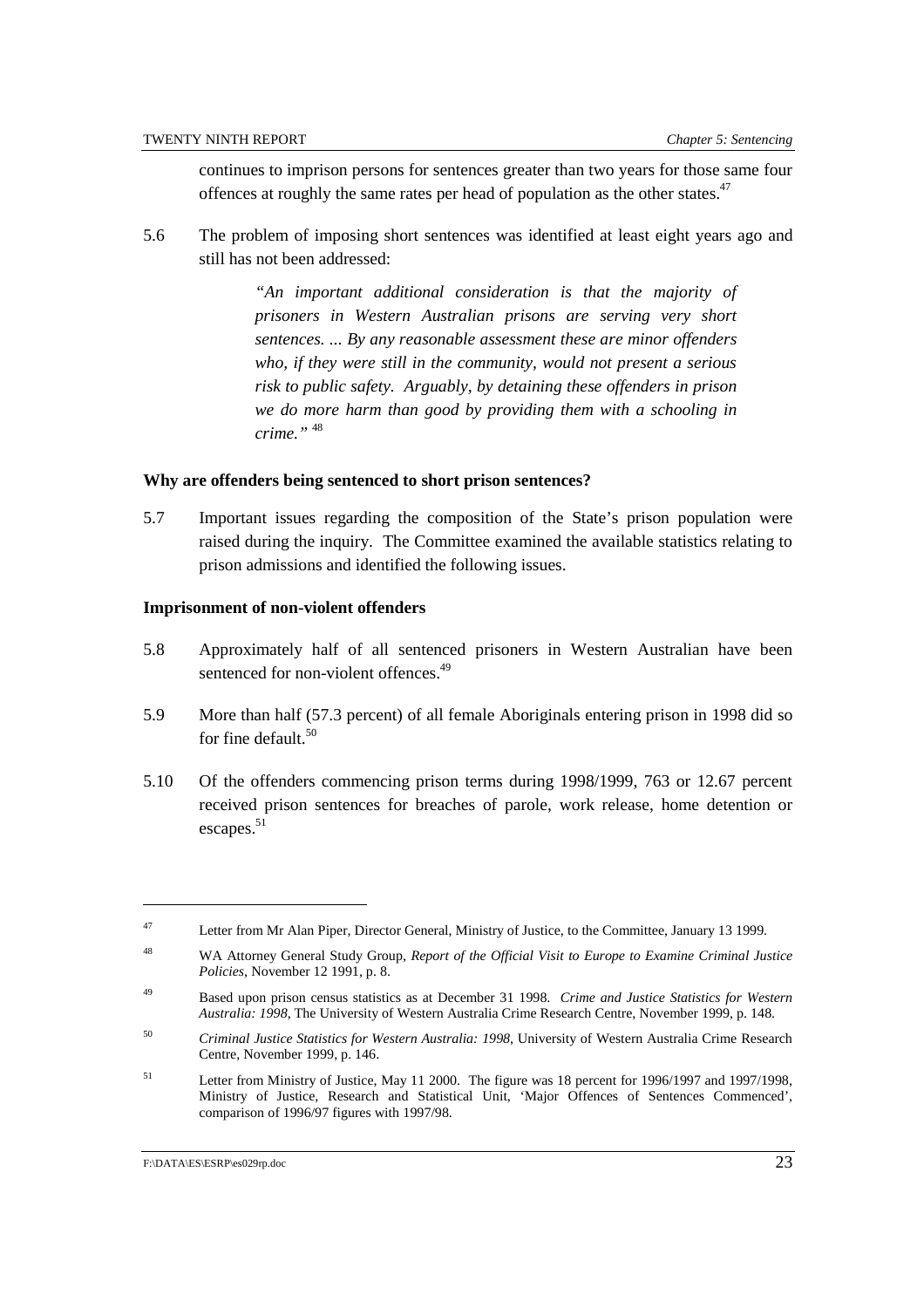5.11 The fastest growing category of imprisonment (over the two year period from 1996 to 1998) was in respect of driving licence offences, while the percentage of the prison population sentenced for violent offences fell sharply.<sup>52</sup>

#### **Mandatory minimum sentences**

<sup>52</sup> Offences of Sentences Commenced:

5.12 Western Australian legislation provides for mandatory minimum sentences for certain property offences. Section 401(4) of the *Criminal Code* provides for a one-year mandatory prison sentence for repeat offences of burglary. The experience of the United States following the introduction of mandatory sentence legislation is an increase in the number of prisoners and an increase in average sentence length resulting in a rapid increase in the prison population.

#### **Re-offending**

 $\overline{a}$ 

5.13 Over one-half of juvenile offenders imprisoned will re-offend<sup>53</sup> within two years of release from detention and over one-third of adult offenders will re-offend.<sup>54</sup>

| <b>Nature of offence</b>    | 1996/97 | 1997/98 | 1998/99 |
|-----------------------------|---------|---------|---------|
| Offences against the person | 25.5%   | 21.4%   | 18.44%  |
| Robbery and extortion       | 5.4%    | 5.2%    | 4.53%   |
| Burglary and theft          | 28.85%  | 29.6%   | 23.32%  |
| Property                    | 1.54%   | 1.3%    | 1.39%   |
| Breaches/escapes            | 18%     | 18%     | 19.62%  |
| Other Justice               |         |         |         |
| procedures/good order       | 3.27%   | 3.71%   | 2.37%   |
| Drug offences               | 5.53%   | 3.98%   | 4.45%   |
| Driving licence offences    | 4.9%    | 8.1%    | 13.5%   |
| Motor vehicle/traffic       | 4.97%   | 5.91%   | 7.92%   |
| Other offences              | 1.2%    | 1.9%    | 2.65%   |
| Offences in custody         | 0.04%   | $0\%$   | $0\%$   |
| Other/unknown               | 0.8%    | 0.9%    | 0.39%   |

Ministry of Justice, Research and Statistical Unit. See also letter from Ministry of Justice, May 11 2000.

- <sup>53</sup> 1999/2000 estimated actual of 51 percent. The 1998/1999 figure was 51.85 percent. Letter from Ministry of Justice, May 11 2000.
- <sup>54</sup> 1999/2000 estimated actual of 34 percent. The 1998/1999 figure was 31 percent, letter from Ministry of Justice, May 11 2000. For adult offenders, "*re-offending*", "*repeat offender*", or "*recidivism"* is defined as a return to the offender management system by distinct adult offenders within two years following release from custody or termination of their order. A *"distinct"* offender is interpreted to mean that an offender is counted only once even if the offender re-enters the system several times over the two year period. This is said to be "consistent with national standards" but may lead to an understating of the true rate of recidivism.

*1997/1998 Ministry of Justice Annual Report*, p. 53.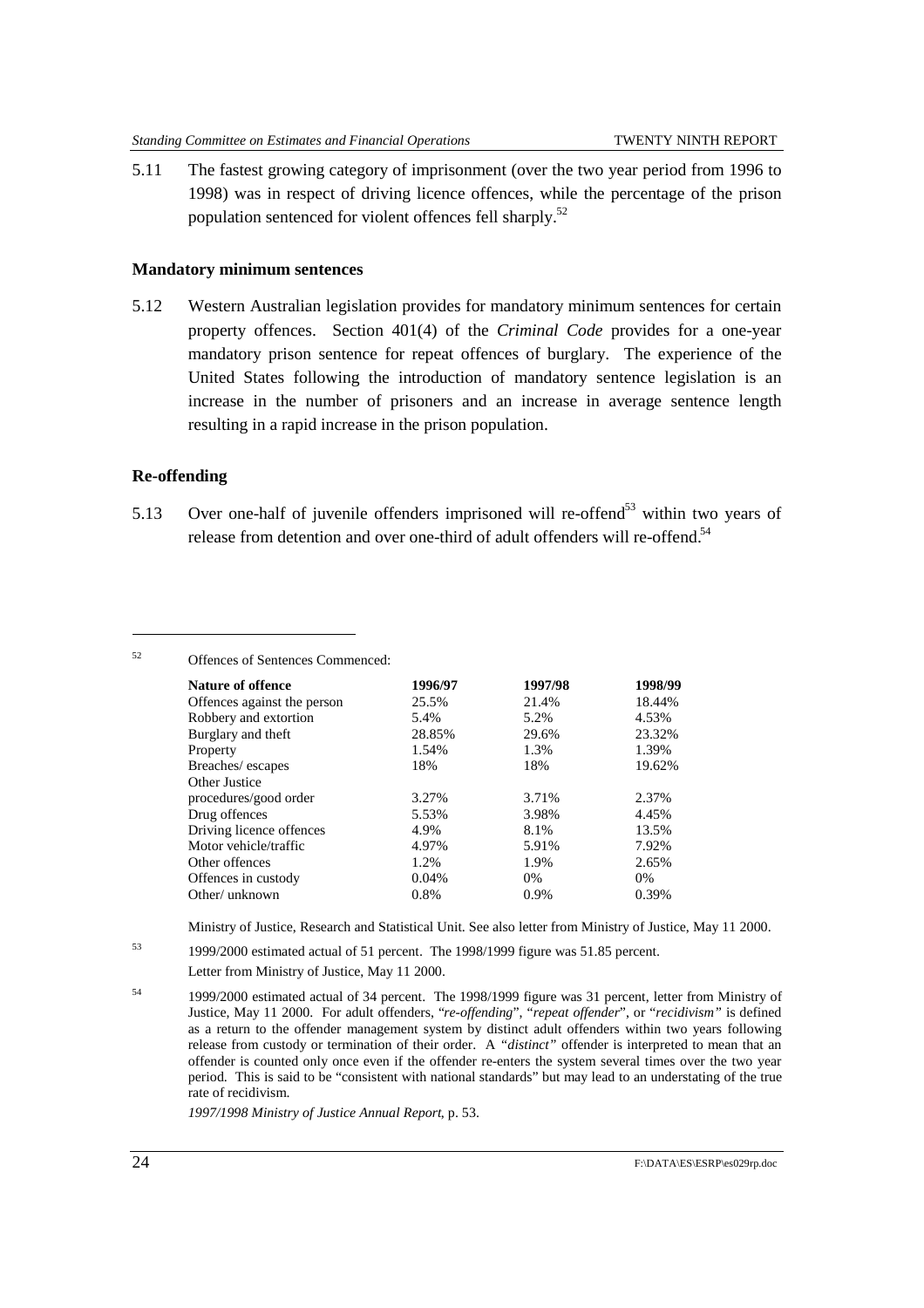#### **The** *Fines, Penalties and Infringement Notices Enforcement Act 1994*

5.14 The introduction of the *Fines, Penalties and Infringement Notices Enforcement Act 1994* was followed in 1995 by a sharp decrease in the number of those imprisoned for the non-payment of fines:

> *"Since 1990, the number of offenders received into prison has progressively declined. The largest decline was experienced in 1995 when receivals fell by 23%. This was largely due to reductions in the number of people imprisoned for default of payment of fines, which followed the introduction of the Fines, Penalties and Infringement Notices Enforcement Act (1995). This Act introduced a range of measures, including the suspension of a person's motor driving licence, to improve the efficiency and effectiveness of fines collection."* <sup>55</sup>

5.15 However, since 1995 the number of offenders entering prison for fine defaults has been increasing rapidly,<sup>56</sup> almost doubling each year.

#### **Driving without a licence**

 $\overline{a}$ 

- 5.16 The imprisonment of a growing number of offenders for driving without a licence is of concern. One of the sanctions provided under the *Fines, Penalties and Infringement Notices Enforcement Act 1994* is a driving licence suspension.<sup>57</sup> The *Road Traffic Act 1974* creates an offence of driving without a driver's licence that has been cancelled or suspended and provides for a penalty of a fine or imprisonment.<sup>58</sup>
- 5.17 Where an individual has had his or her driver's licence suspended for not paying fines under the *Fines, Penalties and Infringement Notices Enforcement Act 1994* the

### <sup>56</sup> **Persons sentenced for fine default**

Calender year 1996 175 offenders received into prison Calender year 1997 334 offenders received into prison 12 months to June 30 1998 399 offenders received into prison 12 months to June 30 1999 648 offenders received into prison

Calender years 1996 and 1997 from *Crime and Justice Statistics for Western Australia:1997*, Crime Research Centre, University of Western Australia, November 1998, p. vii.

1998 and 1999 figures from Ministry of Justice, Policy and Legislation Division, Research and Statistical Unit.

<sup>57</sup> *Fines, Penalties and Infringement Notices Enforcement Act 1994*, Part 3 Division 2, Enforcement of Infringement Notices, s19 and Part 4 Division 3, Enforcement of Fines, s43.

<sup>58</sup> *Road Traffic Act 1974,* s49.

<sup>55</sup> *Crime and Justice Statistics for Western Australia: 1997*, University of Western Australia Crime Research Centre, November 1998, p. 110.

F:\DATA\ES\ESRP\es029rp.doc 25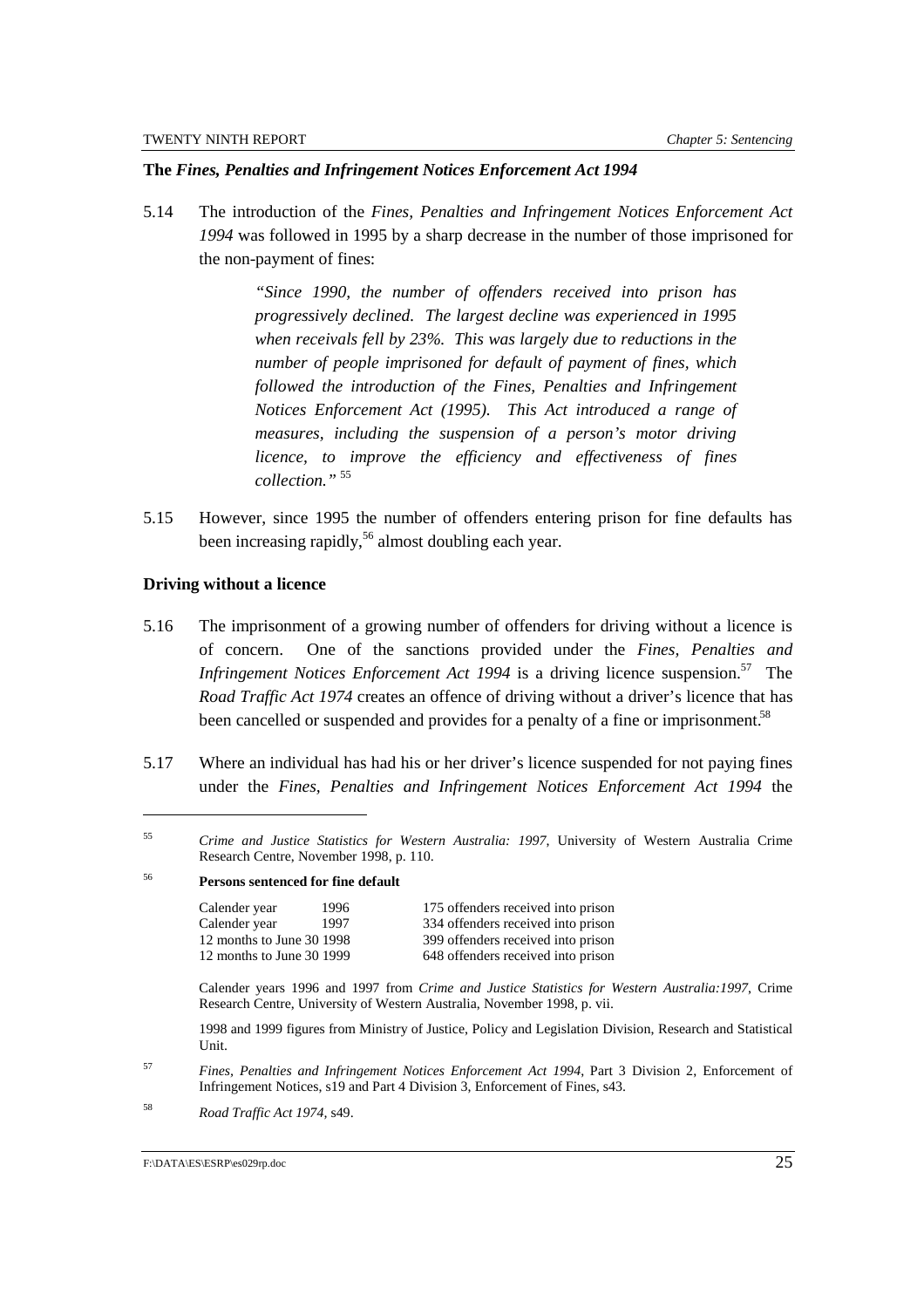sentencing Magistrate is not likely to impose a further fine and the only alternative penalty is imprisonment. Consequently,  $60$  to 70 offenders are in prison<sup>59</sup> for driving while under suspension due to a failure to pay fines. One in six of all offenders commencing prison terms in 1998-1999 were sentenced to prison for reasons of fine  $default.<sup>60</sup>$ 

5.18 In Germany, the Committee was impressed by the ability of the courts to require driving offenders to attend weekend courses (which could be of up to six or eight weeks' duration) in which offenders are taught the consequences of their conduct on others. In addition, offenders are given instruction on safe driving practices and road skills. The Committee is of the view that consideration should be given in Western Australia to introducing similar programs.

#### **RECOMMENDATION 1**

5.19 **The Committee recommends that the** *Road Traffic Act 1974* **be amended to provide the courts with a wider range of sanctions alternative to imprisonment in the community as sentencing options for driving offences.**

<sup>60</sup> **Sentence commenced from July 1 1998 to June 30 1999 by duration of maximum sentence and sentence type**

| Fine Default |               | Finite Parole Governor's Pleasure Life No Sentence found |       | Total |
|--------------|---------------|----------------------------------------------------------|-------|-------|
| 648          | 1.355 1.850 6 |                                                          | 16 14 | 3.889 |

<sup>16.67</sup> percent off all prison sentences commenced were in respect of fine default. Ministry of Justice, Policy and Legislation, Research and Statistical Unit.

<sup>59</sup> Mr Andrew Marshall, Director, Policy, Ministry of Justice, September 23 1999.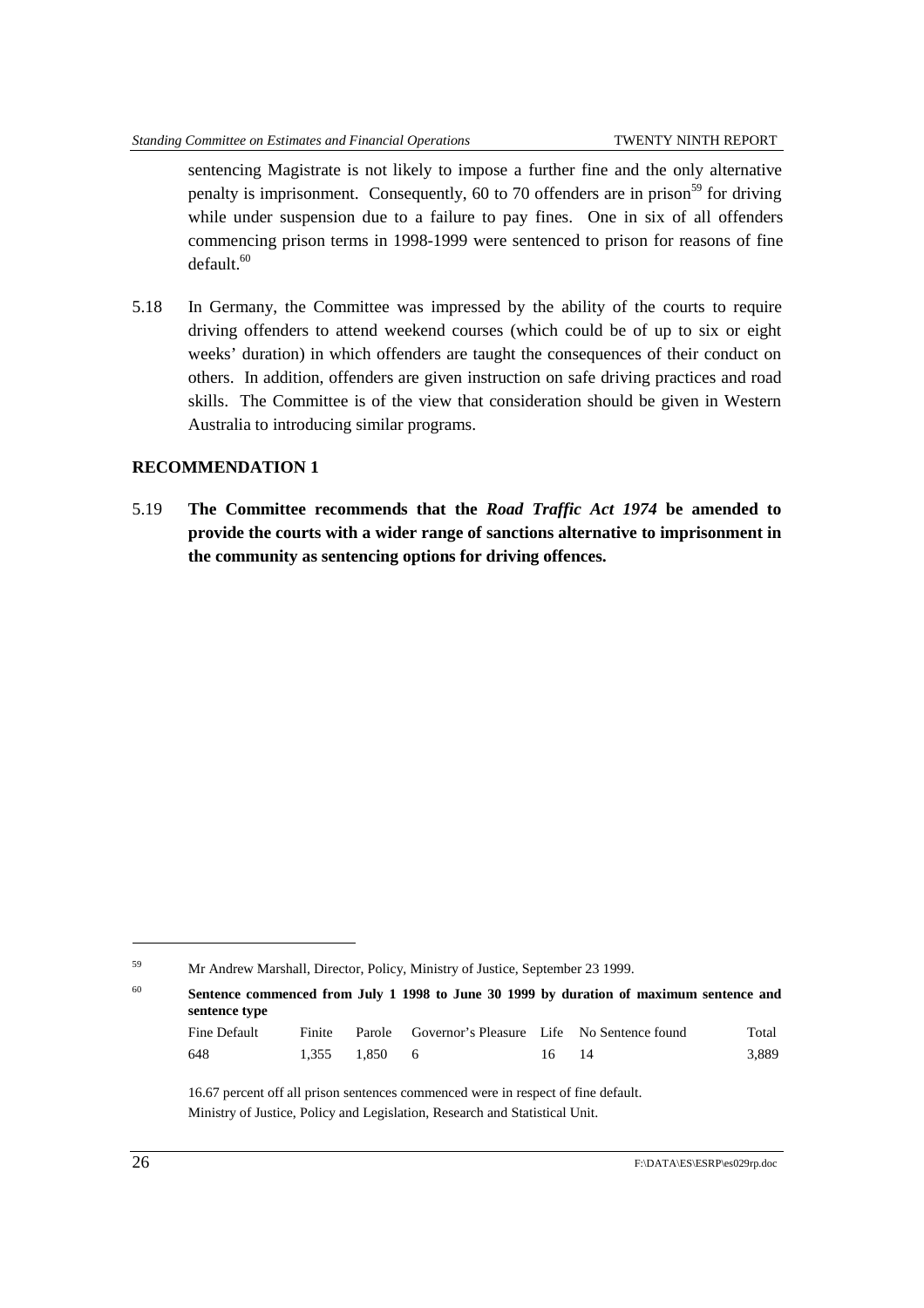### **REMAND**

#### **Remand and unsentenced prisoners**

- 6.1 The number of prisoners on remand in Western Australia is steadily increasing. Since 1990-91 the total annual number of remand prisoners has increased by  $200$  percent.<sup>61</sup> On 1 December 1999, 13 percent of the Western Australian prison population comprised persons on remand or awaiting sentence.<sup>62</sup> Although Western Australia recorded the lowest proportion of unsentenced persons in custody of all Australian states and territories for the December 1999 quarter, this figure could still be significantly reduced. Furthermore, one in three juveniles in detention are being held on remand.<sup>63</sup>
- 6.2 Approximately one third of the 34,813 persons apprehended and charged in Western Australia in 1998 were held in custody.<sup>64</sup> Aboriginals were more likely to be held in custody after being arrested than non-Aboriginals.<sup>65</sup>
- 6.3 The Committee is of the view that significant potential exists to reduce the number of remand prisoners.

#### **Bail and prisoners on remand**

- 6.4 The annual cost of detaining remand prisoners is approximately \$10.5 million.<sup>66</sup> Nearly all remand prisoners are detained at maximum security prisons.
- 6.5 In late 1997 the Auditor General investigated issues surrounding the escalating growth in the number of remand prisoners<sup>67</sup> and the pressures this placed on the prison

<sup>64</sup> *Crime and Justice Statistics for Western Australia: 1998*, University of Western Australia Crime

 $\overline{a}$ 

<sup>67</sup> Ibid, p. 3.

<sup>61</sup> Auditor General, *Waiting for Justice - Bail and Prisoners in Remand*, Performance Examination Report No. 6, Western Australia, October 1997, p. 6.

<sup>62</sup> *Corrective Services Australia*, December Quarter 1999, Australian Bureau of Statistics, p. 2.

<sup>63</sup> As at June 30 1998, of the total of 143 juveniles held in detention in Western Australia, 48 (33.56 percent) were being held on remand. Ministry of Justice, Offender Management, Juvenile Custodial Services.

Research Centre, November 1999, p. 51.

<sup>65</sup> Ibid.

<sup>66</sup> Auditor General, *Waiting for Justice - Bail and Prisoners in Remand*, Performance Examination Report No. 6, Western Australia, October 1997, p. 1.

F:\DATA\ES\ESRP\es029rp.doc 27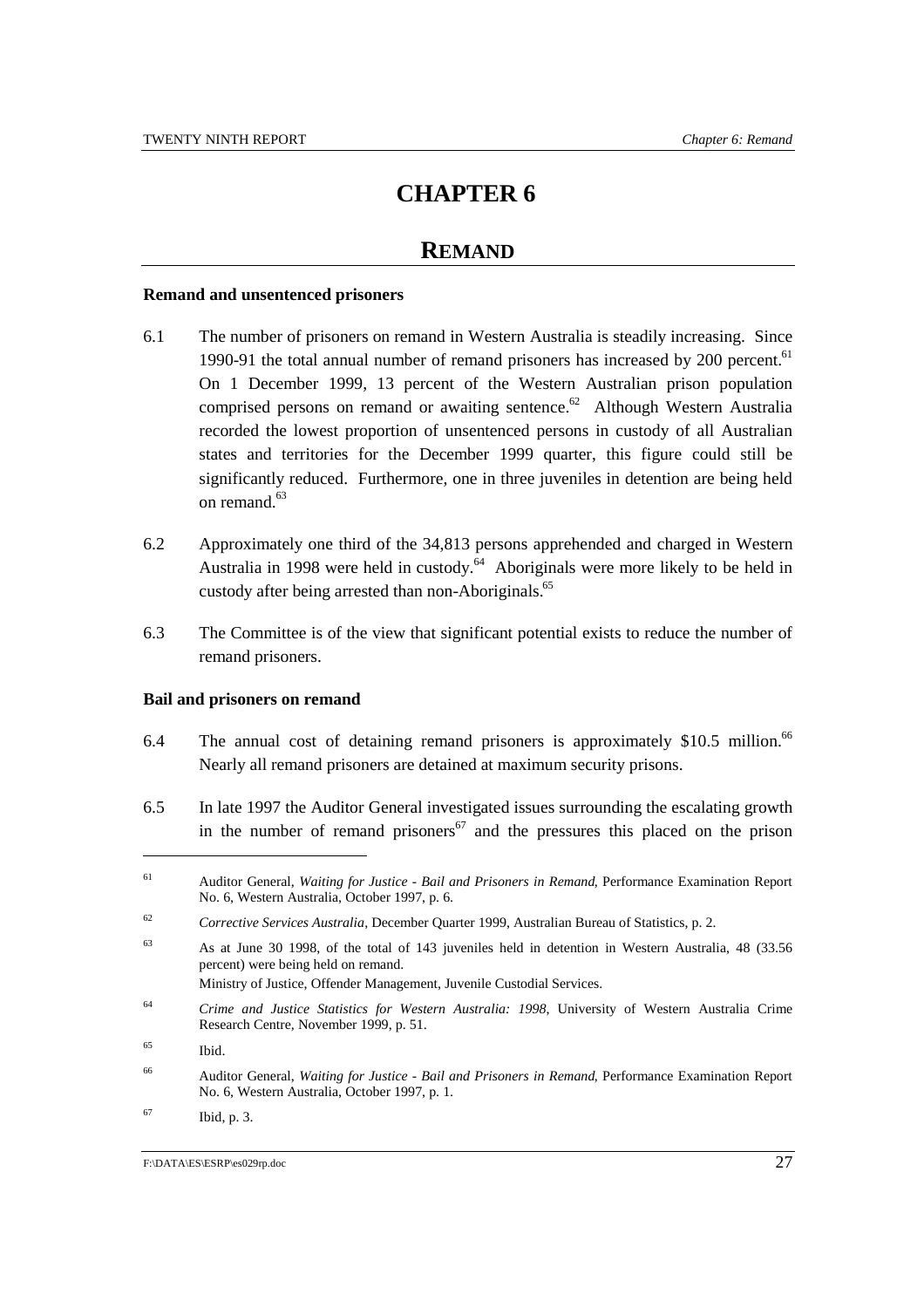system. The Auditor-General found that many prisoners are in custody only because of an inability to promptly arrange bail:<sup>68</sup>

*"A major bail problem faced by many remand prisoners is finding a person with sufficient and appropriate assets to act as surety. Often the amount involved is relatively small. ... 25 percent of surety bail for prisoners in remand involved amounts of less than \$1,000."* <sup>69</sup>

- 6.6 The Committee recognises that for many prisoners, particularly Aboriginal prisoners, finding \$200.00-\$300.00 for bail is often very difficult.
- 6.7 The Aboriginal Legal Service advised the Auditor General that the inability to obtain a person to act as surety is a common problem for Aboriginal remand prisoners. The Aboriginal Legal Service expressed the view that bail requirements needed to be modified so as to recognise the disadvantages experienced by specific cultural groups. This comment was supported by the Western Australian Police Service who advised the Auditor General that:

*"[S]pecific and inflexible requirements for sureties and fixed places of abode work against certain groups, particularly indigenous and migrant groups."*<sup>70</sup>

- 6.8 The Committee notes that there are various ways of dealing with defendants who cannot arrange bail. For example, in South Australia, defendants remaining in custody because they have been unable to meet bail conditions are automatically brought before the court within five days for their bail terms to be reviewed.<sup>71</sup> This provides the court with the opportunity to reconsider the appropriateness of the bail conditions in light of the defendant's inability to meet the set requirements. In Western Australia there is no provision for this to occur automatically.
- 6.9 The opportunity to grant bail prior to the trial of the defendant should be encouraged, as the Auditor General explained:

*"The provision of bail is one of the most difficult and potentially contentious areas in the administration of justice. On the one hand, if the defendant is released on bail the community may be at risk of the defendant absconding, committing an offence or attempting to pervert*

<sup>68</sup> Ibid, p. 29.

<sup>69</sup> Ibid, p. 30.

<sup>70</sup> Auditor General, *Waiting for Justice - Bail and Prisoners in Remand*, Performance Examination Report No. 6, Western Australia, October 1997, p. 31.

<sup>71</sup> *Bail Act 1985* (SA), s11(9).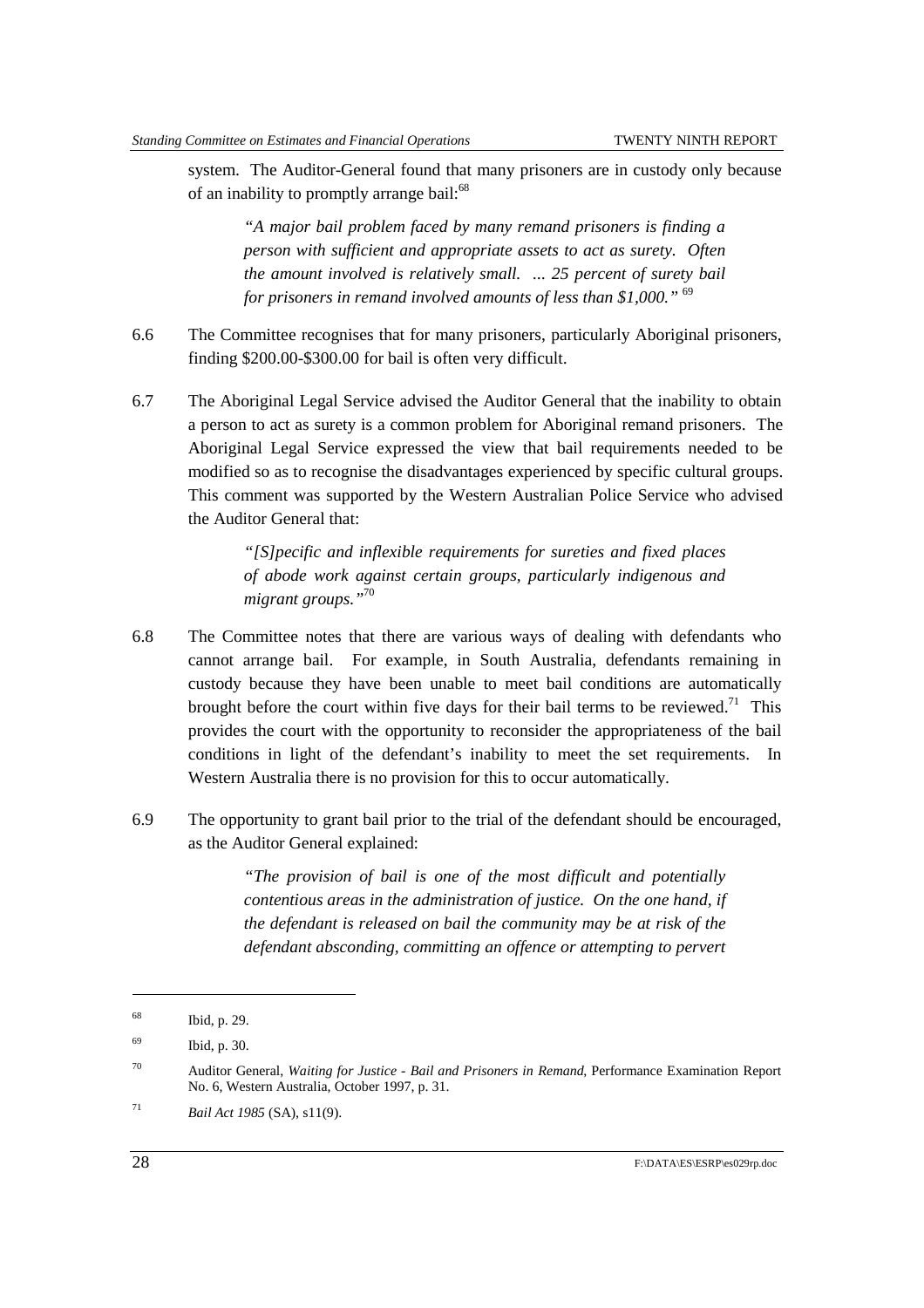*the course of justice. On the other hand, it is desirable wherever possible for the defendant to remain at liberty:*

- *(a) as there is a presumption of innocence;*
- *(b) to arrange for the preparation of a defence;*
- *(c) to discharge responsibilities to family and the community; and*
- *(d) to limit the burden of public funds from detention in custody.*

*The decision to grant or refuse bail is a reflection of the assessment of these conflicting considerations. The decision is at the discretion of the judicial officer or authorised officer in whom jurisdiction is vested."* <sup>72</sup>

#### **Increased risk of self harm and suicide**

6.10 Prison is a difficult and potentially dangerous environment. Assault and incidents of self-harm are not uncommon amongst remand prisoners. One contributing factor to the increase in these incidents is boredom and prisoner inactivity. Little suitable work is available in prisons for remand prisoners and they often choose not to occupy themselves with other activities. In this environment, prisoners are at increased risk of assault and self-harm. The Ministry of Justice is beginning to address the issue of programs for remand prisoners but it is confronted with the practical difficulties associated with the fact that remand prisoners are presumed innocent of any offence until convicted by a court. Many remand prisoners have an expectation that they will not be convicted, and so are not motivated to become involved in any long-term programs and training offered to them whilst they are on remand.

#### **Coping with imprisonment**

6.11 Being sent to prison is rarely, if ever, a neutral experience for prisoners. It is difficult to imagine living in an environment where you have little control or influence, where you are forced to mix with and feel yourself to be at the mercy of other prisoners, where you are forced to rely entirely on the integrity of staff, where you feel there is no privacy, where trivial matters can be taken out of proportion, where you are deprived of normal family contacts and where scope for choosing what you do at any time is severely restricted or denied altogether. The effects of custody can be very destructive, particularly for remand prisoners.

<sup>72</sup> Auditor General, *Waiting for Justice - Bail and Prisoners in Remand*, Performance Examination Report No. 6, Western Australia, October 1997, pp. 5-6.

F:\DATA\ES\ESRP\es029rp.doc 29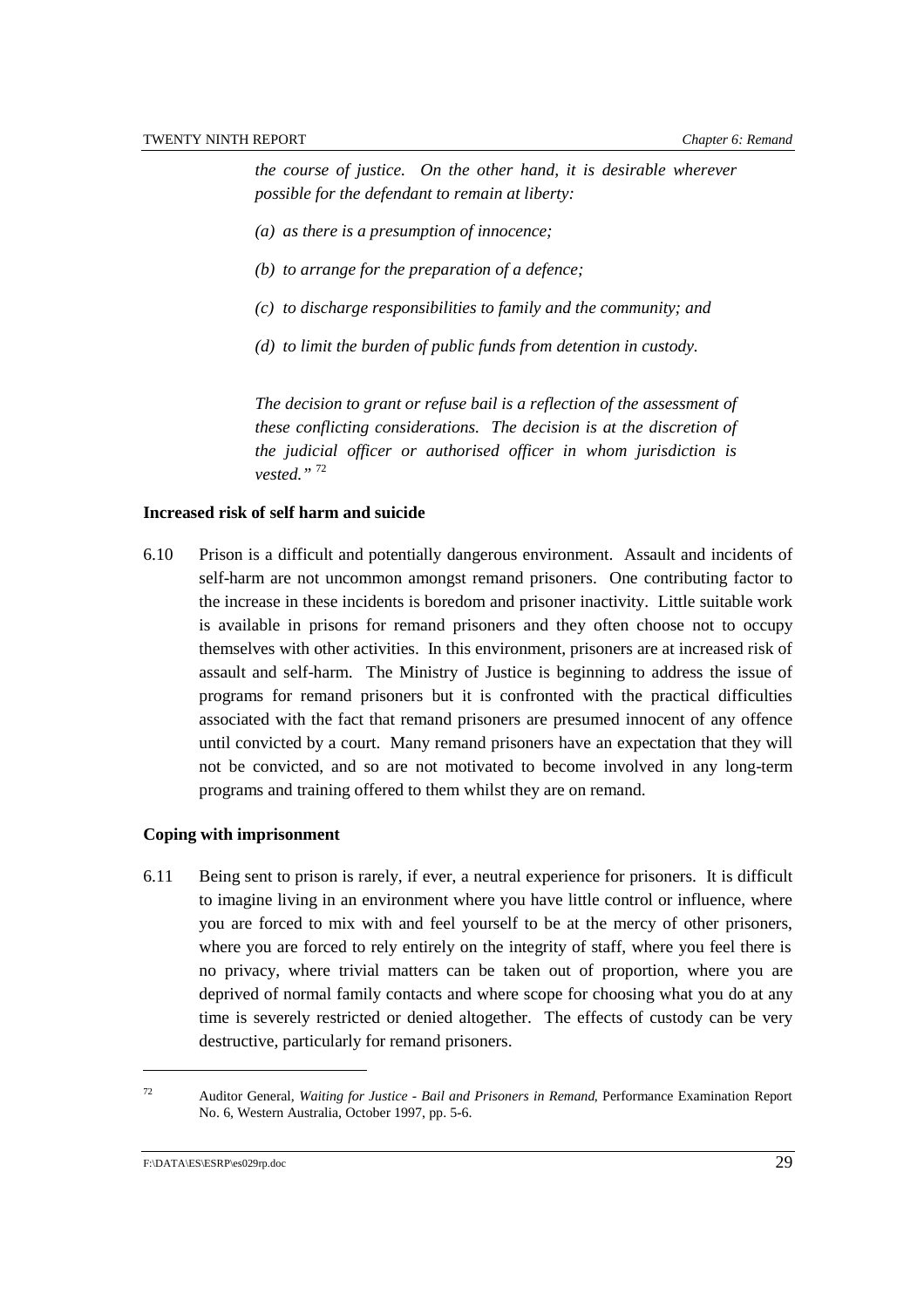- 6.12 The impact of custody, coming to terms with the length of sentence of imprisonment, estrangement from family and friends and the isolation of being placed in a penal establishment all have profound effects on remand prisoners and prisoners received into prison for the first time. For remand prisoners the uncertainty of their future and the pressures of an impending trial compound these difficulties.
- 6.13 Persons under remand are more likely to commit suicide than those who have received sentences. As the Auditor-General noted in his report:

*"Remand prisoners made eighteen suicide attempts between January 1, 1994 and March 31, 1997, with remand prisoners more than twice as likely to be involved in incidents of self-harm as sentenced prisoners."* <sup>73</sup>

6.14 Assisting remand prisoners to arrange release on bail not only reduces the demand for prison accommodation but also lessens the risk of self harm and suicide.

#### **RECOMMENDATION 2**

6.15 **The Committee recommends that the** *Bail Act 1982* **be amended along the lines of s11(9) of the** *Bail Act 1985 (SA)***, so as to require defendants who remain in custody because they are unable to meet bail conditions to be automatically brought before the courts within five days for the bail terms to be reviewed.**

#### **RECOMMENDATION 3**

6.16 **The Committee recommends that measures be put in place to ensure that persons are not held on remand unless they are deemed by a judicial officer to be a danger to the community, are likely to abscond, or are likely to pervert the course of justice. The Committee supports the presumption in the** *Bail Act 1982* **that bail will only be granted for those charged with offences of violence in exceptional circumstances.**

#### **Classification and accommodation of remand prisoners**

6.17 Director General Prison Rules require remand prisoners to be rated as maximumsecurity and held in maximum-security prisons. The security ratings can be reassessed in the event of accommodation shortfalls or for welfare reasons. This is consistent with the Standard Guidelines for Corrections in Australia, and recognises the need to categorise prisoners. However, it does not recognise the enormous diversity in the seriousness of the offences allegedly committed by remand prisoners

<sup>73</sup> Ibid, p. 31.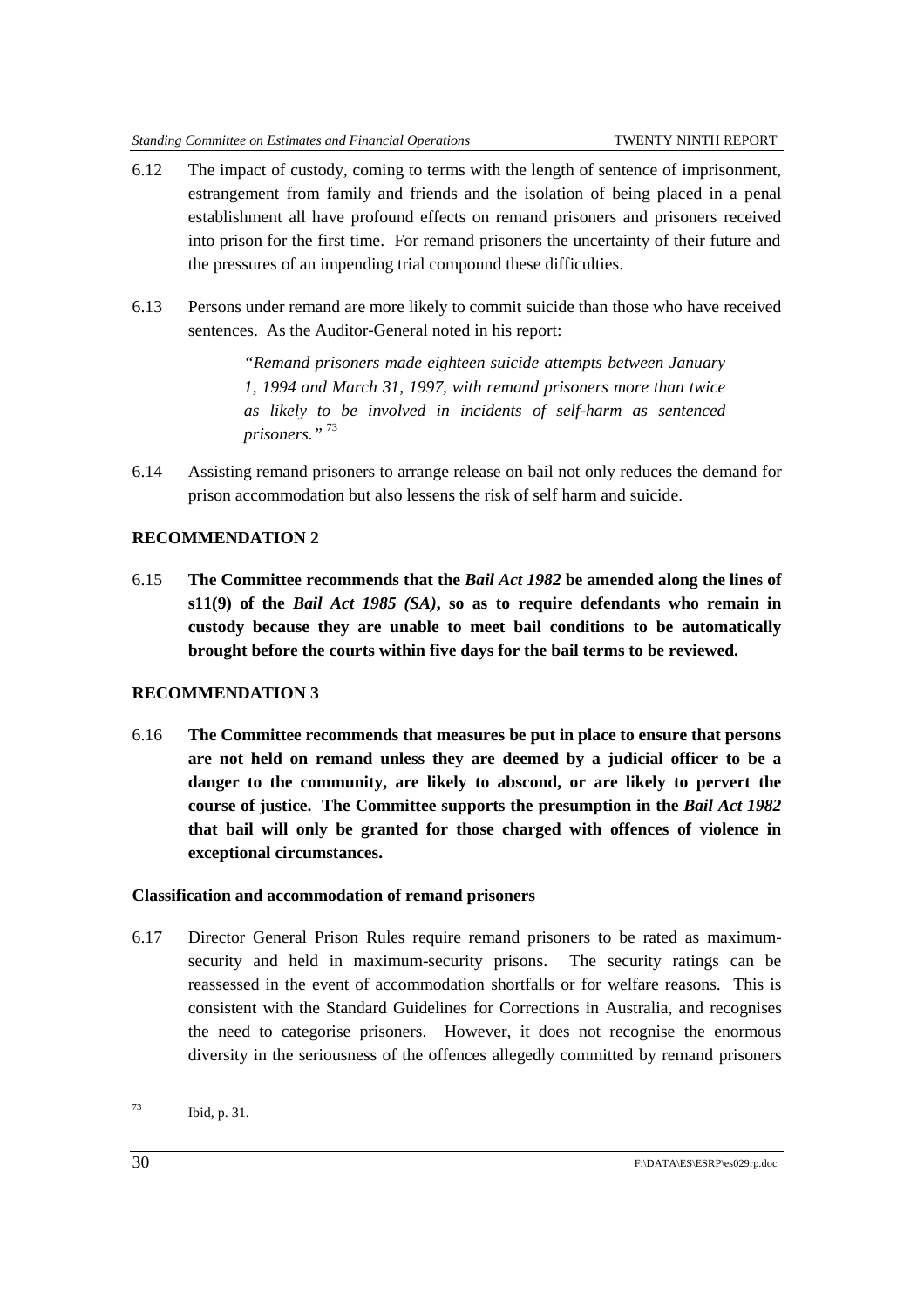and the risk of a particular remand prisoner attempting to escape. It also appears contrary to the spirit of the Standard Guidelines for Corrections, in which the major principle when classifying prisoners is to place each prisoner in the lowest level of security for which he/she qualifies.

- 6.18 The Auditor General noted in 1997 that 18 percent of defendants held in remand at the time of their conviction received a non-custodial penalty indicating that they may not have warranted a high security rating whilst in remand.<sup>74</sup>
- 6.19 Detaining some remand prisoners in lower security prisons would also be consistent with the findings of Lord Justice Woolf's review of Prison Disturbances in 1990 in England and Wales.<sup>75</sup> The review found that most remand prisoners were rated as medium-security but should have been rated as minimum security. Lord Justice Woolf found that a greater use of minimum security ratings for remand prisoners would have encouraged more relaxed regimes and cost savings within the overall prison system.
- 6.20 According to the Smith Report, the mixing of remand and sentenced prisoners was a contributing factor in the 1998 Christmas Day incident at Casuarina Prison:

*"Figures show that aside from being overcrowded the prison was no longer holding sentenced long term prisoners but was also having to deal with increasing numbers of younger remand prisoners many without a significant history of being in prison (though many had been through the juvenile justice system) - traditionally a far more volatile population to manage. The mixing of remand and sentenced prisoners in an unstructured way is not desirable and is in contravention of United Nations codes".*<sup>76</sup>

- 6.21 The Committee heard evidence in Berlin that prisoners entering German prisons are automatically placed at the lowest level of security which is consistent with the protection of the community.
- 6.22 The rationale behind starting prisoners in the lowest security classification is to afford prisoners as much responsibility as is consistent with their inevitable loss of liberty.

l

<sup>76</sup> *Report of the Inquiry into the Incident at Casuarina Prison on 25 December 1998*, March 19 1999, p. 54.

<sup>74</sup> Ibid. p. 28.

<sup>75</sup> *Prison Disturbances: April 1990*, Report of an Inquiry by Rt. Hon. Lord Justice Woolf and Hon. Judge Stephen Tumim, CM 1456, HMSO, London.

F:\DATA\ES\ESRP\es029rp.doc 31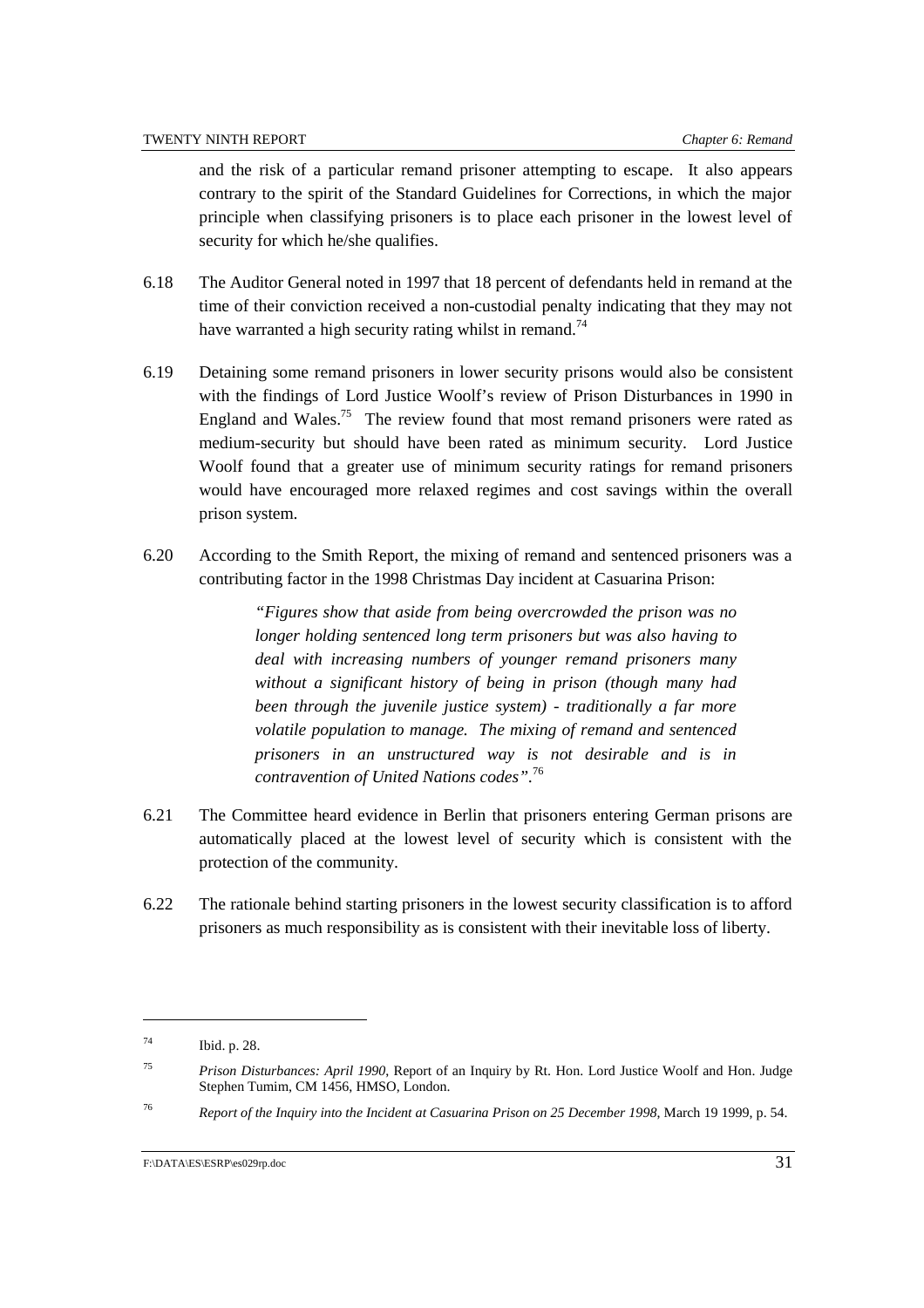#### **RECOMMENDATION 4**

6.23 **The Committee recommends that remand prisoners be held in establishments at the lowest level of security for which they qualify according to the normal internal policy classification procedures for sentenced prisoners so as to avoid wherever possible the mixing of remand prisoners with maximum security prisoners.**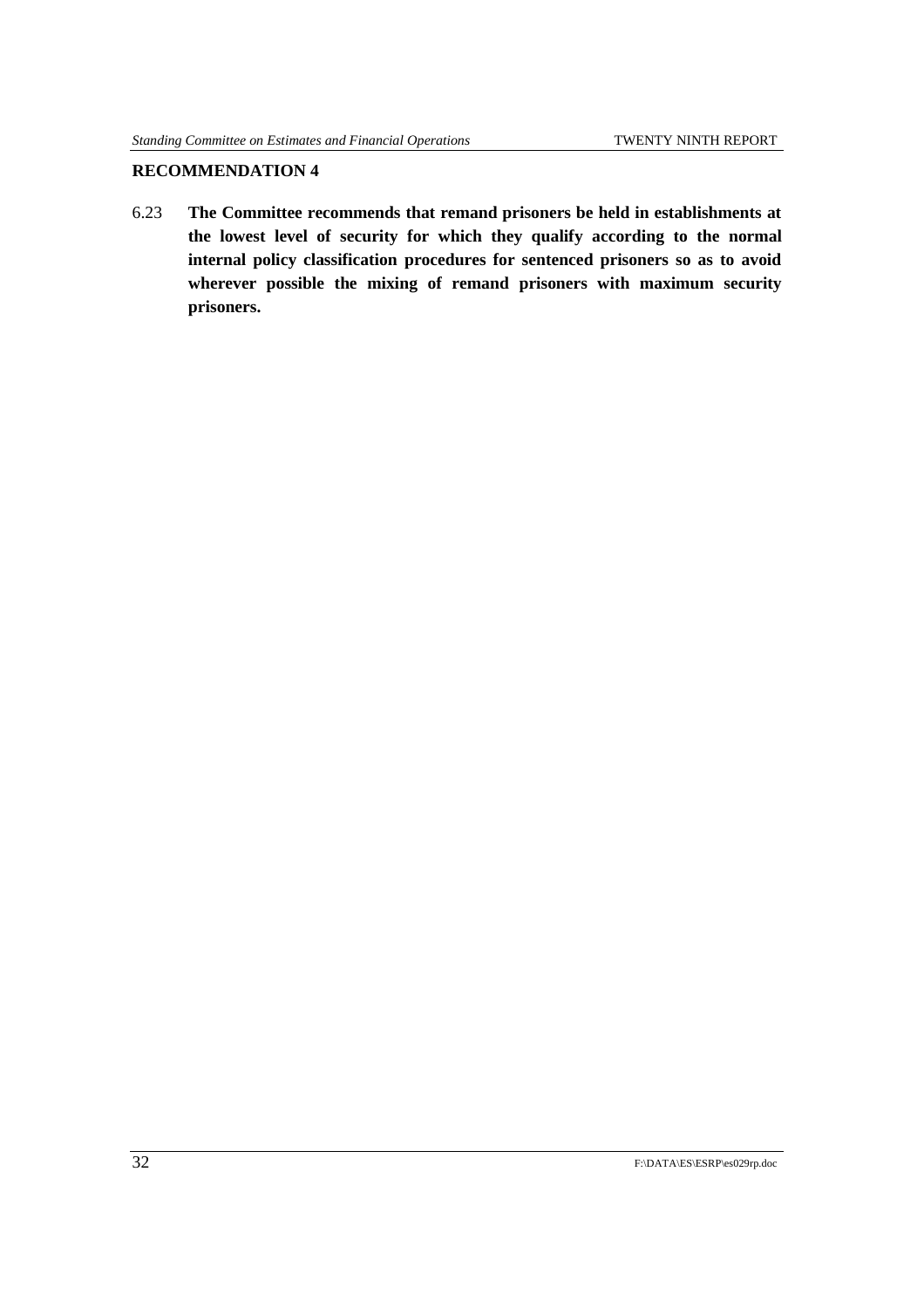$\overline{a}$ 

# **CHAPTER 7**

### **THE RATE OF IMPRISONMENT IN WESTERN AUSTRALIA**

- 7.1 The following trends are noteworthy:
	- i. Western Australia has the fastest growing prison population of any State or Territory with the prison population almost doubling over the last decade.<sup>77</sup> It increased by a staggering 29 percent over the course of the 1998/1999 financial year.78
	- ii. Western Australia has the fastest growing rate of imprisonment of any State or Territory with a rate of growth over three times above the national average.<sup>79</sup>
	- iii. Western Australia imprisons women at the highest rate of any State in Australia, at approximately double the national average.<sup>80</sup>
	- iv. Amongst the Australian states and territories, only the Northern Territory

*Corrective Services Australia,* June, September and December Quarters 1998, Australian Bureau of Statistics, March and June Quarters 1999, p .3.

 $^{79}$  In the four quarter reporting periods from June 1998 to June 1999 the increase in the rate of imprisonment in Australia and in the individual states and territories was as follows:

> **Australia** 133 prisoners per 100,000 to 144 prisoners per 100,000 (an increase of 8 percent) **WA** 171.5 prisoners per 100,000 to 216 prisoners per 100,000 (an increase of over 25

- percent) **NSW** 135.4 prisoners per 100,000 to 148.5 prisoners per 100,000 (an increase of 9 percent) **VIC** 78.6 prisoners per 100,000 to 80.3 prisoners per 100,000 (an increase of 2 percent) **SA** 123.9 prisoners per 100,000 to 120.7 prisoners per 100,000 (a decrease of 2 percent) **QLD** 189.1 prisoners per 100,000 to 195 prisoners per 100,000 (an increase of 3 percent)<br> **TAS** 79.9 prisoners per 100,000 to 95.4 prisoners per 100,000 (an increase of 19 percent) **TAS** 79.9 prisoners per 100,000 to 95.4 prisoners per 100,000 (an increase of 19 percent) **NT** 451.6 prisoners per 100,000 to 475.5 prisoners per 100,000 (an increase of 5 percent)
- **ACT** 64.8 prisoners per 100,000 to 66.1 prisoners per 100,000 (an increase of 2 percent)

*Corrective Services Australia,* June Quarter 1999, Australian Bureau of Statistics, p. 3.

<sup>80</sup> As at March 1999, Western Australia had an average daily female imprisonment rate of 32.7 prisoners per 100,000 adult population, compared to a national average of only 16.9 female prisoners per 100,000 adult population. The proportion of prisoners in Western Australia who were female was 8 percent of the prison population. The average prison population of female prisoners across Australia was only 6 percent of the total prison population.

*Corrective Services Australia*, March Quarter 1999, Australian Bureau of Statistics, p. 4.

<sup>77</sup> *Prisoners in Australia 1998 - Results of the 1998 National Prisoner Census,* Australian Bureau of Statistics, June 1999, pp. 102-103.

June 30 1989 prison population 1,568 compared to June 30 1999 prison population of 3,015, an increase of 92.3 percent.

<sup>&</sup>lt;sup>78</sup> In the four quarter reporting periods from June 1998 to June 1999 the Western Australian prison population rose from 2,292 as at June 1998 to 2,959 as at June 1999 adding 667 (or approximately 29 percent) prisoners to the State prison population.

F:\DATA\ES\ESRP\es029rp.doc 33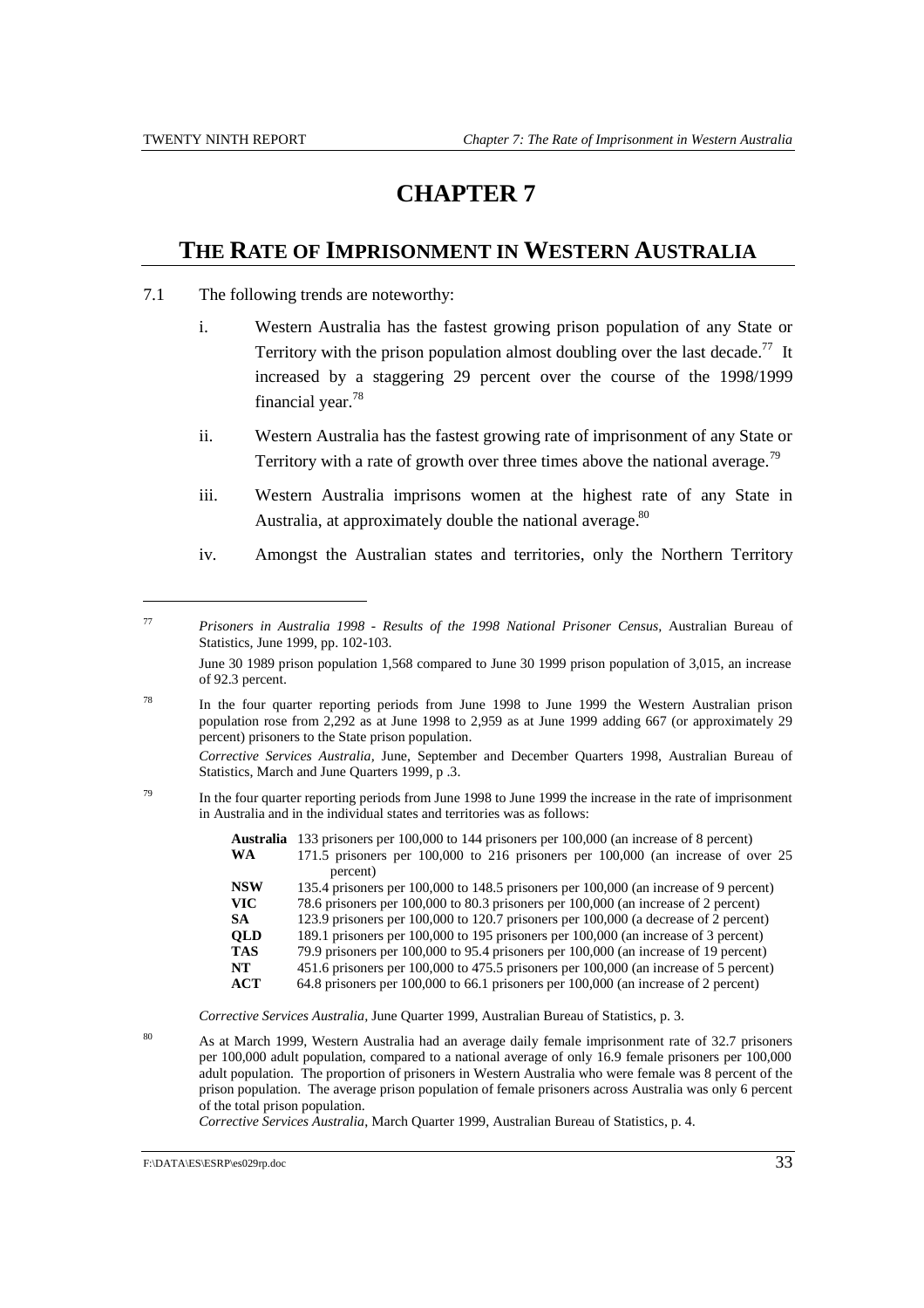imprisons juveniles at a higher rate than Western Australia. In 1998, the juvenile imprisonment rate in Western Australia was 62.7 per 100,000 juvenile persons  $-1.7$  times higher than the national rate.<sup>81</sup>

v. The rate of juvenile imprisonment in Western Australia increased by almost 10 percent over the course of the  $1998/1999$  financial year.<sup>82</sup>

#### **Over representation of Aboriginal Australians in the Western Australian prison system**

- 7.2 Amongst the Australian states and territories, Western Australia recorded the highest rate of imprisonment of Aboriginal persons for the December 1999 quarter. 2,972 Aboriginal persons were imprisoned per 100,000 adult Aboriginal population.<sup>83</sup> Western Australia has an Aboriginal rate of imprisonment which is 21 times the non-Aboriginal rate.<sup>84</sup>
- 7.3 Western Australia imprisons Aboriginal juveniles at 32 times the rate of non-Aboriginal juveniles.<sup>85</sup>

#### **Rates of crime compared to levels of imprisonment**

- 7.4 In comparison with national crime rates, Western Australia recorded average or higher than average crime rates for most offence categories in 1998. In particular, Western Australia recorded the highest rate of motor vehicle theft and burglary offences. Western Australia has had the highest rates of recorded burglary offences since the start of the Australian Bureau of Statistics national recorded crime series  $(1993)$ .<sup>86</sup>
- 7.5 A Parliamentary report noted in 1991 that:

*"Concern about the rate of imprisonment is not primarily about money although the cost to the state of building new prisons and administering the system is very high. Rather, the concern is that, relative to the other Australian states, the rate of imprisonment is*

<sup>81</sup> *Crime and Justice Statistics for Western Australia: 1998*, The University of Western Australia Crime Research Centre, November 1999, p. 118.

<sup>&</sup>lt;sup>82</sup> There was an increase in the use of custodial sentences from 355 to 388, an increase of 9.3 percent. Statistics - Children's Court of Western Australia, Policy and Legislation Division, Ministry of Justice, p. 6.

<sup>83</sup> *Corrective Services Australia*, December Quarter 1999, Australian Bureau of Statistics, p. 3.

<sup>84</sup> Ibid.

<sup>85</sup> *Crime and Justice Statistics for Western Australia: 1998*, The University of Western Australia Crime Research Centre, November 1999, p. 118.

<sup>86</sup> Ibid, p. vi.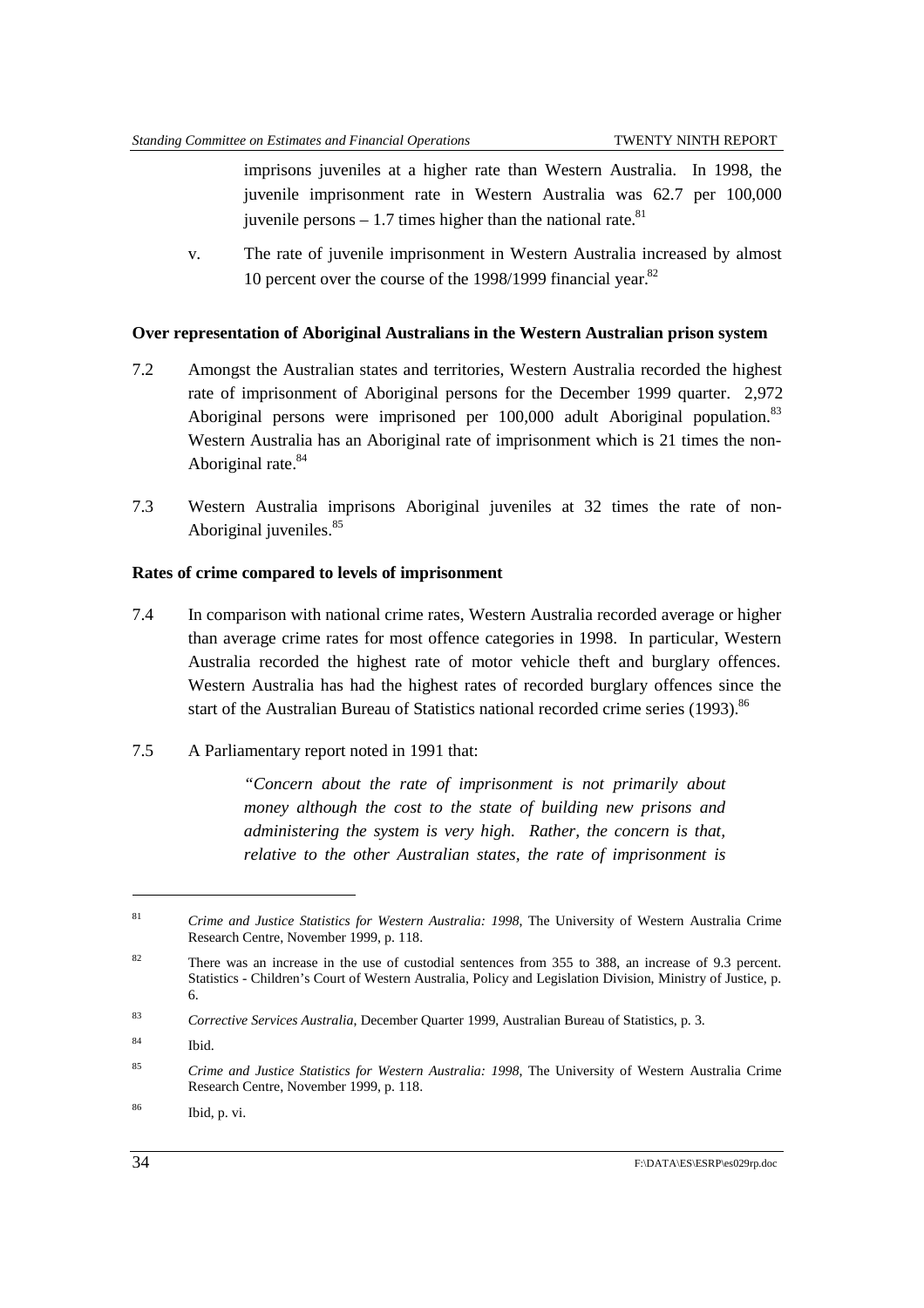*disproportionately high, and that this high rate of imprisonment has had no discernible positive impact upon the crime rate. The rate of imprisonment in Western Australia is almost 40% higher than the national average and 100% higher than the rate in Victoria. There are no such marked variations in the rates of crime between the states."*<sup>87</sup>

- 7.6 Despite the comparatively low rate of imprisonment in Victoria relative to Western Australia, the head of Victoria's Parole Board, Supreme Court Justice Frank Vincent, recently called for an overhaul of the Victorian prison system recommending.<sup>88</sup>
	- i. the introduction of bail hostels linked to drug treatment programs to reduce the number of remand prisoners;<sup>89</sup>
	- ii. a new minimum security "reintegration prison" with programs to better prepare prisoners due for release; and
	- iii. less emphasis on law enforcement in the strategies applied to young drug offenders.
- 7.7 The "reintegration prison" would house offenders due to be released within six to twelve months, $90$  and provide work experience, work release and facilities for psychological and drug treatment.
- 7.8 Justice Vincent stated that these proposals would be cheaper and more effective than building more medium/high security prisons:

*"I am absolutely convinced as a consequence of far too many years of exposure to our correctional systems that the crudity of their operations has created untold damage and has been itself a significant contributor to the incidence of crimes in our society."* <sup>91</sup>

7.9 Western Australia, with an imprisonment rate in excess of 210 prisoners per 100,000 population, has a significantly higher rate of imprisonment than the European

<sup>87</sup> WA Attorney General Study Group, *Report of the Official Visit to Europe to Examine Criminal Justice Policies*, November 12 1991, p. 7.

<sup>&</sup>lt;sup>88</sup> Excerpt from address by Mr Justice Frank Vincent to delegates of an international crime prevention conference held in Melbourne in October 1999 and quoted from *The Age* newspaper of 20 October 1999.

<sup>&</sup>lt;sup>89</sup> 15 percent or 468 out of 3,240 prisoners in Victoria are held on remand. *Corrective Services Australia,* June 1999 Quarter, Australian Bureau of Statistics.

<sup>90</sup> 40 percent or 1,100 of 2,772 sentenced prisoners in Victoria are serving sentences of 12 months or less. *Corrective Services Australia,* June 1999 Quarter, Australian Bureau of Statistics.

<sup>&</sup>lt;sup>91</sup> Excerpt from address by Mr Justice Frank Vincent to delegates of an international crime prevention conference held in Melbourne in October 1999 and quoted from *The Age* newspaper of October 20 1999.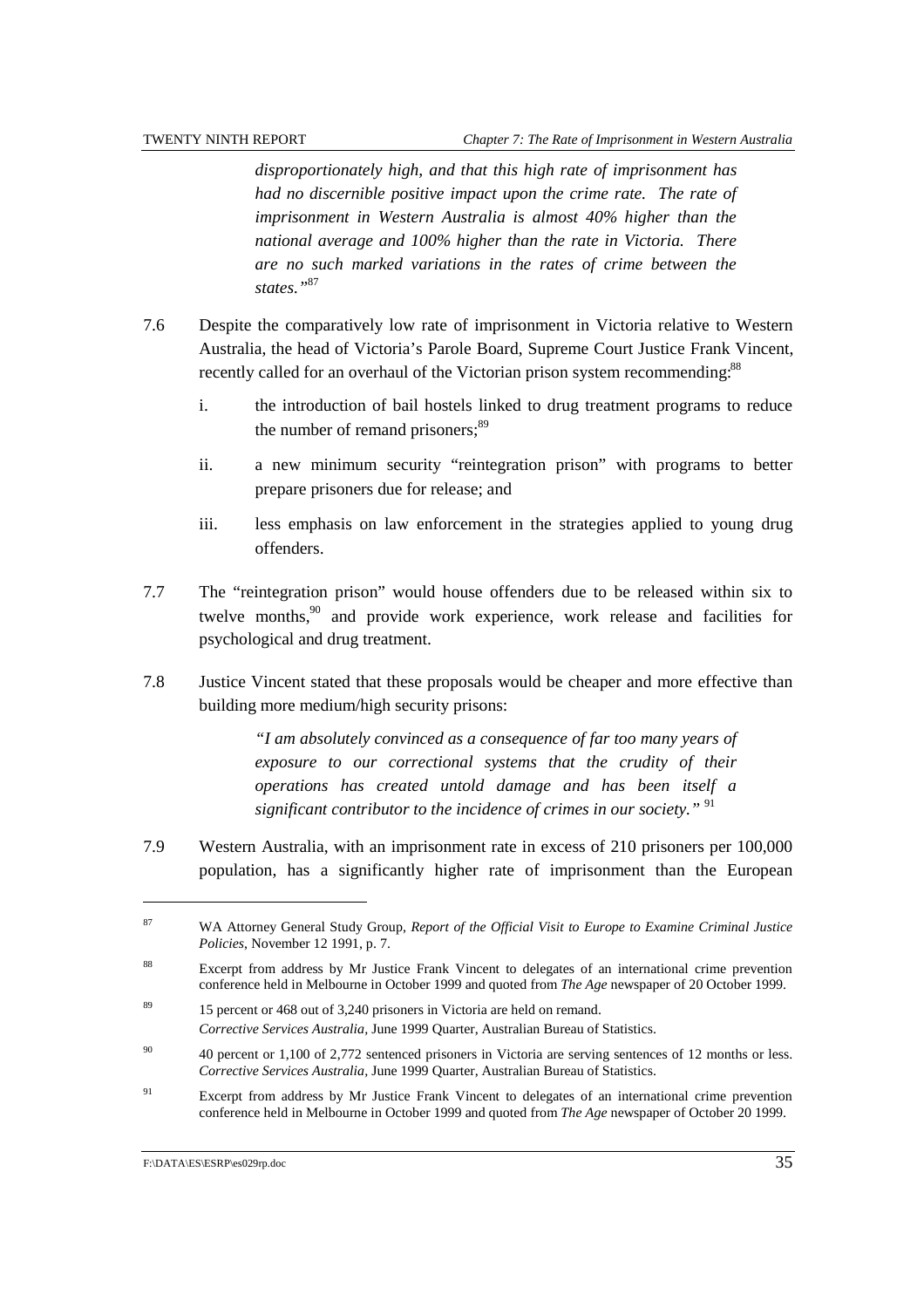countries visited by the Committee. Western Australia imprisons its citizens at almost twice the rate of the United Kingdom, $92$  more than twice the rate of Germany, $93$  and almost three times the rate of the Netherlands.  $94$  No country in Western Europe has a rate of imprisonment approaching that of Western Australia.

#### **Prison numbers crisis**

7.10 In 1998 the State Ombudsman noted:

*"Building one or more new prisons will ease one aspect of the problem in the short term. What is more important, in my opinion, is the development and implementation of strategies (with adequate resources) to address comprehensively the way prisons can and should operate in this State. There is a long way to go."* <sup>95</sup>

#### **Imprisonment rates in the United States**

- 7.11 Of the countries visited by the Committee, only the United States exceeded Western Australia's imprisonment rate.<sup>96</sup>
- 7.12 The total United States Federal, State, and local adult offender population either incarcerated or serving a sentence in the community - grew by 163,800 during 1998 to

| 92 | <b>United Kingdom</b>                                                                                                                                                                                                                                                                                                                                                                                                                                                                  |        |  |  |
|----|----------------------------------------------------------------------------------------------------------------------------------------------------------------------------------------------------------------------------------------------------------------------------------------------------------------------------------------------------------------------------------------------------------------------------------------------------------------------------------------|--------|--|--|
|    | 1998 England & Wales prison population                                                                                                                                                                                                                                                                                                                                                                                                                                                 | 65,771 |  |  |
|    | 1998 Northern Ireland prison population                                                                                                                                                                                                                                                                                                                                                                                                                                                | 1,516  |  |  |
|    | 1998 Scotland prison population                                                                                                                                                                                                                                                                                                                                                                                                                                                        | 6,018  |  |  |
|    | England and Wales have an imprisonment rate of 126 prisoners per 100,000 population. Northern Ireland<br>has an imprisonment rate of 91 prisoners per 100,000 population. Scotland has an imprisonment rate of<br>117 prisoners per 100,000 population. Apart from Portugal, England and Wales, and Scotland have the<br>highest per capita imprisonment rates in Western Europe. The England and Wales imprisonment rate<br>ranks at about the mid point in world imprisonment rates. |        |  |  |
| 93 | Germany                                                                                                                                                                                                                                                                                                                                                                                                                                                                                |        |  |  |
|    | 1998 prison population                                                                                                                                                                                                                                                                                                                                                                                                                                                                 | 78,324 |  |  |
|    | Germany has an imprisonment rate of 95 prisoners per 100,000 population.                                                                                                                                                                                                                                                                                                                                                                                                               |        |  |  |
| 94 | <b>The Netherlands</b>                                                                                                                                                                                                                                                                                                                                                                                                                                                                 |        |  |  |
|    | 1998 prison population                                                                                                                                                                                                                                                                                                                                                                                                                                                                 | 11,699 |  |  |
|    | The Netherlands has an imprisonment rate of 75 prisoners per 100,000 population. It is notable that the<br>Netherlands' imprisonment rate increased by a massive 87 percent between 1988 and 1998.                                                                                                                                                                                                                                                                                     |        |  |  |
|    | Barclay, Gordon C, and Tavares, Cynthia, <i>International Comparisons of Criminal Justice Statistics 1998</i> ,<br>Issue 04/00, February 22 2000, UK Home Office Research Development and Statistics Directorate, pp. 6-<br>7.                                                                                                                                                                                                                                                         |        |  |  |
| 95 | 1998 Parliamentary Commissioner for Administrative Investigations Annual Report.                                                                                                                                                                                                                                                                                                                                                                                                       |        |  |  |
| 96 | On 1999 figures, the United States had an imprisonment rate of 682 prisoners per 100,000 population,<br>which is second only in the world to Russia which on 1998 figures had an imprisonment rate of 685<br>prisoners per 100,000 adult population. Facts About Prisons and Prisoners: Factsheet, The Sentencing                                                                                                                                                                      |        |  |  |

Project, April 2000.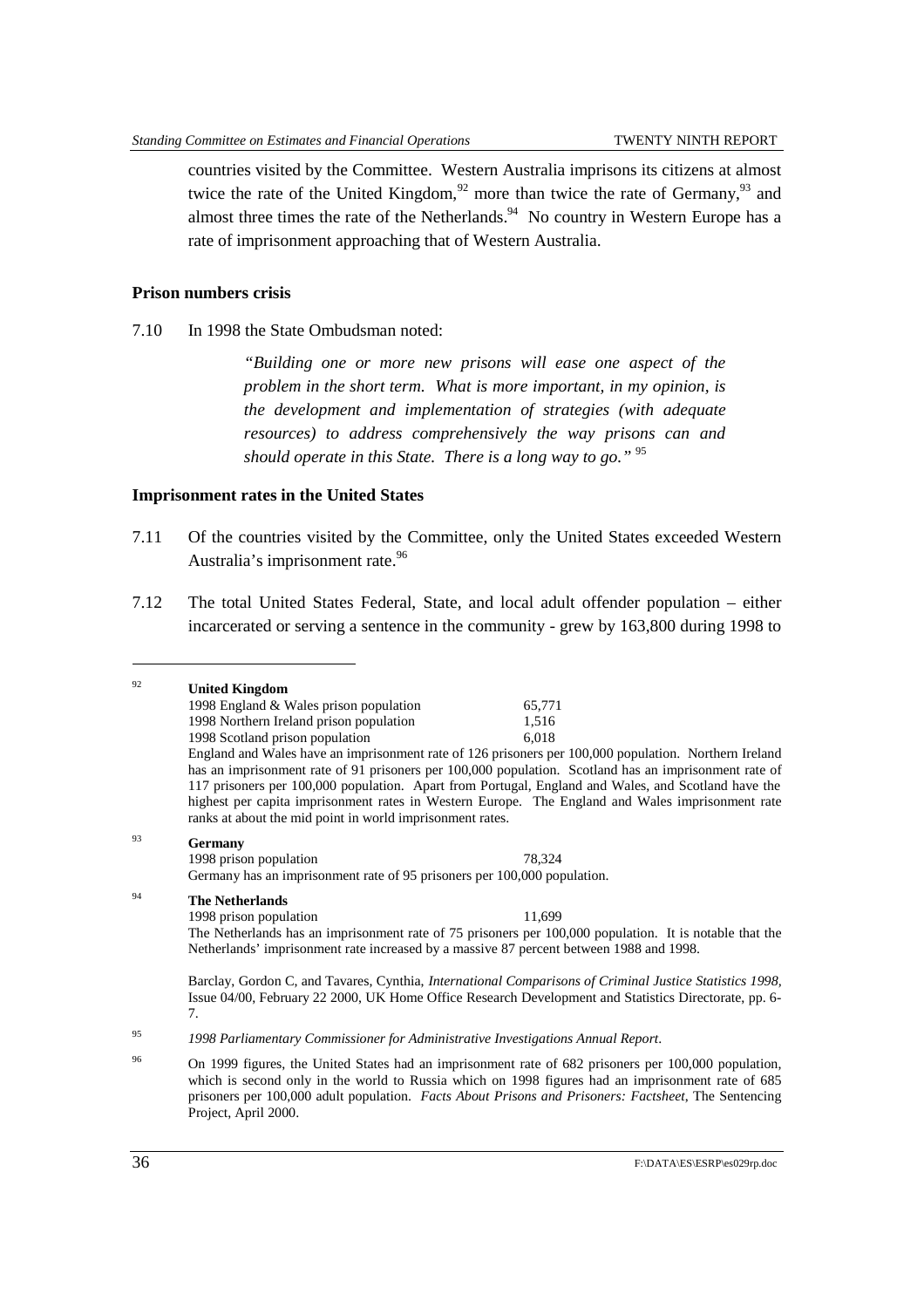reach 5.9 million.<sup>97</sup> About 2.9 percent of the United States adult population, or about 1 in every 34 adults, were incarcerated or on probation or parole at the end of 1998.

7.13 In February 2000, the United States recorded a prison population of 2 million people.98 The United States, comprising only 5 percent of the global population, now holds 25 percent of the world's prisoners.<sup>99</sup>

#### **Rates of re-offending in Western Australia**

- 7.14 The rate of re-offending (the recidivism rate) in Western Australia in 1999/2000 for adults is estimated to be  $34$  percent.<sup>100</sup> Alarmingly, the rate of re-offending for juveniles "cannot be measured until all relevant information systems are linked." However, the rate of return to detention, $101$  which is a crude measure of the rate of reoffending for juveniles, is estimated to be 51 percent for 1999/2000.<sup>102</sup>
- 7.15 The Committee notes the apparent ineffectiveness of imprisonment in deterring a large percentage of offenders, particularly juvenile offenders, from re-offending. The Committee is of the view that there should be an evaluation of the effectiveness of imprisonment as a sentencing option for the majority of non-violent offenders. The Committee does not question that imprisonment is an appropriate response to serious and dangerous offenders.

#### **The costs of failing to release offenders from custody at the earliest possible release date**

7.16 The Committee notes that the Ministry of Justice predicted that one in seven of all adult offenders would not be released at the earliest possible release date for the 1999/2000 financial year.<sup>103</sup> The reason given to the Committee as to why such a high

<sup>&</sup>lt;sup>97</sup> Bureau of Justice Statistics Bulletin, "Probation and Parole in the United States, 1998", August 1999, NCJ 178234.

<sup>98</sup> Campbell, Duncan, 'US jails two millionth inmate', *The Guardian Weekly* newspaper, Vol. 162, No. 8, Thursday February 17 to Wednesday February 23 2000, p. 1.

<sup>99</sup> Ibid.

<sup>&</sup>lt;sup>100</sup> Letter from Ministry of Justice, May 11 2000.

<sup>101</sup> *1997/1998 Ministry of Justice Annual Report*, p. 57:

*<sup>&</sup>quot;The rate of re-offending for juveniles can not be measured until all relevant information systems are linked. Instead, an interim measure has been developed. This is the rate of return to detention which is defined as the percentage of distinct juvenile offenders returning to detention, between exit two years ago and the end of the current financial year, following release from custody two years ago."*

<sup>102</sup> Letter from Ministry of Justice, May 11 2000. The 1998/1999 figures were 31 percent for adults and 51.85 percent for juvenile offenders. See also *1997/1998 Ministry of Justice Annual Report*, p. 57. Rate of re-offending: juveniles 1997/98 46.15 percent (1996/97 49.15 percent).

<sup>103</sup> *1999-2000 Budget Statements,* Vol. 2, Government of Western Australia, pp. 738-742.

F:\DATA\ES\ESRP\es029rp.doc 37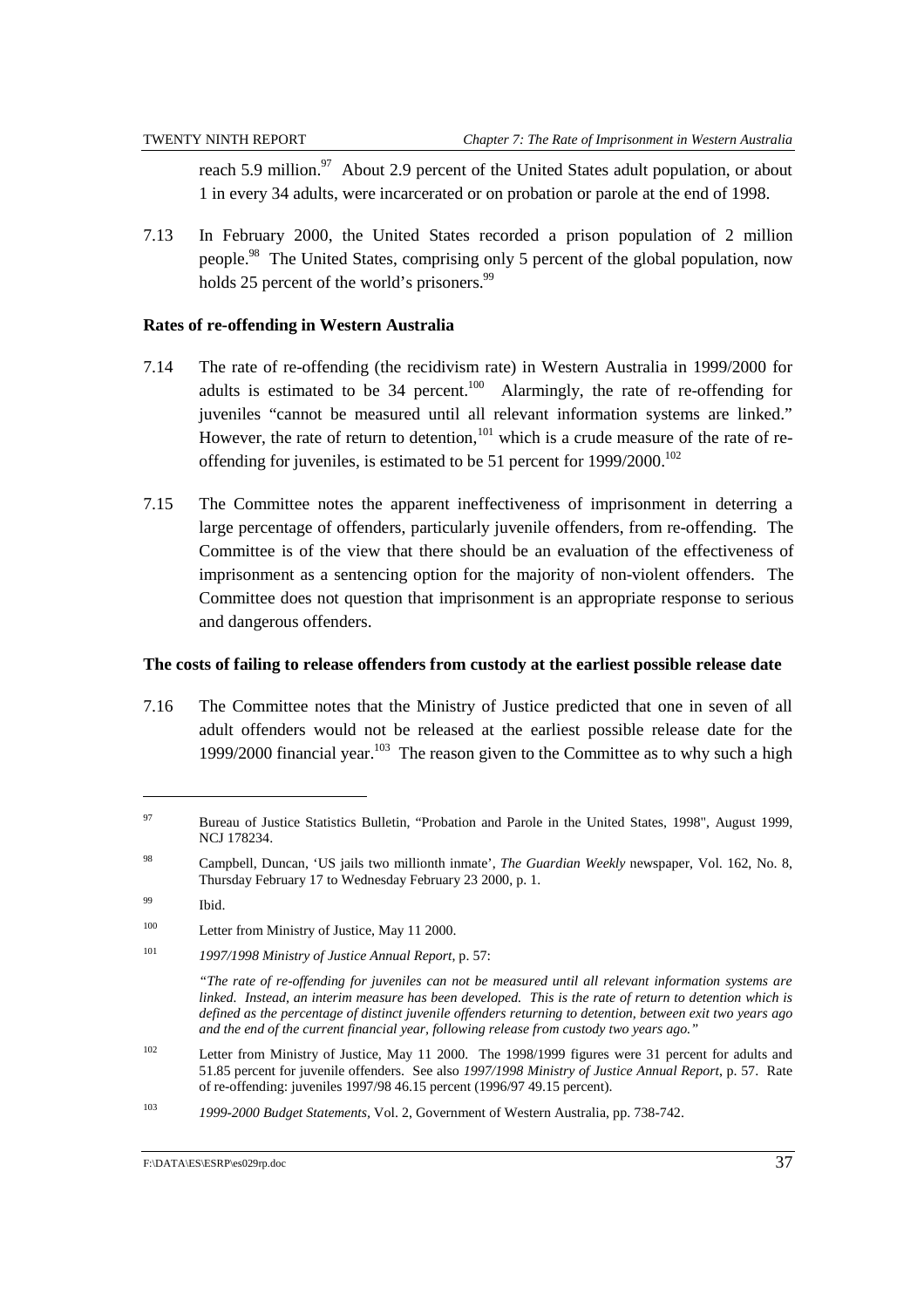proportion of prisoners fail to be released at the earliest possible release date, is the prisoners' lack of access to offending behaviour programs, which are prerequisites for release. This situation was commented upon in the Smith Report:

*"The list of grievances* [from prisoners] *included ... lack of access to programmes in order to obtain parole. ... The programmes being run for prisoners were unable to deal with all referrals - a source of tension for prisoners whose parole is often dependent on attending such programmes. The social/psychological effects of having no job/occupation can reinforce negative self esteem perceptions and increase hostility and negative feelings toward authority."*

*"Despite the increasing prisoner numbers the regime had not been significantly altered. … Extra programmes were not provided. Instead, increasing numbers of staff were provided to manage the larger number of prisoners."*<sup>104</sup>

#### **RECOMMENDATION 5**

7.17 **The Committee recommends that the Ministry of Justice provide a sufficient number of places in offender management programs to cater for all eligible prisoners. Prisoners should be given the best possible opportunity to complete such programs in order to allow each prisoner to leave prison at their earliest possible release date. Furthermore, therapeutic programs, such as anger management and sex offender treatment, should be undertaken by prisoners at the commencement of their sentences rather than immediately prior to the prisoner's release.**

<sup>104</sup> *Report of the Inquiry into the Incident at Casuarina Prison on 25 December 1998*, March 19 1999, pp. 61, 62 & 66.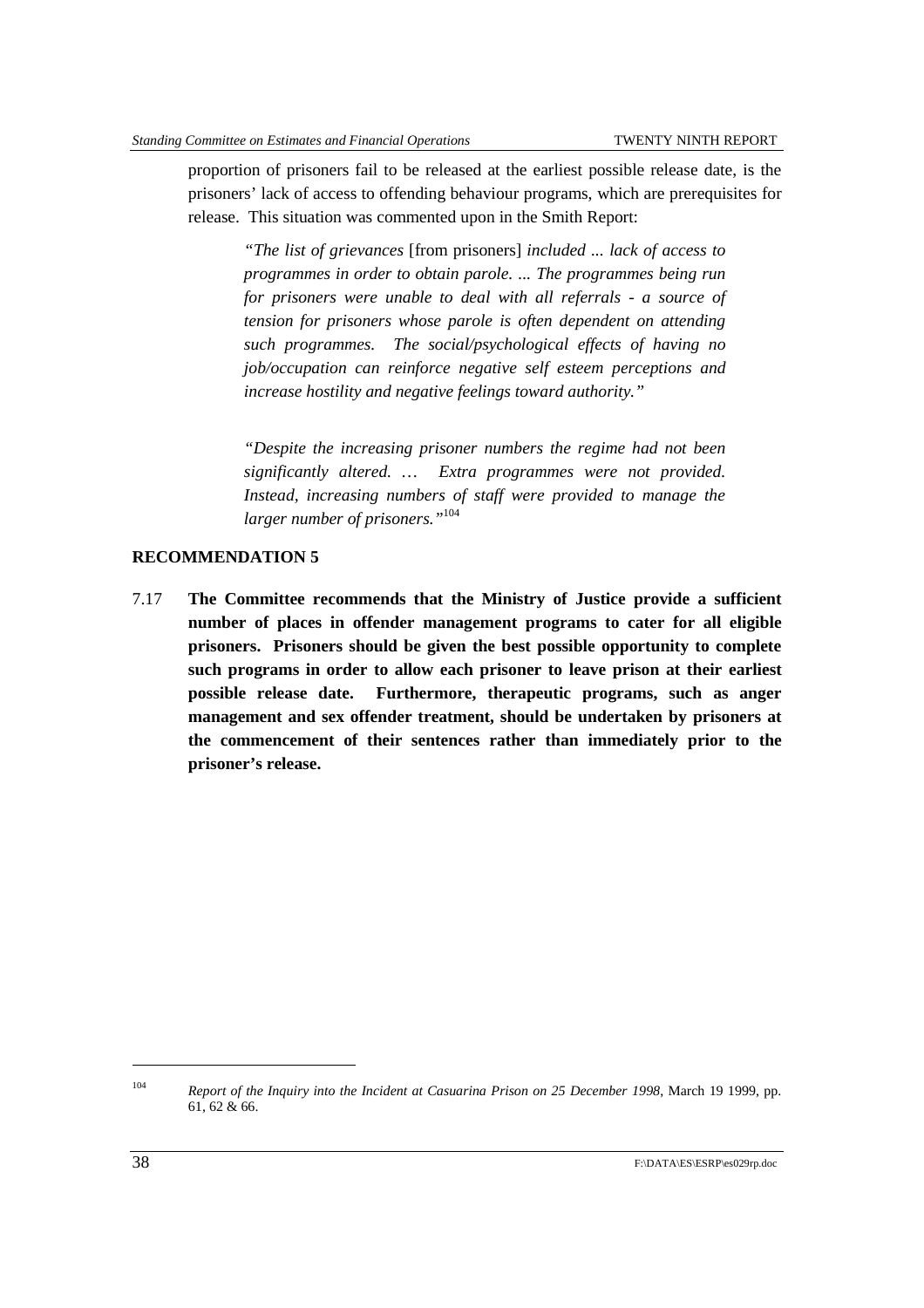# **CHAPTER 8**

## **POSSIBLE SOLUTIONS**

#### **The pressure to build more prisons**

- 8.1 The Western Australian prison population has continued to expand leading to severe overcrowding and a diminution of standards for both prisoners and staff alike.
- 8.2 The high cost of both the construction and management of prisons has acted as a disincentive for new prison construction throughout most of the industrialised world and has in part stimulated the search for new sentencing options.
- 8.3 One of the most controversial aspects of the use of private prisons is the duration of contracts for the use of such prisons, since such contracts will effectively bind successive governments to the policy throughout the period of the contract whatever the successive governments' views about the ethics and political appropriateness of contracting out correctional management.
- 8.4 A perturbing example of what can happen when a policy of prison construction is pursued over other alternatives for prison overcrowding is provided by recent penal trends in the United States in general and the State of California in particular. Between 1980 and 2000, the United States prison population increased from 500,000 to 2,000,000. In California alone, the number of adult prisoners increased from 19,623 in December 1977<sup>105</sup> to over 159,000 in 1998.<sup>106</sup> Between 1984 and 1994 the number of prisons in California increased from 12 to  $29$ ,  $107$  including 8 new maximum security prisons.<sup>108</sup> California now operates the largest prison system in the Western industrialised world.
- 8.5 California's annual prison budget now stands at US\$4.7 billion.<sup>109</sup> Simply to maintain its current level of over-crowding, California will need to open at least one new prison a year, every year, over the next decade at an approximate cost of US\$6.1 billion over

<sup>105</sup> *50 Years: Public Safety, Public Service,* California Department of Corrections, June 1995, pp. 20, 24.

<sup>106</sup> Eric Schlosser, "The Prison-Industrial Complex", *The Atlantic Monthly*, December 1998, Vol. 282, No. 6, pp. 51-77.

<sup>107</sup>*50 Years: Public Safety, Public Service,* California Department of Corrections, June 1995, pp. 20, 24, p. 24.

<sup>108</sup> Eric Schlosser, "The Prison-Industrial Complex", *The Atlantic Monthly*, December 1998, Vol. 282, No. 6, pp. 51-77.

<sup>109</sup> Dan Moran, "Private Prison has Everything but Prisoners", *Los Angeles Times*, July 13, 1999, p. 1.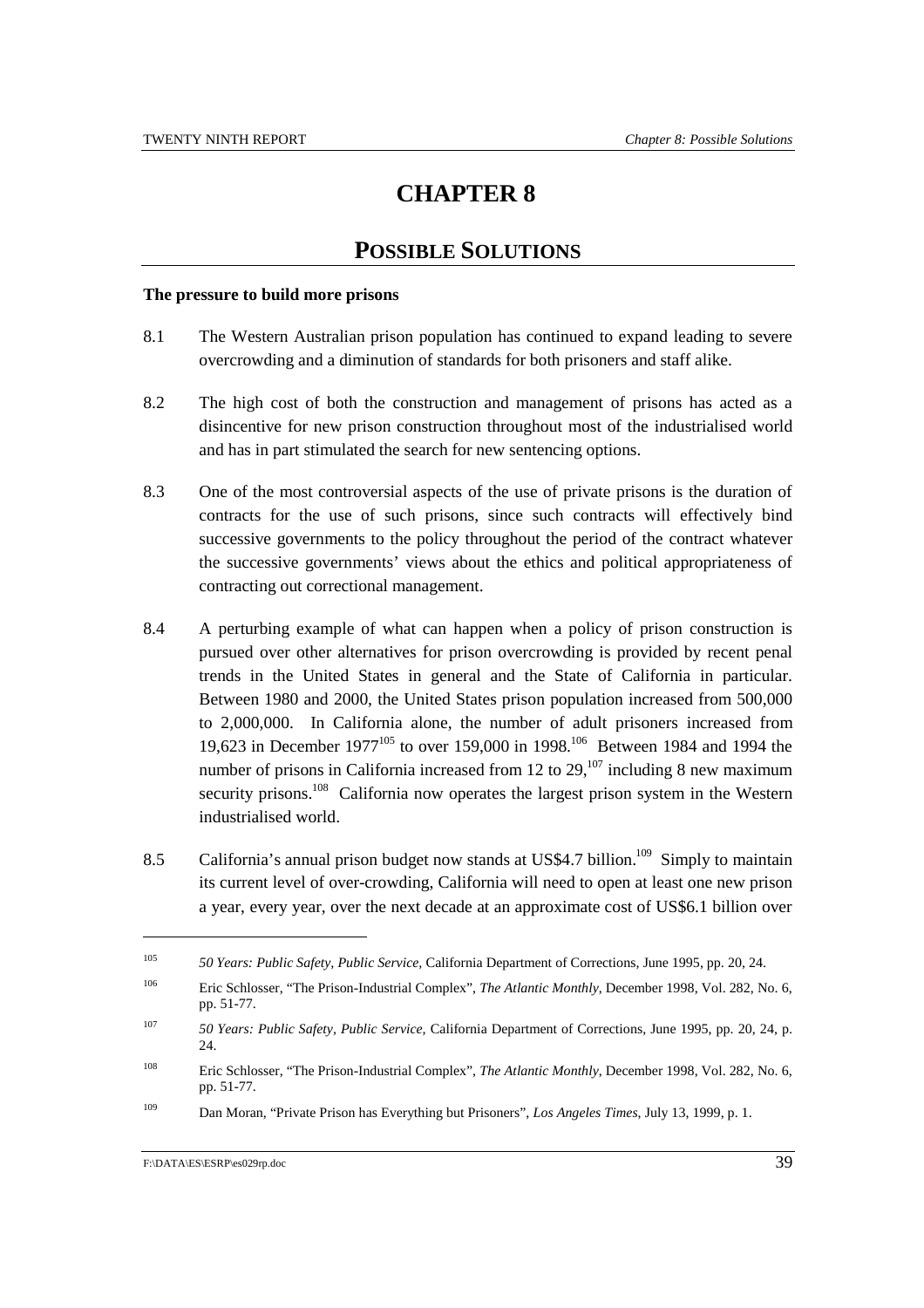the existing California prisons budget.<sup>110</sup> In addition, local counties in California will need to spend an additional US\$2.4 billion over the next decade to build more lockups to also simply maintain their current levels of over-crowding.<sup>111</sup> In 1995, California spent more on its prison system than on higher education for the first time in history.<sup>112</sup> In spite of such expenditure, prisons are now more overcrowded than they were at the beginning of the prison construction program in 1984.

8.6 The American experience contains a serious warning of the cost associated with a rapid expansion in prisoner numbers. With such an increase in prisoner numbers comes a significant increase in spending on prison construction and a corresponding drain on the total State budget. The Committee believes that the primary emphasis of the criminal justice system should be on public safety, rehabilitation and restitution. The current approach of imprisoning such a large number of non-violent offenders is an expensive option and needs to be re-evaluated as a policy approach.

#### **Reduction of the existing prison population**

- 8.7 Western Australia needs a more balanced approach to sentencing. One which makes use of effective community sentences and effective custodial sentences, each working to protect the public and reduce re-offending.
- 8.8 The Committee believes that by developing further effective alternatives to imprisonment, the potential exists to significantly reduce the prison population.
- 8.9 Those currently in prison, but for whom a custodial sentence is not appropriate suffer the breakdown of family ties, lose their employment, learn few life skills and emerge with a high statistical predisposition to re-offend.
- 8.10 Freeing up prison space and resources by shifting emphasis towards community sentences will enable the upgrading of current prison facilities and allow the development of effective rehabilitation programs.
- 8.11 It is important to focus on the reasons for criminal behaviour and seek to rehabilitate offenders where possible by providing the courts with increased sentencing options which provide a range of alternative sanctions aimed at reducing criminal behaviour.

<sup>110</sup> Ibid.

 $111$  Ibid.

<sup>112</sup> Donziger, Steven (ed.), *The Real War on Crime*, 1996, p. 13.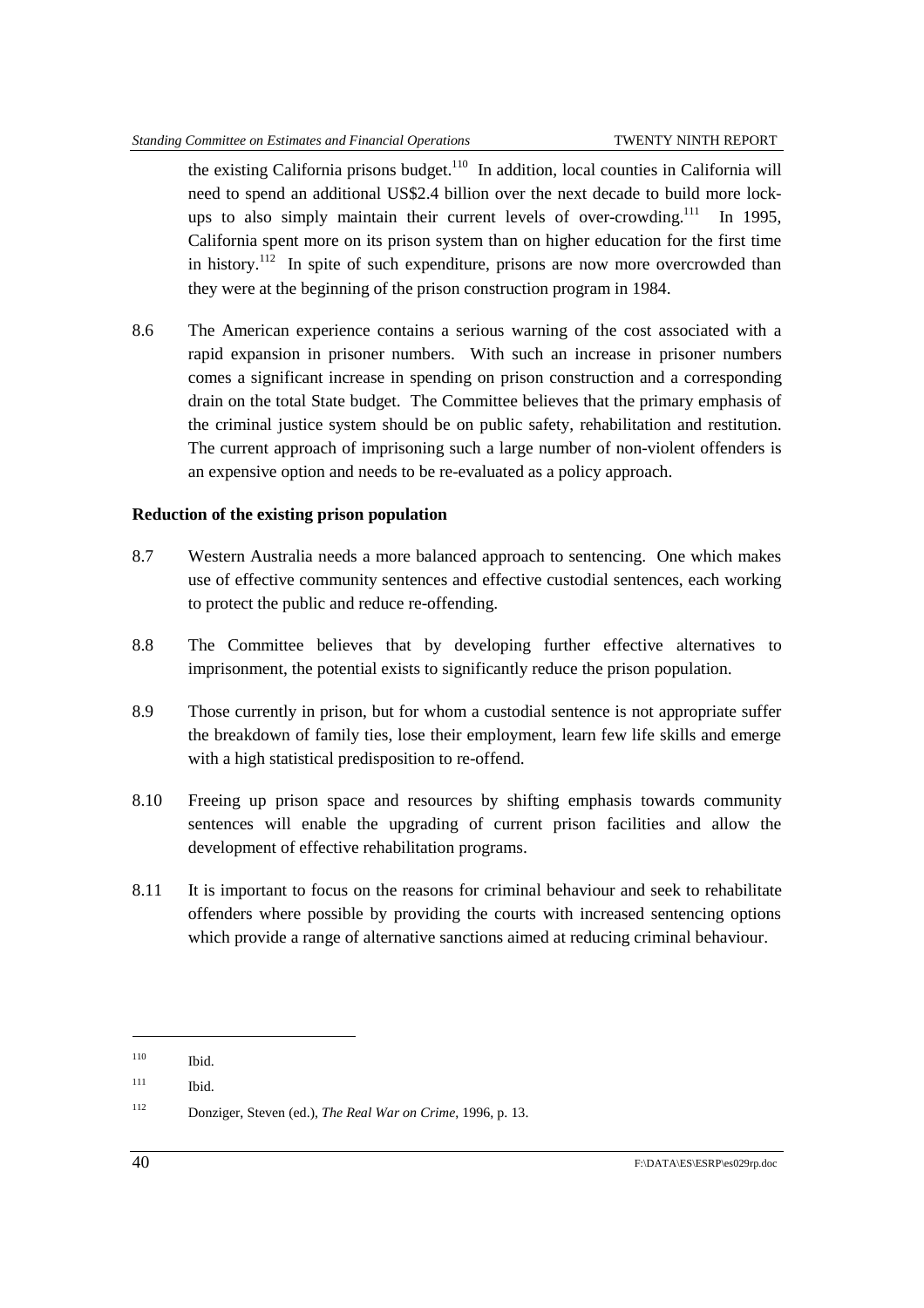- 8.12 The Committee notes an important need for the Ministry of Justice to be provided with the guidance and resources to implement a more effective and efficient correctional system.
- 8.13 The Committee is of the view that the most effective approach would be a comprehensive one, balancing the funding between prisons, rehabilitation programs offered to prisoners and the development of effective alternative sanctions to imprisonment.

#### **Alternative sanctions to imprisonment should be targeted at short sentence prisoners**

- 8.14 Many short-term prisoners would be better dealt with by community supervision aimed at reducing re-offending.
- 8.15 Short custodial sentences combine the maximum disruption of offenders' lives by the loss of jobs, homes and community ties (loss of which in itself increases likelihood of re-offending) with the minimum scope for rehabilitative work. Community supervision programs would be significantly less expensive and less disruptive to the prisoner's family circumstances than short prison sentences.
- 8.16 District Court Judges and Magistrates are primarily the judicial officers responsible for sentences of less than 12 months.

#### **RECOMMENDATION 6**

8.17 **The Committee recommends that there should be a determined effort to reduce the use of short-term imprisonment to enable the Ministry of Justice to use its resources to provide effective programs for a higher proportion of prisoners.**

#### **RECOMMENDATION 7**

8.18 **The Committee recommends that judicial officers responsible for sentencing decisions, should receive feedback on the rehabilitative effectiveness of their sentencing decisions, as well as evaluations of the rehabilitative effectiveness of different sentencing options generally. Comparative data from other Australian States would also be of value. This feedback is to include an evaluation of the effectiveness of their sentencing decisions in terms of preventing offenders from re-offending.**

#### **Are community sentences a soft option?**

8.19 Public confidence in community sentences will be increased if they are regarded as an effective sanction and they are shown to reduce re-offending rates.

F:\DATA\ES\ESRP\es029rp.doc 41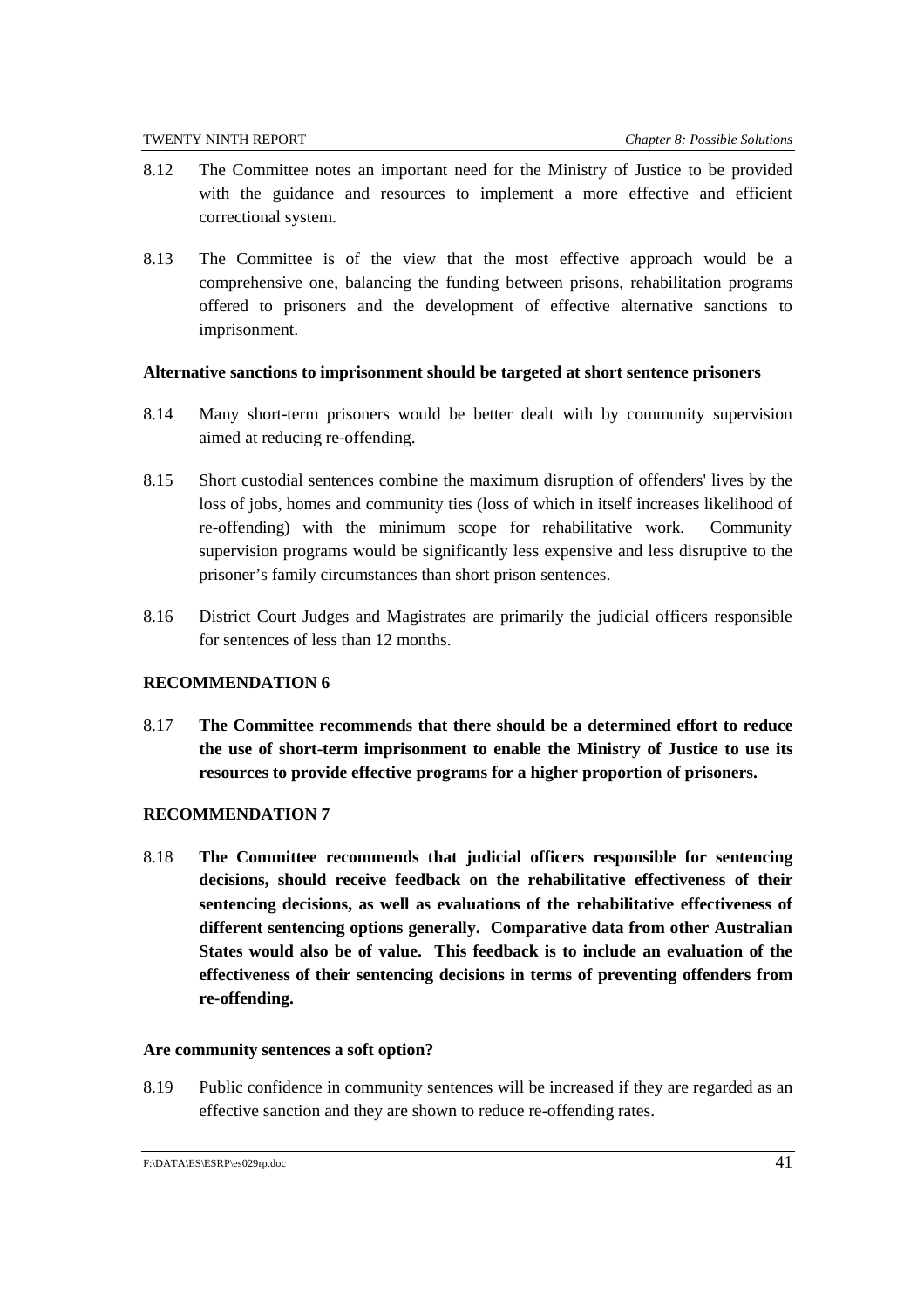#### **The Netherlands' experience with community sentencing**

8.20 The Dutch criminal justice system uses a definition of community sentence which incorporates both the interests of the offender and the wider community. The policy objectives of the Dutch Ministry of Justice are to:

> *"[A]uthoritatively assist persons under supervision in living a crimefree life and in successfully completing the conditions of their sentence in a manner consistent with obligations to public safety and obligations to the sentencing authority."* <sup>113</sup>

- 8.21 This definition has two important implications:
	- i. every assistance program, whether education, employment or drug therapy, should be subsumed within the broader goal of assisting the offender to lead a crime-free life; and
	- ii. the actions of the probation officer must strictly accord with the sentence conditions imposed by the sentencing authority including public safety demands.
- 8.22 Under the Dutch system, the main objective of community programs is to promote an offender living a life free of crime. Other objectives (social integration, employment, education, emotional and physical well being of the offender) only assume importance if they serve the final objective - a life without crime.
- 8.23 The Dutch system recognises that the conditions imposed by the sentencing court must be strictly enforced. Without strict enforcement, public confidence in the effectiveness of such sanctions is undermined.

#### **RECOMMENDATION 8**

8.24 **The Committee recommends strict enforcement of alternative sanctions and where possible the community sentence should not interfere with an offender's employment commitments. Fulfilment of the conditions of a community sentence should be undertaken in addition to paid employment commitments.**

#### **Why pursue alternative sanctions?**

8.25 Programs attached to community sentences have a greater propensity than imprisonment to enable an offender to confront his or her offending behaviour. Properly structured and carefully monitored alternative sanctions are demanding, and

<sup>113</sup> *Overview of Criminal Justice System*, Ministry of Justice, Netherlands, 1997, p. 3.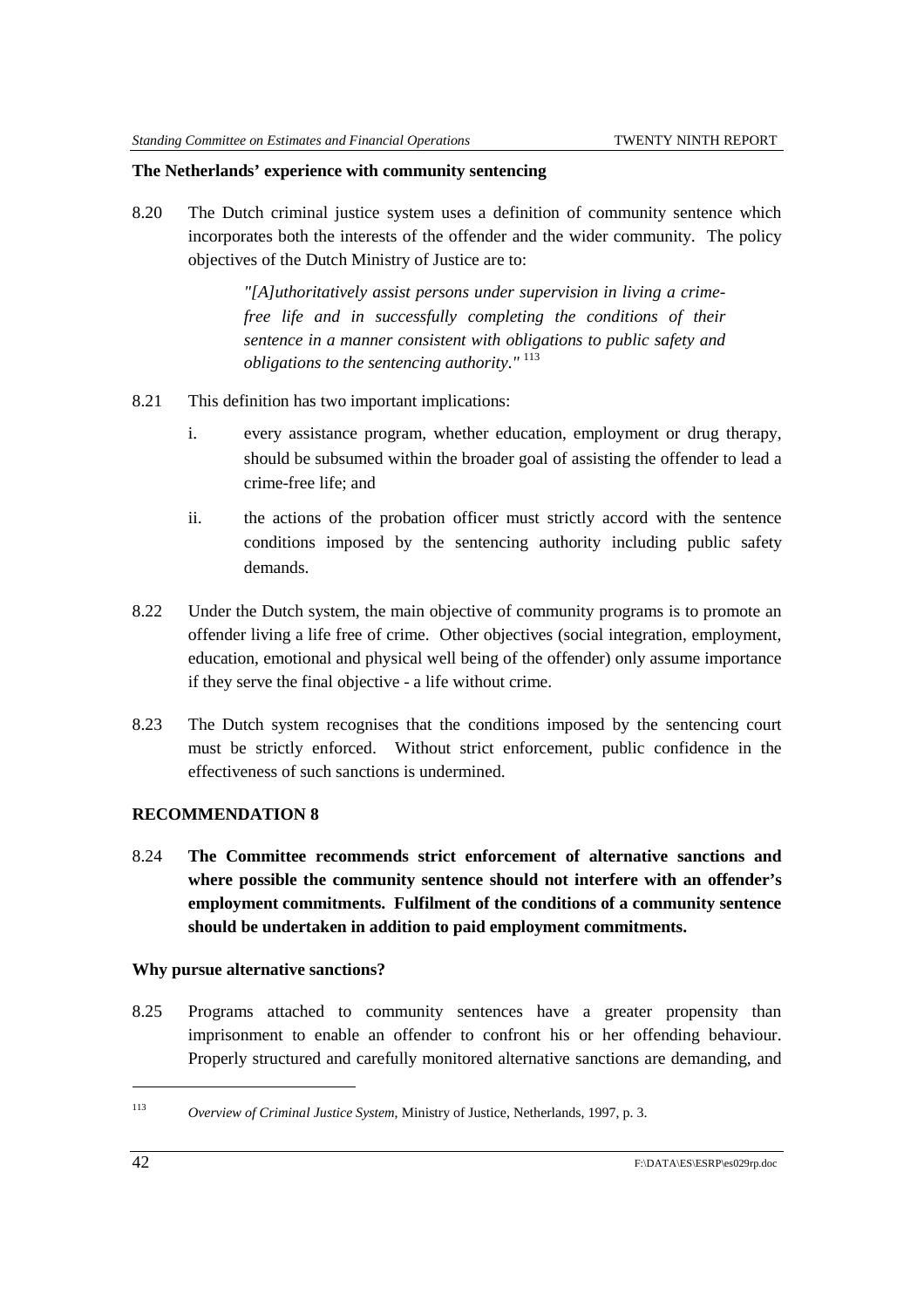in some cases, particularly where intensive supervision programs are concerned, offenders may well prefer imprisonment as an easier option.

- 8.26 Community sentences put responsibility back on the offender, whereas imprisonment tends to take responsibility off the offender and place it on the state/community.
- 8.27 Alternative sanctions in the community require the offender to participate in activities and programs which it is hoped will lead to a change in behaviour and help the offender to lead a life without crime, thus facilitating the offender's reintegration into society.
- 8.28 Approximately two-thirds of offenders who receive community sentences in Western Australia will successfully complete their community orders.<sup>114</sup>
- 8.29 The courts need to be convinced that community punishments are demanding and rigorously enforced. Offenders who do not go to prison should not be seen as "getting away with it".
- 8.30 Experience from the Netherlands and Germany indicates that if educational or behaviour modification programs are added to the supervision of offenders in the community, rehabilitation becomes realisable. Programs directed at providing employment skills, familiarisation with the causes of alcohol and drug addiction, and promoting positive family relationships have a significant effect on reducing reoffending. Supervision and control are seen to play an intermediary and facilitating role.
- 8.31 Alternative sanctions currently available under the *Sentencing Act 1995* focus too strongly on supervision and control and not enough on education and rehabilitation programs.
- 8.32 An important issue that needs to be addressed in future planning is the role of community sentences in crime prevention.

<sup>114</sup> **Completion rates of Community Sentences:**

|                                                  | 1998-99            | 1999-00            | 2000-01  |
|--------------------------------------------------|--------------------|--------------------|----------|
|                                                  | <b>Estimated %</b> | <b>Estimated %</b> | Target % |
| Adult community orders successfully completed    | 67%                | 66%                | 65%      |
| Juvenile community orders successfully completed | 70%                | 65%                | 65%      |

*1999-2000 Budget Statements*, Vol. 2, Government of Western Australia, pp. 738-742. *2000-2001 Budget Statements*, Vol. 2, Government of Western Australia, pp. 756 & 760.

F:\DATA\ES\ESRP\es029rp.doc 43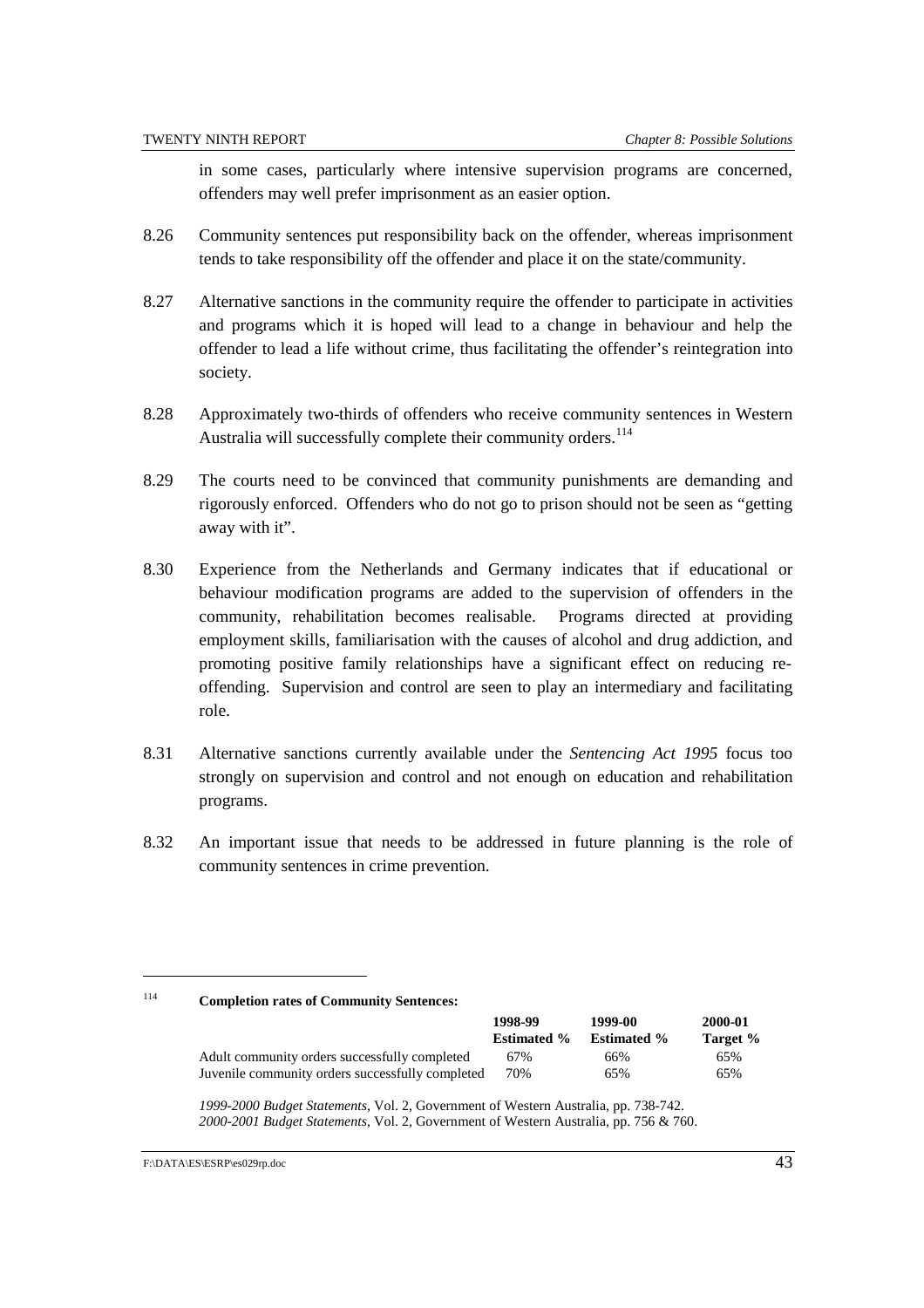### **Community sentences have a major role in crime prevention through rehabilitation and supervision**

- 8.33 The role of community supervision officers is to ensure that offenders carry out their sentence program and do not commit further offences.
- 8.34 The Committee is concerned at the lack of resources devoted to the supervision and management of offenders in the community. Members of the judiciary have publicly stated that there is little feedback provided to them with regard to recidivism rates, program completion and rehabilitation progress.<sup>115</sup> They have indicated that they usually only hear about offenders if they are returned to Court for breaching community service conditions. More feedback needs to be provided to the judiciary on the success or otherwise of community supervision programs.

#### **The European experience - increasing prison populations**

- 8.35 All of the countries which the Committee visited have experienced increasing prison populations over the last decade. The United Kingdom and the Netherlands have both actively pursued alternatives to imprisonment in order to reduce their prison populations.
- 8.36 Around the world, the introduction of alternative sanctions has been one of the most important developments in sentencing policy in the last two decades. It has required a reconsideration of the priorities of criminal justice policy.

#### **The Netherlands' response to prison over-crowding**

8.37 The Dutch imprisonment rate of approximately 75 prisoners per 100,000 population is low in comparison with Western Australia's current rate of in excess of 210 prisoners per 100,000 population.<sup>116</sup> However, the Dutch imprisonment rate increased considerably over the last decade from 51 prisoners per 100,000 population in 1987 to a high of 102 prisoners per 100,000 population in  $1996$ ,  $117$  before stabilising in the last few years. This increase was due to a general increase in the crime rate and also because, in recent years, on average almost 15,000 sentenced persons have had to wait a considerable period of time before being able to serve their prison sentences. There

l

<sup>115</sup> See, for instance, the evidence of Mr Con Zempilas, Chief Stipendiary Magistrate, taken by the Committee on Wednesday 24 November 1999, pp. 4-5 & 24-25. [http://www.parliament.wa.gov.au]

<sup>116</sup> As at the December quarter 1999. *Corrective Services Australia*, December Quarter 1999, Australian Bureau of Statistics, p. 1.

<sup>117</sup> *Facts in Figures*, Dutch National Agency of Correctional Institutions, Ministry of Justice, December 1997, p. 19.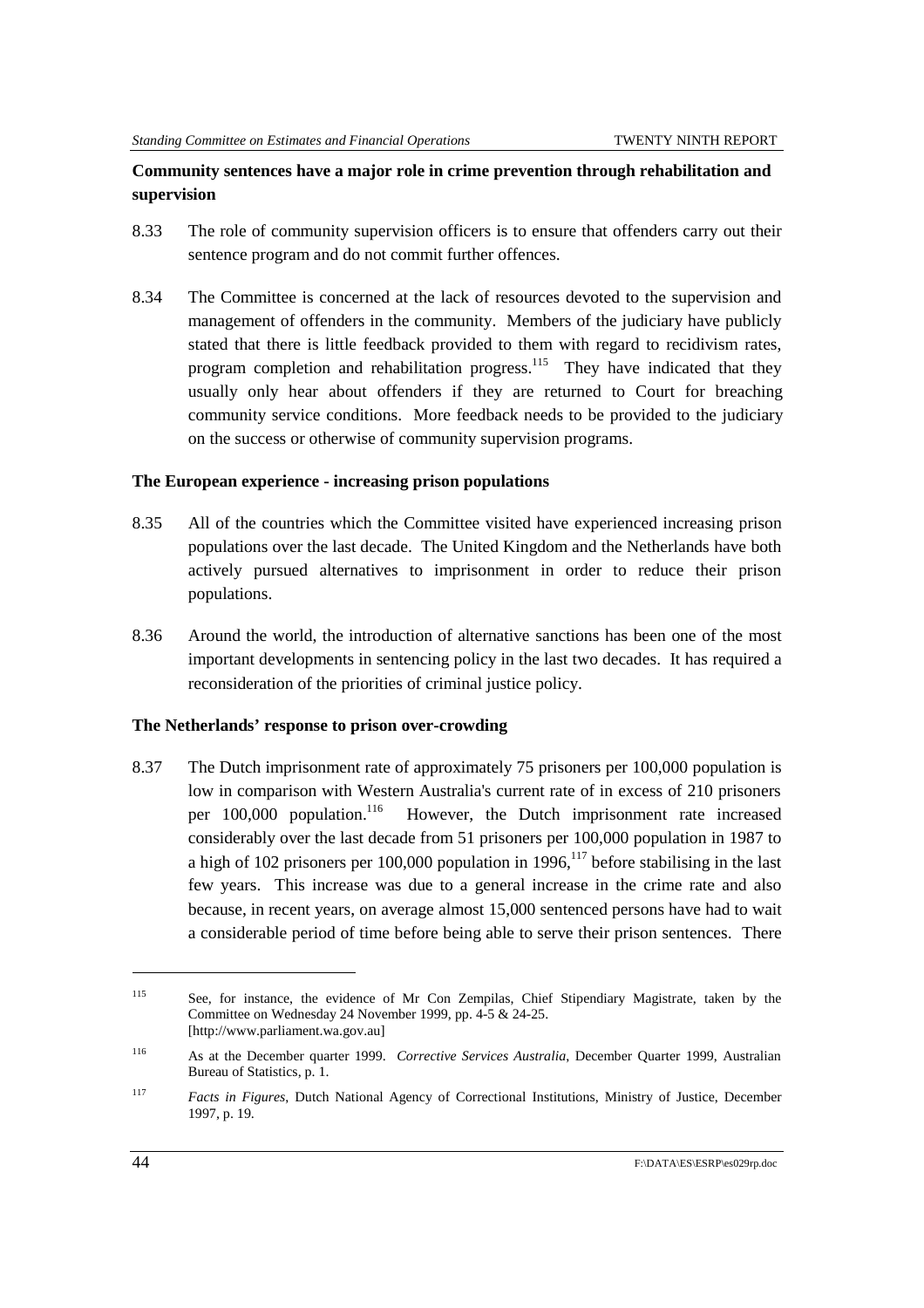is a lack of prison space in custodial corrections. The Dutch prison system has the added problem of an increasing number of illegal immigrants.

- 8.38 In the Netherlands, there is a "one person per cell" rule which acts as a safety screen against over-crowding. In 1981 the shortfall in prison capacity was 800 cells. In 1990 this increased to 2,200 cells. This shortfall in cell space initially led to the Dutch Government funding the building of more prisons. The average number of prisoners rose as the cell capacity went up from 3,224 in 1980 to 7,677 in 1990 and 12,306 as at September 1997.<sup>118</sup>
- 8.39 The shortfall in cell capacity fuelled by an increasing prison population and longer prison sentences, combined with the high cost of both the construction and management of prisons, led the Dutch Government to develop a range of alternative sanctions in a search for new sentencing strategies to overcome these problems.

#### **The Netherlands' Penitentiary Plan**

- 8.40 Alternative sanctions were developed by the Dutch Government to reduce the number of people being sent to prison. These alternative sanctions are known as the Penitentiary Plan. Under this plan, part (up to half) of the sentence is served in prison, and the remainder is served in the community. The two models available to sentencing judges under the plan are:
	- i. the "front door" variety by which the judge passes an alternative sanction at the time of conviction to prevent imprisonment, or approves an alternative sanction after screening by the prison authorities; or
	- ii. the "back door" variety, by which the prison board and/or the parole board decide on an early release from prison usually under the condition of intensive supervision.
- 8.41 An example of a "front door" alternative sanction includes the power to place convicted drug addicts in a specific drug treatment institution. This measure, which lasts for a maximum of two years, consists of a period of intensive care and counselling in a special institution followed by outpatient care at a local care unit with the aim of increasing the addict's chances of social rehabilitation. The local authorities are responsible for the welfare of the offender for the second year of the program.
- 8.42 An example of a "back door" alternative sanction is vocational training where the last year of the sentence is served outside prison under supervision. The Committee was

118 Ibid, p. 12.

F:\DATA\ES\ESRP\es029rp.doc 45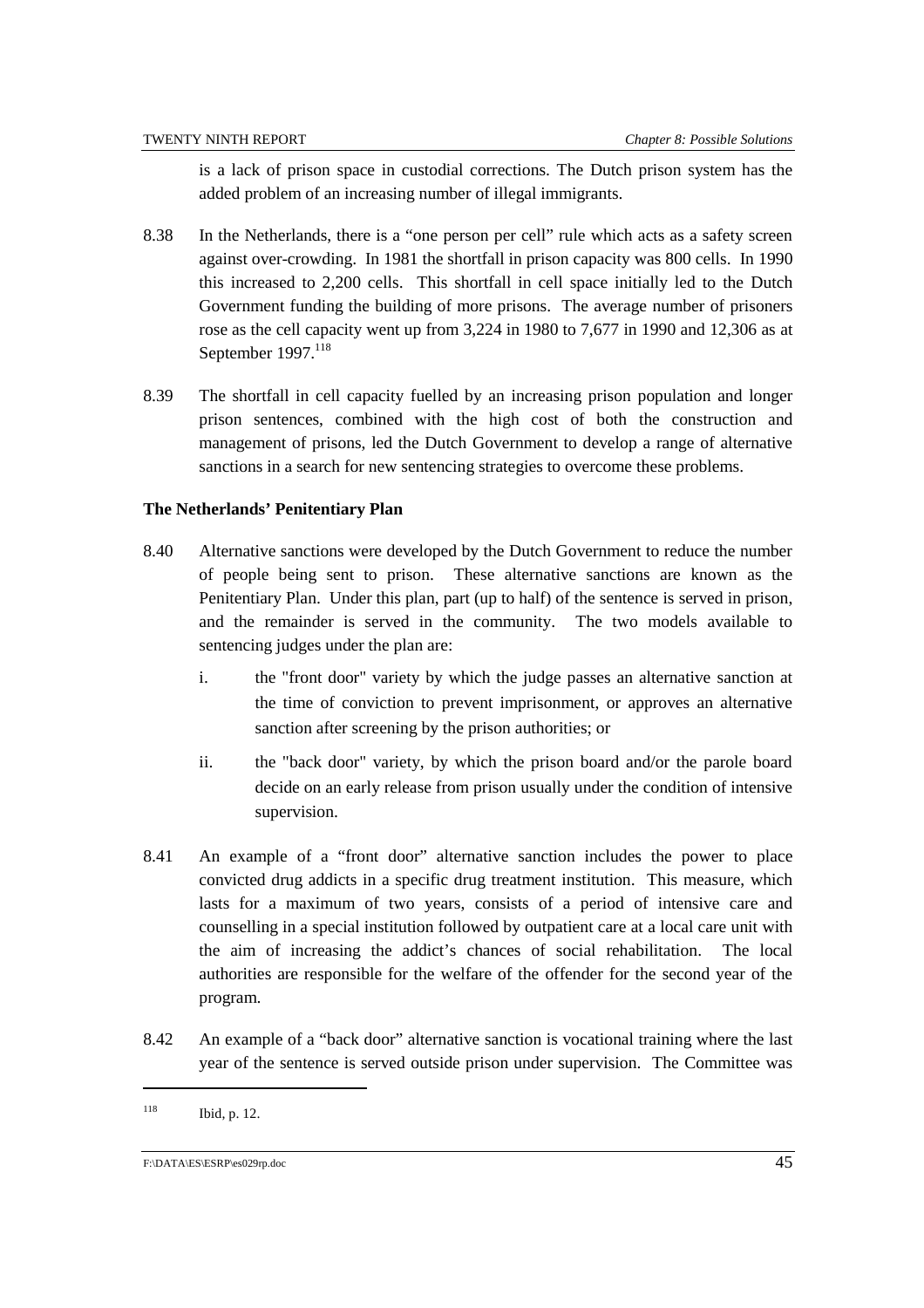advised that through this program, 500 prisoners ended their sentence and went directly to paid employment during 1998.

#### **Effectiveness of the Penitentiary Plan**

- 8.43 Even though only recently introduced, the Penitentiary Plan has already resulted in a reduction in the Dutch prison population. The expanding use of alternative sanctions is expected to eventually result in a substantial decrease in the number of prisoners and a decrease in the total costs of the prison system.
- 8.44 The strongest argument in favour of alternative sanctions is that they are better able to realise the important objectives of the sentence – deterrence, rehabilitation and restitution – than imprisonment. Both the community and the offender benefit.
- 8.45 In the Netherlands the Committee found empirical evidence as to the effectiveness of alternative sanctions in rehabilitating offenders and reducing rates of re-offending. The Committee was advised that alternative sanctions in the Netherlands are also substantially cheaper than imprisonment with most non-prison sanctions costing less than half as much as prison.

#### **United Kingdom experience**

- 8.46 The England and Wales prison population has increased from an average of 49,000 prisoners in 1987 to 65,286 as at 10 March 2000.<sup>119</sup> If this growth in the rate of imprisonment and increases in sentence lengths continue, the England and Wales prison population is projected to increase to approximately 80,300 prisoners by  $2007<sup>120</sup>$  The rapid rise in the total prison population led to the establishment of an extensive inquiry to consider alternatives to prison sentences.
- 8.47 The House of Commons Select Committee on Home Affairs (Home Affairs Committee) conducted an inquiry which reported on 28 July 1998. The inquiry was established to examine:
	- i. the causes of the escalating prison population and the cost of running Her Majesty's Prison Service (HM Prison Service);
	- ii. the effect of an escalating prison population on the running of prisons,

<sup>119</sup> Turner, David et al., 2000 Figures from HM Prison Service, UK. 1987 figure from "Projections of Long Term Trends in the Prison Population to 2005", Issue 7/97, *Home Office Statistical Bulletin*, April 3 1997, p. 1.

<sup>120</sup> White, Philip and Cullen, Christopher, "Projections of Long Term Trends in the Prison Population to 2007", Issue 2/00, *Home Office Statistical Bulletin*, UK, February 10 2000, p. 1. However, if the 1999 rate of imprisonment and sentence lengths continue unchanged, the 2007 prison population is predicted to reach only 70,400.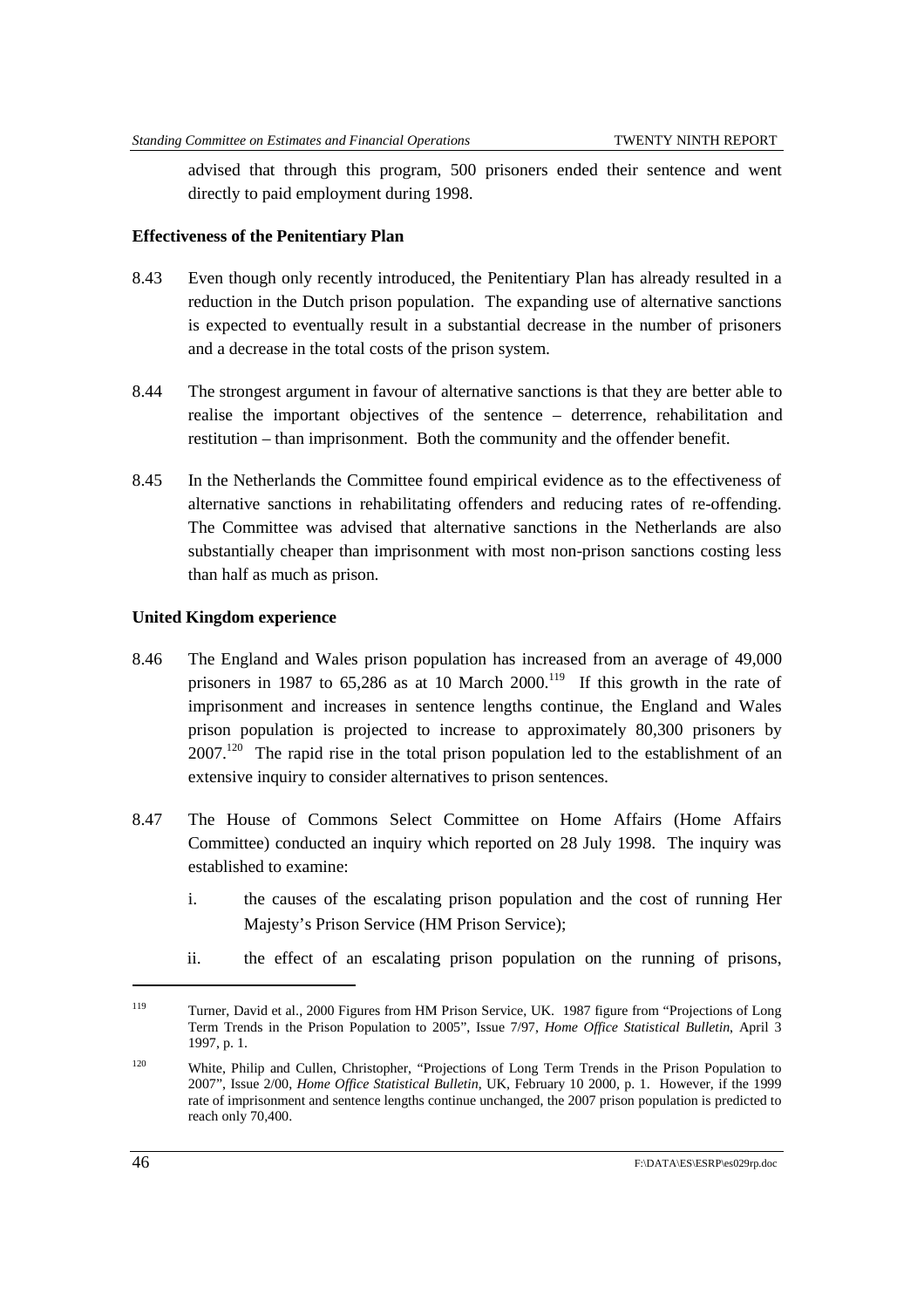including the increased strain and tension placed on prison officers and prison administrators;

- iii. the injustice that may be done by the imprisonment of those for whom a prison sentence is not strictly necessary;
- iv. the effectiveness of non-custodial sentences; and
- v. alternatives to prison sentences which will engender public confidence as well as alleviating the strain on HM Prison Service.
- 8.48 The House of Commons' Committee inquiry sought to demonstrate the importance of finding effective alternatives to prison for those who can safely be punished in the community. However, as the Home Affairs Committee noted, *"unless the public has confidence in them, then far from being able to use alternative sentences as a means of reducing the prison population, there will be calls - as is already the case - for still wider use of imprisonment*.*"*<sup>121</sup>
- 8.49 Of the reasons given for the increasing prison population in the United Kingdom, it has been said that:

*"the reason for this exponential increase ... [is] the vocal expression of opinion by influential public figures that custody is an effective penalty ... Judges and magistrates have been the subject of criticism ... for imposing what are widely portrayed as excessively lenient sentences."122*

<sup>121</sup> House of Commons Select Committee on Home Affairs, *Third Report: Alternatives to Prison Sentences*, p 1.

<sup>&</sup>lt;sup>122</sup> Quote by Lord Bingham of Cornhill, the Lord Chief Justice of England and Wales contained in the Select Committee on Home Affairs, *Third Report*, p. 1. In Minutes of Evidence taken before the Home Affairs Committee on Tuesday March 17 1998, the Lord Chief Justice said the following:

*<sup>&</sup>quot;Given the temper of our society in the last five years, I do not find it surprising that the prison population should have increased by 50 percent, reflecting the more ready resort to custody by sentencers and an increase in the length of sentences imposed. The tenor of political rhetoric has strongly favoured the imposition of severe sentences; this rhetoric has been faithfully reflected in certain elements of the media; and judges accused of passing lenient sentences have found themselves routinely castigated in some newspapers. Against this background judges have, understandably, sought to avoid the unwelcome experience of passing sentences which the Attorney General has sought to refer to the Court of Appeal for being unduly lenient. So we have the extraordinary paradox, that judges and magistrates have been roundly criticised for over-lenient sentencing during a period when they have been sending more defendants to prison for longer periods than at any time in the last 40 years. The increase in the prison population is not explained by any recent increase in sentencing powers, and I have no doubt that it is related to the pressure of public opinion."*

F:\DATA\ES\ESRP\es029rp.doc 47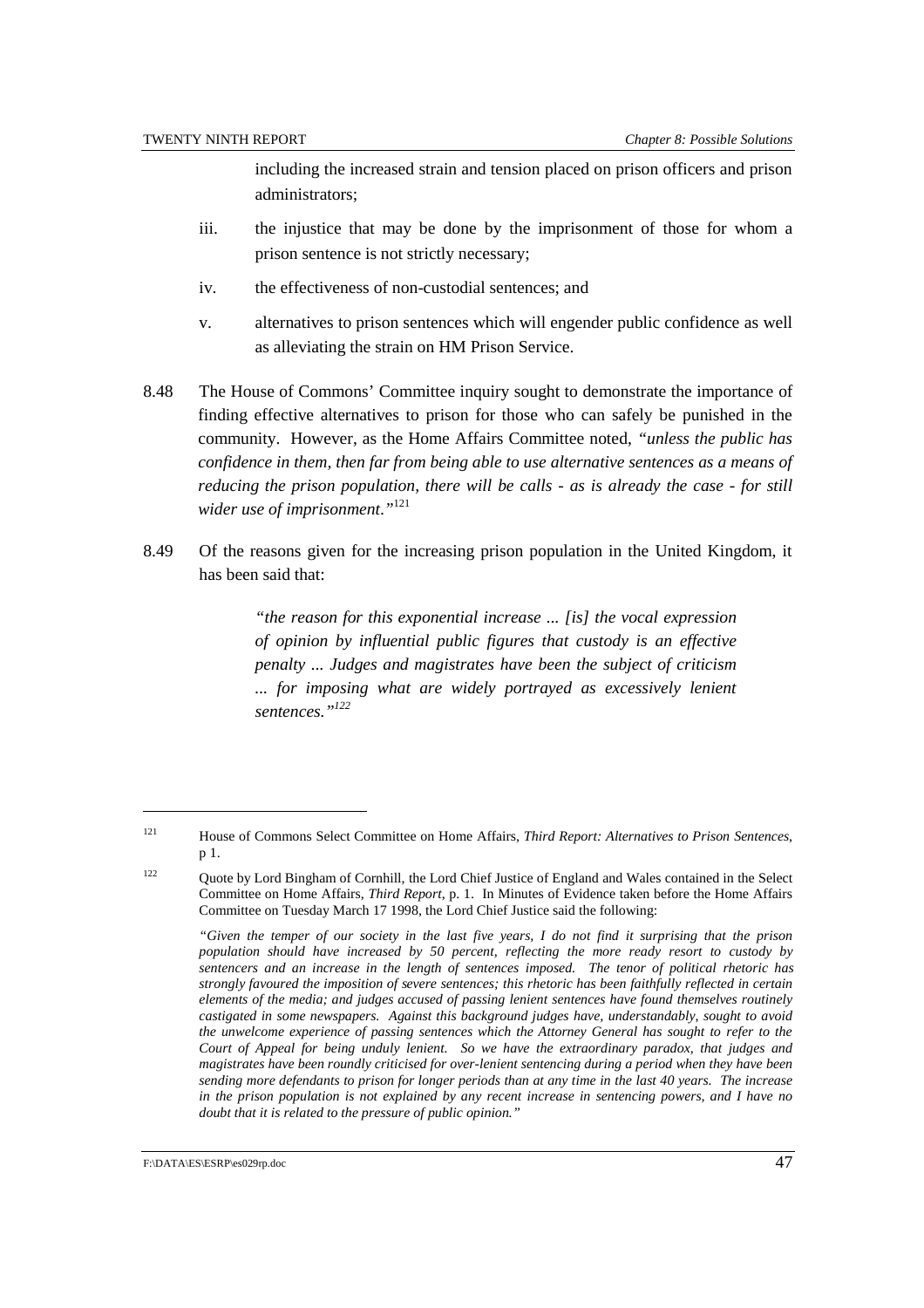- 8.50 The evidence of the United Kingdom's Chief Inspector of Prisons was that only 30 percent of the women in prison need to be there and only between 30 and 40 percent of young offenders need be in prison.<sup>123</sup>
- 8.51 With over 50 percent of prisons in the United Kingdom housing more prisoners than they were designed for  $124$  and the need to recommission disused prisons there is a chronic overcrowding problem facing the United Kingdom Prisons Service.
- 8.52 It is against this background of a rapidly escalating prison population that the Home Affairs Committee investigated credible alternatives to custody concluding that while prisons will always be necessary for the most dangerous and persistent criminals, there are many other offenders who should be given non-custodial sentences. These would be effective and the public would have confidence in this approach.<sup>125</sup>
- 8.53 In addition to probation orders, community service orders and supervision orders (which are the existing community penalties available in the United Kingdom), the Home Affairs Committee investigated the use of the following techniques to increase public confidence in community sentences:
	- i. the increased use of probation hostels, which are seen as a credible and lower cost alternative to prisons for offenders who are not a significant risk to the community;
	- ii. the trialing of curfew orders with electronic monitoring;
	- iii. the use of "weekend prison", offering the possibility of prison sentences whilst also allowing offenders to maintain or seek employment;
	- iv. the use of cautioning in conjunction with restorative justice conferences (ie,

<sup>123</sup> Sir David Ramsbotham, Chief Inspector of Prisons, Minutes of Evidence Taken Before the House of Commons Home Affairs Committee, Tuesday March 10 1998. In evidence the Chief Inspector of Prisons said as follows:

*<sup>&</sup>quot;I am very concerned about these youngsters in prison because prison corrupts them. One does not want to see them in there but you have to have something meaningful for them outside. I believe what these figures show is that you have to include in what is done - and this is a community sentence - education as well to make good the ravages of what they have not had. I do not see evidence of that being provided."*

<sup>&</sup>lt;sup>124</sup> The worst overcrowding is endured by people on remand or serving short sentences. HM Prison Service, Offenders and Corrections Unit, August 1998.

<sup>125</sup> A recommendation of the Select Committee on Home Affairs, *Third Report: Alternatives to Prison Sentences*, is as follows:

*<sup>&</sup>quot;What the public really want to hear is that community sentences are effective in reducing crime. The most compelling argument that could possibly be put forward for community sentences is that they are consistently more effective than prison in reducing re-offending. Evidence exists that some community sentences are more effective, but we note again the findings of the Inspectorate that these programmes are, overwhelmingly, not adequately evaluated in order to put forward this argument with conviction."*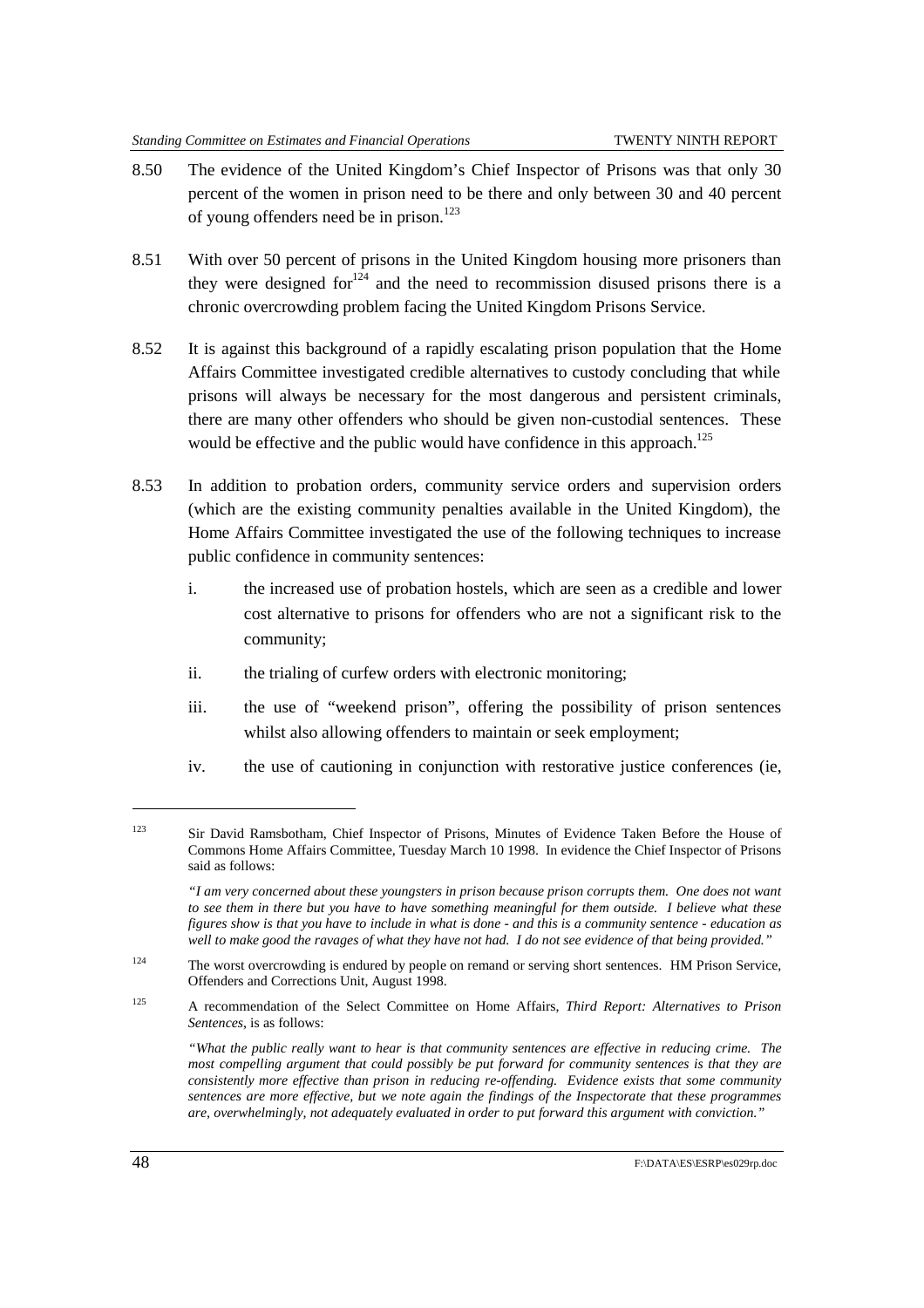bringing the offender and victim together);

- v. the lifting of the restriction in the use of suspended sentences in circumstances where the crime might ordinarily justify a custodial sentence but is seen as a "one-off" offence which is unlikely to be repeated;
- vi. the reduction in the number of fine defaulters sent to prison and the dealing with fine defaulters in the community through strictly enforced community service;
- vii. amending the requirements for pre-sentence reports so that they state clearly circumstances where non-custodial sentences are considered appropriate and where a custodial option is considered the only option available to the court:
- viii. recommending that all sentencers make regular visits to probation centres and community service placements and receive regular feedback about the results of the sentences they make in terms of their success, or otherwise, in preventing offenders from re-offending; $^{126}$
- ix. the strict return to court for offenders who breach community sentences and the introduction of a new offence of breaching a community sentence which would attract the penalty of a prison sentence;
- x. community education about the type of work carried out by offenders who are given a community sentence and to explain that community sentences are not a "soft option" and acknowledging that they often force offenders to confront their criminal behaviour and its effects - something they may never be required to do in prison; and
- xi. undertaking a rigorous assessment of the cost and effectiveness of community sentences<sup>127</sup>
- 8.54 The British Government has implemented a number of the above recommendations in the following form:

l

<sup>&</sup>lt;sup>126</sup> Without such knowledge it is considered that sentencers remain largely ignorant of the effectiveness of the various sentencing options available to them.

<sup>&</sup>lt;sup>127</sup> The Select Committee noted that, when viewed in the context of the overall expenditure on the criminal justice system, and the further costs of crime both to the victims and to society, the figures spent nationally on research are "risibly minuscule." The Chief Inspector of Prisons in his evidence to the Select Committee on Home Affairs also noted that, although everyone knows how much money is actually spent on imprisonment, no research has been undertaken into how much money *should* be spent if you were actually going to conduct imprisonment as you would like to: in other words, provide all the regimes and offending behaviour treatment and resettlement activities etc.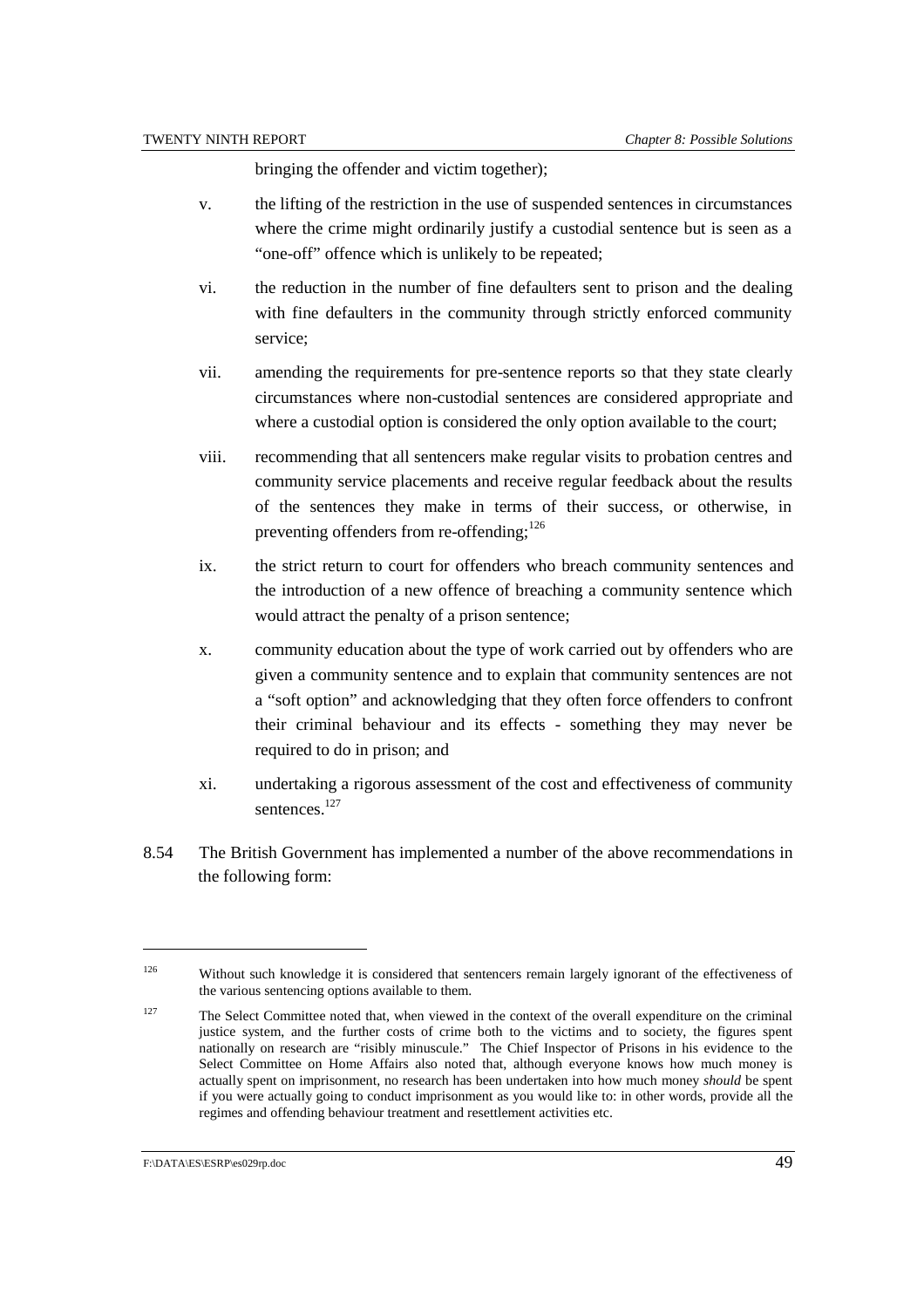- i. Trials of electronic monitoring<sup>128</sup> have been successfully undertaken, and large numbers of offenders currently serve the final six months of their sentence outside of prison but subject to electronic monitoring.<sup>129</sup>
- ii. The Home Office has implemented several measures to strengthen the credibility and effectiveness of punishment in the community and to improve the support which probation services give to the courts.
- iii. New community penalties for young offenders have been introduced which encourage reparation to the victim and provide for intensive intervention to tackle offending behaviour.
- iv. The Home Office has implemented a package of new measures designed to improve the effectiveness of work undertaken by the prison and probation services jointly, including the development of a national correctional policy framework, better arrangements for joint strategic planning and common approaches to the accreditation of offender programs, staff training and risk assessment.
- 8.55 It is too early to speculate what the long term effect of these measures may be. However, since the publication of the Home Affairs Committee Report on 28 July 1998 the imprisonment rate for England and Wales has stabilised.<sup>130</sup>

#### **What alternative sanctions are currently available in Western Australia**

- 8.56 Many non-prison punishments are available under the *Sentencing Act 1995*, but most are not as widely used as they could be, in part because of funding limitations but also because of concerns about their effectiveness as presently operated. These noncustodial punishments include:
	- intensive supervision orders;
	- community based orders;

 $128$  In November 1998, the United Kingdom Home Office appointed contractors to provide a nationwide electronic monitoring service under the home detention curfew provisions in the *Crime and Disorder Act 1998.* Home detention curfew, which began at the end of January 1999, provides a new and important way of managing the transition from prison to the community of selected short-term prisoners coming to the end of their sentence. By 7 March 1999, 1,856 prisoners had been made subject to home detention curfew - 140 orders had been successfully completed and just 50 prisoners had been recalled.

<sup>129</sup> As at July 23 1999, 2,106 offenders were under electronically monitored home detention curfew. HM Prison Service Statistics.

<sup>&</sup>lt;sup>130</sup> On November 30 1997 the England and Wales prison population stood at 63,738, having increased by almost 20% over the previous 18 months. On November 30 1998 it stood at 66,087, an increase of 3.5 percent, the population having peaked at 66,513 on July 31 1998, since then it has remained stable at slightly over 65,000. HM Prison Service Statistics, 1999-2000.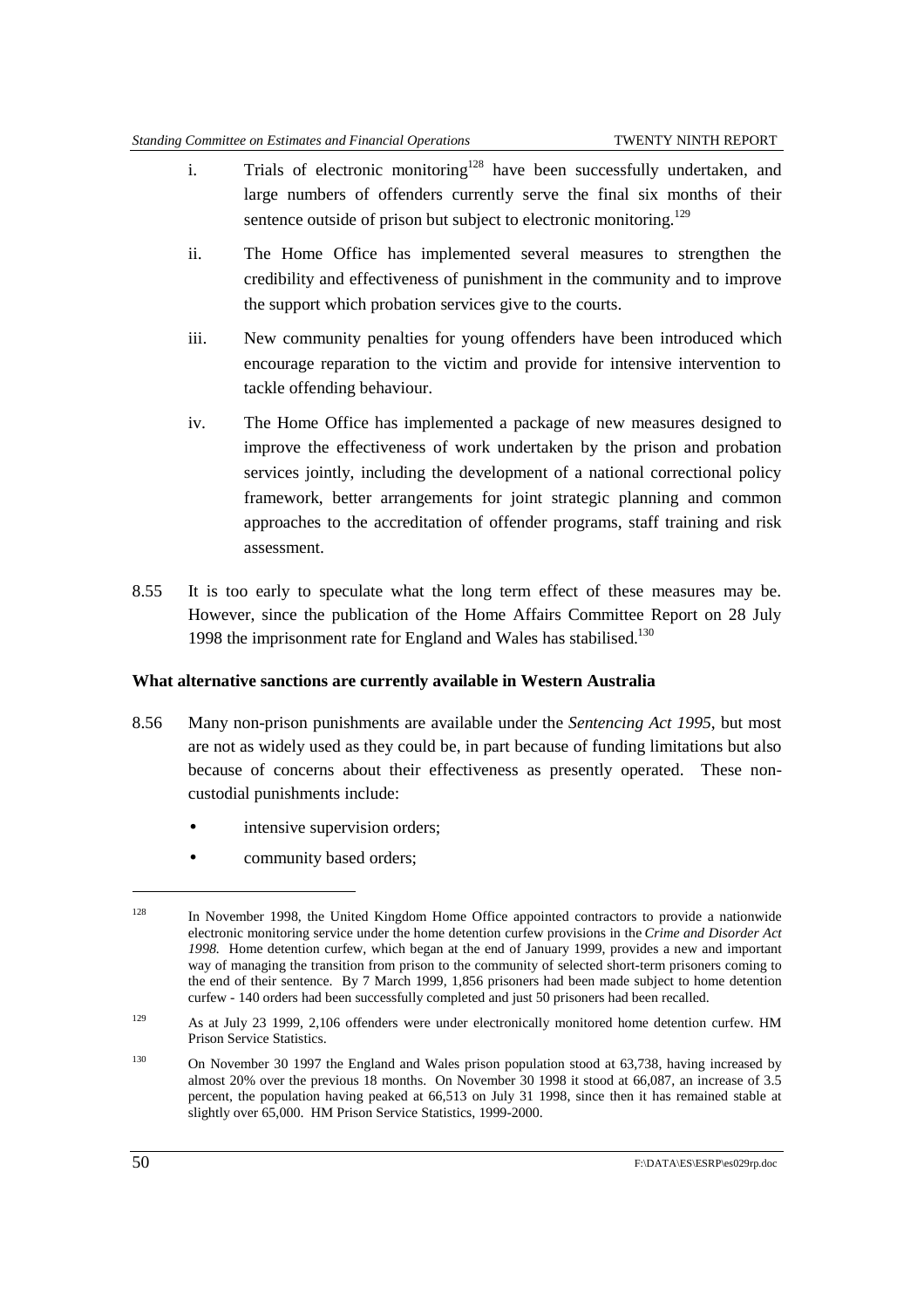- probation:
- community service orders:
- parole;
- work release:
- home detention prison;
- home detention bail: and
- work and development orders.
- 8.57 Intensive supervision orders and community based orders were introduced as part of the *Sentencing Act 1995* to generally replace probation and community service orders.

#### **RECOMMENDATION 9**

8.58 **The Committee recommends a broadening of the range of sentencing options available to the judiciary when dealing with non-violent offenders.**

#### **RECOMMENDATION 10**

- 8.59 **The Committee recommends that the Minister for Justice and Attorney General consider amending the** *Sentencing Act 1995* **to extend the range of sentencing options available to the judiciary. The Committee recommends that these alternative sanctions be expanded to include:**
	- a) **an increase in the number of supervised community service group programs;**
	- b) **clearer rules and more focussed supervision of those serving a community penalty;**
	- c) **a combination of short term detention with intensive training and community service;**
	- d) **a combination of sentences, for example pre-trial detention followed by community service;**
	- e) **a combination of electronic monitoring with community service for sentences up to 12 months;**
	- f) **the introduction of electronic monitoring for juvenile offenders, either in combination with school attendance, or for community detention;**
	- g) **compulsory treatment for drug addicts as an alternative to imprisonment;**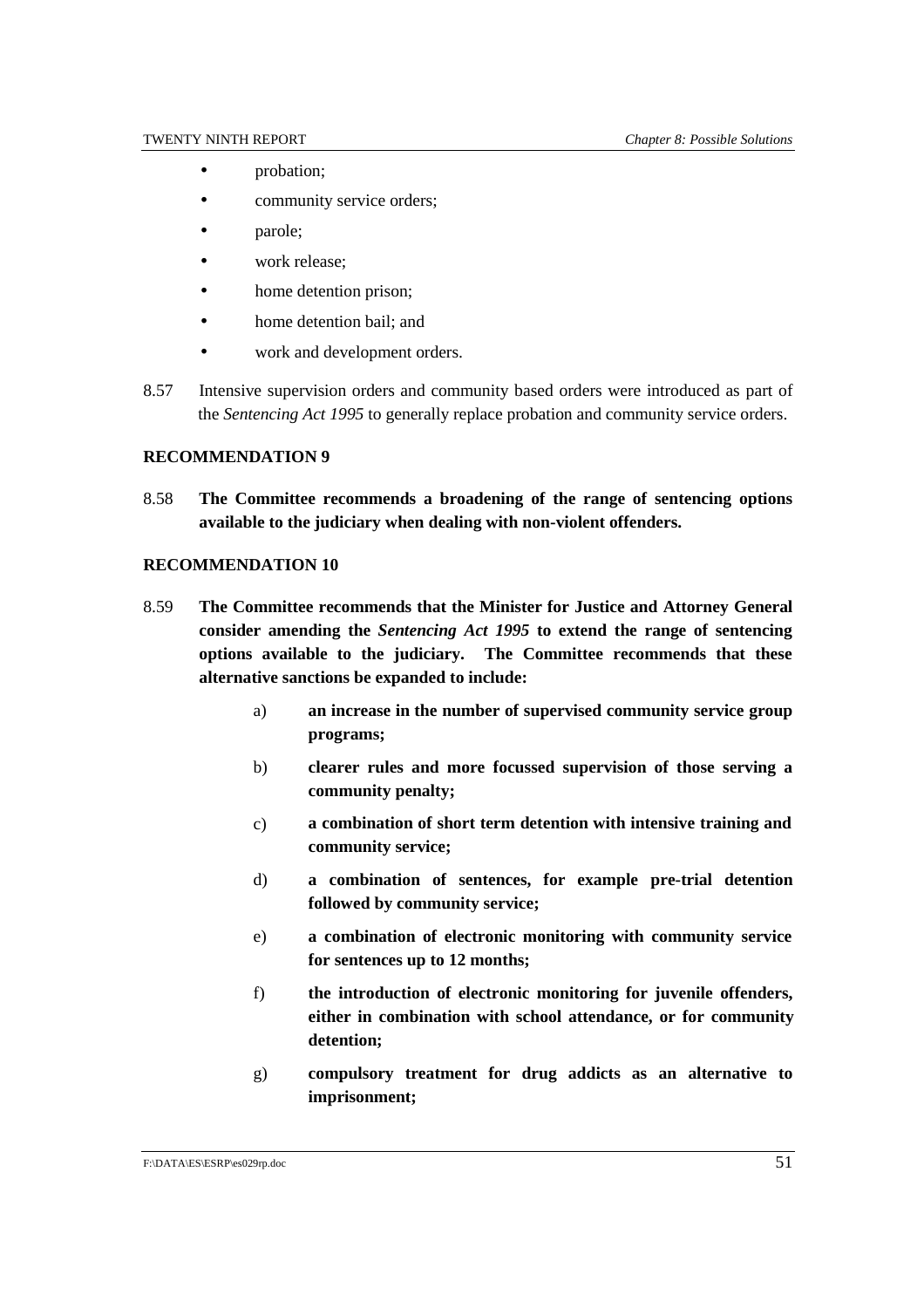- h) **training orders for adults and juveniles including job training, monitoring job placements and social skills training;**
- i) **work release from prison;**
- j) **'day fines' determined according to the means of the offender (with provision for less affluent offenders to pay a proportional amount); and**
- k) **early diversion programs.**

#### **The elements of good community supervision: Findings**

- 8.60 The Committee finds that:
	- i. In assessing the effectiveness of community supervision, the satisfaction of supervising staff, the judiciary, and the wider community together with the effectiveness of the services, including cost effectiveness, must be evaluated.
	- ii. Good data is essential for an evaluation of the effectiveness of alternative sanctions.
	- iii. Community supervision in Western Australia requires a research and information base to improve general understanding of the variables associated with its effectiveness. Issues such as offender demographics, predictive modelling and analysis of sentencing trends, supervision practices across jurisdictions and response rates to alternative supervision methodologies, all require further investigation.
	- iv. Research is currently isolated and under-resourced. The current level of resources dedicated to research in the Ministry of Justice is inadequate, given the complex nature of corrective services and the need for innovation to improve policy, planning and programs. Greater emphasis on research is needed to assist the Ministry of Justice to plan and improve its core business of managing and rehabilitating prisoners.
	- v. Without reliable research and information there is a risk that public money will be wasted through the implementation of programs which have little or no benefit to the prisoner or to the community.
	- vi. The research, planning, policy and programs functions of the Ministry of Justice needs to be resourced so that the following tasks can be carried out effectively:
		- a) the analysis of emerging international and national trends and issues in corrective services;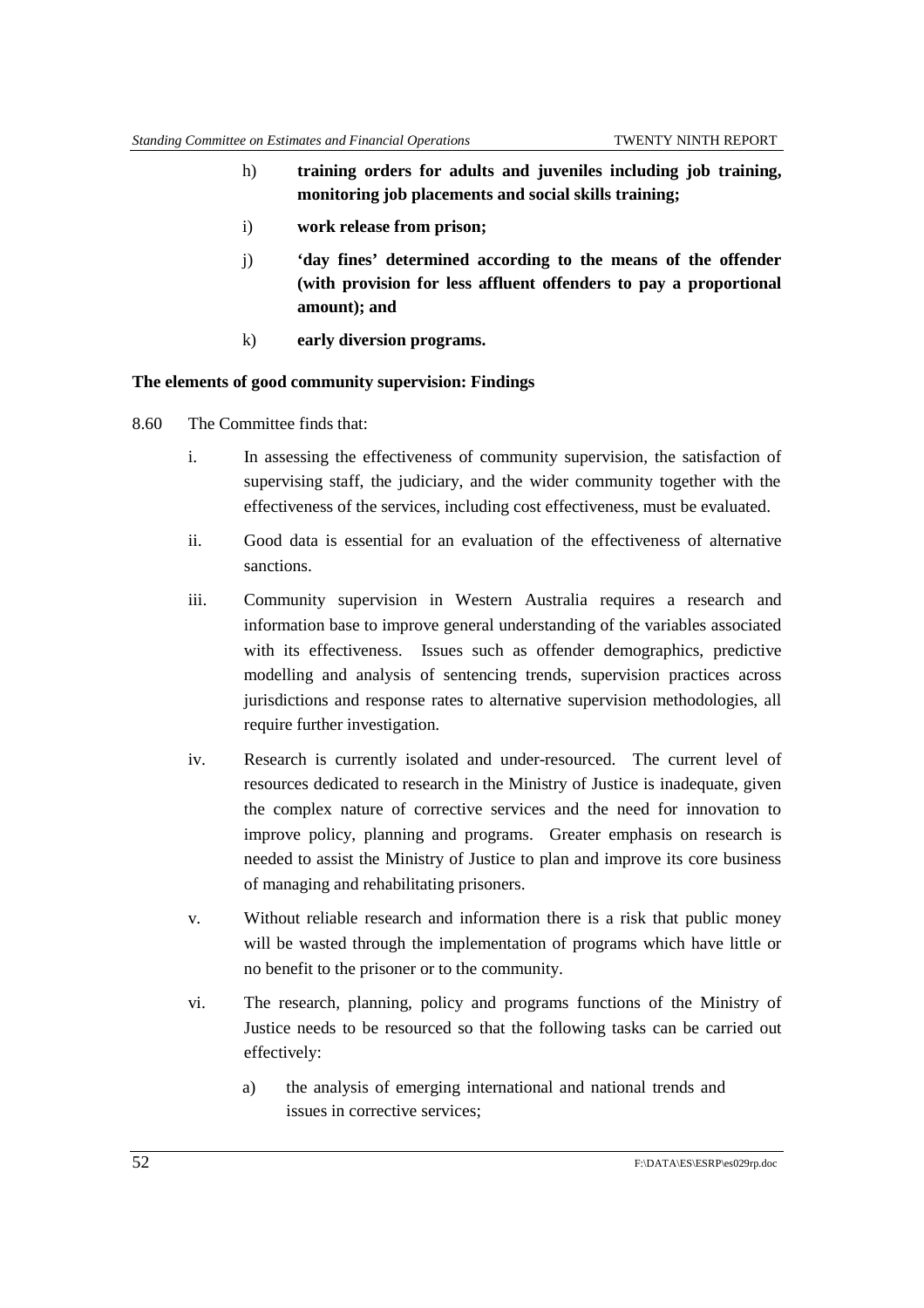- b) the prediction of forward needs of the system based on analyses of information collected from across the criminal justice system;
- c) the formulation of plans and policies for the system, based on well researched information and on information collected from collaborative work with staff and others involved with the criminal justice system, including the wider public; and
- d) the development of offender program outcomes and specifications and the evaluation of program effectiveness.
- vii. Performance indicators need to be developed to assess the effectiveness of community supervision. These indicators should be continually improved as a result of targeted research and analysis into the factors contributing to the successful completion of community based orders.
- viii. The indicators should also reflect the wider community's expectations of performance by identifying:
	- a) the success of community re-integration programs for prisoners;
	- b) the performance of supervision methods;
	- c) the benefits of offender reparation;
	- d) offender restitution to the community; and
	- e) the timeliness and completeness of court and community supervision assessment reports or advice.

#### **RECOMMENDATION 11**

8.61 **The Committee recommends that the Ministry of Justice implement a range of initiatives designed to exploit the potential of community supervision to prevent crime through rehabilitation and supervision, reduce the number of offenders sentenced to prisons and to assure the public and the judiciary of the effectiveness of community supervision operations.**

#### **A special assessment and programs unit would provide timely assessment reports**

8.62 Community supervision staff are often unable to meet the courts' demands for specialist assessment services and reports on offenders. In many cases this results in offenders being imprisoned or not being released from prison to community supervision.

F:\DATA\ES\ESRP\es029rp.doc 53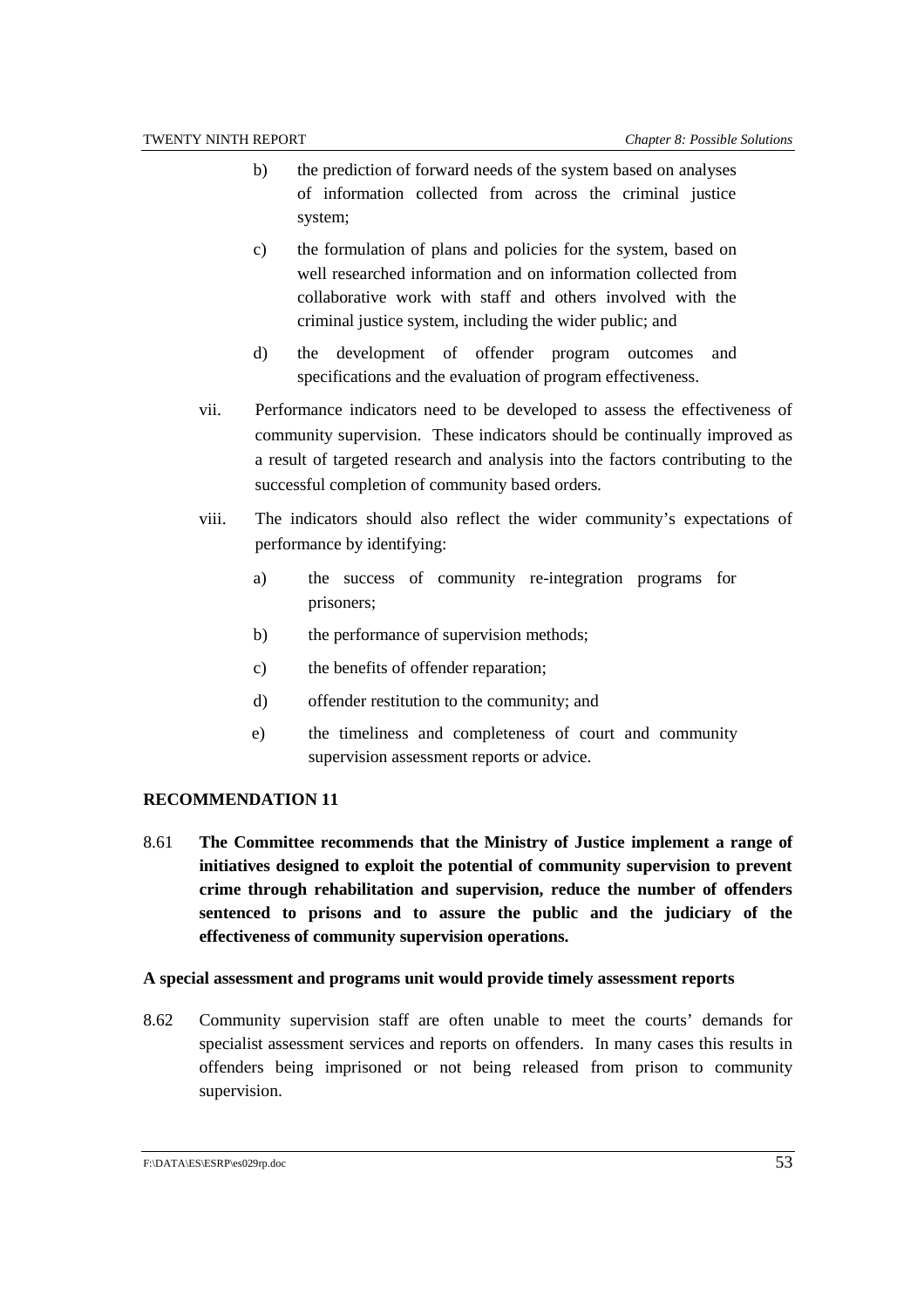#### **RECOMMENDATION 12**

8.63 **The Committee recommends that community supervision services should be adequately funded to provide a variety of specialised services such as: the provision of psychiatric and psychological assessments to Courts; assessments of high risk offenders; and the delivery of specialised programs and interventions, particularly to Aboriginal and women offenders. This proposal could result in the diversion of some prisoners from custody to a community-based option where their needs and risks can be better managed. The provision of these services would also encourage the release of prisoners from custody and significantly increase the rehabilitative effectiveness of community supervision.**

#### **Electronic surveillance**

8.64 The surveillance capabilities of community supervision staff who supervise offenders on intensive supervision orders and home detention orders would be improved by the introduction of electronic surveillance technology. This technology, which is used successfully overseas, would also increase the confidence of community supervision boards and community agencies that the conditions of these orders were being strictly enforced. It is likely that this would encourage the release of more prisoners to home detention and encourage courts to consider placing some offenders on an intensive corrections order - rather than sentencing them to prison. The Committee stresses that the overseas experience indicates that electronic surveillance is effective only where it is combined with intensive corrective programs. Releasing prisoners on electronic surveillance without further intervention sets prisoners up to fail.

#### **RECOMMENDATION 13**

8.65 **The Committee recommends that electronic surveillance technology be used by the Ministry of Justice to enhance community supervision sentences. Electronic surveillance should, however, only be used in conjunction with a rehabilitative program, and not as a stand alone sentence. Rehabilitative programs involving home detention with electronic surveillance attached must involve the prior approval and continuing co-operation of the offenders' co-habitants.**

#### **Summary of Alternative Sanctions**

8.66 Many offenders currently being sentenced to imprisonment could be dealt with more effectively, and at far less expense, by a non-custodial sentence. The public are, of course, entitled to expect that non-custodial sentences are sufficiently robust so as to leave offenders in no doubt about the seriousness of their offending and to reduce the possibility of future offending.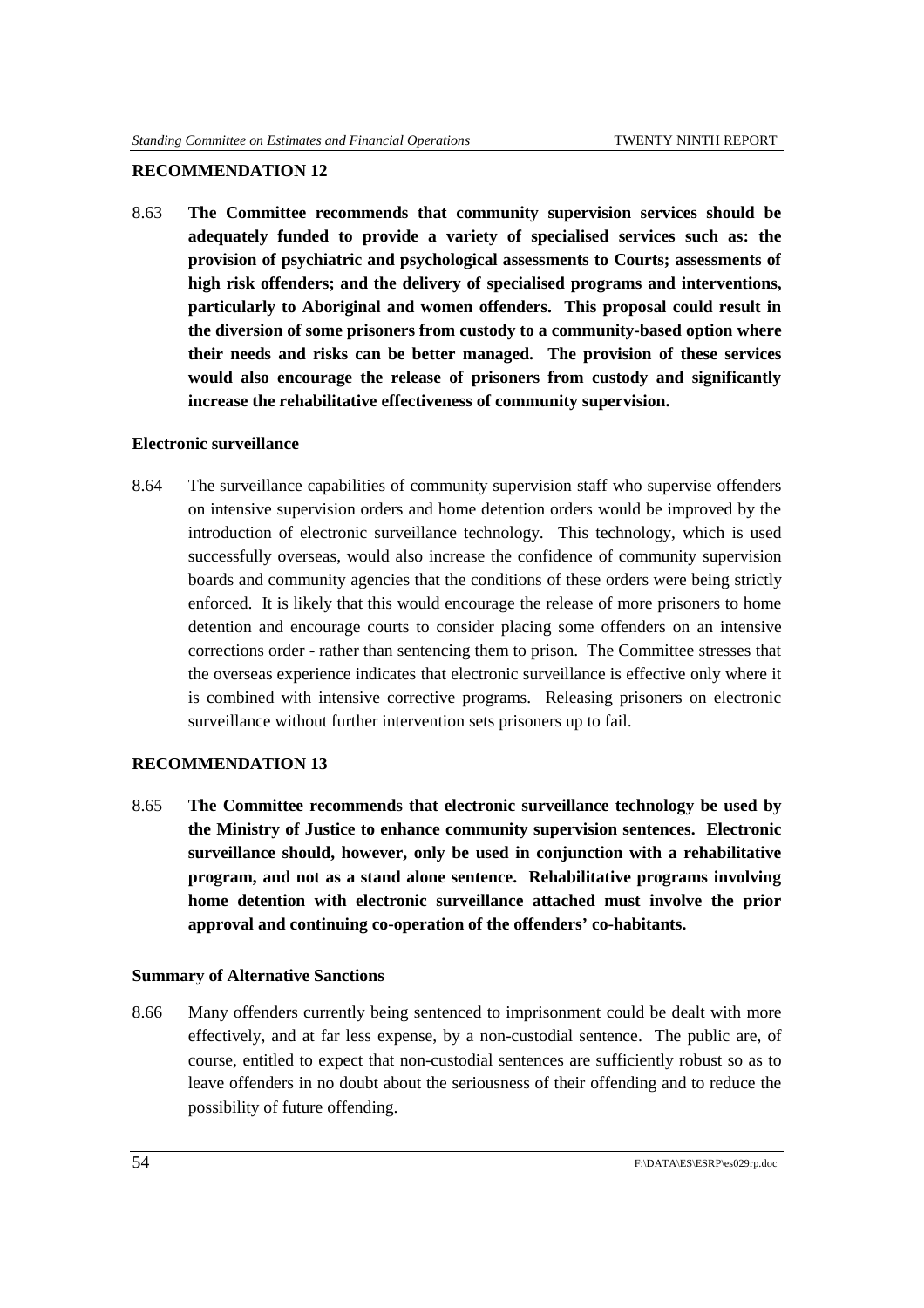8.67 The Smith Report noted:

*"The numbers of prisoners serving short sentences for minor offences should be monitored with a view to diverting such prisoners away from high security prisoners. ... In any system, for a small group of prisoners security must remain the prime consideration. But for the majority of prisoners it is neither practical nor desirable to hold them in such extreme conditions*.*"*<sup>131</sup>

<sup>131</sup> *Report of the Inquiry into the Incident at Casuarina Prison on 25 December 1998*, March 19 1999, p. 128.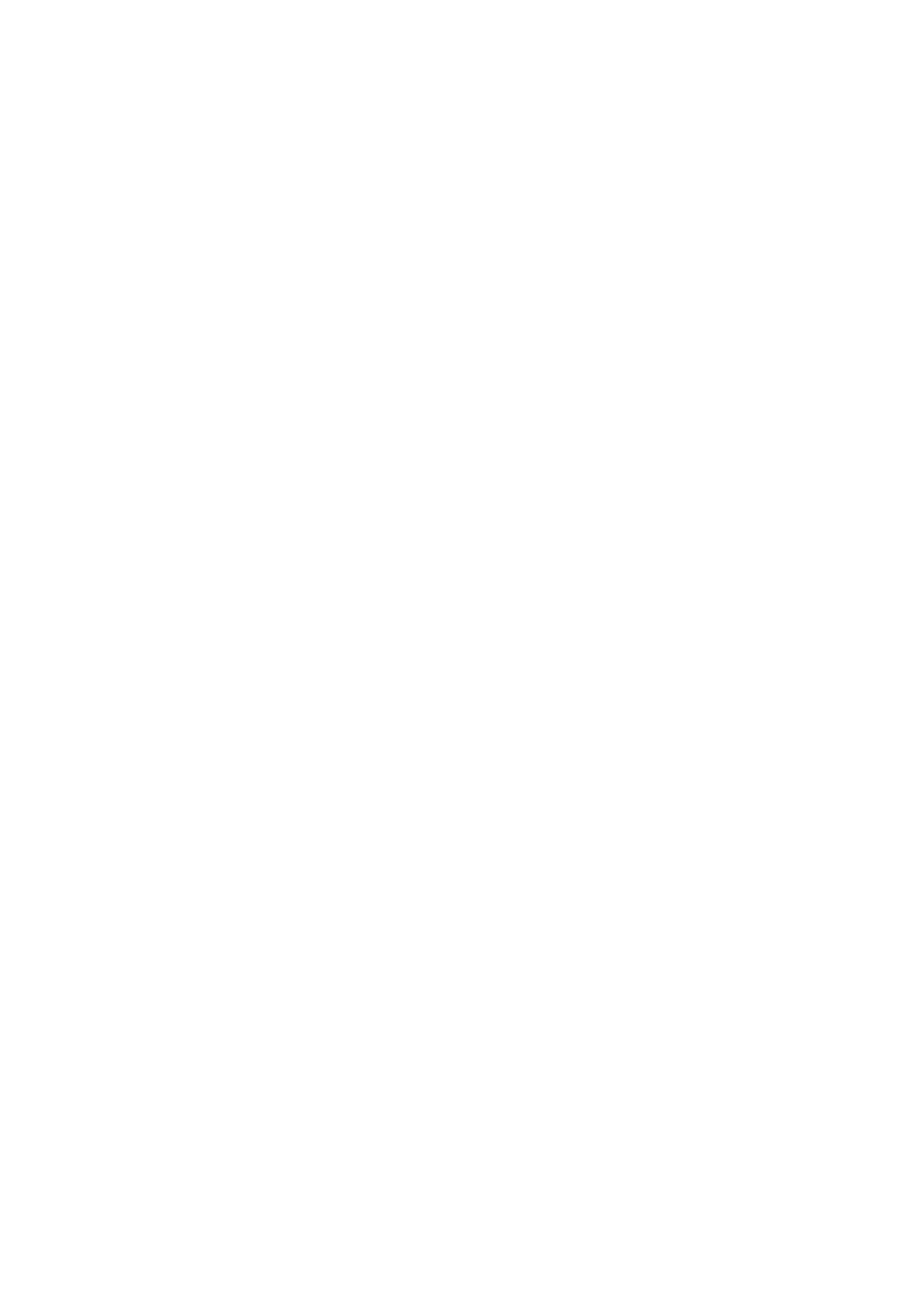# **CHAPTER 9**

## **LOWER SOCIO-ECONOMIC YOUTH AND IMPRISONMENT – "WINNERS AND LOSERS"**

- 9.1 In general, youths from lower socio-economic backgrounds who have been imprisoned are not successful at surviving in mainstream society. In many instances, they are disadvantaged. They feel excluded from society. Many of them are both offenders and victims. Many will re-enter the prison system.
- 9.2 The Committee met with the Director of the Criminal Institute of Lower Saxony, Professor Christian Pfeiffer. Professor Pfeiffer provided research based on German experience into risk factors which predispose offending, particularly by young males, the largest sector of the prison population.
- 9.3 Some of the risk factors identified by Professor Pfeiffer relate to the family, parental supervision, erratic discipline and conflict between parents.
- 9.4 Some of the risk factors relate to schooling. The typical picture is of low attainment, exclusion and truancy.
- 9.5 Some of the risk factors are of a more general, social kind. They include poverty, poor housing, unstable living conditions, association with other young delinquents and a lack of any occupation, employment or recreation. Many of these factors are interrelated.
- 9.6 A young person exposed to multiple risk factors has an increased chance of becoming a persistent offender. Where offending begins at a young age, the risk of a settled pattern of delinquency is correspondingly greater.
- 9.7 Since the root causes of juvenile crime are to be found in these intractable predisposing risk factors, it must follow that the public interest is best served by effectively addressing these risk factors. If this can be done it will save the victims of crime much needless misery, will enable the young offenders to live constructive and fulfilling lives, and will relieve the public purse.

#### **Aboriginal issues**

9.8 The most critical issue surrounding Western Australia's prison system is the failure of the existing prison system to engage Aboriginal prisoners, many of whom are reoffenders, and assist in their treatment and rehabilitation.

F:\DATA\ES\ESRP\es029rp.doc 57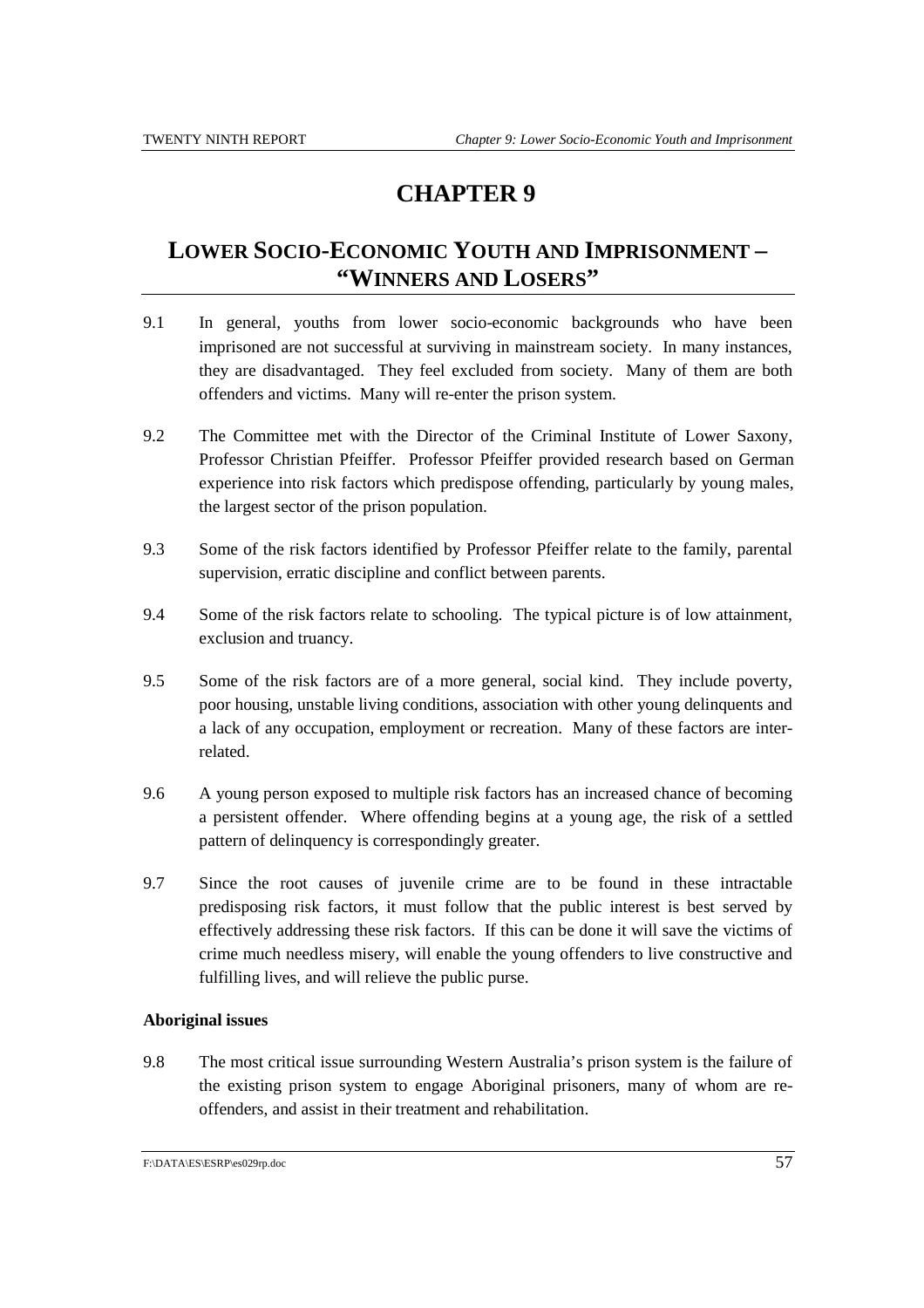- 9.9 Broadening the range of sentencing options available to the judiciary is likely to have a positive rehabilitative effect when dealing with Aboriginals convicted of non-violent offences.
- 9.10 An evaluation needs to be undertaken as to the effectiveness of programs and services delivered to Aboriginal prisoners. The need for such an evaluation is clearly demonstrated by the following extract from the findings of the Smith Report:<sup>132</sup>

*"The widespread disaffection among young Aboriginal offenders, together with their increasing drug use should be of concern to the administration and the Ministry of Justice as a whole as well as those concerned about the welfare of Aboriginal prisoners. This suggests the need for a concerted strategy to engage young Aboriginal prisoners".*

- 9.11 Given the high proportion of Aboriginal offenders, steps should be taken to evaluate the relevance and effectiveness of programs for Aboriginal people in custody.
- 9.12 The new Acacia Prison will have a staffing requirement that 10 percent of all prison officers will be Aboriginal. The Committee is of the view that such targets should be encouraged.

#### **Prisoner development programs in prisons**

9.13 Because prisoner programs are the primary means by which prisoners are able to address their rehabilitation goals, it is critical that quality prisoner programs providing opportunities for prisoner development are in place and that there are mechanisms within the system to ensure that programs are adequately evaluated by the Ministry of Justice.

#### **Scope for upgrading effectiveness of programs**

- 9.14 Evidence which the Committee gathered indicated that the most effective programs are those delivered in partnership with psychologists, probation officers and prison officers. Research from the United Kingdom, the United States and Western Europe demonstrates that the best results of offender programs are achieved when the following principles are applied:
	- i. the greater the seriousness of the offending and the risk of re-offending, the more intensive and extensive the supervision program should be;
	- ii. the work should target those needs of offenders which are directly related to

<sup>132</sup> Ibid, p. 130.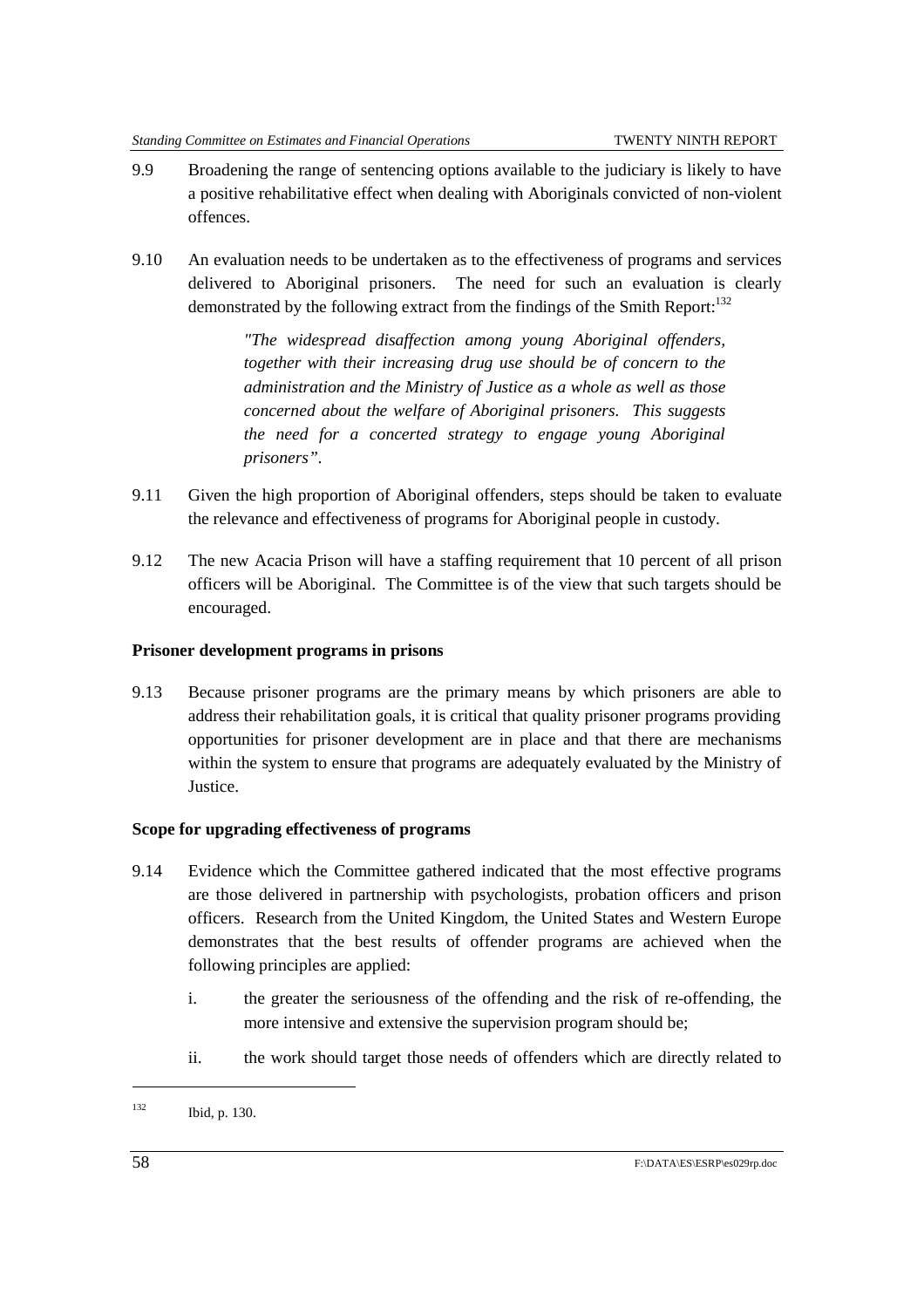their offending;

- iii. programs which match staff with offenders' learning styles and encourage the active participation of offenders are more effective;
- iv. once a program has been selected, it should not be changed part way through: those delivering the program should adhere to the way it was planned and evaluate its results;
- v. offender programs can produce reductions in re-offending on release when applied in prison settings. However, programs produce better results when carried out in the community rather than in custody; and
- vi. while cognitive skills programs work well, they work much better if steps are taken to find employment and accommodation for the participant when he/she is released from prison. The development of programs to change offending behaviour must be accompanied by work to resettle offenders into housing and employment, and help them maintain family ties during a prison sentence.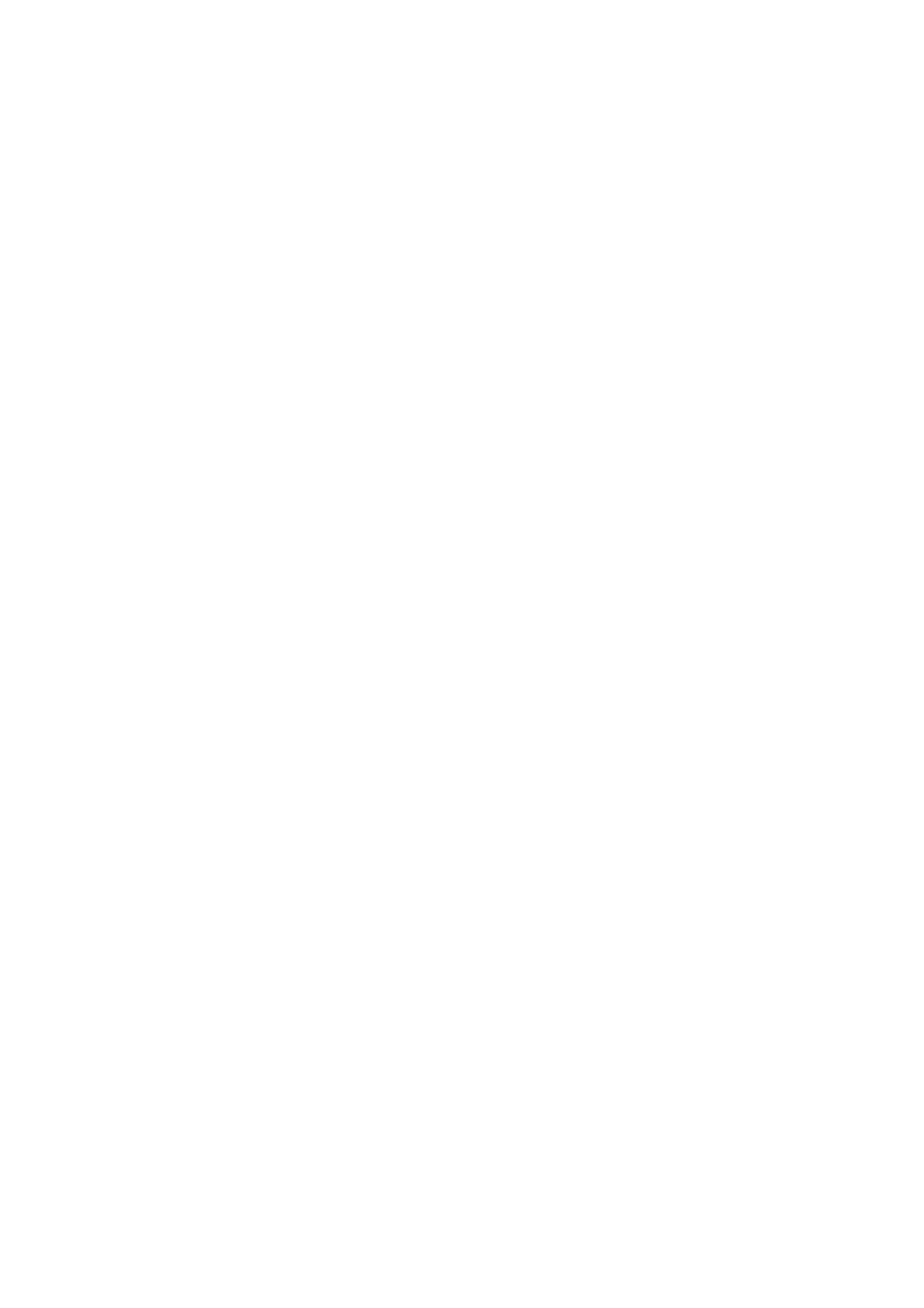# **CHAPTER 10**

### **STATISTICAL RESEARCH ON CRIME AND IMPRISONMENT IN WESTERN AUSTRALIA**

10.1 There appears to be a wide gap between what criminologists know and what policy makers do. Professor Christian Pfeiffer, the Director of the Criminal Institute of Lower Saxony, recently commented on this situation:

> *"Scientists lamenting these developments ought, of course, to ask themselves what their own contribution to the public debate has been. If all we do is to publicize our findings in specialist periodicals and scientific publications, we cannot expect the mass media and policy makers to sit up and take notice … The first thing we must do is to realize that the people to whom we should primarily be addressing our knowledge are not other members of the academic world but politicians, journalists, police officers, juvenile judges, and social workers: not until we realize this and adapt the way we do things accordingly shall we make our proper contribution toward a policy on juvenile crime based on the right blend of specialist knowledge, reason, and a keen sense of what is appropriate"*. 133

10.2 In Germany, there is a constant recognition of the need to effectively disseminate the findings of research to keep bridging the gulf between research and practice so that full use can be made of the research undertaken.

#### **Statistical "unknowns" and deficiencies in record keeping**

- 10.3 During the course of this inquiry, the Committee has had access to numerous statistics dealing with criminal justice matters.
- 10.4 Statistics on crime data contained in the annual Crime and Justice Statistics for Western Australia<sup>134</sup> compiled by the Crime Research Centre remain the single most useful source of statistical information surrounding crime and justice issues in this State.

l

<sup>133</sup> Pfeiffer, Christian, *Juvenile Crime and Violence in Europe*, The University of Chicago, 1998, pp. 322- 323.

<sup>134</sup> *Crime and Justice Statistics for Western Australia: 1998*, The University of Western Australia Crime Research Centre, November 1999.

 $F:\text{DATA}\to\text{ES}\text{ESRP}\cong\text{SO}^2$ rp.doc 61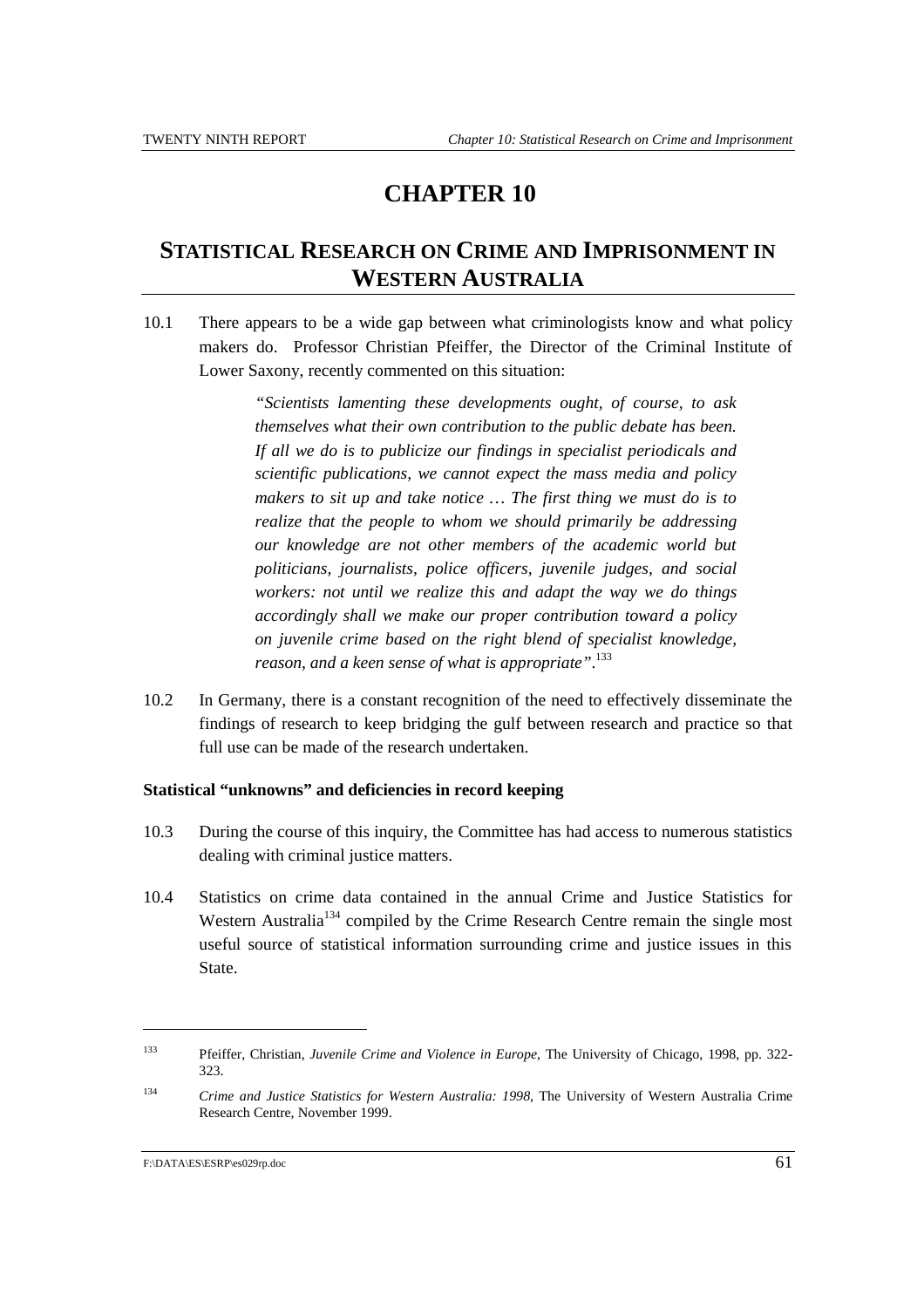10.5 The primary sources of information for the Crime Research Centre are police and criminal justice records.<sup>135</sup> Within these records there are alarmingly high levels of "unknowns" in the data because of inadequate recording.

#### **Court Records**

- 10.6 For example, in 41 percent of all cases dealt with by the Children's Court, ethnicity details were not recorded.<sup>136</sup> For almost one in four cases referred to the Juvenile Justice Teams from the Children's Court in 1997/98 ethnicity was not recorded.<sup>137</sup> Yet, details about the sex of the individual were unrecorded in only 1.5 per cent of cases. It was also considered important by the Committee that circumstances surrounding the decision to charge and prosecute should be recorded on the police offence information system. Given the over-representation of Aboriginal juveniles in detention, an accurate recording of the ethnicity of those appearing before the Children's Court and those being referred to Juvenile Justice Teams is essential if a reliable exploration of this phenomena is to be undertaken.
- 10.7 For more than 56 percent of cases finalised by the Supreme and District Courts in 1998, the race of the defendant was not known or recorded.<sup>138</sup> The level of nonrecording of ethnicity has increased substantially since 1996, when the proportion of finalised charges with no ethnicity details was just over 20 percent.<sup>139</sup> Again, given

<sup>136</sup> *"The recording of ethnicity data by the Children's Court has been incomplete for some years. In 1994, almost one third of cases did not contain information on the race or ethnic background of the juvenile involved. By 1996 this level had increased to 42.5% and, in 1997, 41% of records did not contain race data. This situation is regrettable since it hinders any attempt to fully describe the extent of ethnic involvement (especially indigenous participation) in the juvenile justice system."*

*Crime and Justice Statistics for Western Australia: 1997*, The University of Western Australia Crime Research Centre, November 1998, p. 88, footnote 4.

<sup>135</sup> Data for reported crime obtained from the Police Offence Information System. Data for apprehensions and juvenile cautions from the Juvenile Cautioning System maintained by the WA Police Service. Data for Supreme and District Courts obtained from the criminal case management system (SRCASE) of the Ministry of Justice. Data for Children's Court and related juvenile justice and Courts of Petty Sessions (since 1998 -

previously compiled by Australian Bureau of Statistics) activities is obtained from the Ministry of Justice lower court case management system (CHIPS).

Data for correctional services extracted from computerised records of the Offender Management Division of the Ministry of Justice and the Lock-up Admission System of the WA Police Service.

Data on juvenile justice teams is obtained from police records and Children's Court outcome data. Ibid, pp. 1-3.

<sup>137</sup> Statistics - Children's Court of Western Australia, Policy and Legislation Division, Ministry of Justice, p. 3 "In just under a quarter of cases, 23.8%, ethnicity was not recorded."

<sup>138</sup> *Crime and Justice Statistics for Western Australia: 1998*, The University of Western Australia Crime Research Centre, November 1999, p. 71.

<sup>139</sup> Ibid.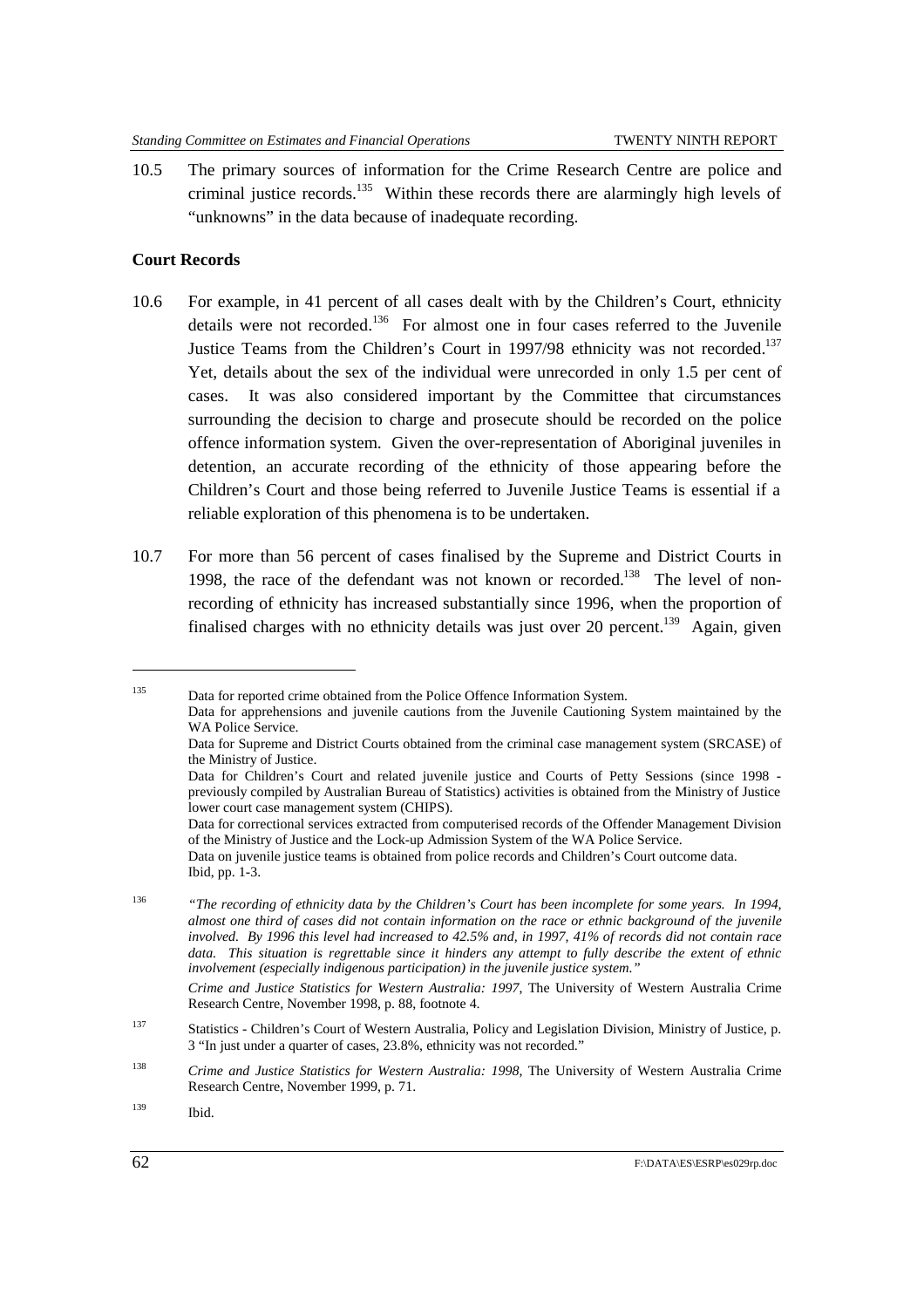the over-representation of Aboriginal Australians in the prison population, an accurate recording of ethnicity of those appearing before the Higher Courts is essential for an assessment of the problem.

#### **Records of the Police Service**

10.8 Another example of a gap in the collection of information is the non-recording of victim-offender relationships by the police when entering data into the Police Service's Offence Information System.<sup>140</sup>

#### **Records of the Ministry of Justice**

10.9 The Ministry of Justice now publishes an annual summary of sentencing statistics. However, even these statistics are incomplete, as the following extract from the introduction of the sentencing statistics of the Children's Court of Western Australia shows:

> *"The … data for some pieces of information is clearly poor, and for others where it is apparently error-free it should nonetheless be treated with caution in case it contains errors. Hence there may be some unforeseen errors in this report."*<sup>141</sup>

- 10.10 Commencing with the above general qualification of errors, the Children's Court sentencing statistics are a catalogue of unrecorded information, ie:
	- a) the ethnicity of defendants referred to Juvenile Justice Teams was not recorded for one in three referrals:<sup>142</sup>
	- b) the ethnicity of defendants was not recorded for one in four of juveniles charged for both the 1997 and 1998 years; $143$
	- c) the ethnicity of offenders convicted, was not recorded for one in three convictions for both 1997 and  $1998$ ;  $^{144}$  and

<sup>140</sup> *"Deterioration of the victim-offender relationship data - Note that the level of "unstated" relationships increased dramatically in 1996 and again in 1997 and is the result of changes to the business rules which govern data entry in the police Offence Information System. The high level of non-recording of victimoffender relationships now makes the task of monitoring the level of domestic violence in our community much more difficult." Crime and Justice Statistics for Western Australia: 1997*, The University of Western Australia Crime Research Centre, November 1998, p.16.

<sup>141</sup> Statistics - Children's Court of Western Australia, Summary Statistics - 1997/98, Policy and Legislation Division, Ministry of Justice, p. 2.

<sup>142</sup> Ibid, p. 3.

<sup>143</sup> Ibid, p. 4.

<sup>144</sup> Ibid, p. 6.

F:\DATA\ES\ESRP\es029rp.doc 63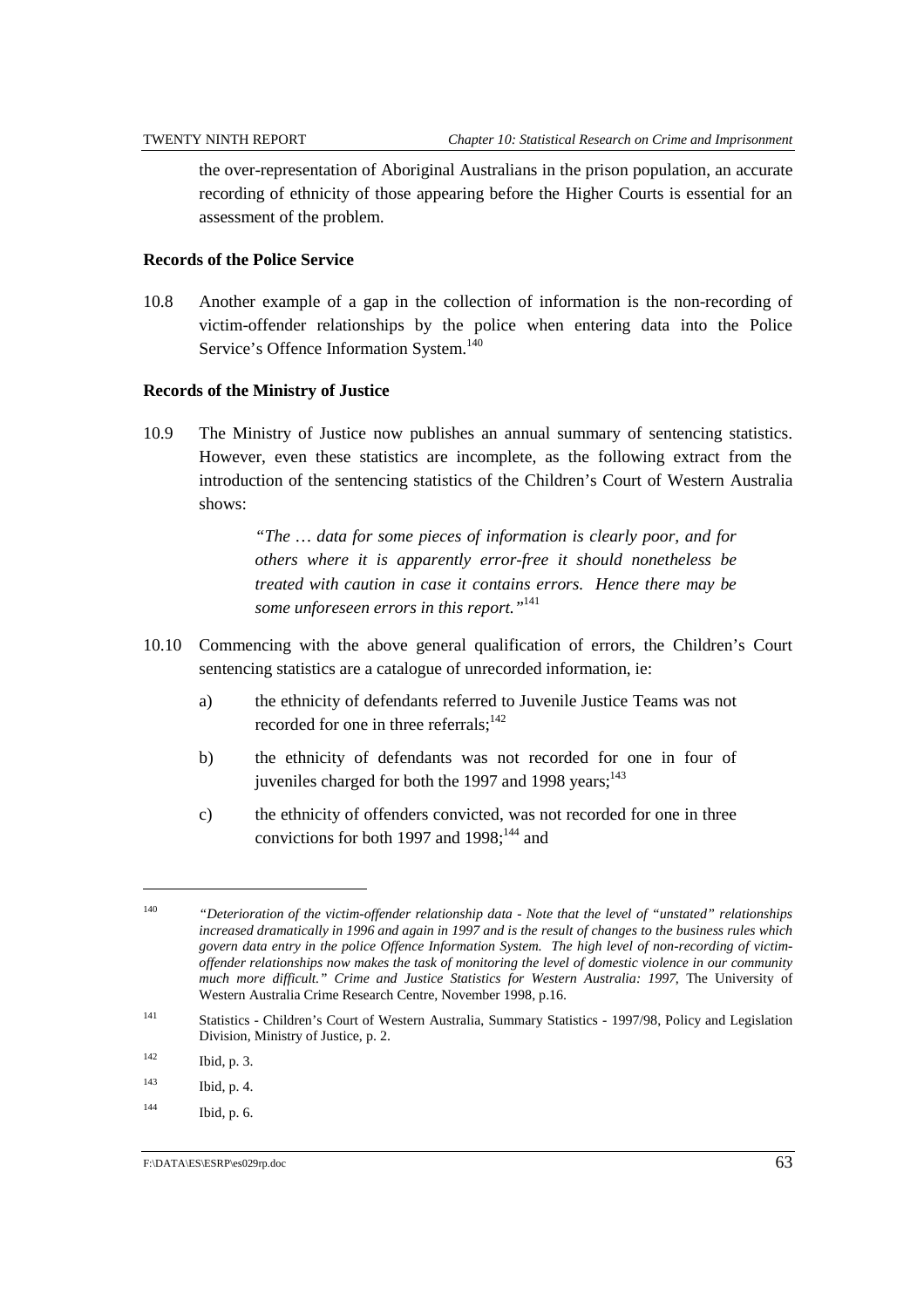d) the ethnicity of distinct individuals appearing before the Children's Court was only recorded for half of those individuals who appeared before the Court (that is, one in two offenders appearing before the Court did not have their ethnicity recorded).<sup>145</sup>

#### **Records of the Offender Management Division**

10.11 The State Coroner's inquest into the death of Tammy-Lee Green, along with the Smith Report, identified deficiencies in the keeping of medical records by prison authorities. The State Coroner noted:

> *"It is clear that the procedures in relation to the retention of records after deaths in custody will have to be reviewed."*<sup>146</sup>

10.12 The Smith Report found that at Casuarina Prison:

*"Record keeping is not computerised so that even to arrive at this cursory picture, the Pharmacy Department had to go through paper records by hand ... Clearly, record keeping needs to be enhanced."* <sup>147</sup>

- 10.13 It is difficult for effective policies to be implemented when there are significant deficiencies in record keeping.
- 10.14 It must be a critical function of the criminal justice system, the courts, the Ministry of Justice and the Police Service, to ensure that all relevant information is recorded and processed to enable reliable and systematic examination of the data and to enable the outcome of this process to feed into criminal justice policy.

#### **Public perception of crime**

- 10.15 The public perception of the levels of crime in the community is a very important measure. Criminal justice policies must not only address the reported levels of crime but also the perceived fear of crime.
- 10.16 In November 1992 the Australian Bureau of Statistics published a report which examined the perceived level of crime in the Western Australian community by

l

<sup>145</sup> Ibid, p. 1.

<sup>146</sup> Hope, Alistair, *Record of Investigation into the Death of Tammy Lee Green*, June 28 1999, p.29.

<sup>147</sup> *Report of the Inquiry into the Incident at Casuarina Prison on 25 December 1998*, March 19 1999, Appendix 5, p. 1.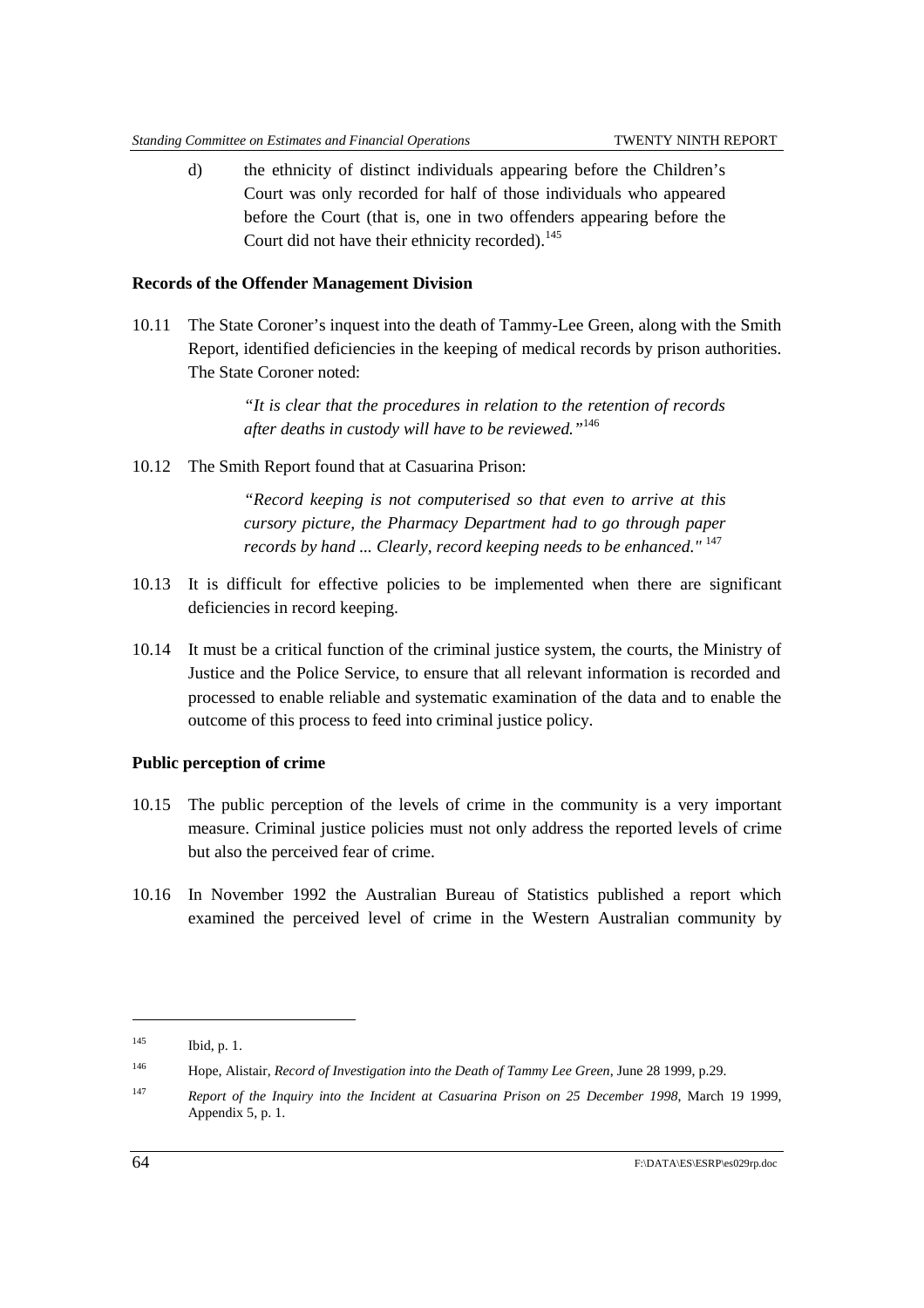surveying Western Australian households.<sup>148</sup> The results of the survey indicated that there is not a uniform correlation between the public perception of the incidence of crime and the actual recorded incidence of crime.

- 10.17 The Committee notes that the Australian Bureau of Statistics has since produced two national surveys<sup> $149$ </sup> which cover victimisation rates and perceptions of crime but it is difficult in these reports to separate the figures for Western Australia.
- 10.18 The need for greater community awareness of levels of crime and sentencing issues has been known for some time but strategies to enhance awareness are slow to be introduced. In November 1991 one of the recommendations of the study group<sup>150</sup> from the report tabled in Parliament by the then Attorney-General for Western Australia and Minister for Corrective Services, Hon Joe Berinson QC MLC was as follows:

#### *"Community awareness*

*In Western Australia there is a need to better inform the public of the extremely limited value of imprisonment, particularly short prison sentences, as a means of preventing crime.*

*Strategies including the provision of clearly presented and relevant statistical information, research findings and other information to better inform the public of the operations of the criminal justice system should be developed and implemented."* <sup>151</sup>

- Hon Joe Berinson QC MLC Attorney General and Minister for Corrective Services;
- Hon David Malcolm, Chief Justice of Western Australia;
- Mr Kevin Parker QC Solicitor General;
- Mr Con Zempilas, Chief Stipendiary Magistrate;
- Mr Ian Hill, Executive Director, Department of Corrective Services, and
- Dr Robert Fitzgerald, Director Strategic Services, Department of Corrective Services.
- <sup>151</sup> WA Attorney General Study Group, *Report of the Official Visit to Europe to Examine Criminal Justice Policies*, November 12 1991, p. 3.

<sup>&</sup>lt;sup>148</sup> "The ABS conducted a survey on the perceived level of crime in the Western Australian community in October 1991. Respondents were also asked to report whether they had been the victim of certain crimes during the last 12 months." *Crime Victims Western Australia - October 1991*, Australian Bureau of Statistics, December 21 1992.

<sup>149</sup> *Crime and Safety Australia April 1993*, Australian Bureau of Statistics, April 29 1994. *Crime and Safety Australia April 1998*, Australian Bureau of Statistics, August 25 1999.

<sup>&</sup>lt;sup>150</sup> The study group comprised the following members:

F:\DATA\ES\ESRP\es029rp.doc 65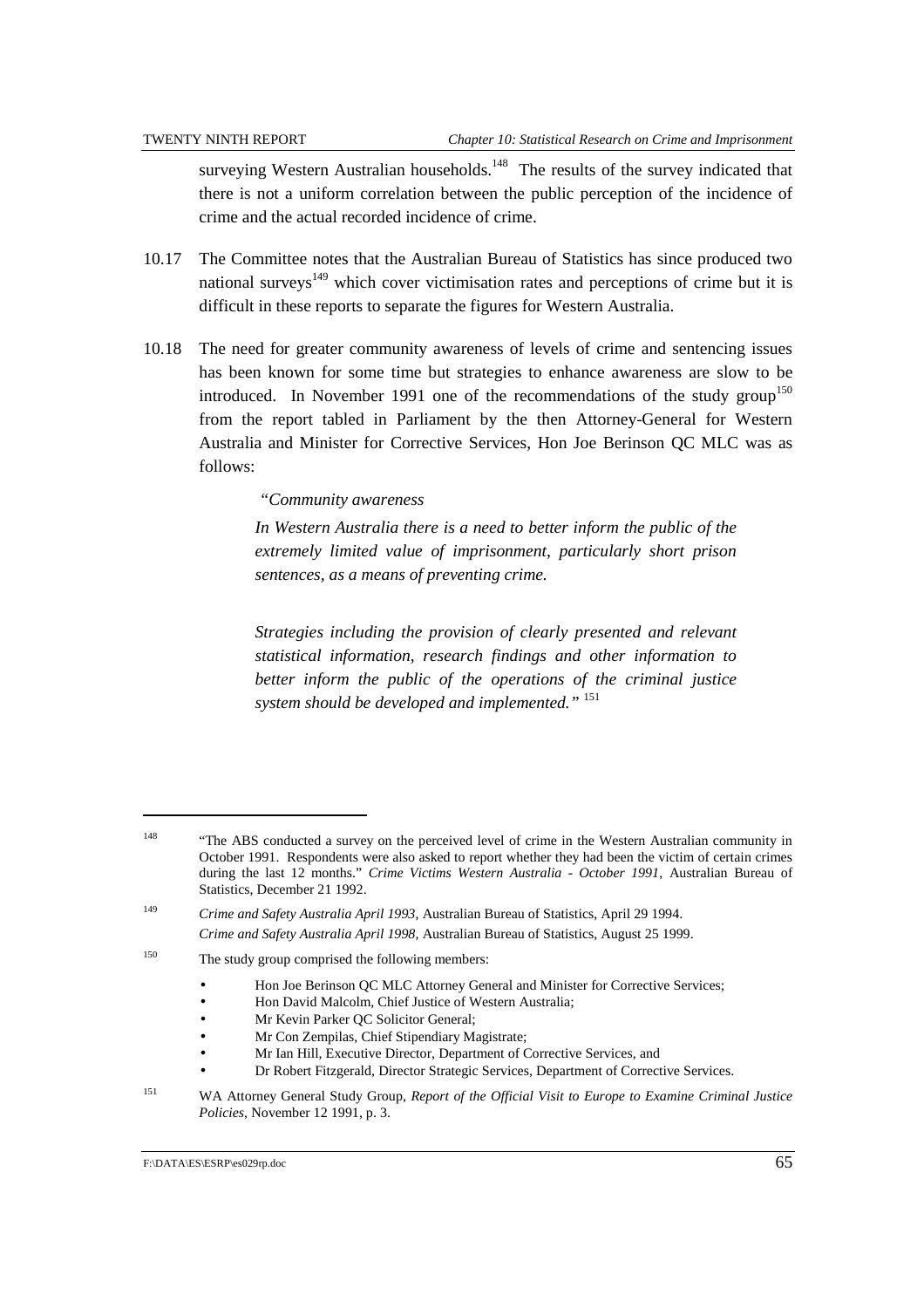10.19 The Chief Justice of Western Australia also made the following comments in a 1998 report to Parliament:

> *"The Ministry and the Government have failed to make proper use of the statistics published by the Crime Research Centre to provide adequate information to the Parliament and the public and have left this task to the news media. The media only tend to report sentencing decisions which are either perceived to be lenient or those which are very severe. Many decisions which are unremarkable are simply not reported."* <sup>152</sup>

10.20 The Australian Bureau of Statistics produces an annual report of sentencing decisions in the "Higher Courts" throughout Australia, the most recent edition for the 1997-98 year being issued on July 26 1999.<sup>153</sup> The Ministry of Justice also now publishes quarterly sentencing statistics for the courts including the Children's Court.

#### **Presentation of statistics by the media**

- 10.21 The Committee notes that the media can exercise a powerful influence on the public perception of crime.
- 10.22 The discrepancy between public beliefs about the level of crime within the community and the actual crime rates raises serious questions about the effectiveness of how crime information is transmitted to the public.<sup>154</sup> This is not a task solely the responsibility of the media alone but rather, as the earlier quote from Professor Pfeiffer indicates, the task of publishing accurate criminal justice statistics is the responsibility of all those involved with the criminal justice system: the Ministry of Justice, the Police Service, the Probation Services and the Crime Research Centre. Nevertheless the Committee is of the view that the collection, evaluation and dissemination of criminal justice statistics needs to be significantly improved.

<sup>152</sup> Hon David K Malcolm AC, *Sentencing Legislation Amendment and Repeal Bill 1998 and Sentence Administration Bill 1998*, November 1998, pp. 4-5.

<sup>153</sup> *Higher Criminal Courts 1996*, Australian Bureau of Statistics, August 27 1998.

*Higher Criminal Courts 1997-98*, Australian Bureau of Statistics, July 26 1999.

<sup>154</sup> It is interesting to note the commentary in the report, *Crime Victims Western Australia - October 1991*, Australian Bureau of Statistics, December 21 1992, p. 9 as follows:

*<sup>&</sup>quot;During the period leading up to the survey, considerable media attention had been focussed on crime in the community - especially related to juveniles and high speed car chases, the penalties imposed and the rights of victims. General community concern about crime resulted in a "Rally for Justice" held in Perth on 20 August 1991. Such media attention could affect the community's perception of the crime level and needs to be kept in mind when interpreting the results of Survey."*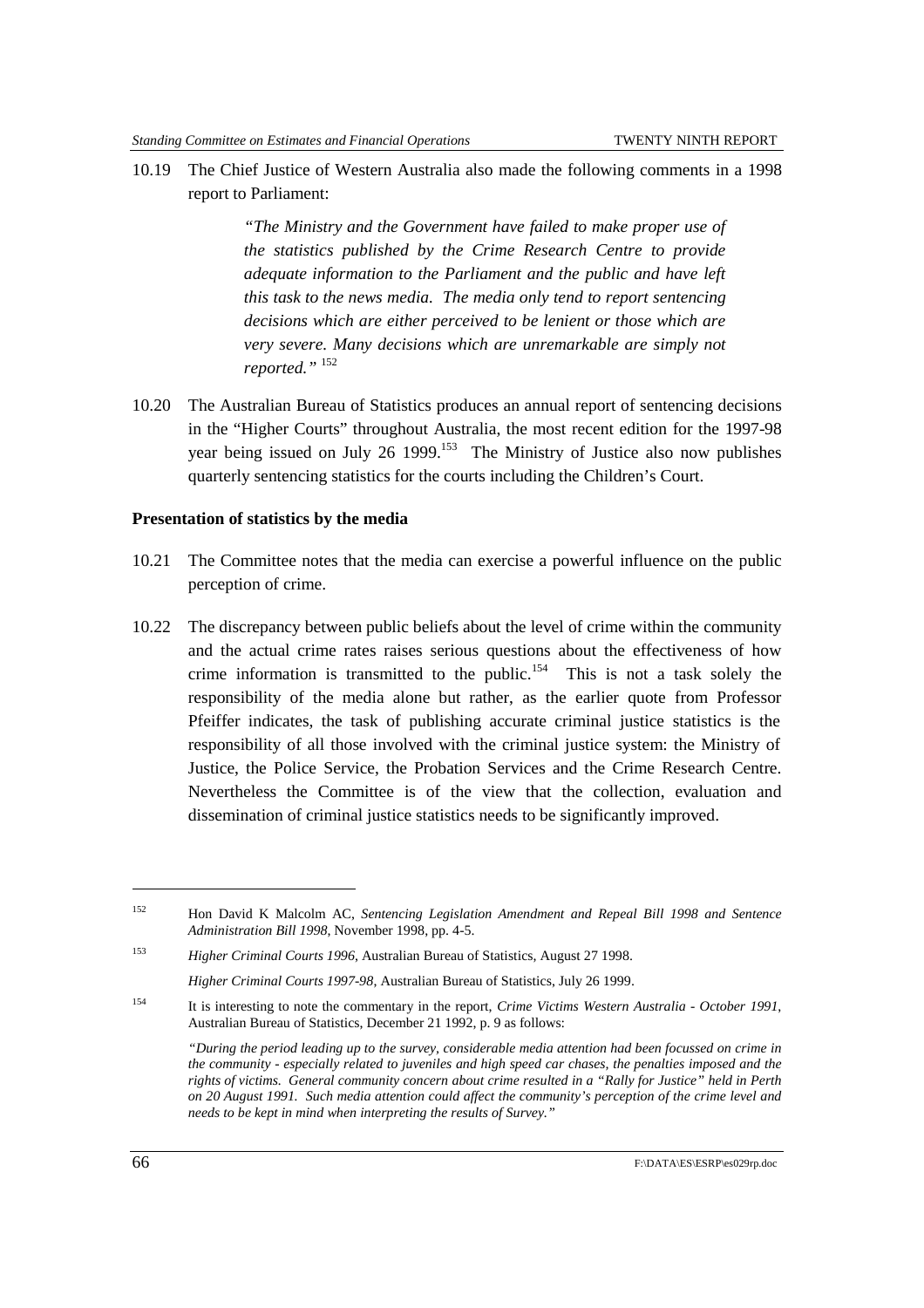#### **RECOMMENDATION 14**

- 10.23 **The Committee recommends that the Ministry of Justice establish a specialist criminal justice statistics unit (with appropriate resources and expertise). The functions of such a unit would be to reduce the possibility of an unbalanced view of the level of crime within the community by:**
	- a) **the development of a statewide system for the recording of crime rates and the gathering of standardised crime statistics from various agencies; and**
	- b) **the publishing of accurate and informative criminal justice statistics on crime trends.**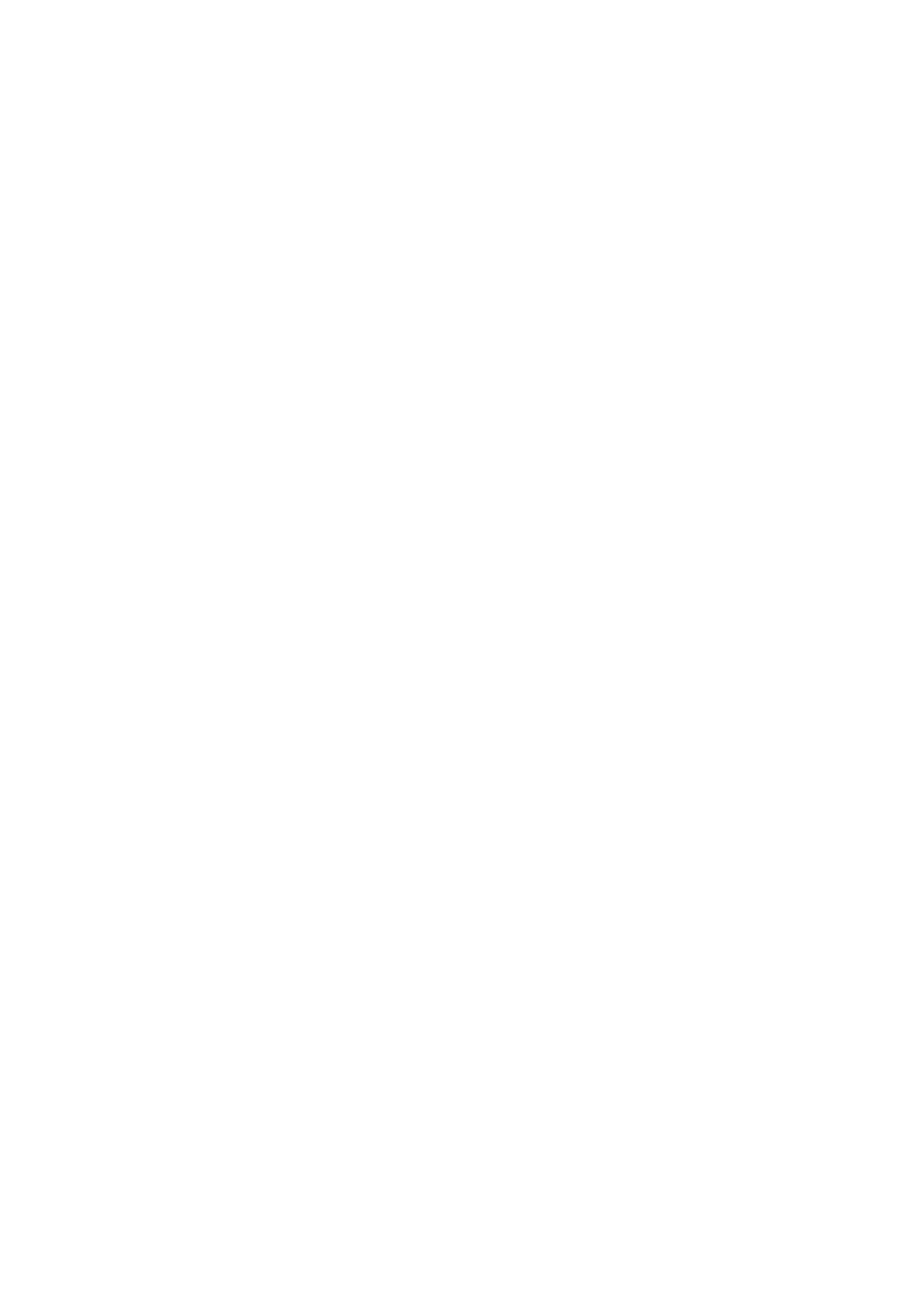# **CHAPTER 11**

# **DRUGS**

#### **REHABILITATION OF DRUG OFFENDERS**

#### **Diversion of first time drug offenders from prison**

11.1 A major contributor to the increase in young offenders in prison is the number of young drug addicts committing offences. The Committee considers that there should be more emphasis on rehabilitation strategies for first time drug offenders. As the Smith Report noted:

> *"There are indications of widespread use of drugs by offenders in the community. Surveys of offenders are showing high levels of drug abuse by prisoner populations. ... Many accounts also suggest that young Aboriginal prisoners are also increasingly involved in drug use including polydrug use, opiate abuse and the abuse of prescription medication. This is a relatively new phenomenon."*

> *"The situation needs to be seen in the context of changes in the society from which prisoners come. Various indications, despite their inadequacies, point to grow*i*ng drug use amongst offender groups, particularly in regard to opiates which are now fairly cheap and widely available. Drug use amongst offender groups is now so widespread it is probably more than likely that a prisoner entering a prison such as Casuarina (and other prisons) has a drug problem. It may be wise in fact to assume as a matter of course that prisoners are drug dependent rather than not. In the wider community, many young offenders are putting pressure on medical practitioners for benzodiazapines, or minor tranquillisers, either directly for their psychoactive qualities or as a way of managing their dependence on opiates."155*

11.2 In other jurisdictions visited by the Committee, steps were taken to divert first time offenders, particularly juvenile offenders, from imprisonment by a sentence involving participation in a drug treatment program.

l

<sup>155</sup> *Report of the Inquiry into the Incident at Casuarina Prison on 25 December 1998*, March 19 1999, p. 68 and p. 69.

F:\DATA\ES\ESRP\es029rp.doc 69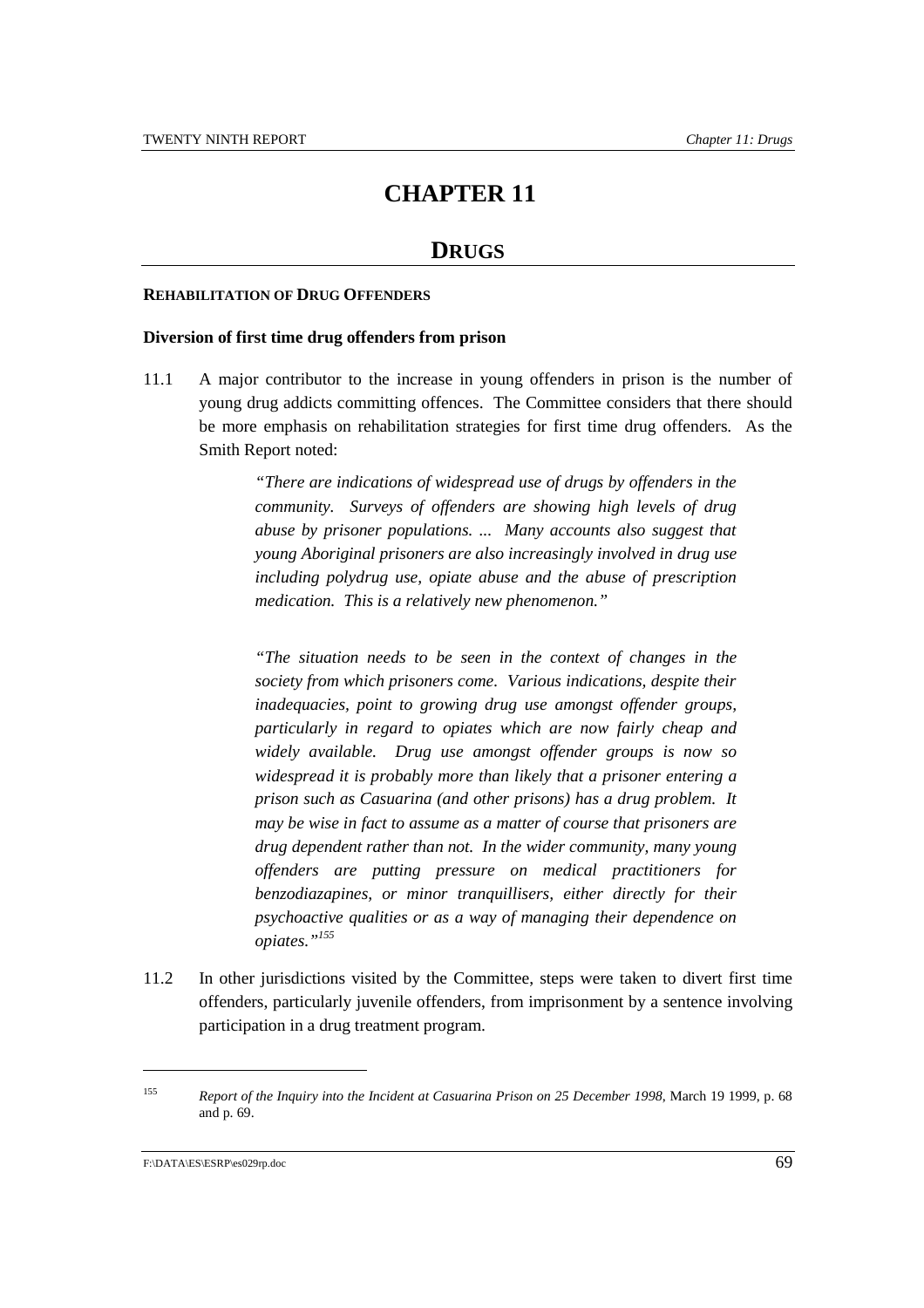## *Drug Addicts (Compulsory Treatment of Offenders) Act* **(Netherlands)**

11.3 The Netherlands has legislated for sentencing options to include drug treatment in the *Drug Addicts (Compulsory Treatment of Offenders) Act 1998*. The Act gives criminal courts the power to place convicted drug addicts in a specific institution for the care of drug addicts. This measure, which lasts for a maximum of two years, consists of a period of intensive care and counselling in a special penal institution followed by outpatient care at a local care unit with the aim of increasing the addict's chances of social rehabilitation.

## **The role of drug courts in the United States**

- 11.4 The Committee was impressed by the operation of drug courts in the United States. Singled out for special praise was the juvenile drug court operating in Pensecola, Florida.
- 11.5 In the United States the marriage of the legal system with therapeutic programs is proving very useful in diverting juveniles from the prison system, and ensuring attendance and participation by juvenile offenders in drug therapy programs. Prior to the introduction of drug courts, there was no way in which a judge could ensure that a juvenile participated in a drug program. In a drug court, it is a condition of probation that the young offender's progress be monitored by the sentencing judge who is formally part of the drug therapy team.
- 11.6 The Committee commends the initiative of drug courts. Drug dependent offenders should be provided with the opportunity to receive help with addressing the causes of their addiction.
- 11.7 In Western Australia, drug dependent offenders have been placed in prison without an appropriate rehabilitation program and have been subsequently released back into the community without any improvement in their prospects for successful reintegration. This pattern is a recipe for futility, and it results in a depressing, and costly, cycle of repeated imprisonment and petty crime. The drug court is designed to stop that cycle by keeping minor drug offenders out of prison, whilst still using the threat of prison to encourage them to participate in treatment programs. Those who successfully complete a treatment program are not prosecuted.
- 11.8 Like the most effective rehabilitation programs inside the prisons, the drug court establishes a quasi-contract with the offender. Freedom is contingent on the prisoner making a serious effort to change. Breaking the law, therefore, has real consequences, which are designed to help offenders take responsibility for their own lives. For many of the people who appear before a drug court, taking on that challenge is harder than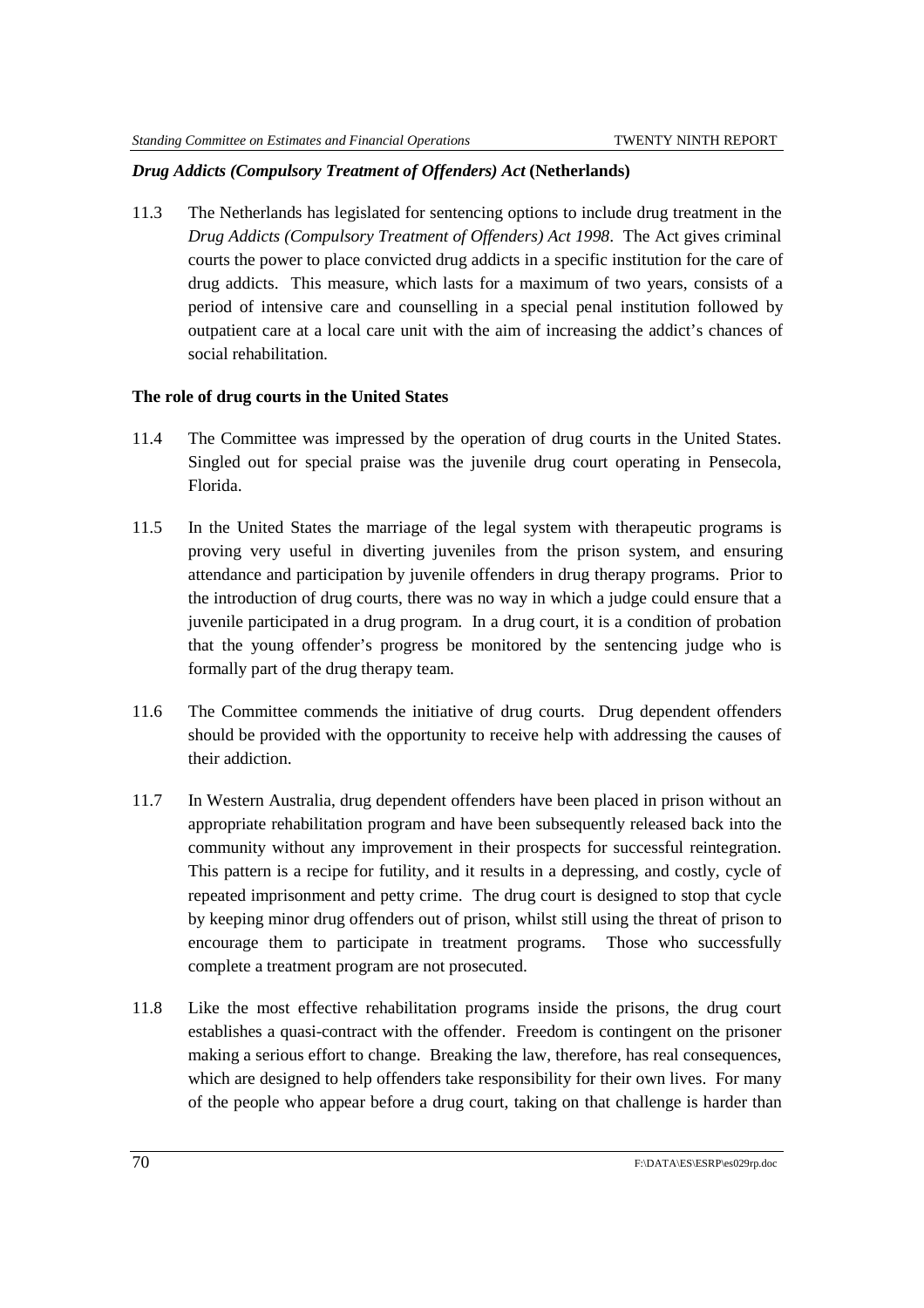simply "doing the time" in prison, which is why some may prefer to go to jail rather than undergo the rigours of the drug court's program. Drug courts will not live up to their potential unless there is sufficient investment in treatment facilities and employment of appropriately qualified professional staff. Drug courts are a creative response to the growing problem of juvenile drug offenders, allowing the offenders to take responsibility for their actions.

11.9 The Committee supports the trialing of drug courts in Western Australia.

#### **Drug treatment and testing orders in the United Kingdom**

11.10 A recent United Kingdom drug prevention strategy is the Drug Treatment and Testing Order. This Order allows courts to ensure that drug dependent offenders enter treatment in full confidence that their progress will be strictly monitored and supervised by the court.

#### **Tackling drug misuse among prisoners**

- 11.11 Prisoners are, in general, a group with poor health. They commonly have a range of health problems such as high levels of alcohol and other drug use when they are taken into custody.
- 11.12 Rehabilitation of offenders should be the primary aim of imprisonment and any time spent by drug-abusers in prison presents a key opportunity to address the causes of drug abusing behaviour. Not only are prisoners literally a captive audience but, for some, the fact of being in prison may be a catalyst to their starting to consider how they are leading their lives.
- 11.13 Drugs policy in prisons cannot operate in isolation. Controlling and reforming prisoners' drug habits is an important part of the general objective of rehabilitation. It is dependent on the overall good management of prisons delivering the necessary conditions and healthy atmosphere in which attempts at rehabilitation can prosper.
- 11.14 The Committee is of the view that not enough is currently being done to tackle drug misuse among prisoners. The Smith Report recommended the introduction of:

*"A comprehensive drug strategy to incorporate all aspects of prisoners' drug use.* <sup>156</sup> *… The drug strategy cannot progress unless there are meaningful alternatives to drug use. Prisoners must be meaningfully engaged in work, recreation and training. The*

<sup>156</sup> Ibid, p. 145.

F:\DATA\ES\ESRP\es029rp.doc 71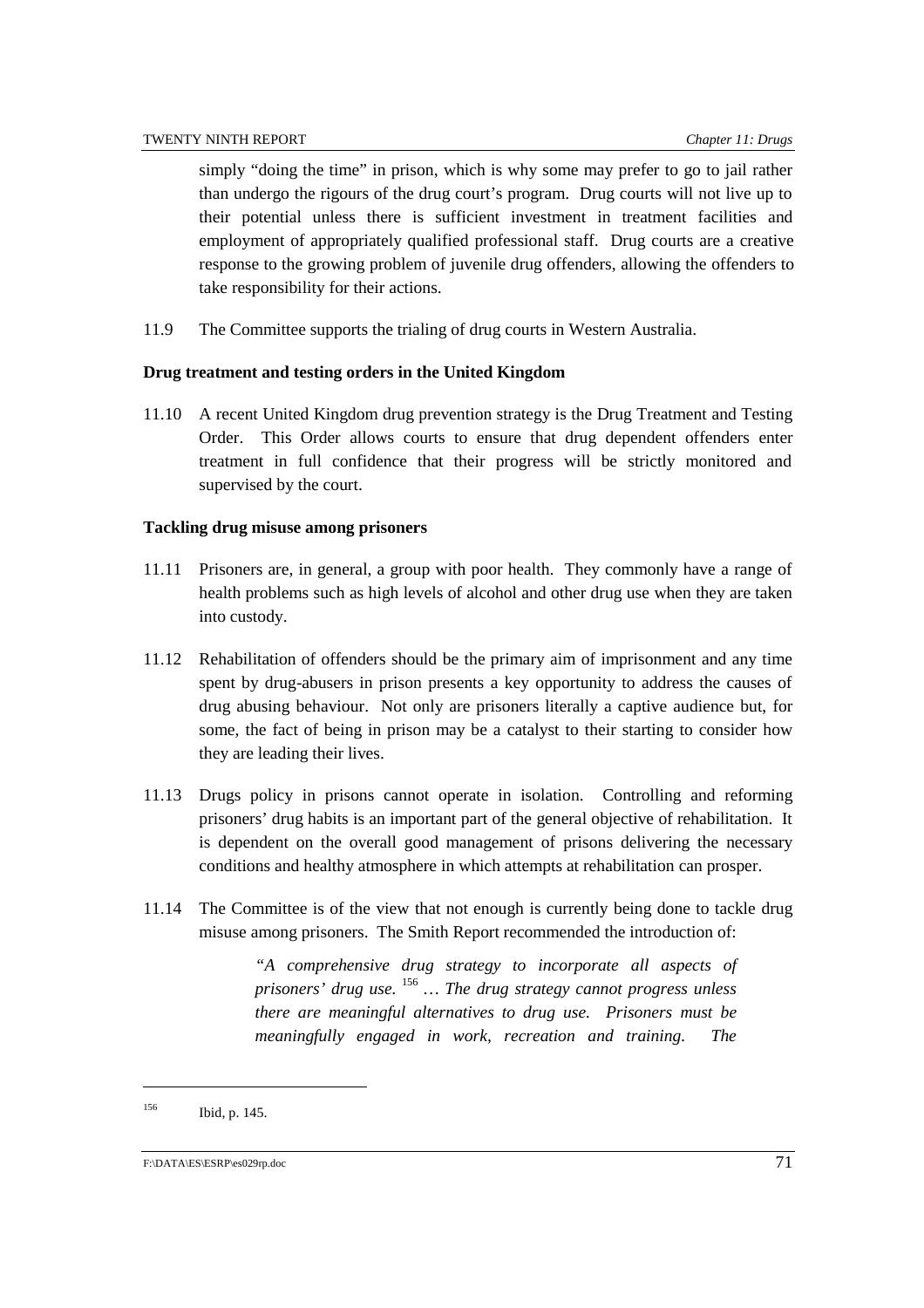*provision of these services are therefore not just good for prisoner morale, they are actually part of a drug control strategy."*<sup>157</sup>

11.15 Drugs policy in prisons cannot be viewed in isolation from developments in other parts of the prison system, nor can it be assessed in isolation from what is happening in the field of drug policy in the community. Prisons, despite being closed communities, reflect the problems of the wider community, which includes a high prevalence of drug taking and abuse.

## **How do drugs get into prisons?**

- 11.16 To the general public it would seem surprising that in prisons, one of the most highly controlled environments, illegal drugs are still available.
- 11.17 Drugs enter prison through a variety of routes, the most common of which is via visitors during visiting periods. Other methods include: packages thrown over the perimeter fence or wall, sometimes in tennis balls; in deliveries of goods; by prisoners who have been to court or temporarily released; and via prison personnel and civilian workers.
- 11.18 The Smith Report raised concerns about how drugs are brought into prisons:

*"The amount of illegal drugs in prison led some persons interviewed by the Inquiry team to suggest that it was not only prisoners who were introducing drugs into prison. The team makes no comment on this. However, to protect staff from any allegation of drug trafficking, it is recommended that consideration be given to visitors and staff entering a maximum security prison being searched and their bags and brief cases thoroughly examined. This is not an attack on any individual's credibility but it is common practice in many jurisdictions."*<sup>158</sup>

11.19 Given the variety of methods of entry, it was explained to the Committee (during a visit to Manchester Strangeways Prison) that the introduction of a totalitarian regime where there were no open visits with friends and family, where everyone who worked in the prison and everyone who delivered to the prison and everyone who provided a service for the prison would be screened and tested upon every occasion that they entered the prison may work in reducing the prevalence of drugs in prison but that such a regime would be unacceptable in a democratic society. Isolating all prisoners

l

<sup>157</sup> Ibid, p. 139.

<sup>158</sup> Ibid, p. 140.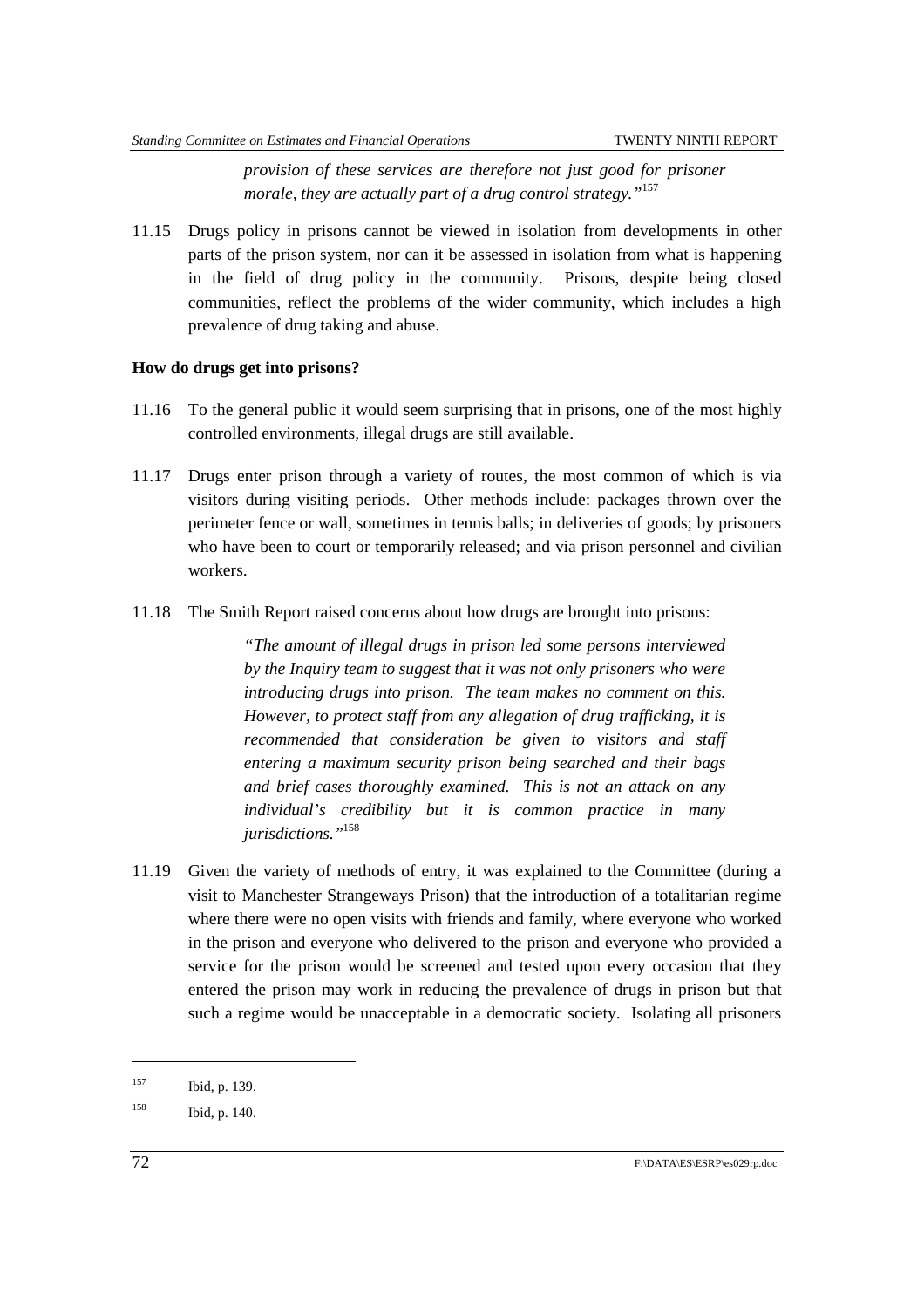from all contact with the outside world would be unacceptable in terms of control, care and resettlement.

- 11.20 The Committee has already commented on two risk factors linked to high levels of reoffending: the dislocation of prisoners' links with their families; and the lack of preparedness of prisoners to adjust to life "on the outside". Introducing a "tough" totalitarian regime would work against the elimination of these risk factors and would leave the offender with a higher predisposition to re-offend after release.
- 11.21 There is also the practical issue of how such a strict regime could be managed. In a prison with many hundreds of people, the practicalities of feeding them, maintaining them, providing educational and employment programs and maintenance of prison security, would involve thousands of people. With a strict regime operating, these people would have to be tested and searched every day. Practically, it is not possible to stop all drugs from entering prison. A balance needs to be set where practical measures can be implemented to reduce drug availability and use in prison.

#### **Drugs in the United Kingdom prison system**

- 11.22 HM Prison Service is also addressing the issue of how illegal drugs get into prison. The use of closed circuit televisions in visiting areas, the use of passive drug sniffer dogs trained to sit next to any person or thing containing drugs (the non-aggressive demeanour of these dogs makes them ideal for working close to the public), and searches of visitors are already widely in place. In addition, a number of prisons are trialing technology used by the United Kingdom Customs Service, which is capable of detecting illicit substances and which has the appearance of a metal detecting arch through which people have to walk at airports.
- 11.23 It is considered that the introduction of such technology into prisons, and through which everyone - Governor, staff, prisoners, visitors, voluntary workers etc - has to pass every time they enter or leave the prison, is highly preferable to current strategies. This technology will reduce some of the complaints made about strip searching of visitors.
- 11.24 The United Kingdom prison system conducts mandatory drug testing of prisoners which is discussed more fully later in the report. This gives a profile of the likely drug use in prisons. The results of mandatory testing in the United Kingdom indicate that prisons in the United Kingdom are not awash with drugs, although drugs remain a problem. In the short time mandatory drug testing has been in operation, there is some evidence suggesting that it is working in the sense that the level of positive tests seems to be declining.

#### F:\DATA\ES\ESRP\es029rp.doc 73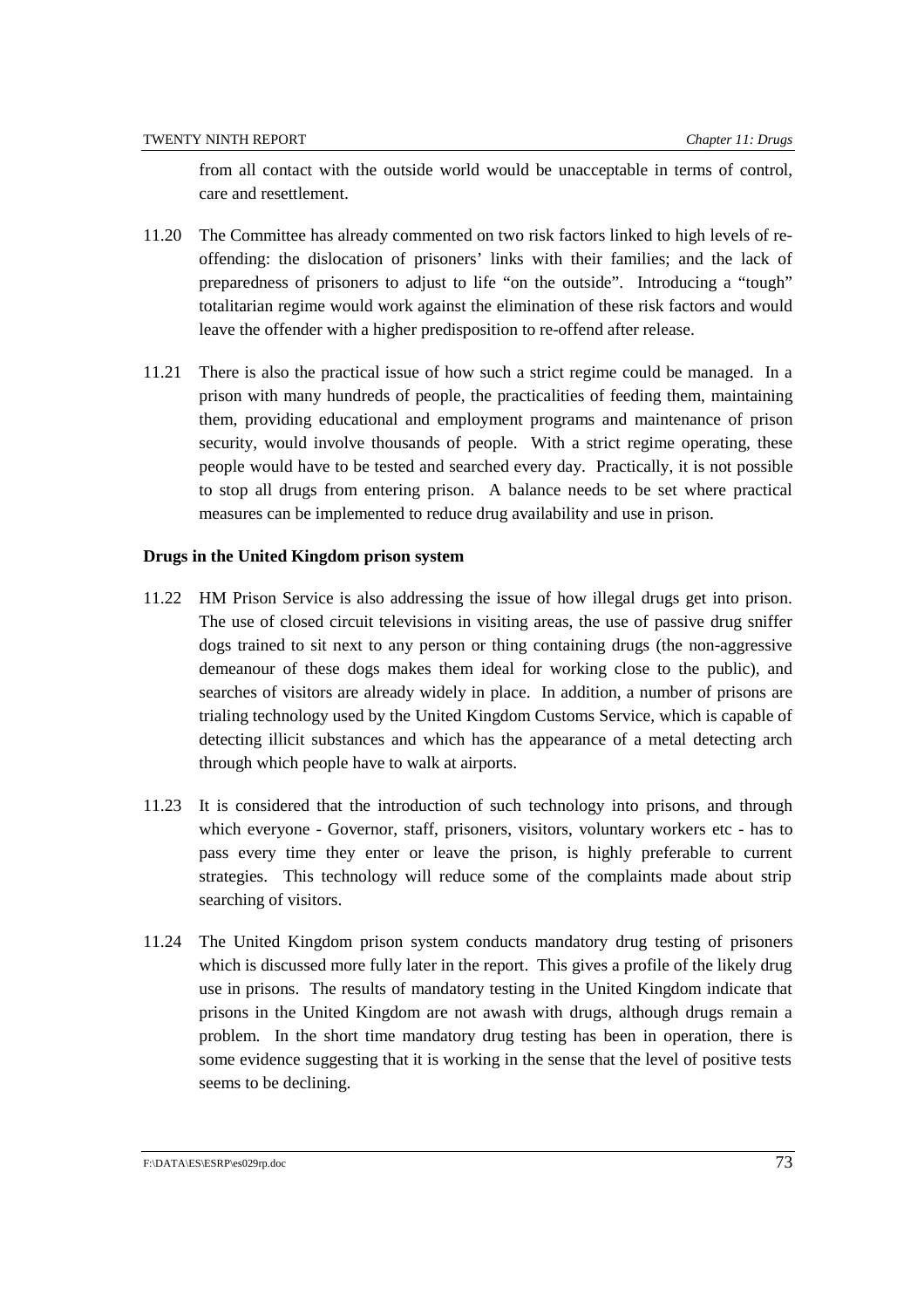11.25 The amount of drugs that prisoners take is less than they would normally take outside because of the comparatively limited availability of drugs in prisons. However, the presence of drugs and drug-dependent prisoners raises serious health and control issues. There is evidence that in Western Australian prisons, drugs remain a serious issue. As the Smith Report noted:

> *"This demand for drugs may be a result of one or more of the following factors:*

- *A large and increasing number of drug using/dependent prisoners;*
- *Successful interdiction by management resulting in a lack of normal illicit supplies; …*
- *Increased use and reliance upon prescription medication as a result of the effects of overcrowding and the greater pressure on the medical staff;*
- *A growing increase in the prescription of drugs.*
- *…*

*[T]here are indications of widespread use of drugs by offenders in the community. Surveys of offenders are showing high levels of drug abuse by prisoner populations."*<sup>159</sup>

*"[G]iven the increasing demand for drugs, successful control is likely to have implications in other parts of the system and the demand on medical staff for prescription medication is noted."*<sup>160</sup>

11.26 It is sometimes said that prison staff deliberately tolerate a certain level of drug use in prisons as a means of maintaining cooperation and compliance from prisoners. The following extract from the Smith Report illustrates the nature of the problem.

> *"One of the major concerns for all staff working in a prison over the past few years has become "deaths in custody". ... Avoiding a death has become probably the main priority amongst operational staff. Staff are understandably motivated to do "whatever it takes" to avoid this outcome. Most prisoners know this and it is alleged that they will threaten suicide or self harm as a means of coercing staff to get what they want. Medical staff are particularly vulnerable and the*

<sup>159</sup> Ibid, p. 68.

<sup>160</sup> Ibid, p. 69.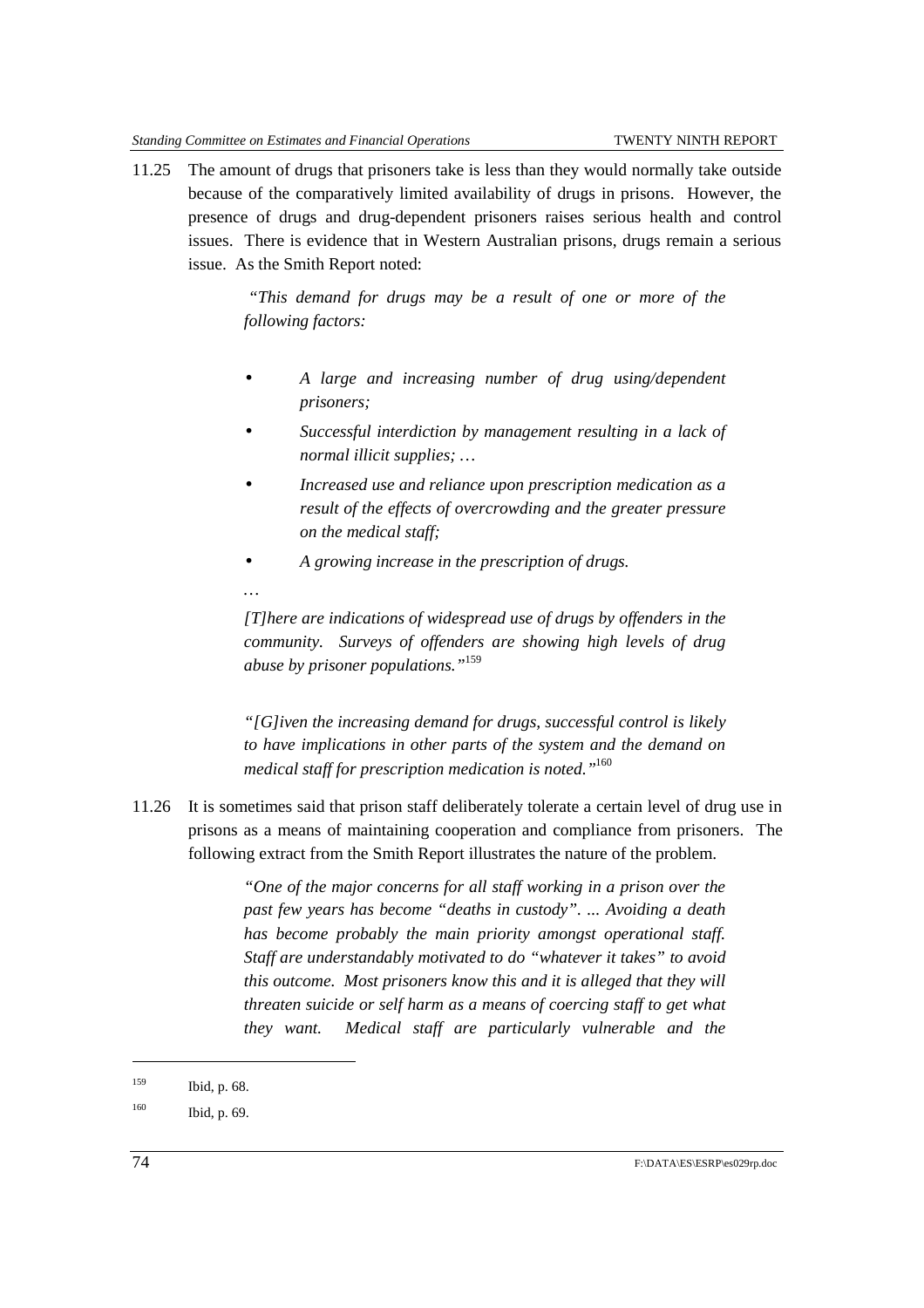*prescription of psychoactive drugs as an "insurance" against a possible suicide must be seen as a possibility. Some have argued that both the staff and the prisoners are managing overcrowding through an over-reliance on drugs. For prisoners, getting psychoactive drugs can be an escape ... .For staff, prescription medication may provide a "quick fix" way of staving off prisoner demands. … However, as with individuals, this management strategy is precarious and acts to disguise problems rather than dealing with them."*<sup>161</sup>

11.27 As the Smith Report goes on to argue, such a state of affairs is creating a "monster":

*"The acquiescence to prisoners' demands for drugs may solve immediate problems, but in the process creates a monster.*

*The greater pressure put on nursing staff may result in a tendency to deal in the easier way with the prisoner rather than the best way. Many prisoners see medical staff with the sole purpose of getting drugs. To deny the prisoner access to what he wants is stressful and time consuming. Medical staff know that such a denial may lead to a prisoner complaint to the Ombudsman and an investigation. It is easy to imagine that many doctors and to some extent nurses would be more likely to acquiesce to prisoner demands as the pressure builds."*<sup>162</sup>

- 11.28 During the week August 30 to September 3 1999, 1210 prisoners out of the total Western Australian adult prison muster count of 2941 were receiving prescription medication.*<sup>163</sup>* Of a total of 3510 individual prescriptions issued over the period, 360 (almost 10 percent) were for antipsychotic medication, 343 were for antidepressants, 186 were for benzodiazepines, and 2621 were for other types of medication.*<sup>164</sup>*
- 11.29 The high level of prescribing medication to prisoners is a problem experienced by all prison systems. The particular problem within the Western Australian prison system was outlined in the Smith Report:

*"The situation needs to be seen in the context of changes in the society from which prisoners come. Various indications, despite their inadequacies, point to growing drug use amongst offender groups,*

l

<sup>161</sup> Ibid, pp. 72-73.

<sup>162</sup> Ibid, p. 73.

<sup>&</sup>lt;sup>163</sup> Letter to the Committee from the Attorney General for Western Australia, February 24 2000.

 $^{164}$  Ibid.

F:\DATA\ES\ESRP\es029rp.doc 75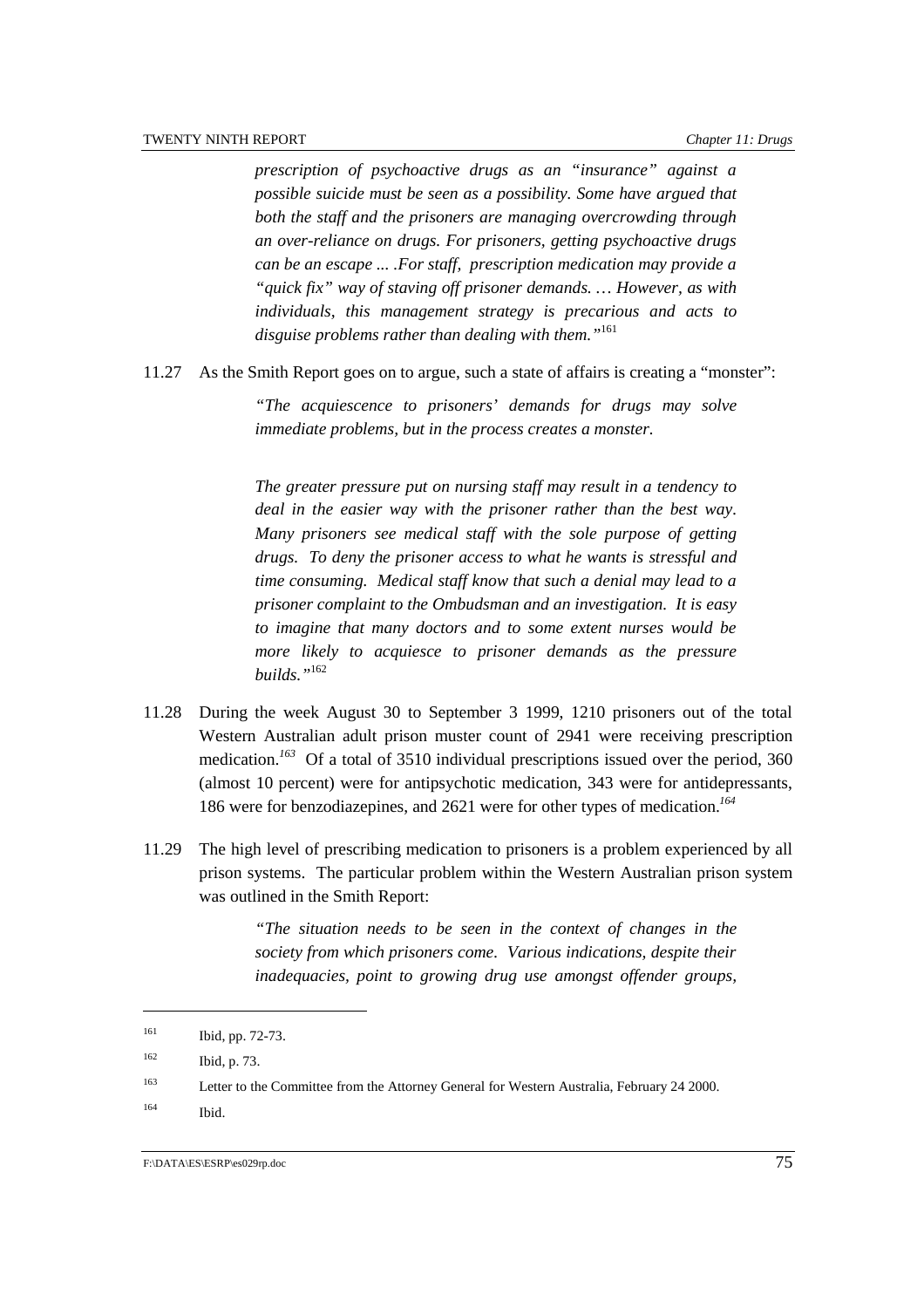*particularly in regard to opiates which are now fairly cheap and widely available.*

…

*In prison the demand for drugs is evidenced in a number of ways. First, the amount of illicit drugs in the prison, the number of overdoses due to opiates, and more recently the pressure to get psychoactive drugs from medical staff."*<sup>165</sup>

*"The reasons for the escalation in prescription rates largely centre on the increasing drug use in the community generally and the use of psychoactive drugs as either a substitute or a self-management strategy. In prisons it is almost certainly the former. Taking psychoactive drugs often fulfils the same purpose as the consumption of illicit drugs. It relieves the boredom and stress as well as "escaping" the reality of prison."*<sup>166</sup>

- 11.30 As shown above, a high percentage of Western Australian prisoners are receiving some form of medication. However, as nearly all prisoner medication is registered and controlled in prisons and is dispensed by nurses under prescription by the prison doctor, the level of abuse should not be high. Most clinical staff with whom the Committee spoke were aware of the problems associated with over prescription and were aware of the need to limit the supply of medication, particularly for night sedation.
- 11.31 Nevertheless, the requirement for health care providers to manage the issue of medication, particularly psychotropic and codeine-based medication, in a responsible and professional manner and provide feedback to the prescribing doctor, needs to be closely monitored.
- 11.32 Demand for medication among prisoners will continue to be high. While the Committee believes that the giving of prescription drugs in prison must be closely monitored, the Committee is equally concerned that prisoners receive appropriate medical assessment and treatment based upon sound clinical decision making.
- 11.33 There is evidence that record keeping of drugs prescribed in Western Australian prisons is inadequate. Proper records detailing prisoner dosage and use of medications need to be maintained by the Ministry of Justice. There should be greater emphasis on education for prisoners on the benefits and side effects of medication

<sup>165</sup> *Report of the Inquiry into the Incident at Casuarina Prison on 25 December 1998*, March 19 1999, p. 69. 166 Ibid, p. 72.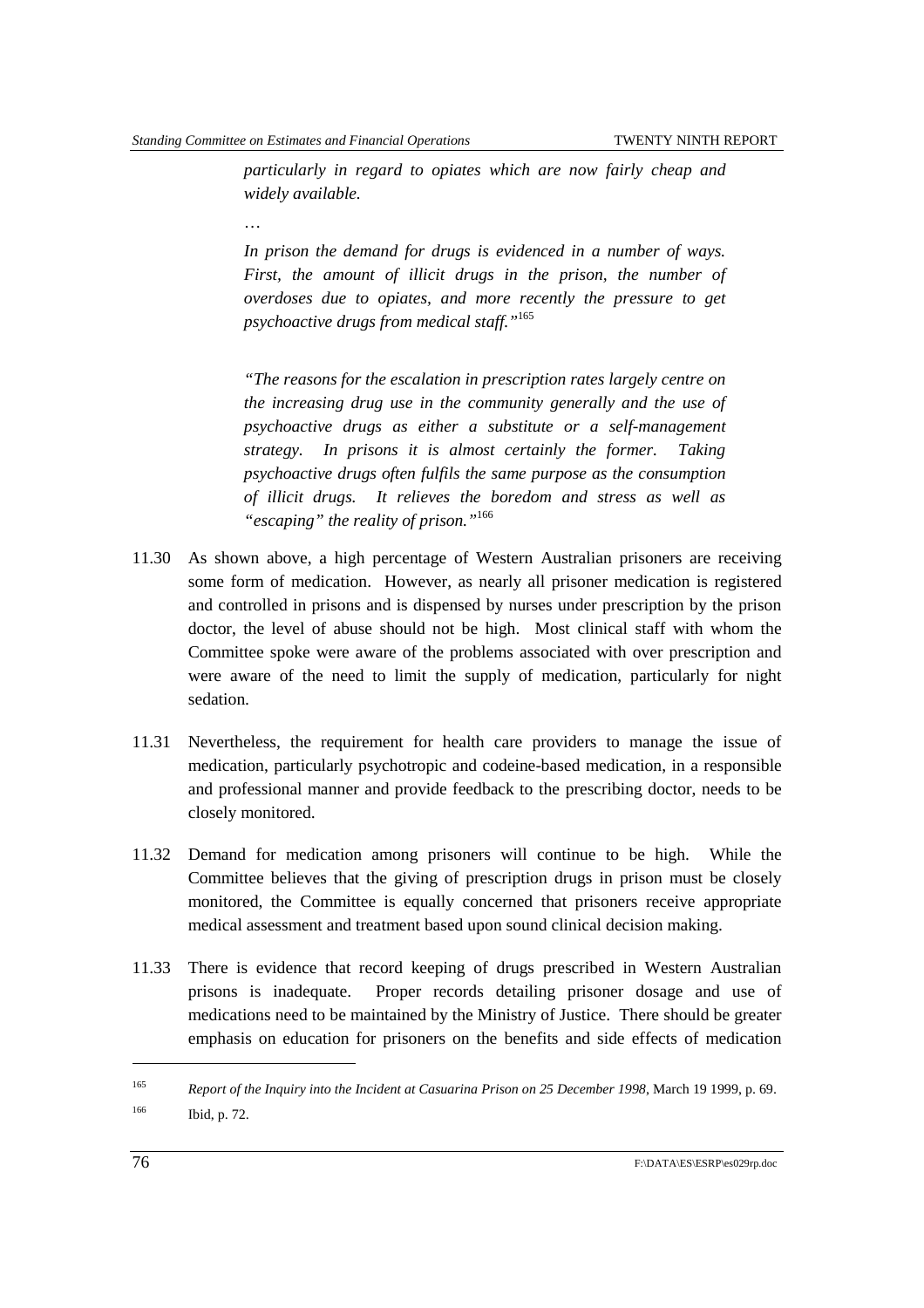usage. The Ministry of Justice should incorporate standards into the accreditation system that set upper limits for prescriptions of medication as a guide for all prison health care providers. It should ensure providers are accountable if they over prescribe.

## **RECOMMENDATION 15**

11.34 **The Committee recommends that a close check be made on the prescription of medication by prison doctors and that consideration be given for targeted education of prisoners on medication usage. The Ministry of Justice should consider the incorporation of health standards that describe upper level limits for prescription of medication and these standards must be reflected in the accreditation of health services in all Western Australian prisons.**

## **Procedures for the administration of prescription drugs**

11.35 Evidence of the difficulties experienced by prisons in handling prescription drugs and recording the giving of medication to prisoners is illustrated from the following extract of the State Coroner's Report into the death of Tammy-Lee Green:

> *"The practice [of registered nurses] signing for provision of medication prior to it being given to a prisoner is unsatisfactory ... the medication chart should only be signed after drugs have been provided. This practice should be reviewed and appropriate directions given to nursing staff.*

> *It is a matter of some concern in the context of the present case that the relevant Drug Order Book and Emergency Cell Call Contact Form directly relevant to the circumstances of the case were missing. ... It is clear that the procedures in relation to retention of records after deaths in custody will have to be reviewed."*<sup>167</sup>

11.36 Evidence of the inadequacy of current recording practices when administering prescription drugs is also supported by the findings of the Smith Report:

> *"Record keeping is not computerised so that even to arrive at this cursory picture, the Pharmacy Department had to go through paper records by hand. Certainly this initial review of the consumption of prescription drugs [supporting the concern expressed by many in regard to prisoners' use of prescription drugs] should be considered merely a first step in any attempt to fully understand what is*

<sup>167</sup> Hope, Alastair, *Record of Investigation into the Death of Tammy Lee Green*, June 28 1999, pp. 28-29.

F:\DATA\ES\ESRP\es029rp.doc 77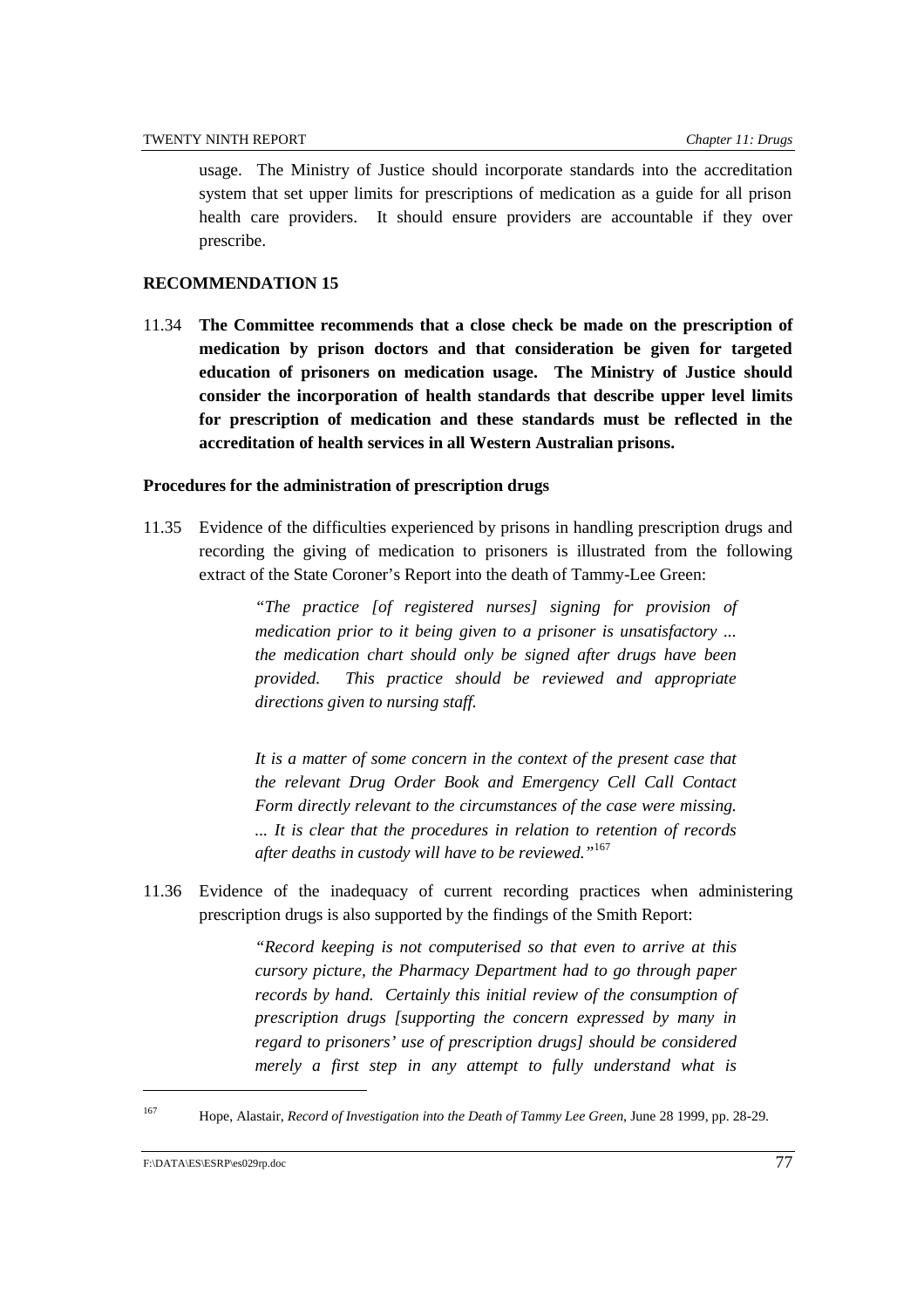*occurring in regard to the use and possible abuse of prescription medication in the prison system."*<sup>168</sup>

#### **Strategies to deal with drug dependent prisoners**

- 11.37 In Western Australia one in seven of all female prisoners and one in eight of all male prisoners are in prison for drug related offences.<sup>169</sup> Nearly one in four of all prisoners in Western Australia are undertaking court ordered drug and alcohol programs.<sup>170</sup>
- 11.38 The prevalence of drug dependency of prisoners entering prison was mirrored in the experience of overseas prisons visited by the Committee.

## **United Kingdom experience**

- 11.39 In the United Kingdom it is estimated that approximately one quarter<sup>171</sup> of all reported crime is drug-related. The United Kingdom has developed "Drug User Offending Programs" to assist prisoners to focus on changing their existing beliefs and attitudes, to increase their awareness of the negative impact of continued drug use and to assist prisoners in developing links with community based drug support agencies to increase the likelihood of a break from drug dependency when they are released from prison.
- 11.40 The Prisons Service in the United Kingdom is currently evaluating alternative strategies for dealing with drugs in prisons. There is recognition in the United Kingdom that tackling drugs in prison is not just a health issue but involves coordinating strategies at various stages of the criminal justice system. At a number of prisons in the United Kingdom resources are allocated for both the treatment of drug abusers and the introduction of voluntary testing wings where prisoners can live in a relatively drug free environment.

<sup>168</sup> *Report of the Inquiry into the Incident at Casuarina Prison on 25 December 1998*, March 19 1999, p. 1, Appendix 5.

<sup>169</sup> Answers provided by the Attorney General to Hon Mark Nevill MLC, Legislative Council Questions on Notice Questions 1454, 1455 with Notice Given March 31 1998.

<sup>170</sup> Answer provided by the Attorney General to Hon Mark Nevill MLC, Legislative Council Questions on Notice Question 1457 with Notice Given March 31 1998. As at February 28 1998 553 prisoners, comprising 426 male prisoners and 127 female prisoners, were on court order drug and alcohol treatment programs. With a daily average prison muster of 2,255 throughout 1997/98 this approximates 25 percent.

<sup>171</sup> Sir David Ramsbotham stated that: *"If the public believed much of what was alleged by the media, they could be forgiven for thinking that prisons, alone, were responsible for the amount of substance abuse in this country. All prisoners come from a society in which drugs are abundant, but, sadly, the drug culture that has been allowed to grow up in prisons drags too many, including some who have previously avoided the habit, into its clutches. There has been a recognition that a prison sentence presents society with an opportunity for tackling this problem with all sentenced prisoners, that must be seized." Inspector of Prisons, April 1995 to March 1996, Annual Report*. [http://www.penlex.org.uk/pages/ci95ar2.html#drugs]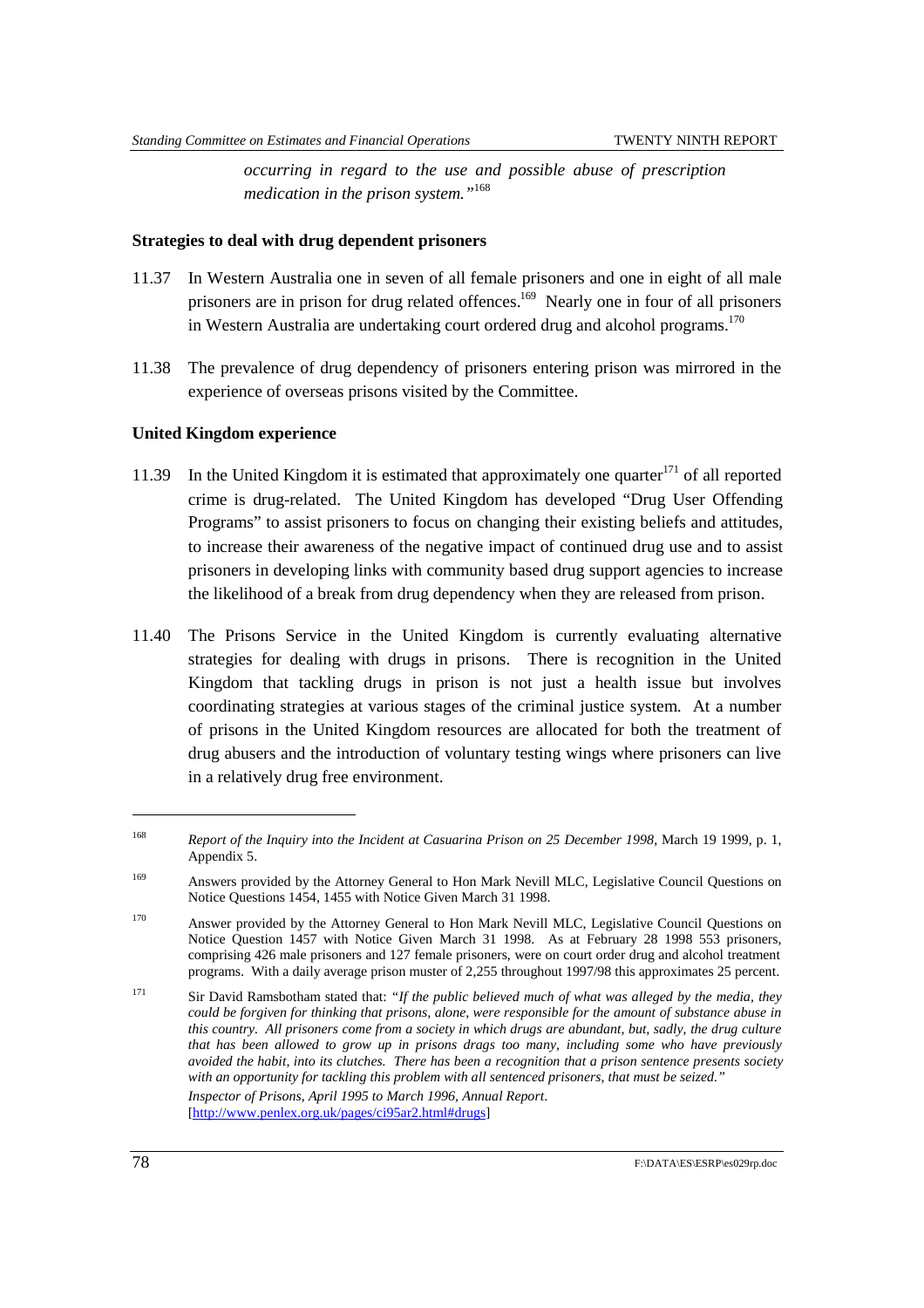- 11.41 In 1995 HM Prison Service set up eight pilot projects at prisons as a trial to evaluate the effectiveness of mandatory drug testing in prisons. The stated benefits of the mandatory drug testing program were to assist in the following areas:
	- i. Drug testing will increase significantly the detection of those misusing drugs and will send a clear message to all prisoners that if they misuse drugs there will be a greater risk of being caught and punished.
	- ii. The tests will also help identify prisoners who may need assistance to combat their drug problems and treatment will be offered to those who want it.
	- iii. The increased possibility of detection will help prisoners to resist peer pressure placed on them to become involved in drug taking.
	- iv. The random testing program will, for the first time, provide more accurate and objective information on the scale and patterns of drug misuse allowing prisons to manage and target more effectively their resources for tackling drug problems.
	- v. The proportion of prisoners testing positive for different drug types on the random testing program will be used as one performance indicator of drug misuse.<sup>172</sup>
- 11.42 The mandatory drug testing program has been rapidly expanded so that approximately 10 percent of the United Kingdom prison population (some 6,000 people) is tested each month. The effectiveness of a mandatory drug testing program is seen as resting on three elements:<sup>173</sup>
	- i. There must be proper testing, based on a combination of random selection and good intelligence.174

<sup>172</sup> Extract from HM Prison Service, *Mandatory Drug Testing Policy.* [http://www.penlex.org.uk/pages/mandrug.html]

<sup>173</sup> Factors identified in HM Prison Service, *Mandatory Drug Testing Policy* and reiterated by the United Kingdom Chief Inspector of Prisons in his April 1995 to March 1996 *Annual Report*. [http://www.penlex.org.uk/pages/ci95ar2.html#drugs]

<sup>174</sup> Under HM Prison Service, *Mandatory Drug Testing Policy* the selection of prisoners for testing is as follows:

<sup>•</sup> All prisoners will be required to participate in a random testing program, prisoners will be chosen by computer on a totally random basis.

<sup>•</sup> Prison officers will have the power to require prisoners to be tested if they have reasonable suspicion of drug misuse by the prisoner.

Persistent offenders may be required to be tested at a much greater frequency.

<sup>•</sup> Prisoners about to go out of the prison on temporary release or those being considered for reclassification to open prison status may be liable to drug testing as a pre-condition.

Some testing of prisoners may also be carried out on reception to prison.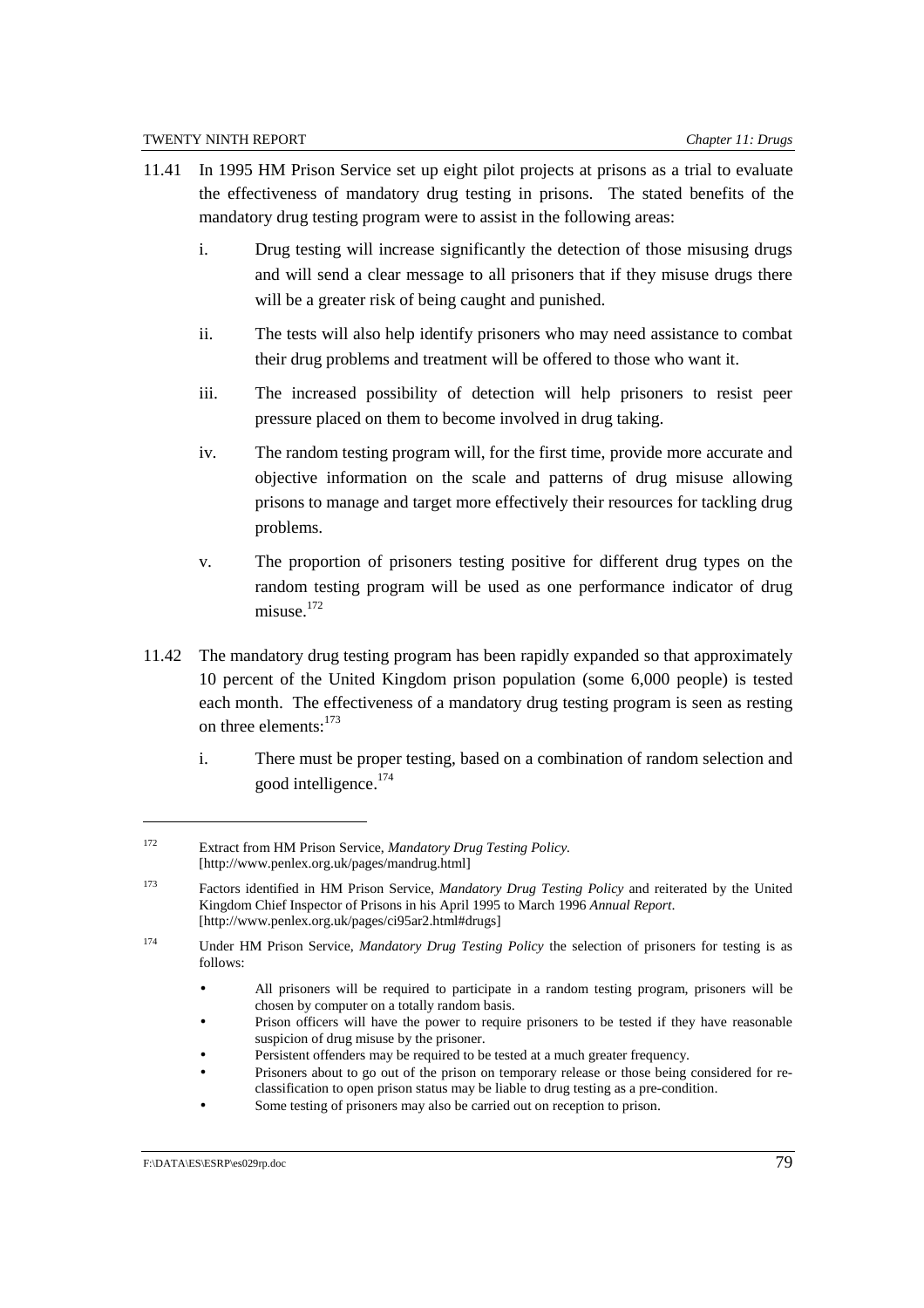- ii. There must be drug free wings in which to accommodate those who declare themselves neither to be using nor intending to use drugs, with obvious advantages and privileges as well as obligations such as regular testing.
- iii. There must be arrangements for the treatment of those who test positive from simple detoxification treatment to full scale programs for addicted offenders.
- 11.43 The Chief Inspector of Prisons of the United Kingdom made the following comment on mandatory drug testing:

*"Prisons have been given money to carry out the actual testing, but aside from the pilot programmes, have to fund the remainder of their programmes from their own budgets. Drug free wings are not cost neutral, because there has to be frequent testing of all prisoners, and other practical arrangements to honour the voluntary commitment of prisoners to the demands of the regime. There is a very real danger that the whole mandatory drug treatment program will be discredited if there is no follow up to testing, either reward or treatment."*<sup>175</sup>

## **The Netherlands experience in responding to the problem of drugs in prisons**

- 11.44 In the Netherlands, the possession of small amounts of certain drugs for one's own use is not subject to penalty. However, the general crime rate among drug users is high and currently about 50 percent of the prison population have drug problems which in turn has lead to problems in prisons: uncontrollable situations caused by drug use; dealing and smuggling; formation of a sub-culture among addicts; disturbances of prison routine caused by withdrawal symptoms and psychological problems; increased tension between staff and prisoners; and an increased risk of HIV and Hepatitis C infection.
- 11.45 To counter this growing problem a special judicial drug policy was implemented with the following aims:
	- i. to provide care for drug users by way of medical and psycho-social treatment and the opportunity to continue treatment on release; and
	- ii. to create a detention climate in which the drug problems can be controlled (for example, by means of cell inspection and urine testing).

<sup>175</sup> *Chief Inspector of Prisons of the United Kingdom, April 1995 to March 1996 Annual Report*. [http://www.penlex.org.uk/pages/ci95ar2.html#drugs]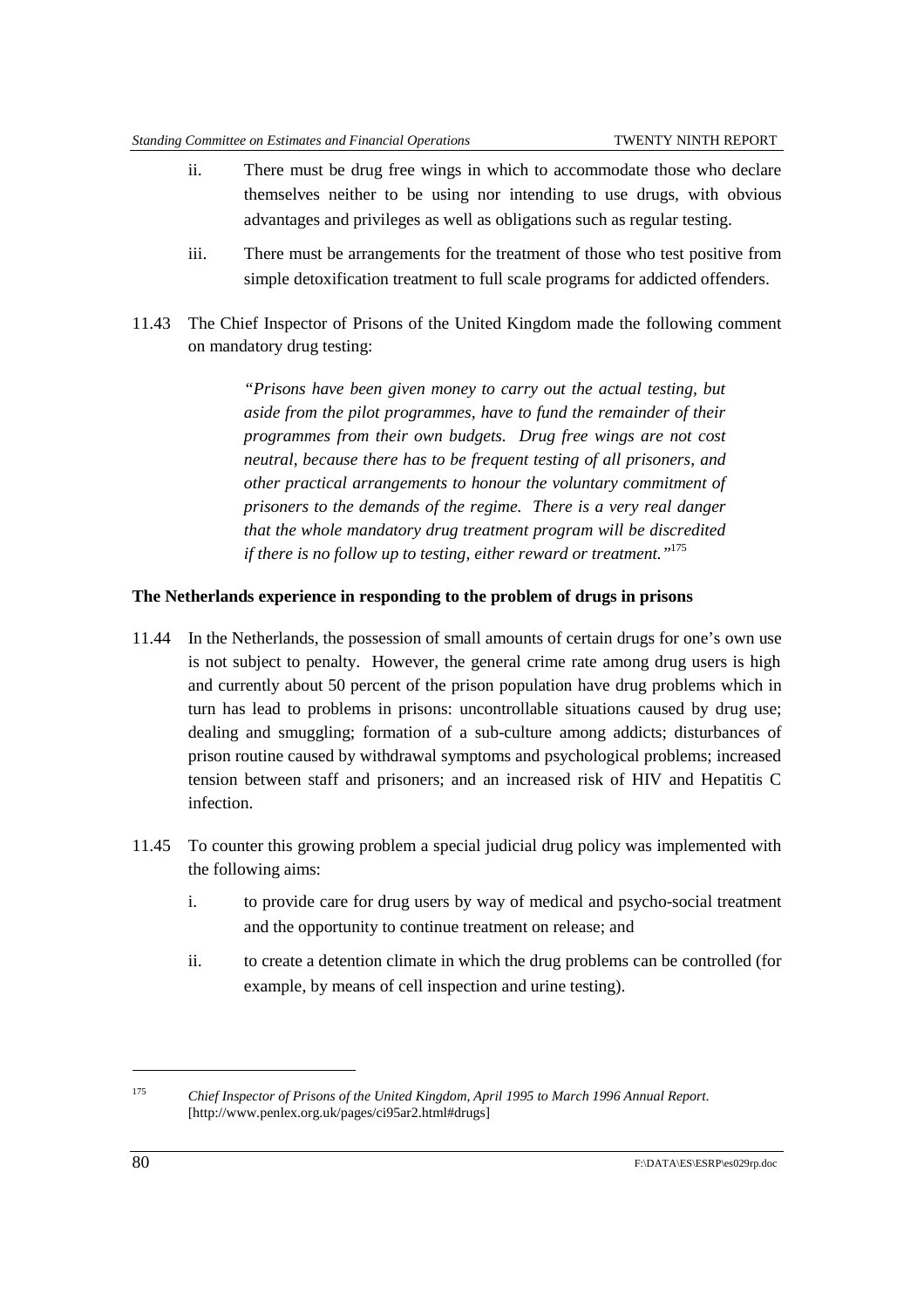# **SUCCESSFUL DRUG TREATMENT PROGRAMS OBSERVED BY THE COMMITTEE IN THE UNITED KINGDOM AND THE NETHERLANDS**

#### **Manchester - Strangeways Prison**

11.46 The Committee visited and observed the running of the drug-free unit at Strangeways Prison in Manchester, which operates a drug strategy directed at both supply and demand reduction. It is part of a national strategy - based on five principles and known as the "CARAT" plan - Counselling, Assessment, Referral, Advice and Throughcare Service.

# **Voluntary Testing Units ("Drug-free wings") in the United Kingdom and the Netherlands**

- 11.47 Voluntary Testing Units are areas of a prison housing prisoners who have agreed to lead a drug-free life and to be subjected to extra drug testing. The advantage to the prisoner is that it should be easier for him or her to avoid the temptation of using drugs or the threats associated with them. This is attractive both to those who have never had any dealings with drugs and those who are trying to overcome a drug habit, particularly following the completion of a treatment course.
- 11.48 The most critical determinant of the effectiveness of any strategy aimed at tackling drug addiction and reducing crime will be the extent to which it integrates successfully with criminal justice and drug services outside prison. The quality of the aftercare offered to individuals after treatment is crucial to the success of the program. In the absence of rehabilitation facilities upon release, the cycle of further drug abuse, offending and reincarceration seems almost inevitable in the majority of cases.
- 11.49 The running of the drug free wing has been very successful in capitalising upon the motivation of prisoners. There is a large waiting list in Strangeways Prison to secure a place on the drug free wing. At the time of the Committee's visit, approximately 200 out of the prison's total of 1,100 prisoners were held in the drug free wing.
- 11.50 The Committee visited the Netherlands Ministry of Justice in the Hague. The Committee was impressed with the Dutch approach to running prison programs.
- 11.51 In 1994 the Dutch Ministry of Justice introduced a policy which has a simple but powerful rationale: "We MUST invest in prisoners who are motivated to do something about it." All prisons in the Netherlands must have an active policy on drug prevention.

#### F:\DATA\ES\ESRP\es029rp.doc 81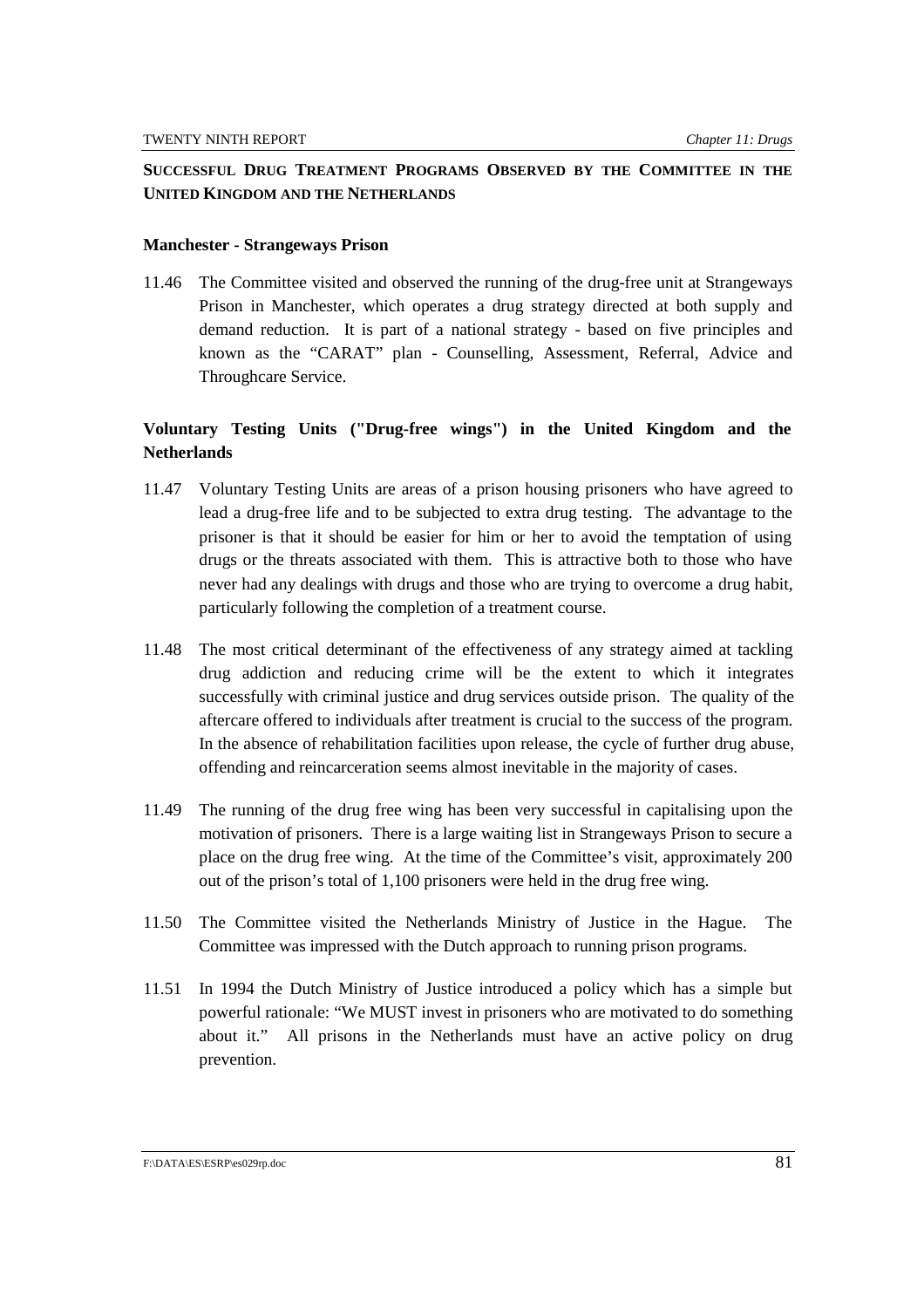- 11.52 The Committee observed the operation of drug free wings in a number of Dutch prisons. Prison officers who work in these wings receive special training in the care of drug users. Admission to a drug free unit is voluntary, although there are some entry criteria:
	- a) prisoners must be motivated to change their drug habits;
	- b) they must be willing to take part in the therapeutic program;
	- c) they must undergo compulsory urine testing; and
	- d) they are not allowed to use methadone.
- 11.53 The main aims of these units are to motivate drug dependent prisoners to accept help and to prepare them actively for external treatment and social rehabilitation. Drug free units also aim to protect prisoners from drugs. To ensure this protection, compulsory urine testing is part of the program. In addition to general medical and social care, the program involves structured activities such as sport, work and discussion groups.
- 11.54 Characteristics of the Dutch drug-free units are as follows:
	- i. The unit/department is separate from every other unit. This creates an environment in which people can feel free from the pressure of drugs and drug pushers.
	- ii. Limited places are available. Those wishing to participate must meet certain standards - they must show that they really want to become drug free.
	- iii. Special social workers, skilled in the treatment of addicts, are involved in the programs. They will report whether "someone is not motivated for the drug free unit."
	- iv. Prior to admission, urine tests are taken for a period of four weeks. If the prisoner is using drugs, then the prisoner is not accepted as a candidate for the drug free unit.
	- v. The prisoners must speak Dutch to a level that they can take part in group activities.
	- vi. The prisoners must not be on medication for psychiatric illness.
	- vii. When prisoners have complied with the above conditions they are admitted to the drug free unit.
	- viii. Drug free units work to motivate prisoners for treatment after and during detention. For the last six months of detention a prisoner can attend at a drug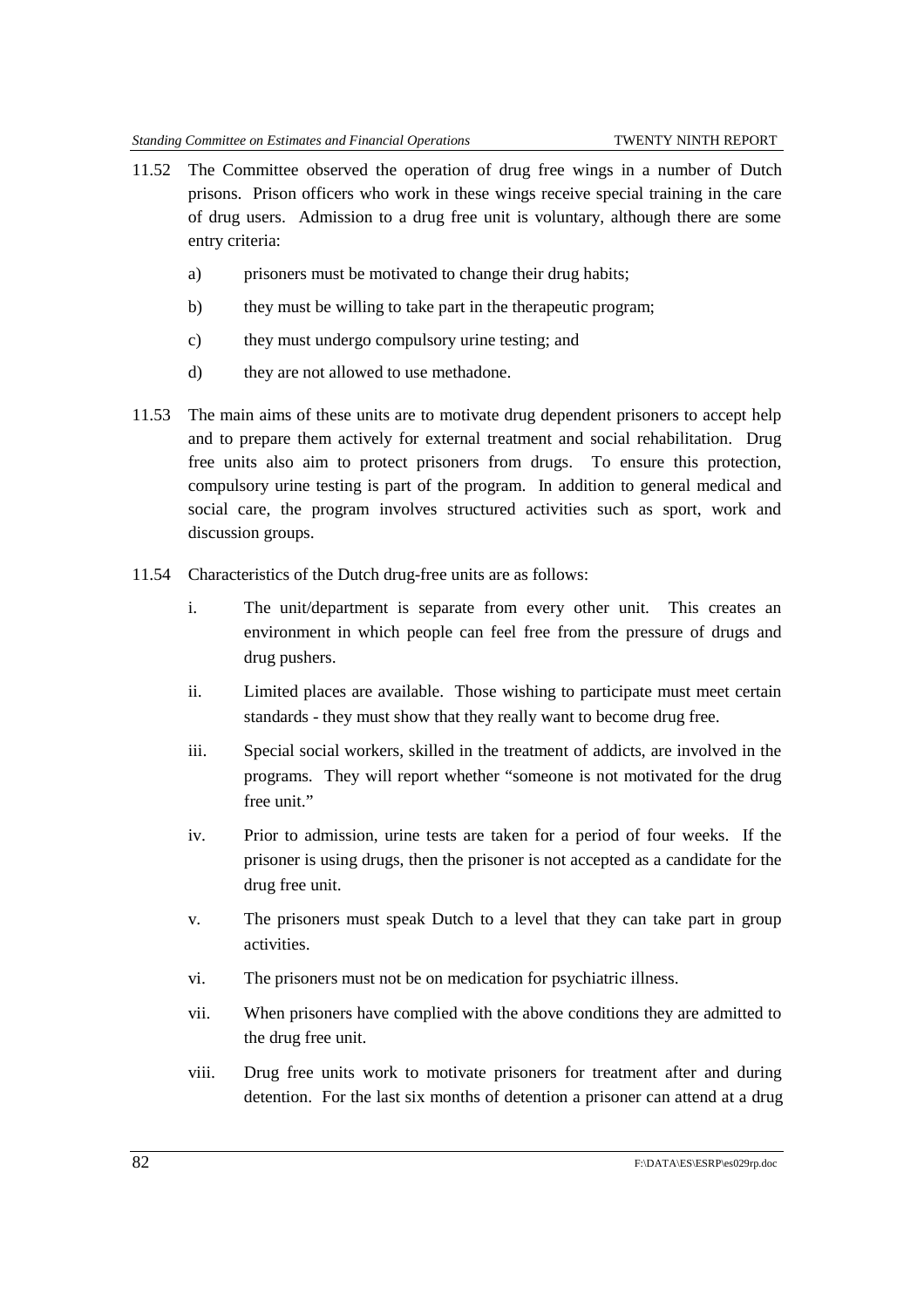clinic or alcohol clinic operated outside of the prison.

- ix. The time spent in the drug free unit prepares the prisoner for treatment in outside clinics.
- x. The drug free unit offers a strict program with which prisoners are obliged to comply.
- xi. Prisoners are obliged to take an active part in the group sessions. If the prisoner is lacking motivation they are removed from the drug free unit. There is a mentor in each group which participants meet with on a regular basis. The mentor programs are designed to give structure to people's lives and provide positive role models.
- 11.55 At one Dutch prison visited by the Committee, the Dutch Ministry of Justice had recently allowed 21 prisoners to take part in drug courses run outside the prison. Since the prison began the program, only one prisoner who has been permitted to attend drug clinics outside prison for the last six months of their program has breached the program conditions and been returned to prison.
- 11.56 The rationale for running these drug programs outside prison is the acceptance that prison is not a good environment for change.

### **RECOMMENDATION 16**

11.57 **The Committee recommends that investigations be undertaken into the feasibility of introducing "drug free wings" and intensive voluntary drug treatment programs in Western Australian prisons along the lines of programs currently operating in the United Kingdom and the Netherlands.**

#### **RECOMMENDATION 17**

11.58 **The Committee recommends the adoption of mandatory drug testing in prisons which has proved successful in the United Kingdom and the Netherlands in identifying and deterring drug misuse.**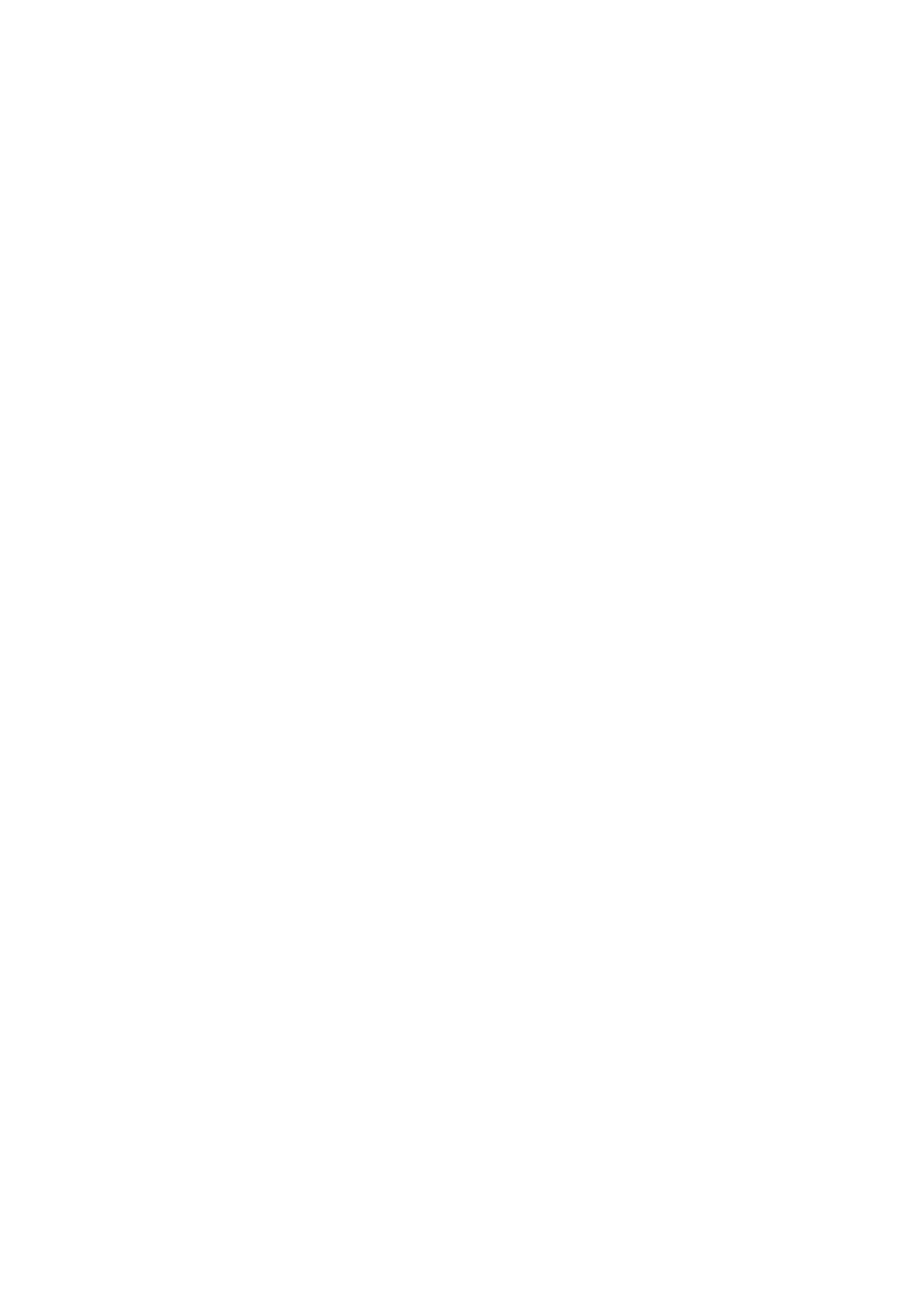# **CHAPTER 12**

# **MENTAL HEALTH ISSUES**

- 12.1 Section 4 of the *Mental Health Act 1996* defines the phrase "mental illness" as the situation existing whereby a person *"suffers from a disturbance of thought, mood, volition, perception, orientation or memory that impairs judgment or behaviour to a significant extent"*.
- 12.2 The national trend towards the deinstitutionalisation of people with a mental illness commenced in the early 1980s when many hospitals and institutions were closed. These initiatives meant that alternative placements for residents or patients diagnosed with a mental illness were required. Simultaneously, corrective service agencies reported increasing numbers of these people coming into contact with the criminal justice system.
- 12.3 In Western Australia, people coming into custody who are legally sane but who are identified as having a "mental illness" (ie, as defined under the *Mental Health Act 1996*) are, in theory, transferred to a secure mental health hospital (ie, the Franklin Centre) for assessment. When they stabilise they are returned to the referring correctional centre. In practice, many mental disorders manifested by prisoners do not strictly satisfy the definition of mental illness as the term is defined in the *Mental Health Act 1996*. These prisoners remain in prison often with their underlying mental condition undetected and untreated.
- 12.4 The result of the failure to appropriately identify mentally ill prisoners is of considerable concern to the Committee.
- 12.5 Prison conditions have an extremely adverse effect on the mental health of all prisoners. The problem is particularly acute with mentally ill prisoners. In every prison in Western Australia, mental health services are lacking. The Western Australian prison system has only twelve crisis care units for a prison population of approximately 3,000.

### **Mentally disordered prisoners**

12.6 One group with whom the prison health services are unable to deal is the large number of mentally disordered offenders (ie, those whose mental faculties are impaired, but who may not meet the criteria of having a "mental illness" pursuant to the *Mental Health Act 1996*), who it is estimated form a significant section of the prison population when substance abusers are taken into account. When mentally disordered

F:\DATA\ES\ESRP\es029rp.doc 85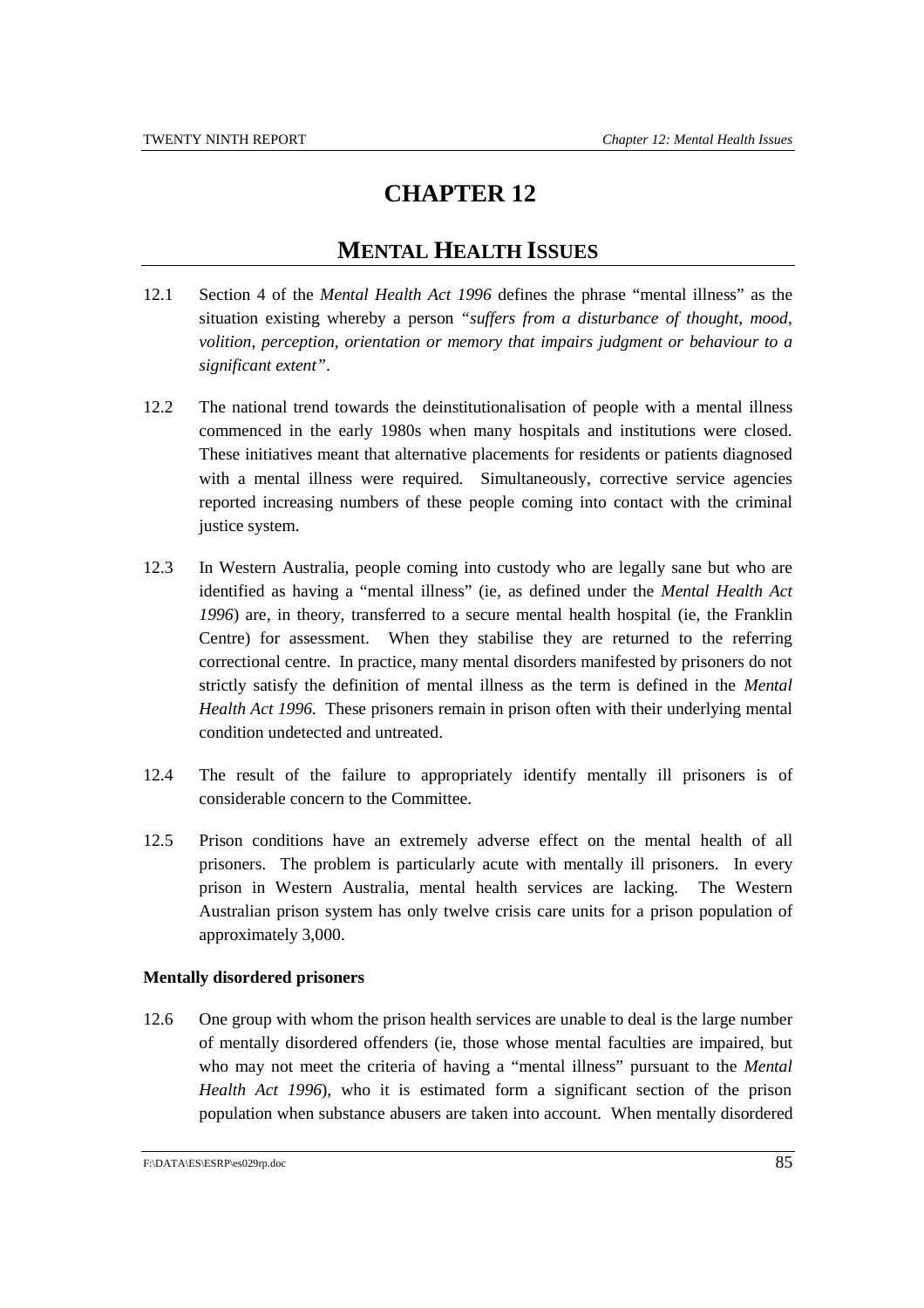prisoners are not given access to appropriate treatment, their condition deteriorates. There is currently no strategy for dealing with mentally disordered prisoners in Western Australian prisons.

- 12.7 An example of this lack of strategy is revealed by the fact that the only purpose built unit for housing mentally disordered offenders is at Casuarina Prison which has a crisis care unit comprising 12 beds. The Franklin Centre (outside the prison system) has a total of 30 beds, 7 or 8 of which are available for use by prisoners. However, these beds are for use by patients who present symptoms of a "mental illness" under the *Mental Health Act 1996*. The conditions of mentally disordered offenders will not necessarily meet these criteria.
- 12.8 Recently much attention has been paid to the issue of severe personality disorder. The Franklin Centre will only accept prisoners where the mental condition is considered to be treatable (they must have a diagnosed "mental illness" under the *Mental Health Act 1996*). On many occasions prisoners are either not sent to the Franklin Centre because it is believed they will not be admitted or when they are sent they are returned to prison on the grounds that they are untreatable.
- 12.9 The issue of addressing mental health problems must be incorporated into every aspect of prison life. Mental health treatment must be ongoing. Unlike treatment for a broken limb where the prisoner can return to the general prison population with the ailment fixed, mental health treatment needs ongoing observation and problems are likely to re-occur if, once discharged from the prison infirmary, the mental health needs of prisoners are not catered for in the wider prison community.
- 12.10 More than one-third of all prisoners may suffer some mental illness or personality disorder although the precise percentage of prisoners in Western Australia with an intellectual disability is unknown.176 The *Mental Health Act 1996* does not include persons with a personality disorder in its definition of mental illness. Therefore individuals with a personality disorder cannot be admitted to psychiatric institutions for long-term treatment.
- 12.11 There are few appropriate services available to these individuals during their imprisonment, nor do corrections staff have regular training to identify, assess or manage prisoners with a personality disorder. In many instances, the disability is masked, as it may not be perceived to be in the interests of the prisoner to be identified

<sup>176</sup> Professor Teblenski of the University of Western Australia has conducted research which shows a 40 percent match between those who have come into contact with mental health professionals suffering some form of mental illness and those with criminal records.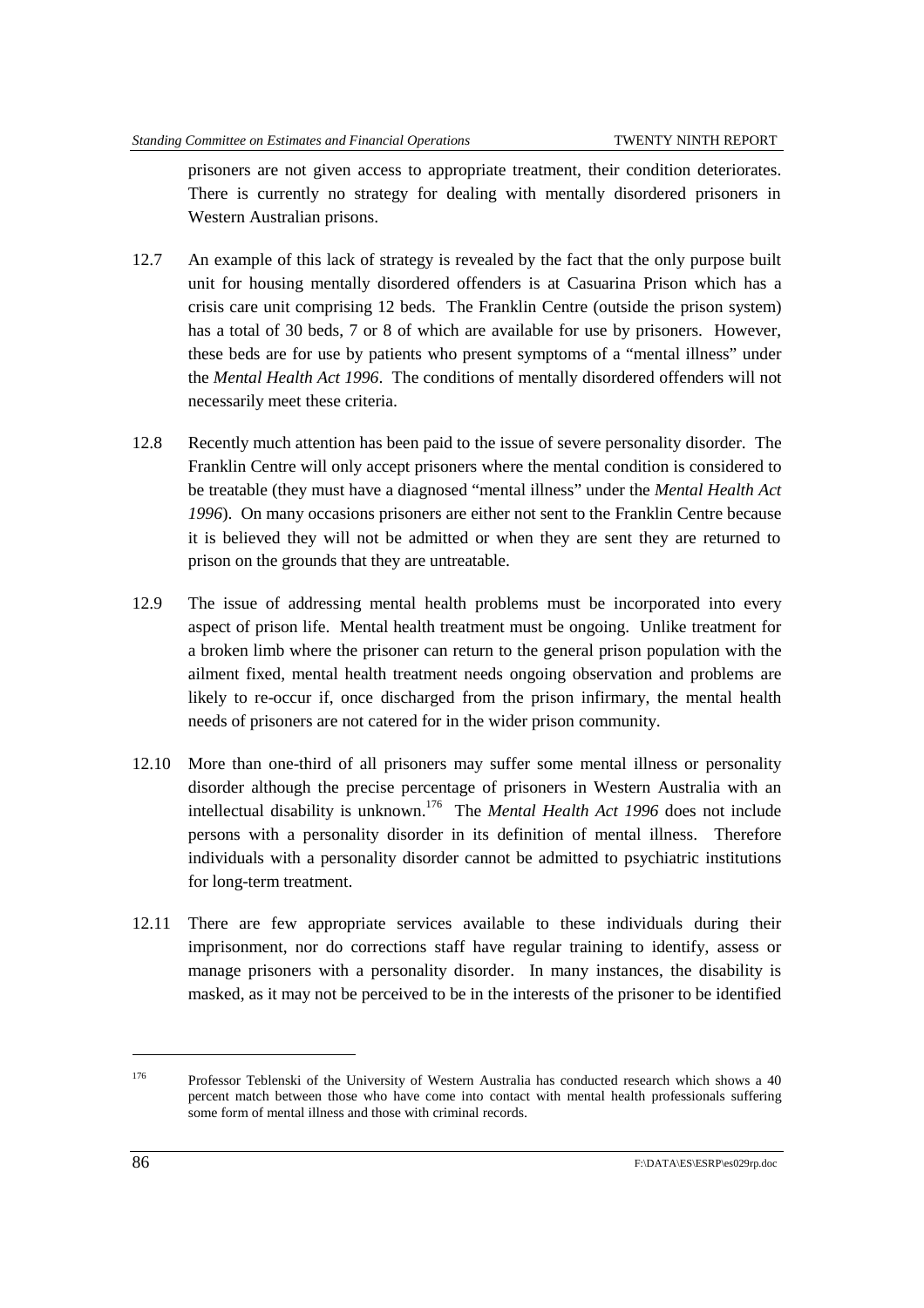as having a personality disorder. In addition a personality disorder may be accompanied by a mental disorder or mental illness.

12.12 The result of the failure to identify and appropriately treat all prisoners with mental health problems is of considerable concern to the Committee.

#### **Treatment for the seriously mentally disturbed – the Netherlands experience**

- 12.13 The Committee believes that Western Australia can learn from the Dutch method of dealing with mentally disturbed prisoners. The Dutch term for the treatment program is Terbeschikkingstelling  $(TBS)^{177}$
- 12.14 The TBS measure is a sentencing option which can be imposed by a judge on prisoners who have been sentenced for grave crimes and who are mentally disturbed. Even though the judge sentences a prisoner to a TBS, it is a medical decision whether a prisoner is suitable to undertake the program and the judge will seek advice from an expert medical panel before sentencing an offender to a TBS.
- 12.15 TBS institutions are run by State-funded trust foundations and are used principally for sentencing dangerous sexual offenders.
- 12.16 The purpose of TBS is to eliminate, or at least reduce to an acceptable level, the danger of recidivism by:
	- i. removing the person concerned from society for an indefinite period and maintaining this removal for as long as is required to ensure the safety of others or the general safety of persons and property (protection in the shorter term); and
	- ii. treating the person concerned to bring about a change of behaviour which will allow him/her to participate in social activities in a responsible manner (protection in the longer term).
- 12.17 The TBS order recognises the unlawful and dangerous nature of the offender's behaviour. Consequently there is a stronger emphasis on security, and the Ministry of Justice has a significant input into the treating institution's decisions to grant leave to patients.
- 12.18 TBS is distinguished from long-term imprisonment in that the offender is deemed to be not responsible or to have only diminished responsibility for the crime committed.

<sup>177</sup> *TBS: A Special Hospital Order of the Dutch Criminal Code*, Dutch Ministry of Justice, 1991 Memorandum of the Dutch Government.

F:\DATA\ES\ESRP\es029rp.doc 87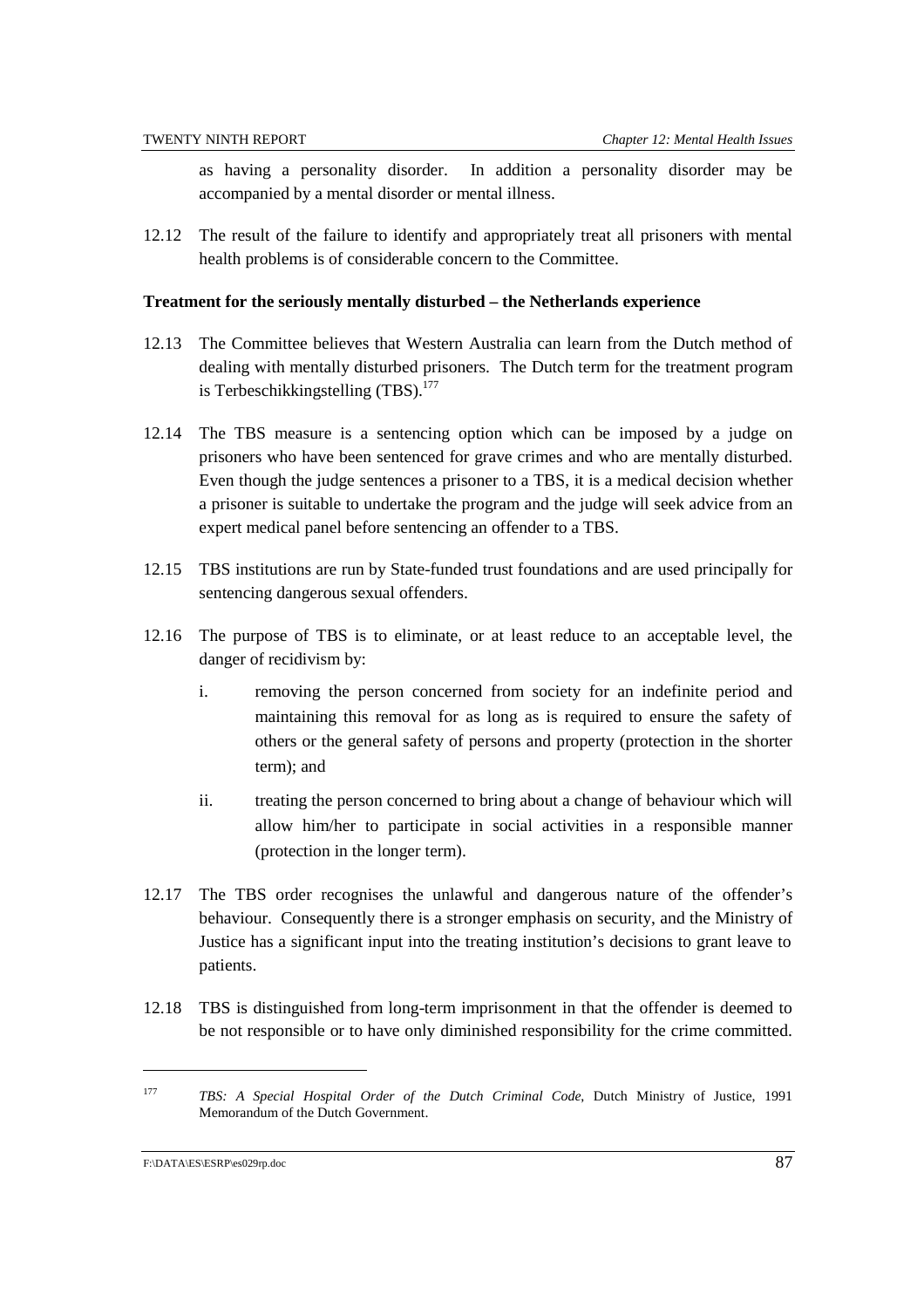Its primary objective is to reduce recidivism by treatment to effect a change in behaviour. For this reason the order is of indefinite duration, because it is not possible to indicate in advance how long the required treatment will take.

# **RECOMMENDATION 18**

12.19 **The Committee recommends that consideration be given to building suitable accommodation to cater for mentally disordered prisoners, within prison boundaries, which will satisfy the demands of security, and ease some of the pressure on the Franklin Centre.**

### **RECOMMENDATION 19**

12.20 **The Committee recommends that the Health Services Division of the Offender Management Division of the Ministry of Justice should be provided with the resources to assess and treat all prisoners with mental disorders.**

### **Mental health and treatment of prisoners in the United States**

- 12.21 To provide some background to the extent of mental health problems suffered by prisoners, the following statistics from the United States prison system illustrate the degree of the problem.
- 12.22 At mid year 1998, an estimated 283,800 mentally ill offenders were imprisoned in the United States.<sup>178</sup> United States Bureau of Justice Studies statistics indicate that approximately 16 percent of United States State prisoners reported either a mental condition or an overnight stay in a mental hospital.<sup>179</sup> About 16 percent, or an estimated 547,800 probationers, said they had suffered a mental condition or stayed overnight in a mental hospital at some point in their lifetime.<sup>180</sup>
- 12.23 Of United States State prisoners with a mental condition, 53 percent compared to 46 percent of other United States State prisoners, were incarcerated for a violent crime.<sup>181</sup> Among prisoners in United States Federal prison, 33 percent of the mentally ill were incarcerated for a violent offence, compared to 13 percent of other United States

 $181$  Ibid.

<sup>178</sup> Ditton, Paula M, *Mental Health and Treatment of Inmates and Probationers*, Bureau of Justice Studies Special Report, July 1999, NCJ 174463, US Department of Justice, p. 1.

<sup>179</sup> Ibid.

<sup>180</sup> Ibid.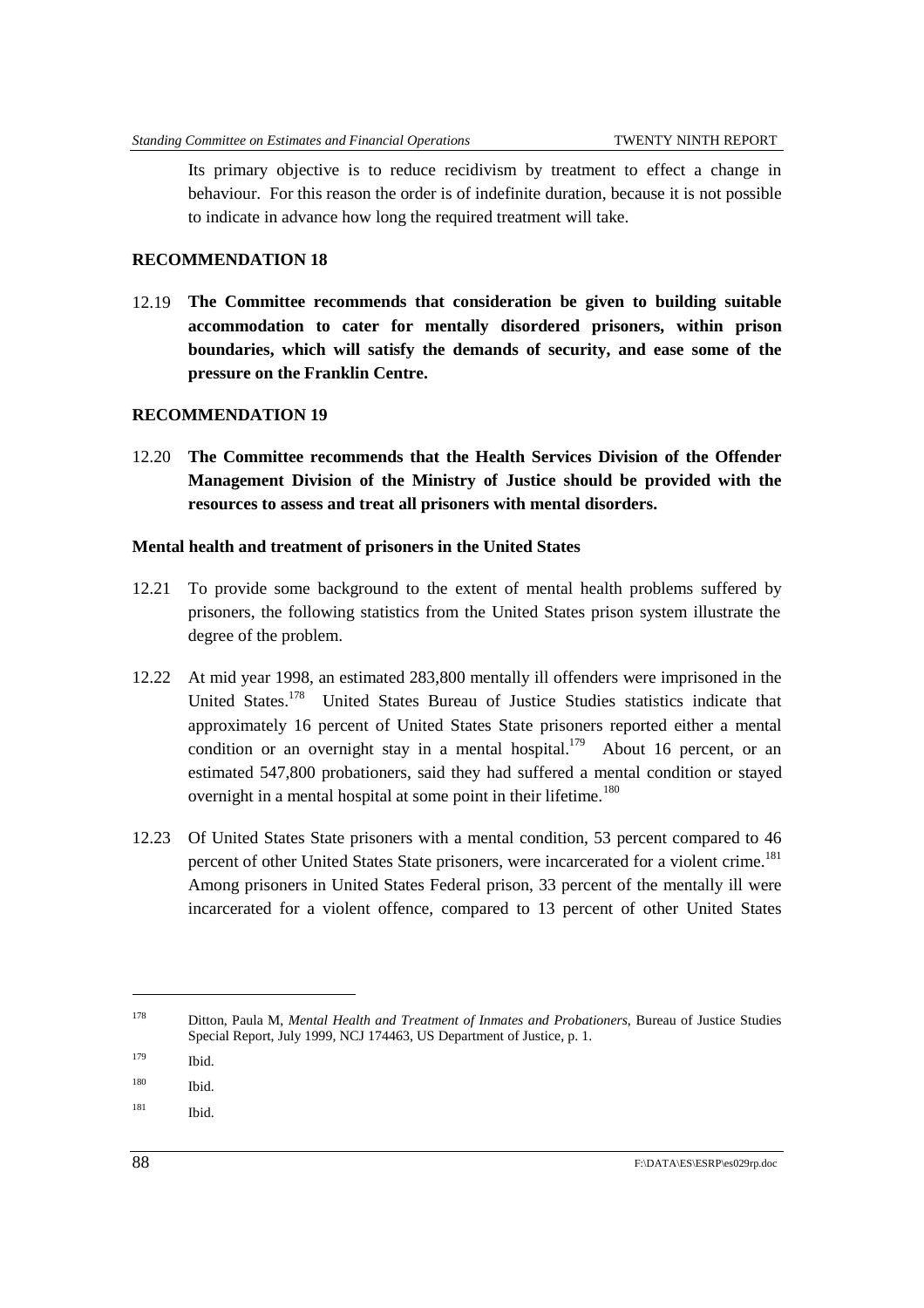Federal prisoners.<sup>182</sup> An estimated 28 percent of mentally ill probationers and 18 percent of other probationers reported their current offence was a violent crime.<sup>183</sup>

- 12.24 Mentally ill United States offenders reported high rates of homelessness, unemployment, alcohol and drug use, and physical and sexual abuse prior to their incarceration. During the year preceding their arrest, 20 percent of mentally ill prisoners in United States State or United States Federal prisons reported a period of homelessness, when they were living either on the street or in a shelter.<sup>184</sup> This compares with only 9 percent of other United States State prison prisoners and 3 percent of other United States Federal prisoners.<sup>185</sup>
- 12.25 Mentally ill male United States State prisoners were more than twice as likely as other males to report physical abuse prior to admission to prison (27 percent versus 11 percent) and nearly four times as likely to report prior sexual abuse (15 percent versus 4 percent).186 Among male prisoners 25 percent of the mentally ill in United States Federal prisons reported prior physical abuse, compared to 5 percent of other male United States Federal prisoners.<sup>187</sup> Mentally ill male probationers were four times as likely as other probationers to report prior physical abuse.<sup>188</sup>
- 12.26 The rate of physical abuse reported by mentally ill female prisoners was over twice that reported by males. Nearly 70 percent of female United States State prisoners, 50 percent of female United States Federal prisoners, and 47 percent of female probationers reported a history of physical abuse.<sup>189</sup> Nearly 60 percent of female mentally ill United States State prisoners, 45 percent of female United States Federal prisoners, and 42 percent of female probationers reported prior sexual abuse.<sup>190</sup>
- 12.27 Mentally ill prisoners in United States State and United States Federal prison, were more likely than others in those facilities to have been involved in a fight, or hit or punched since admission. Among United States State prisoners 36 percent of mentally ill prisoners reported involvement in a fight, compared to 25 percent of other

<sup>183</sup> Ibid*.*

l

- 184 Ibid, p. 5.
- 185 Ibid.

187 Ibid.

<sup>190</sup> Ibid.

<sup>182</sup> Ibid, p. 4.

<sup>186</sup> Ibid, p. 6.

<sup>188</sup> Ibid, pp. 6-7.

<sup>189</sup> Ibid, p. 7.

F:\DATA\ES\ESRP\es029rp.doc 89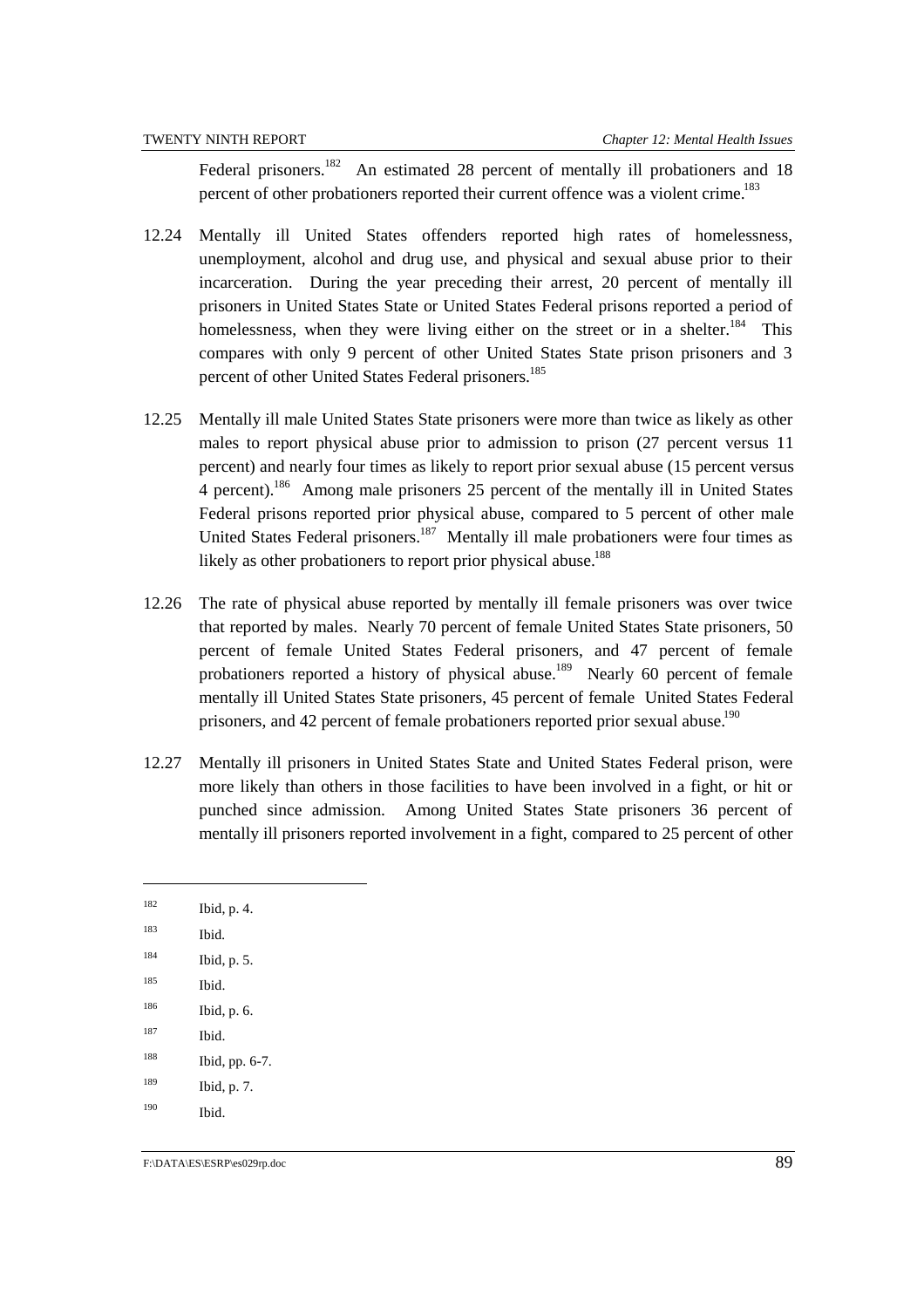prisoners.<sup>191</sup> Mentally ill prisoners in United States Federal prison were over twice as likely as others to report involvement in a fight  $(21)$  percent compared to 9 percent).<sup>192</sup>

- 12.28 An estimated 60 percent of the mentally ill in United States State and United States Federal prison received some form of mental health treatment during their current period of incarceration.<sup>193</sup> 50 percent said they had taken prescription medication, 44 percent had received counselling or therapy, and 24 percent had been admitted overnight to a mental hospital or treatment program.<sup>194</sup>
- 12.29 With a significant number of those coming into the Western Australian criminal justice system also coming into contact with health care professionals, it is highly likely that if a similar statistical analysis were undertaken on the Western Australian prison population, the results of the local study would mirror the United States experience.

#### **Psychiatric services**

- 12.30 While a small percentage of prisoners will develop a major long term mental illness, many prisoners will suffer from depression and anxiety with a large number experiencing substance abuse, that is, abuse of and/or addiction to alcohol and other drugs and behavioural problems.
- 12.31 Consequently, the provision of comprehensive psychiatric services is a key component of effective prison health care services. Services need to be responsive to inmate needs in a timely and appropriate way. Treatment, however, often takes place in difficult circumstances due to the nature of the prison environment.

## **Suicide awareness - New York City Department of Corrections**

- 12.32 The number of self-inflicted deaths in prisons in Western Australia is an issue of great concern.
- 12.33 The Committee was impressed by the suicide prevention plan adopted by the New York City Department of Corrections when it visited the Rikers Island facility.
- 12.34 In 1985 the New York City Department of Corrections faced a rising suicide rate under the additional pressures of maintaining security and reducing costs. Their total

- 192 Ibid*.*
- 193 Ibid*.*
- 194 Ibid*.*

l

 $191$  Ibid, p. 9.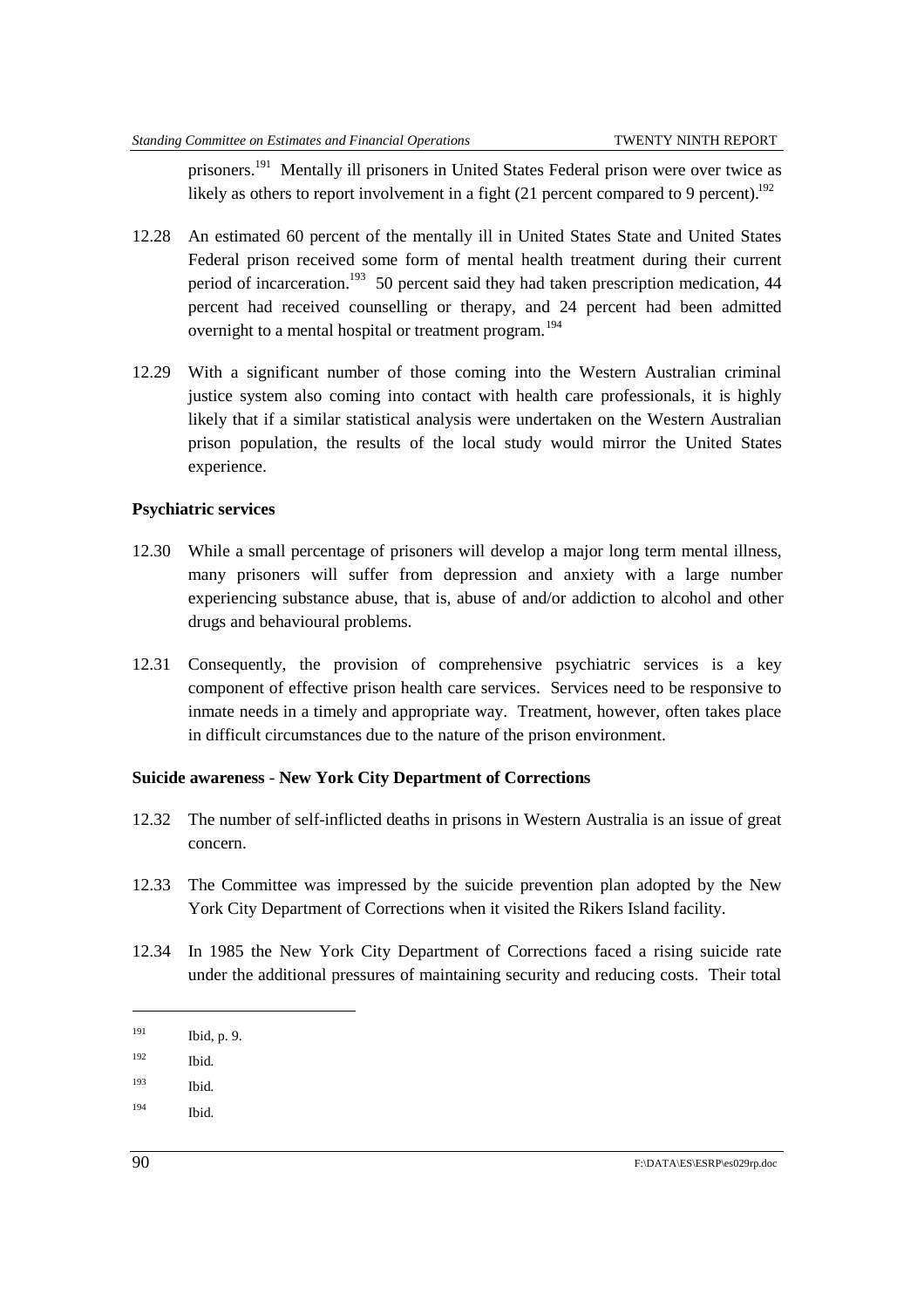prison population in 1998 was 17,524, not much less than the prison population for the whole of Australia, with most prisoners being on remand and a small number serving sentences of less than one year. Prisoners serving longer sentences are sent to New York State rather than to City institutions. With the introduction of radical new systems and procedures, the number of suicides has fallen by 64 percent and has been maintained at this level, with an average of four suicides per year over the past fourteen years.<sup>195</sup> This should be compared with the total number of deaths in Australian prisons in 1997/1998 of 76 (17 of which occurred in Western Australian prisons), just over half of which were identified as self-inflicted.<sup>196</sup>

- 12.35 From the Committee's observations it appears that the key features of the New York City Department of Corrections model are:
	- a) the creation of minimum standards for mental health;
	- b) staff training in mental health; and
	- c) use of dormitories.

### **The creation of minimum standards for mental health**

- 12.36 The American use of the term "mental health" embraces a much wider notion of an individual's emotional and social wellbeing than in Australia, where it is commonly used to refer to psychiatric illness. This does not imply that the New York City Department of Corrections operates a purely medical model of suicide prevention. Many of those responsible for the care of those at risk have been recruited from backgrounds in social work and psychology. The psychiatric services section is headed by an Australian psychiatrist, Dr John D. Burgess M.D., who is the Director of Mental Health. Dr Burgess works with a team of 40 psychiatrists, psychologists and social workers.
- 12.37 From its visit the Committee was left with the impression that avoiding suicide was seen as being as much the business of all prison staff as maintaining good security and control. Mental health issues were not confined to the prison infirmary - rather, they informed the practices and procedures of all aspects of prison operation.

<sup>195 &</sup>quot;Suicide is Everyone's Concern", *A Thematic Review by Her Majesty's Chief Inspector of Prisons*, May 1999. [http://www.penlex.org.uk/pages/cisuic03.html#6.14]

<sup>196</sup> Dalton, Vicki, *Australian Deaths in Custody & Custody-Related Police Operations 1997-98*, Australian Institute of Criminology, August 1998, p. 3 and p. 7.

F:\DATA\ES\ESRP\es029rp.doc 91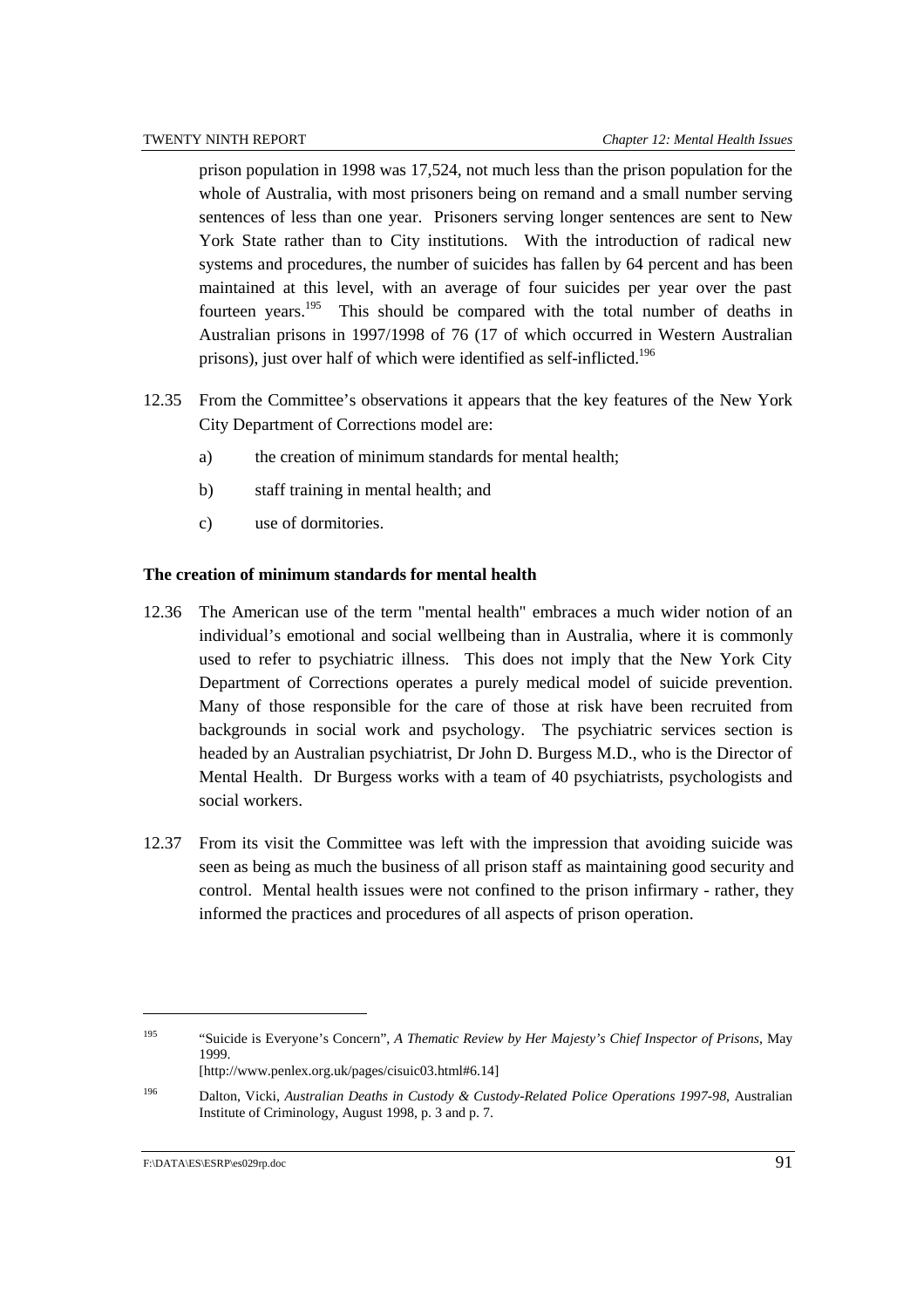#### **Staff training in mental health**

- 12.38 One measure of the commitment of the New York City Department of Corrections towards suicide prevention is the training received by staff to recognise at risk prisoners. During basic training New York Corrections Service officers undergo 40 hours of instruction about mental health issues for prisoners.
- 12.39 One of the most impressive features of the American model is the use of paid prisoners (at the normal daily prisoner rate) to frequently observe and give support to other prisoners assessed as being at risk of suicide or self-harm. Observation aides, or companions, as they are called in the United States Federal system, are trained and expected to be proactive (for example to hold a conversation with each prisoner for whom they are responsible within defined time boundaries, such as for 10 minutes). Having a group of prisoners who are paid to observe other prisoners and who are accountable to staff for their work, provides a very different form of service than from the present prisoner mentoring schemes currently operating within Western Australian prisons.

#### **Use of dormitories**

- 12.40 A feature of the New York City Department of Corrections system which the Committee was told assisted in reducing prison suicides was the use of dormitories where the presence of other prisoners and staff was seen as having a deterrent effect on prisoners who may otherwise be at risk of suicide.
- 12.41 This approach seems to deliver greater success in reducing suicide and self-harm for those at risk and stands in stark contrast to the current practice in Western Australia of isolating "at risk" prisoners and locating them within solitary observation cells.

# **The Committees' findings based upon its observations of the practice of the New York City Department of Corrections**

- 12.42 The Committee makes the following findings in relation to the Western Australian prison system based upon the model of the New York City Department of Corrections:
	- i. There should be much better training for all prison staff, particularly remand staff in recognising and responding to prisoners at risk.
	- ii. Any successful strategy to reduce suicide in prisons and remand centres must include greater investment in awareness and skills training for front line staff. It should be directed at increasing their awareness and understanding of the factors influencing the mental wellbeing of prisoners. This training should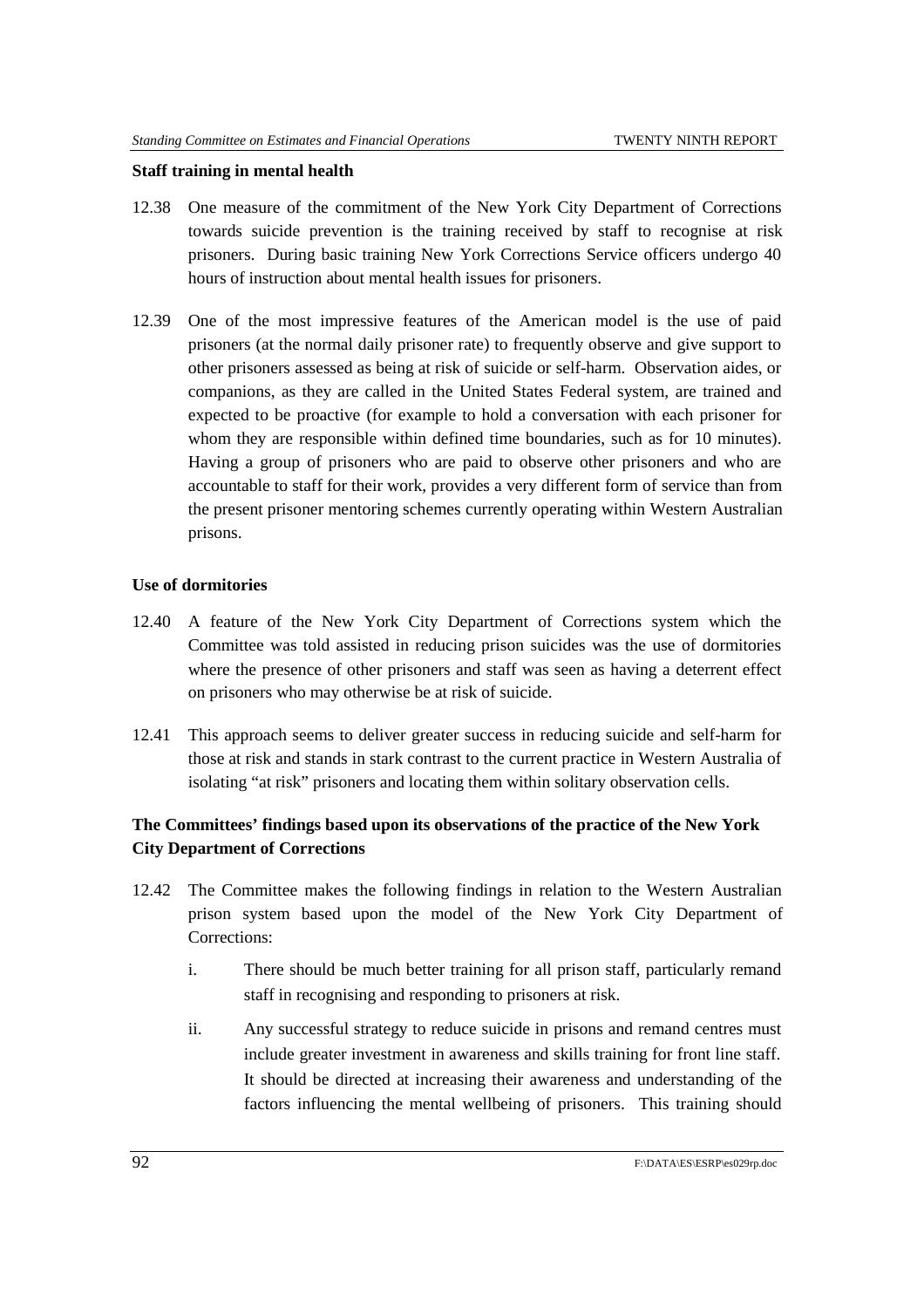ensure that the whole issue of self-harm and suicide is thoroughly canvassed.

- iii. There should be more effective initial risk assessment.
- iv. When a prisoner is admitted to prison he/she should receive a thorough assessment of his/her health needs.
- v. A full induction program should be provided for those entering prison for the first time. This should monitor behaviour as well as provide essential support and information. The induction program should last for a minimum of 48 hours during which time prisoners should be under close supervision from staff and trained support prisoners in a dedicated induction area. It is very important that reception cells are free from ligature points and that shared accommodation is available. Consideration should be given to the use of dormitory style accommodation for this initial assessment to house those considered to be at greatest risk.
- vi. Suicide prevention workers should interview and support at risk prisoners.
- vii. Suicide prevention workers should be recruited to undertake the assessment and care of those at risk. They should have specialised training and be suitably qualified.
- viii. There should be more use of other prisoners to assist staff in preventing suicide.
- ix. Consideration needs to be given to investigating alternative means of accommodating at risk prisoners in light of new authoritative research into the effects on prisoners of being accommodated in observation cells which have been stripped of all amenities.

#### **RECOMMENDATION 20**

12.43 **The Committee recommends that consideration be given to adopting the approach of the New York City Department of Corrections towards prisoners at risk. This involves the introduction of additional training for correctional staff about mental health issues; an induction program for prisoners (minimum of 48 hours in a dedicated induction area which has dormitory style accommodation); the appointment of professionally trained suicide prevention workers; and the engagement of paid prisoner observation aides.**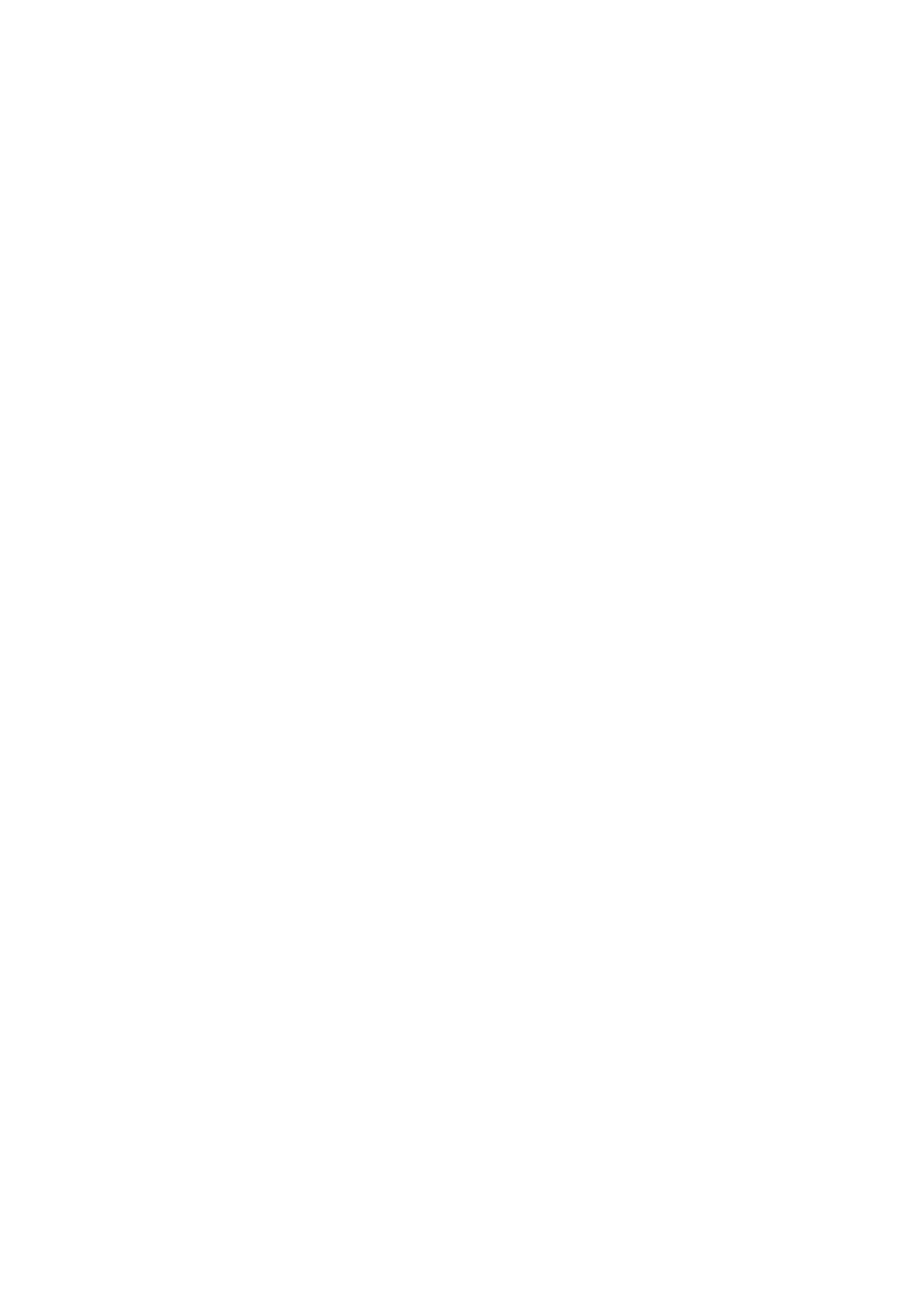# **CHAPTER 13**

# **IMPROVING PRISON MANAGEMENT – SERVICE LEVEL AGREEMENTS**

13.1 The Smith Report made a number of recommendations concerning ways in which the Western Australian prison system could be improved. Included amongst the Report's recommendations was the following:

> *"The Ministry of Justice should be allocated sufficient funds to provide adequate services for sound prison management. Prison operations could perhaps then be funded on the basis of prisoner/ days. This would ensure that prisons, prisoners and staff do not suffer due to circumstances (such as changes in crime and/or sentencing policy) that they have no control over."<sup>197</sup>*

13.2 The Smith Report also recommended that the Offender Management Division of the Ministry of Justice should ensure that business and strategic plans have short, medium and long term objectives. The plans need to include the following minimum elements:

> *"a) Service Level Agreements for each prison that set out the accountabilities, requirements, responsibilities, authorities and provisions for the operation of the service.*

> *b) The urgent and comprehensive training of prison officers on a continuous basis to achieve high levels of competence and professionalism.*

> *c) A productive co-operation between the Health Services Directorate and Prison Operations to maximise the goals of both Directorates and ensure productivity at interface issues such as crisis care, drug use and program delivery.*

> *d) Sufficient levels of activities and engagement for all prisoners at various periods of their imprisonment.*

> *e) Benchmarks, performance indicators and measures of acceptable levels of control and safety.*

<sup>197</sup> *Report of the Inquiry into the Incident at Casuarina Prison on 25 December 1998*, March 19 1999, p. 144.

F:\DATA\ES\ESRP\es029rp.doc 95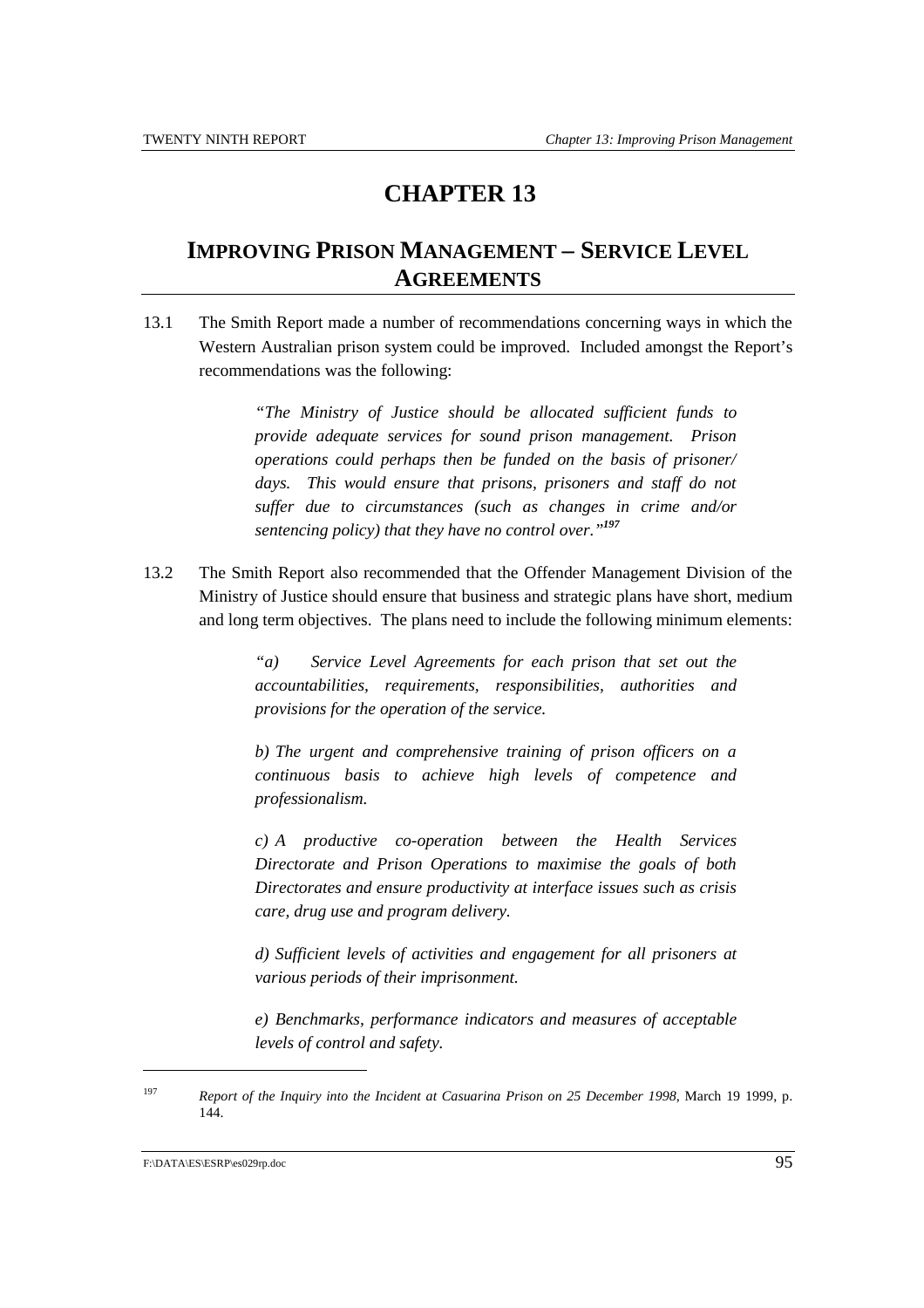*f) A strategic and effective system of incentives to shape and encourage pro-social behaviour in prisoners.*

*g) A plan to monitor and improve the quality of prisoner-officer relationships.*

*h) Procedures for the control and restraint of disruptive prisoners that are effective and perceived as fair by prisoners.*

*I) A comprehensive drug strategy to incorporate all aspects of prisoners' drug use. This should be based on a clear understanding of the current nature of offender drug use patterns and incorporate a strategic approach covering drug interdiction, the prison power structure and drug trade, use of prescription medication, the role of Health Services, detoxification, opiate dependency and the role of education, programmes and occupation.*

*j) Relevant and effective medical and treatment services.*

*k) An effective regulatory mechanism. Every aspect of the operations of prisons should be subject to qualified inspection on a random and regular basis.*

*l) Adequate prisoner services such as accommodation, programmes, access to telephones, visits, recreation and work."<sup>198</sup>*

- 13.3 The Committee has touched on most of the above recommendations, with the important addition of alternative sanctions to imprisonment. With a greatly reduced prison population, the Western Australian prison service would be better able to provide the health services, programs and level of care quite properly expected of it.
- 13.4 Many of the above objectives can be clearly established as minimum requirements with the introduction of Service Level Agreements.
- 13.5 The Committee was impressed with the operation of the Service Level Agreement at Strangeways Prison in Manchester. The Committee visited Strangeways Prison, observed the running of the prison and met with the Governor. The Committee was provided with a copy of the Manchester Service Level Agreement, the important features of which are set out below.

<sup>198</sup> Ibid, pp. 144-146.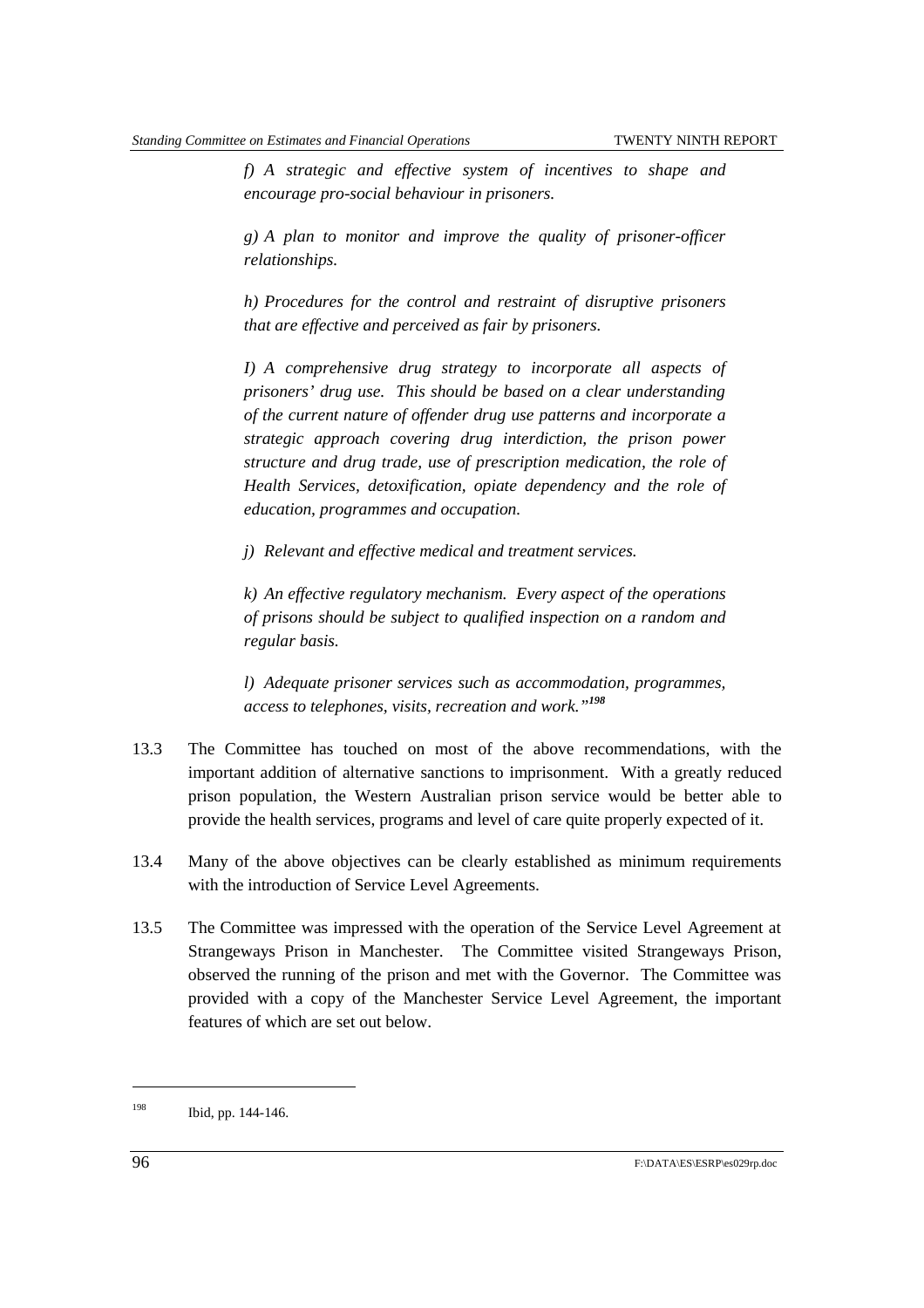13.6 A Service Level Agreement clarifies roles and responsibilities and provides comprehensive and unambiguous statements of requirements, standards and expected outcomes from service providers. It provides a means of focussing management effort on specific outcomes. Appropriate financial arrangements and performance review provide a framework for financial and operational accountability.

## **What is a Service Level Agreement?**

13.7 A Service Level Agreement is a formal agreement between two government departments/agencies, or two parts of the same department or agency (or any interdependent unit), for the provision of a service by one to the other. A Service Level Agreement usually includes arrangements for the service provider to be funded by the customer for the cost of delivering the service. A Service Level Agreement, although having many features of a contract, is not legally enforceable as the Crown is indivisible in law (that is, government departments and agencies all represent the Crown and the Crown cannot sue itself).

## **Manchester Prison**

- 13.8 Manchester Prison is the only prison in the United Kingdom operating under a Service Level Agreement.
- 13.9 After a serious riot in 1990, Manchester Prison was completely refurbished. It was virtually rebuilt around the core of Victorian galleried wings and some other original buildings. Located on the very edge of the city centre it is easily accessible for visits and for links to courts.
- 13.10 The Governor and selected management staff successfully bid for the running of Manchester Prison after a competitive tender against six other bidders. The bid from the "in-house" team was judged by HM Prison Service to offer the best combination of quality, price and confidence of delivery. The Service Level Agreement was entered into between the Governor of HM Prison Manchester and the Head of the Contracts and Competition Group on behalf of HM Prison Service.
- 13.11 The Service Level Agreement is modelled on the contracts which exist between HM Prison Service and the private sector prison operators in the United Kingdom. The heart of the Service Level Agreement is in a schedule which contains performance criteria representing the measurable outputs of fulfilment of service. The performance criteria reflect HM Prison Service targets. The Service Level Agreement commits the Governor to ensuring that Manchester Prison fully meets the performance criteria using only the resources provided for that purpose. It therefore follows that the Governor must be given the maximum discretion possible to manage the process (that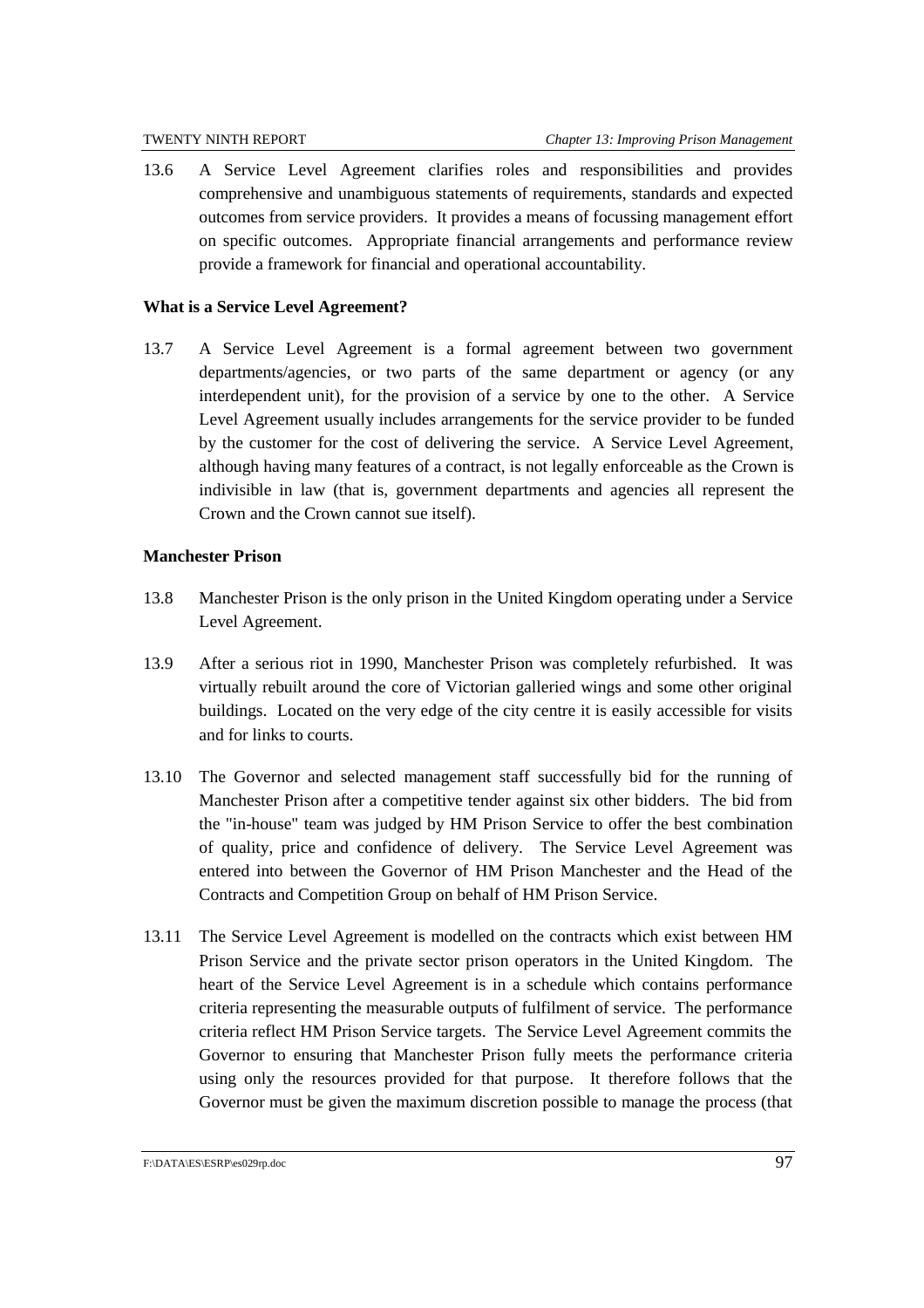is, inputs) in the way he/she thinks will best ensure that the required outputs are delivered. However, in some areas of security and control HM Prison Service believes that common approaches need to be followed to ensure public confidence irrespective of who manages a prison. These standards apply to all prisons, including contract managed prisons.

- 13.12 Manchester Prison's budget is "ring fenced" which means that it cannot be unilaterally reduced by HM Prison Service. Furthermore, HM Prison Service cannot impose further efficiency gains on Manchester Prison for the term of the Service Level Agreement as HM Prison Service judges that it has already made substantial savings from Manchester Prison stemming from the original competition.
- 13.13 HM Prison Service can alter the service it gets from Manchester Prison (including increasing Manchester Prison's obligations under the Service Level Agreement), but only by entering into an implementation plan with the Governor setting out an estimate of how the Service Level Agreement Price (that is, the prison's budget) would need to be adjusted to allow implementation of the change without affecting the rest of the service.
- 13.14 The benefits of the Service Level Agreement have been to achieve the designated efficiency savings to HM Prison Service and to improve drastically the prison regime (average time out of cells, etc.). The benefit to the management and staff at Manchester Prison has been in having a signed and binding agreement specifying what they will deliver and outlining the resources required to provide a specified standard of service.
- 13.15 In the event of non-compliance with any of the requirements of the Service Level Agreement (including meeting the performance criteria) Manchester Prison may be held in default and failure to remedy the default may result in the Service Level Agreement being terminated.
- 13.16 The staff at Manchester Prison continue to work for HM Prison Service and their pay and conditions of service are identical to those of staff at any other public sector prison. The Independent Inspector of Prisons in the United Kingdom considers Manchester Prison to be a very important prison in the prison system because of what it represents for the future.
- 13.17 The Independent Inspector of Prisons of the United Kingdom indicated to the Committee that Service Level Agreements are the way ahead for HM Prison Service, not least because they represent a most effective tool for estimating the true cost of not just a prison, but of all activities conducted within it, particularly those designed to protect the public by tackling re-offending. They also allow more precise estimating,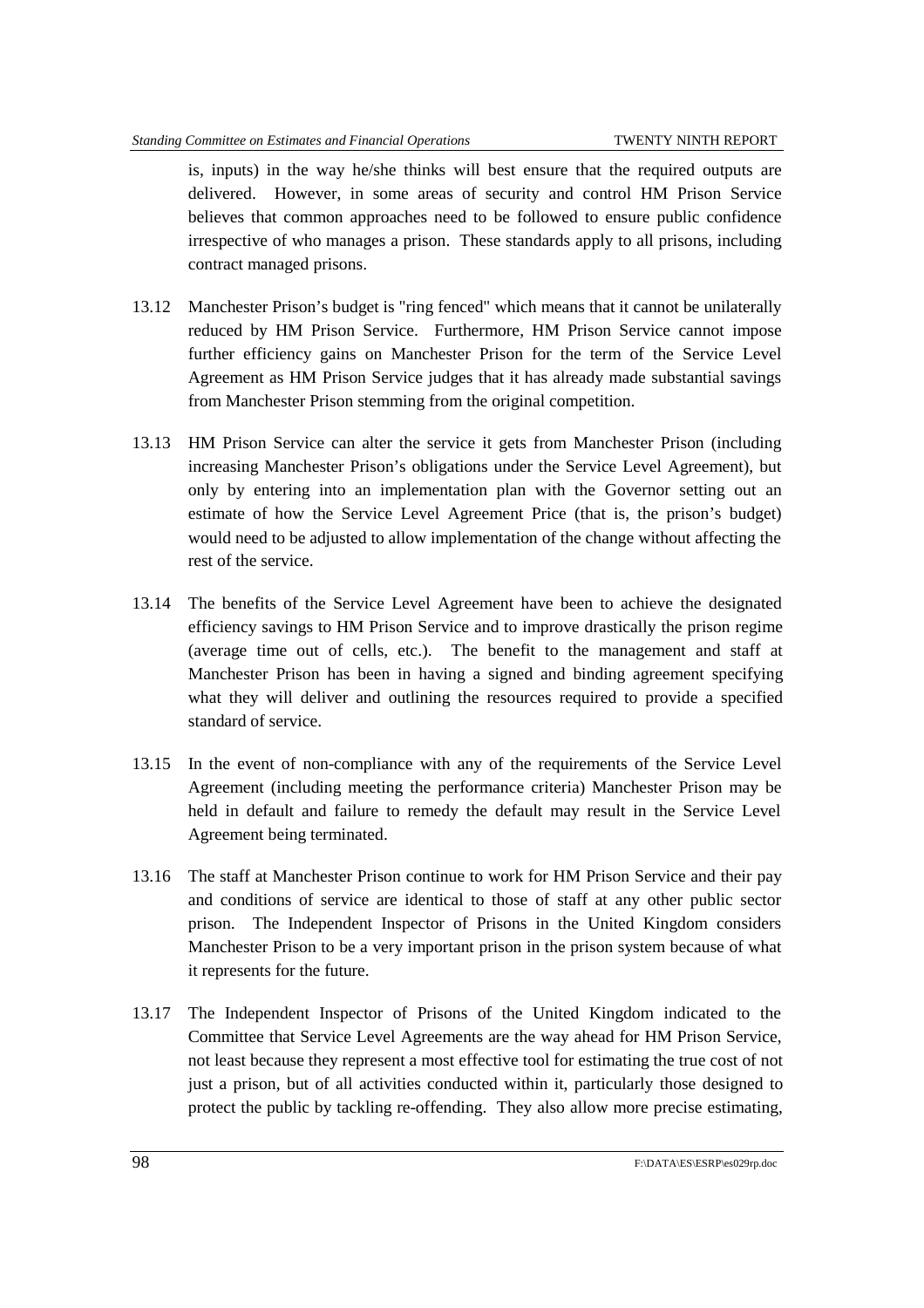and therefore allocating, of resources required to satisfy the operational role of a prison.

- 13.18 The Committee met with the Governor and staff of Manchester Prison, and were impressed by the enthusiasm and care with which they have responded to the opportunity and the challenge that introducing and operating the Service Level Agreement has provided. The Committee noted the sense of ownership that permeated the whole staff, which appeared to be a positive motivating factor.
- 13.19 Through the Service Level Agreement, the staff at Manchester Prison, have the advantage of being told precisely what is expected of them, for which they are then resourced, which provides a much more exact explanation of the cost of imprisonment in those prisons than is possible elsewhere. Because Service Level Agreements have to be set according to the role and type of each prison, they are, in themselves, useful tools for clarifying the role of a prison within a complex system. To work properly they require continuous self-audit, to ensure compliance, and compliance monitoring becomes an important responsibility.
- 13.20 The effective use of a Service Level Agreement at Manchester Prison has demonstrated that this approach can work and in our opinion this model can be adapted for use within the Western Australian prison system. The Committee notes however that considerable work is needed to identify the nature and structure of Service Level Agreements as they would operate in the Western Australian prison system. The Committee also notes that the development of Service Level Agreements also requires a clarification of objectives and performance criteria to be used by the Offender Management Division within the Ministry of Justice. The Committee stresses that there must be proper internal and external regulatory structures and monitoring processes in place to ensure compliance with the Service Level Agreements.

## **RECOMMENDATION 21**

13.21 **The Committee recommends that Service Level Agreements should be adopted as a pilot scheme for prisons in Western Australia and that a working group be established with broad representation to draft appropriate Service Level Agreements.**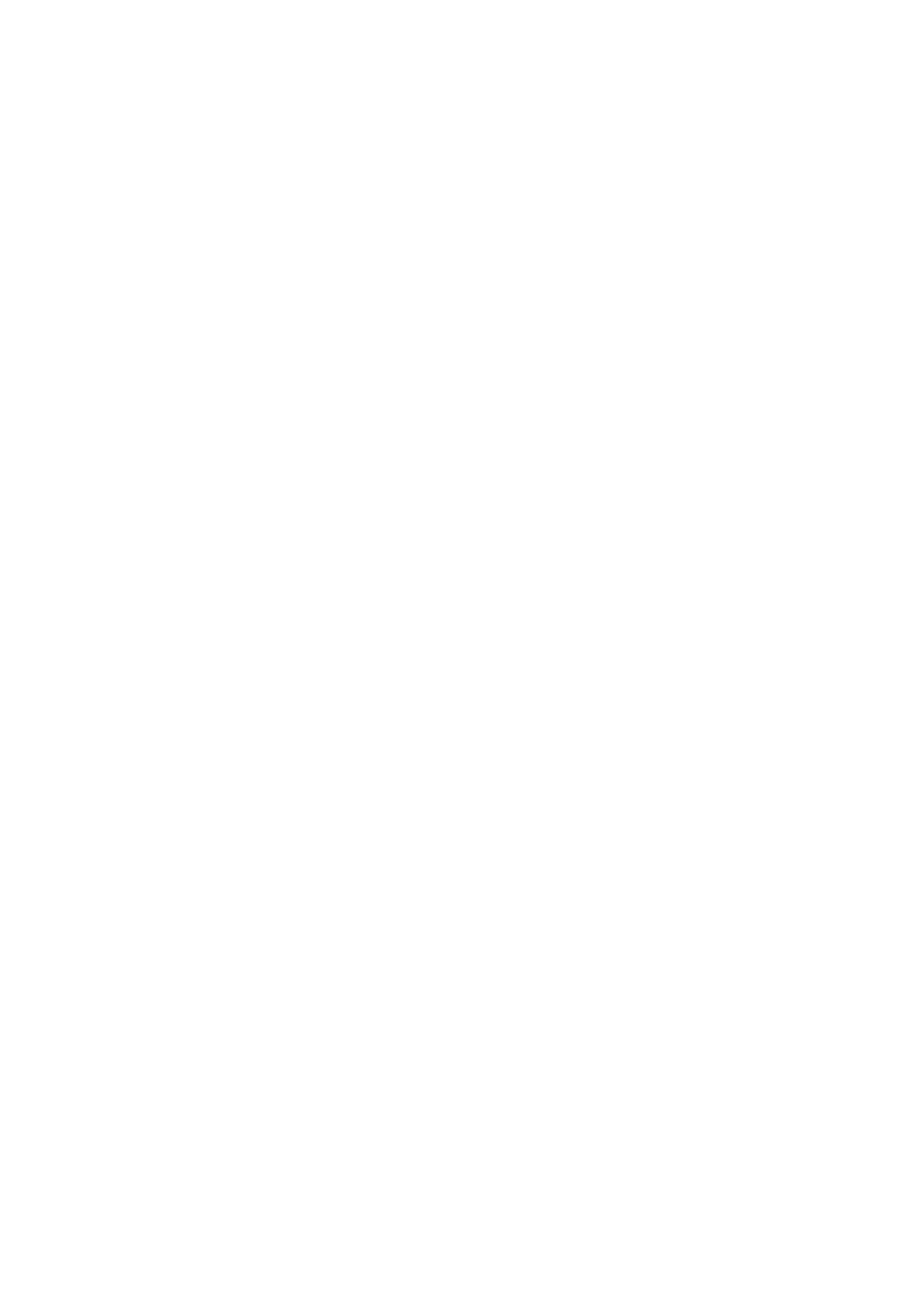## **CHAPTER 14**

## **OUTSIDE SCRUTINY OF INMATE MANAGEMENT**

#### **Independent Inspector of Prisons**

- 14.1 In evidence presented to the Committee in 1998, it was suggested there should be an independent inspectorate role within the Western Australian prison system along similar lines to the independent inspectorate model operating in the United Kingdom.199
- 14.2 The role of the United Kingdom Independent Prisons Inspectorate is built around a five yearly program of announced inspections of every prison establishment as well as a program of unannounced and follow-up inspections, in addition to preparing two thematic reviews per year on issues affecting the treatment and conditions of prisoners.<sup>200</sup> This involves inspections of 139 prisons with a total prisoner population of about 65,000. The establishment of an Inspectorate of Prisons, independent of the Prison Department, and the publication of its reports, are considered an important part of the process in the United Kingdom of increasing public understanding of the prison system.
- 14.3 While in the United Kingdom, the Committee met with Mr Colin Allen, Deputy Chief Inspector of Prisons. Mr Allen conveyed to the Committee a range of matters in relation to the running of an Independent Inspectorate and how the prison system in the United Kingdom is conducted.
- 14.4 The influence of the Independent Inspectorate in the United Kingdom on the operation of HM Prison Service is significant:

*"In the United Kingdom, the establishment of an Inspectorate of Prisons, independent of the Prison Department, and the publication of its reports, are considered a vital part of the process of increasing public understanding of the prison system. HM Chief Inspector also, however, draws attention - quite rightly - to the serious implications of some of the major problems facing the Prison Service such as overcrowding, the poor quality of the regime in local prisons in particular and the maintenance of the prison estate. All are direct*

<sup>199</sup> Professor Richard Harding's evidence to the Committee, March 11 1998, p. 9.

<sup>200</sup> It carries out its functions under section 5A of the *Prisons Act 1952* (UK) as amended by section 57 of the *Criminal Justice Act 1982* (UK).

F:\DATA\ES\ESRP\es029rp.doc  $101$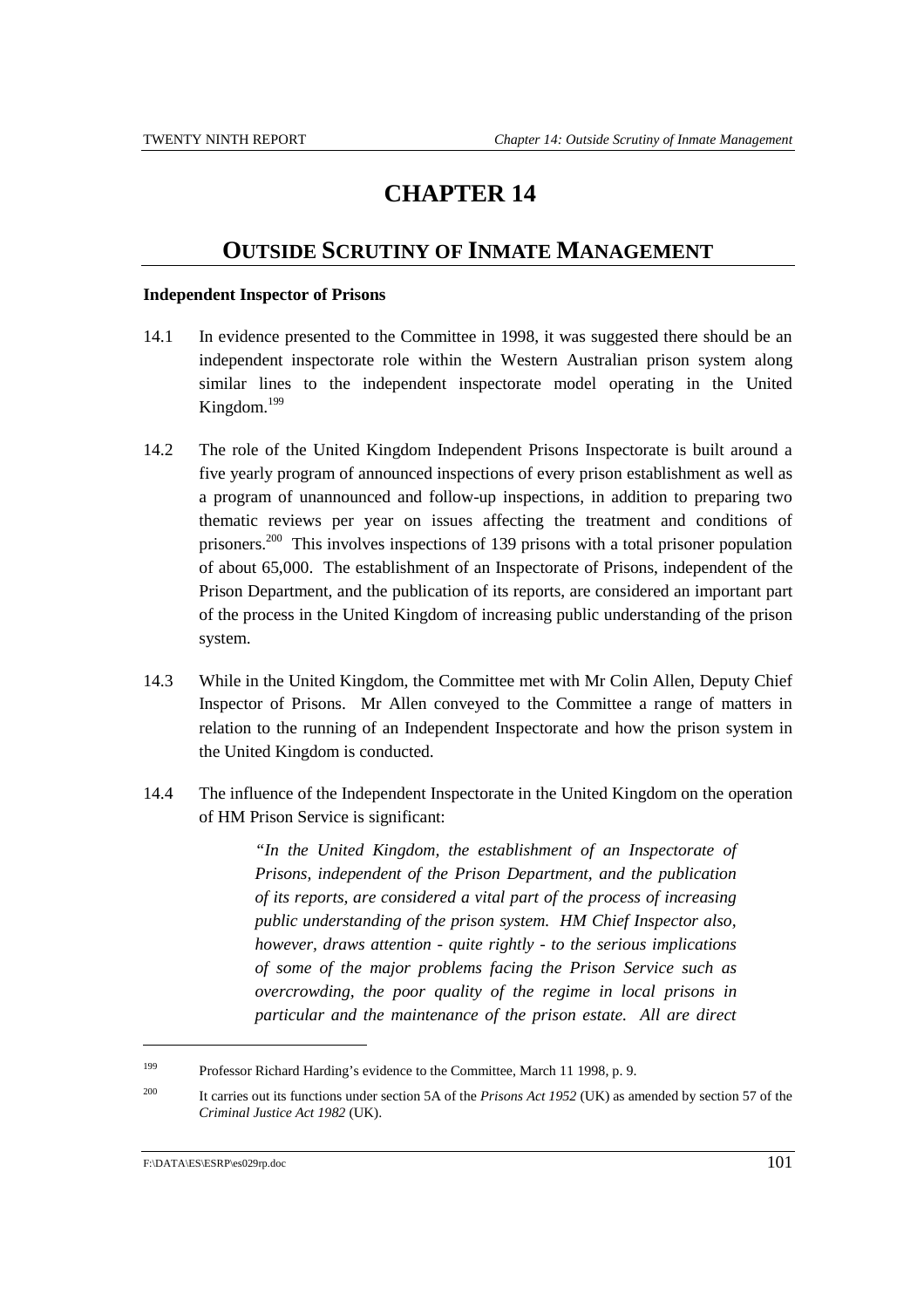*consequences of the mismatch between the demands made upon the Prison Service and the resources available to it; a mismatch which the Government has acknowledged and which it is the aim of Government policy to correct."*<sup>201</sup>

- 14.5 The Statement of Purpose of the Chief Inspector of Prisons aims at a reduction in crime by providing for the inspection of the treatment and conditions of those in HM Prison Service custody. This informs Ministers, Parliament and others and influences the planning process.
- 14.6 The most eloquent advocate for the work of the Independent Inspectorate is the Independent Inspector himself:

*"I interpret the role of the Chief Inspector of Prisons as being to monitor, and hopefully influence, treatment and conditions of prisoners. I couple this with monitoring and influencing treatment and conditions of staff, because I do not believe that conditions will be right for prisoners unless conditions are right for staff."*<sup>202</sup>

14.7 The role of the Chief Inspector also involves constructive criticism:

*"In exercising my responsibilities for monitoring and influencing the treatment and conditions of prisoners, I report on what I find and make recommendations for improvements to delivery. It will not have escaped people's notice that I have appeared to concentrate as much on the means of delivery, namely the actions of Prison Service senior management, as on the point of delivery, namely the prison being inspected. I have done this quite deliberately, because prisons need direction and leadership, not just resources, and the quality of that leadership is a hugely important factor in the achievement of objectives. Unless senior management is ruthless in insisting on the maintenance of standards, never tolerating anything less than what is required, while recognising and enthusing over what is good, or better, no operational organisation can hope to succeed. ... Prisons can only do what they can with what they have been given, and, if this is insufficient for their task, it is the task of senior management to try to obtain it for them. Independent and rigorous inspection is part of the penal system, but I remain concerned at the number of times that I*

l

<sup>&</sup>lt;sup>201</sup> Rt. Hon. William Whitelaw CH MC MP, Secretary of State for the Home Department, in a foreword to the first report of Her Majesty's Chief Inspector of Prisons, March 1982, Cmnd 8532.

<sup>202</sup> HM Chief Inspector of Prisons for England and Wales, April 1996 to November 1997, *Sixteenth Annual Report*, p 6.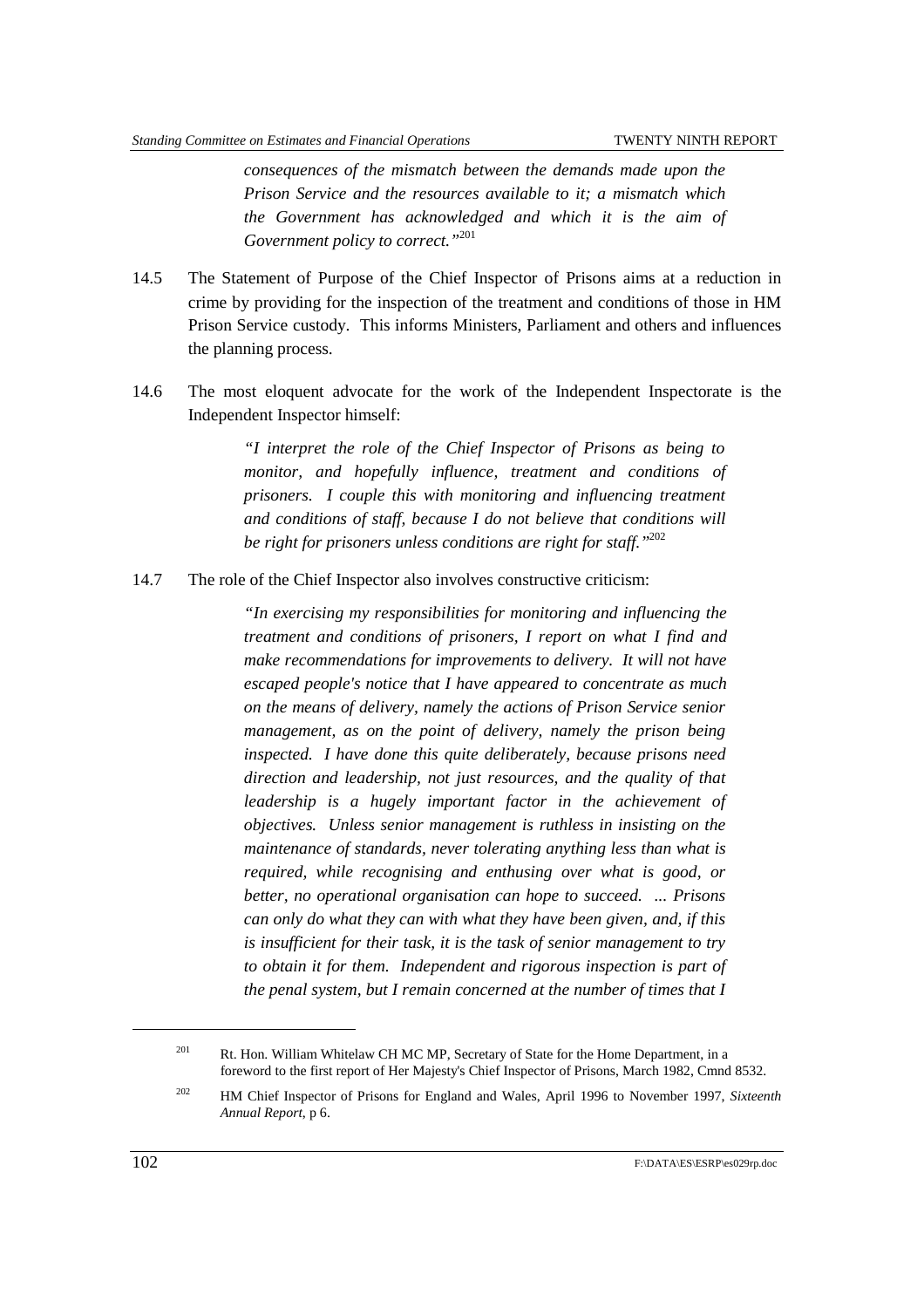*find myself reporting on poor standards in prisons, which I would have expected senior management to have identified and eliminated, not leaving them to be discovered by the Inspectorate on what are, necessarily, only infrequent visits to each prison. ... If therefore I appear critical of some aspects of senior management it is because of the impact that it has on the treatment and conditions of prisoners on which I am required to report."203*

14.8 The inspection process also contributes to the sharing of good practice between prisons:

> *"When I addressed the Prisons Board recently it was put to me that they felt encouraged because so many of the items I was advocating were being thought about or were already in hand. That may be so, but it is one thing to be thinking about something at Headquarters, it is another thing entirely to oversee its introduction on the ground, and it is at ground, or prison level, that I see effects on the treatment and conditions of prisoners, on which I am required to report.*

> *It is not as if the Prison Service is not thinking about these things. But good practice is something they are very bad at sharing. The "not invented here" syndrome comes into play. There are some very good examples of prisoner information around, there are very good examples of sentence planning on a computer but only used in one prison, not transported to others. They could help themselves if they shared information much more quickly."* <sup>204</sup>

14.9 The sharing of information and the exchange of ideas has greatly assisted the work of prison staff who work in conditions that survey after survey reveal have high levels of stress:

> *"It is no surprise to me that Prison Officers consistently top the list of stressful jobs, whenever these are analysed, because some of them have to deal, day-after-day, with very difficult, dangerous and disruptive people, who are only committed to their care because of a crime that they have committed against the community to which the majority of them will ultimately return. It is their job both to ensure that those committed to prison are kept there for the period of their*

<sup>203</sup> Ibid.

<sup>&</sup>lt;sup>204</sup> Sir David Ramsbotham, Chief Inspector of Prisons, Minutes of Evidence Taken Before the House of Commons Home Affairs Committee, Tuesday March 10 1998.

F:\DATA\ES\ESRP\es029rp.doc 103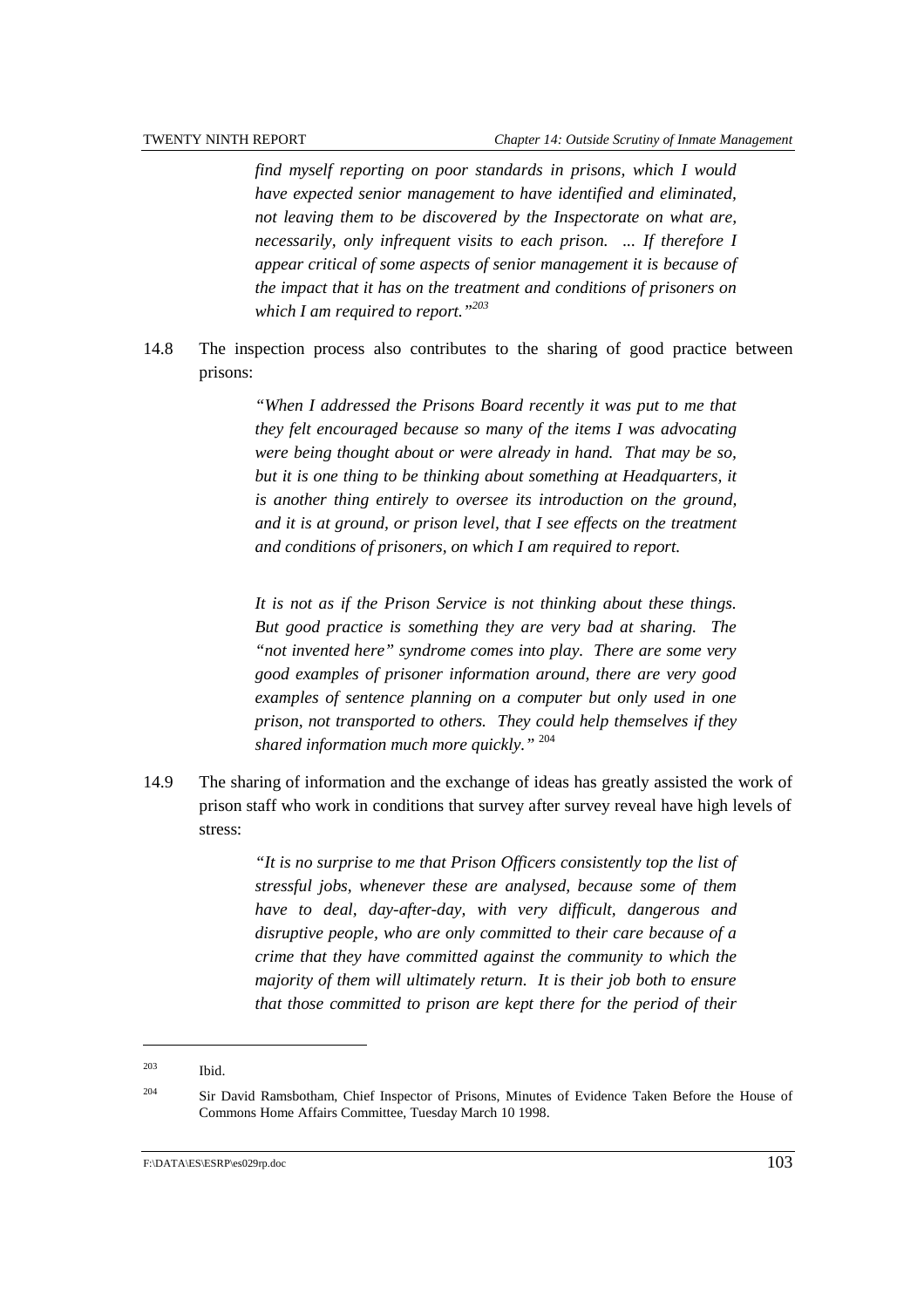*sentence, in safety but also ensuring the safety of the community, and that sentence time is used to encourage and enable prisoners not to re-offend, using all the means that they have at their disposal, and I can only admire them for what they do."* <sup>205</sup>

- 14.10 In the above paragraphs, the Chief Inspector of Prisons has concisely articulated problems which beset not just the British prison system but the Western Australian prison system as well.
- 14.11 The Committee notes the effectiveness of the Chief Inspector of Prisons of the United Kingdom in bringing to the attention of the Parliament and the wider public issues relating to the operation of prisons in the United Kingdom. The Committee notes that in Western Australia an Office of Inspector of Custodial Services has recently been established.<sup>206</sup> The Committee supports the establishment of an independent inspector of prisons as part of a total revision of the external accountability mechanisms that apply to Western Australian prisons.
- 14.12 The Committee is especially pleased to note that the Inspector of Custodial Services has been equipped with wide-ranging powers to enter and inspect Western Australian prisons at any time without notice.<sup>207</sup>
- 14.13 The Chief Inspector of Prisons of the United Kingdom is assisted by the work of the Prisons Ombudsman and prison Boards of Visitors. The role of these parties will be discussed briefly below.

#### **Dealing with prisoners' complaints in the United Kingdom**

- 14.14 Failure to take prisoners' grievances seriously can have damaging consequences for both the individual's rehabilitation and for the prison system as a whole. The fair and just treatment of prisoners is in the interests of the wider criminal justice system as well as the general public.
- 14.15 As the Smith Report revealed:

*"A major source of tension for both prisoners and staff was the current grievance procedures. Some staff felt they were under*

<sup>205</sup> Ibid.

<sup>206</sup> S18 of the *Prisons Amendment Act 1999* inserts Part XA "Inspector of Custodial Services" after s109 of the *Prisons Act 1981.* The Office of the Inspector of Custodial Services formally commenced operation as of June 18 2000.

<sup>207</sup> Ss109I-109K of the *Prisons Act 1981* as amended by s18 of the *Prisons Amendment Act 1999*.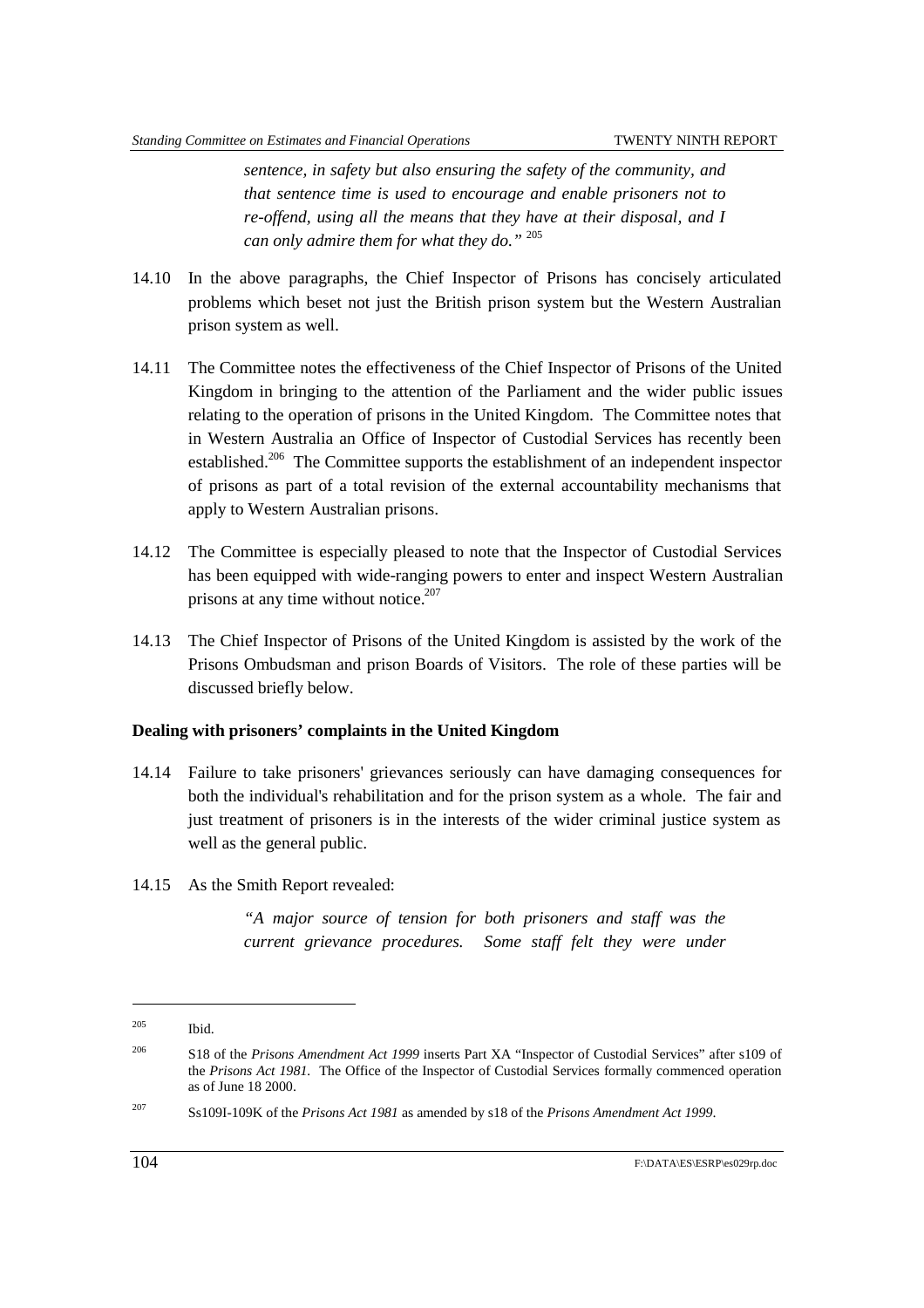*constant attack from the Ombudsman whilst prisoners had little faith in the current grievance procedures."*<sup>208</sup>

- 14.16 The Committee had the opportunity to review the prisoner grievance system operating in the United Kingdom.
- 14.17 In addition to internal grievance procedures, the United Kingdom has a Prisons Ombudsman and each prison has a Board of Visitors. Every prison has a formal request/complaint procedure.
- 14.18 Prisoners can raise complaints in the United Kingdom in the following ways:
	- i. Formal requests/complaint procedure submitted through a set of prescribed methods.
	- ii. Informal procedure taken to personal officer/line manager.
	- iii. Option of speaking to Board of Visitors.
	- iv. To approach external sources (solicitor or other source) which then comes back into the prison. Prisoners are increasingly turning to external grievance procedures.
- 14.19 Often prisoners raise complaints externally to solicitors because HM Prison Service is obliged to formally respond to solicitors who write to prison governors.

#### **Grievance procedure in Western Australia**

- 14.20 The United Kingdom model not only offers a range of parties to whom prisoner complaints can be made, but also imposes an orderly procedure in which this may be accomplished. Until a prisoner has exhausted the "request/complaint" procedure, the prisoner cannot go to the Prisons Ombudsman.
- 14.21 Under the current Western Australian grievance procedures, a prisoner can make a complaint directly to the Ombudsman, Human Rights Commissioner, Attorney General, Superintendent and Members of Parliament. There is no process to ensure that duplication is avoided in handling complaints or that internal complaint processes are first followed or that action is taken when complaints are justified. This highlights a serious flaw in the current system for dealing with prisoner complaints. The current grievance and complaints system does not have clear lines of responsibility and accountability. This in part stems from poorly defined minimum standards and a

<sup>208</sup> *Report of the Inquiry into the Incident at Casuarina Prison on 25 December 1998*, March 19 1999, p. 137.

F:\DATA\ES\ESRP\es029rp.doc 105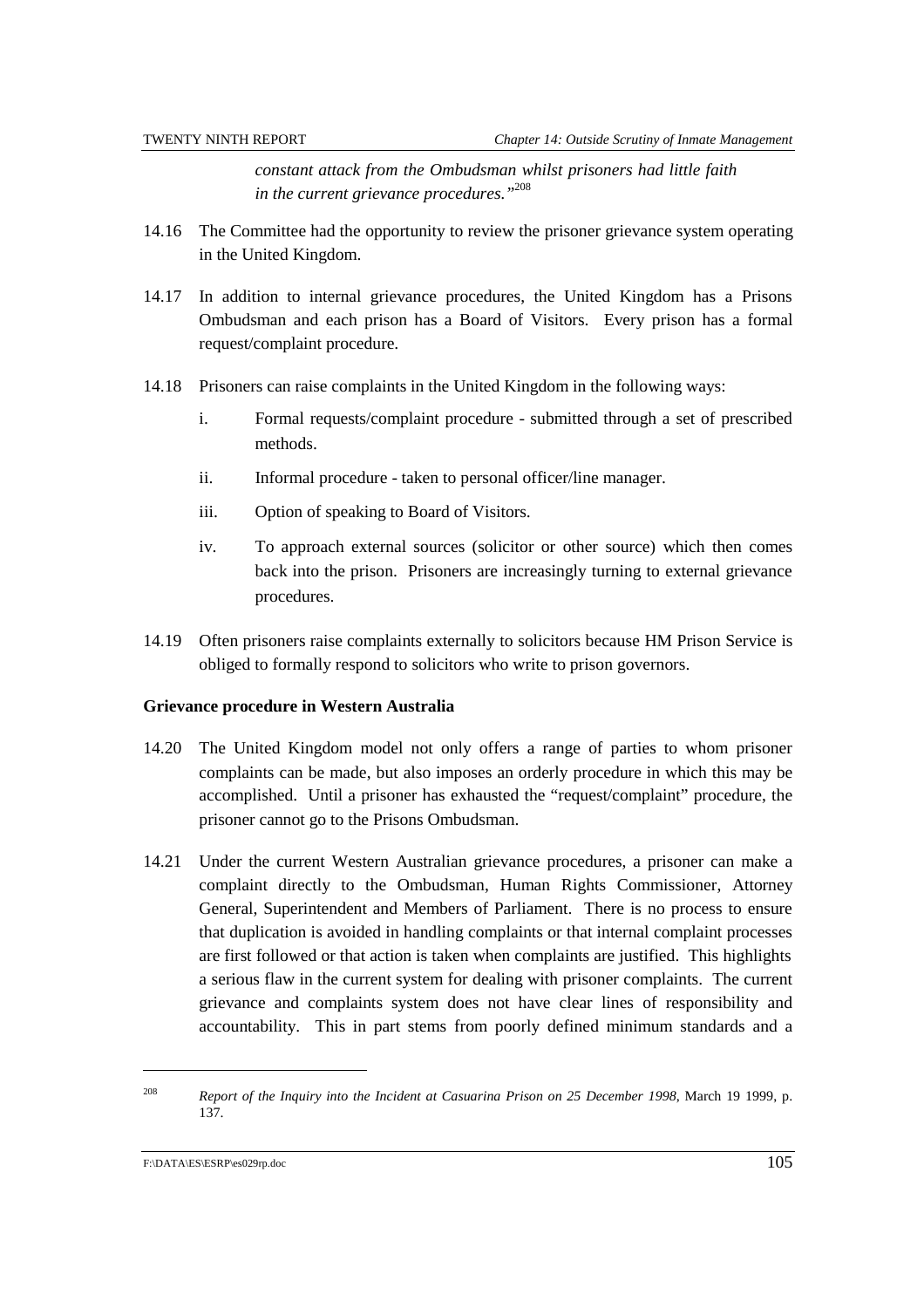confused organisational structure, which should be rectified by the introduction of Service Level Agreements.

#### **United Kingdom Prisons Ombudsman**

14.22 In the United Kingdom in October 1994 the first Prisons Ombudsman was appointed. The Prisons Ombudsman has the following statement of purpose:

> *"To provide prisoners with an independent and effective avenue of complaint which is fair and even-handed, has the confidence of prisoners and the Prison Service, and contributes towards a just prison system."*<sup>209</sup>

- 14.23 The Prisons Ombudsman's main responsibility is to investigate complaints about prisoners' treatment in both public and privately run prisons, including disciplinary decisions, but excluding complaints about convictions, sentence lengths and release dates. All internal procedures have to be exhausted before a complaint can be made to the Prisons Ombudsman. His powers are limited to making recommendations and do not extend to the award of compensation, although he may recommend an *ex gratia* payment.
- 14.24 The role of the Prisons Ombudsman is to make a significant contribution not just to the resolution of individual problems but also to promote a fairer and more just prison system.
- 14.25 In Western Australia the State Ombudsman, currently Mr Murray Allen, as part of his general role of investigating complaints against public sector agencies, undertakes duties similar to those of the specialist United Kingdom Prisons Ombudsman.

#### **Boards of Visitors in the United Kingdom**

- 14.26 The role of Boards of Visitors in the United Kingdom is to:
	- a) hear complaints:  $2^{10}$
	- b) report any abuse immediately to the Secretary of State; $^{211}$  and
	- c) enquire into any report made to them that a prisoner's health, mental or physical, was likely to be affected by any condition of

l

<sup>209</sup> *1998/1999 United Kingdom Prisons Ombudsman's Annual Report*. [http://www.penlex.org.uk/pages/oms9901.html#a]

<sup>210</sup> *Prison Act 1952* (UK), s6.3.

<sup>211</sup> *Prison Rules 1969*, Rule 94(4) (*Prison Rules 1999*, Rule 77(4)).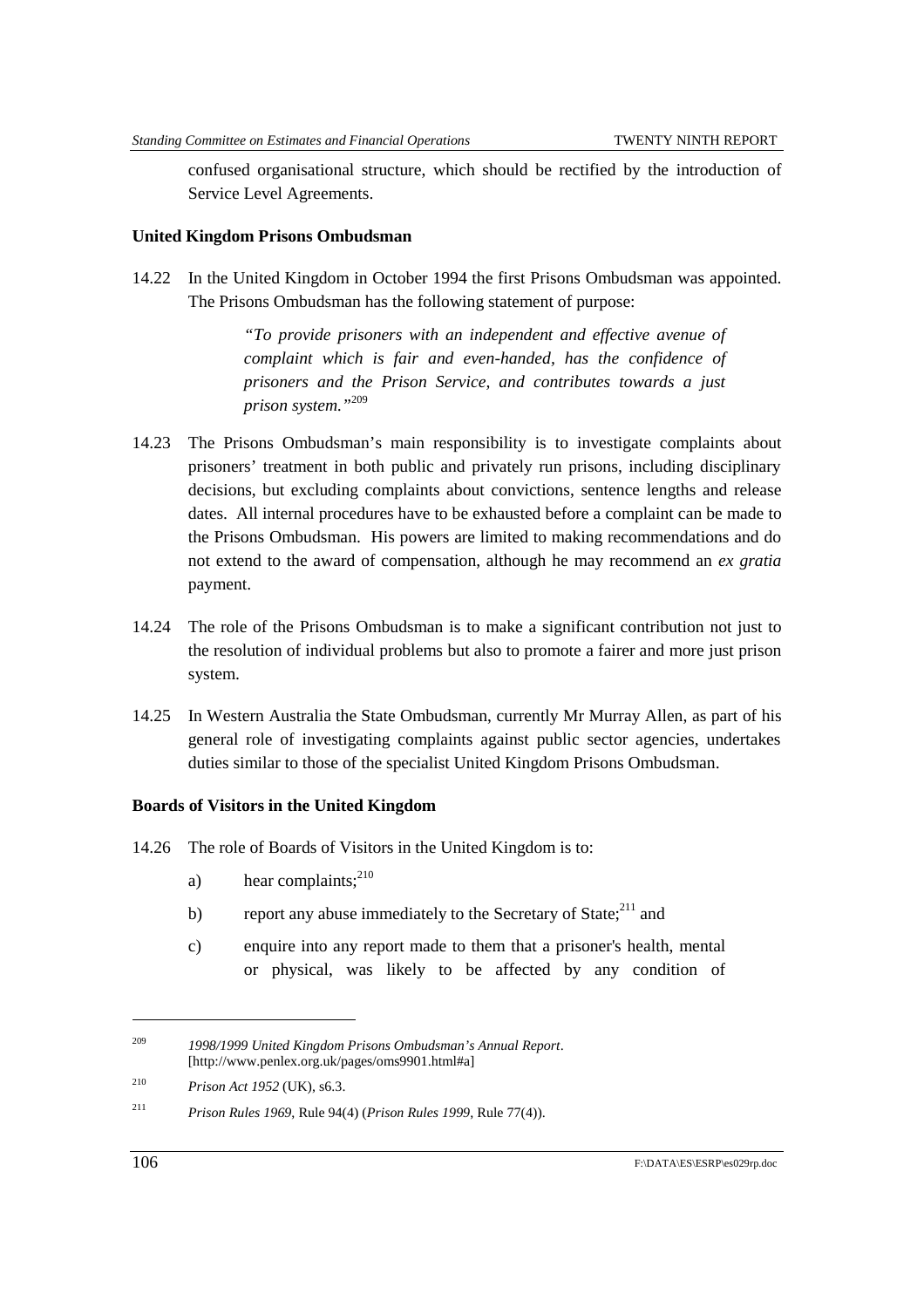imprisonment.<sup>212</sup>

- 14.27 The members of the Boards of Visitors are considered to perform a useful function in maintaining the standards of prisons by having the opportunity to get to know the operations of a specific assigned prison. Neither the Prisons Ombudsman nor the Chief Inspector of Prisons is in the position to monitor a specific prison in such a regular and comprehensive way. The Independent Inspector (and to a lesser extent the Prisons Ombudsman) closely reviews the annual reports of the Boards of Visitors.
- 14.28 The role of the Prisons Ombudsman and Boards of Visitors are a complementary part of the external system of accountability. The important role that Boards of Visitors play in ensuring accountability of the HM Prison Service has been vividly demonstrated recently in the case of Wormwood Scrubs Prison.
- 14.29 In its Annual Report for 1997, the Wormwood Scrubs Board of Visitors noted:

*"Another principal area of concern is inmate allegations of abuse by officers ... There were investigations and none of the complaints were upheld. This may have been the right conclusion in every case but because investigations are carried out internally it supports the scuttlebutt of whitewash and collusion. Some names crop up regularly in these allegations and some staff have privately acknowledged to us that 'it goes on'."*<sup>213</sup>

14.30 Lord Justice Woolf, following the Strangeways Riot, observed that:

*"A prisoner, as a result of being in prison, is peculiarly vulnerable to arbitrary and unlawful action."*<sup>214</sup>

14.31 Although Lord Woolf's observation was made almost a decade ago, the recent charging of more than 25 HM Prison Service staff from Wormwood Scrubs Prison for alleged assaults against prisoners indicate his words are still valid today.<sup>215</sup> In 1999, the Chief Inspector of Prisons described the regime of Wormwood Scrubs Prison as "callous and evil", and to which successive prison governors and directors of the HM Prison Service had turned a blind eye for years.<sup>216</sup> The investigations initiated by the

<sup>212</sup> *Prison Rules 1969*, Rule 95(3) (*Prison Rules 1999*, Rule 78(3)).

<sup>213</sup> *1997 Wormwood Scrubs Board of Visitors Annual Report*. [http://www.penlex.org.uk/pages/bvworm97.html]

<sup>214</sup> *Prison Disturbances: April 1990*, Report of an Inquiry by Rt. Hon. Lord Justice Woolf and Hon. Judge Stephen Tumim, CM 1456, HMSO, London, para 14.293.

<sup>&</sup>lt;sup>215</sup> "Silencing Rambo (proposed merger of British prison and probation inspectorates would eliminate job of chief inspector of prisons David Ramsbotham)", *The Economist (US)*, April 29 2000, v355 i8168, p. 54. 216 Ibid.

F:\DATA\ES\ESRP\es029rp.doc  $107$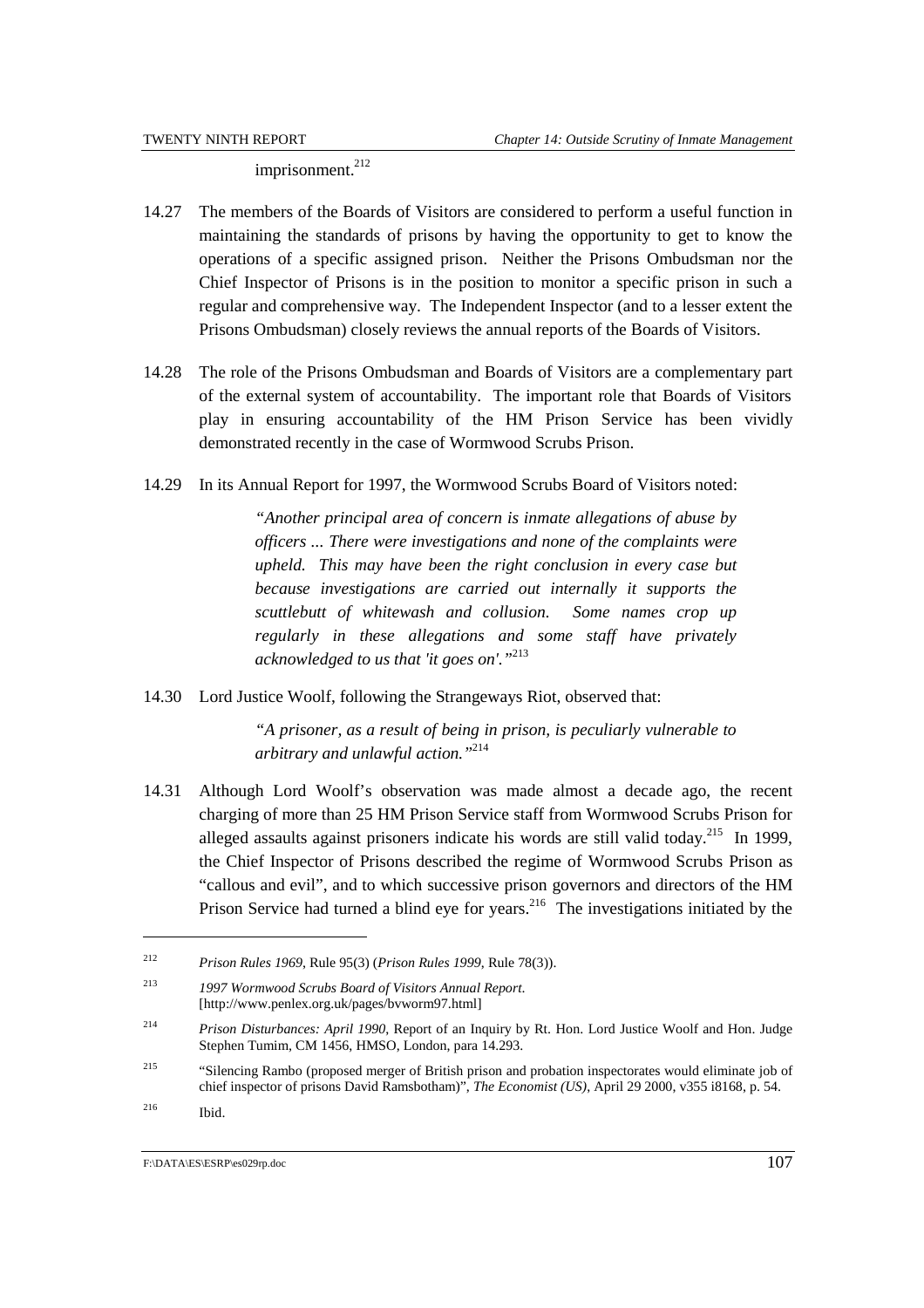Director General of Prisons that resulted in the prosecution of the Wormwood Scrubs Prison staff arose directly from complaints raised in reports by the Board of Visitors, the Prisons Ombudsman, and the Chief Inspector of Prisons.

- 14.32 The Boards of Visitors at specific prisons are an important part of the accountability process and can alert other accountability agencies to problems. For example, the Holloway Board of Visitors drew attention to unacceptable conditions at Holloway Women's Prison and the Chief Inspector acted upon the Board of Visitors' comments by visiting Holloway Women's Prison in 1997. Following the inspection, the Chief Inspector arranged a press conference at which he directed severe criticism at prison management and conditions. About six months later, the Chief Inspector returned and noted that there had been a radical upgrading of conditions and facilities at the prison.
- 14.33 The Chief Inspector of Prisons acknowledged the role of the Holloway Board of Visitors. In his Annual Report for 1996/97 Sir David Ramsbotham wrote:

*"It is of interest that, in addition to the fact that it was the Board of Visitors that drew attention to the conditions in HMP Holloway on which I reported last year, the Board of Visitors have subsequently drawn my attention to unsatisfactory conditions in a number of other prisons, encouraging me to carry out unannounced inspections and highlight problems in published reports. This is an example of how their genuine interest in the treatment and conditions of prisoners in their prisons, coupled with the experience that they bring to the judgements that they make, must not be discounted."*<sup>217</sup>

#### **Official Visitors scheme in Western Australia**

- 14.34 The concept of official visitors encourages greater community involvement in the corrective services system. It assists in "opening up" the system and is an enhanced accountability mechanism.
- 14.35 A prison visitors' scheme operates in Western Australia under section 54 of the *Prisons Act 1981.* However, there is anecdotal evidence that this scheme is not operating as effectively as it could in some prisons and is largely irrelevant to the system of accountability.
- 14.36 The Committee considers that there is a need to put in place a more coordinated system of outside scrutiny of prison operations in Western Australia. The monitoring grievance and complaint resolution system needs to operate within the various levels

<sup>217</sup> *1996/1997 Her Majesty's Chief Inspector of Prisons for England & Wales Annual Report*. [http://www.penlex.org.uk/pages/ciar96.html]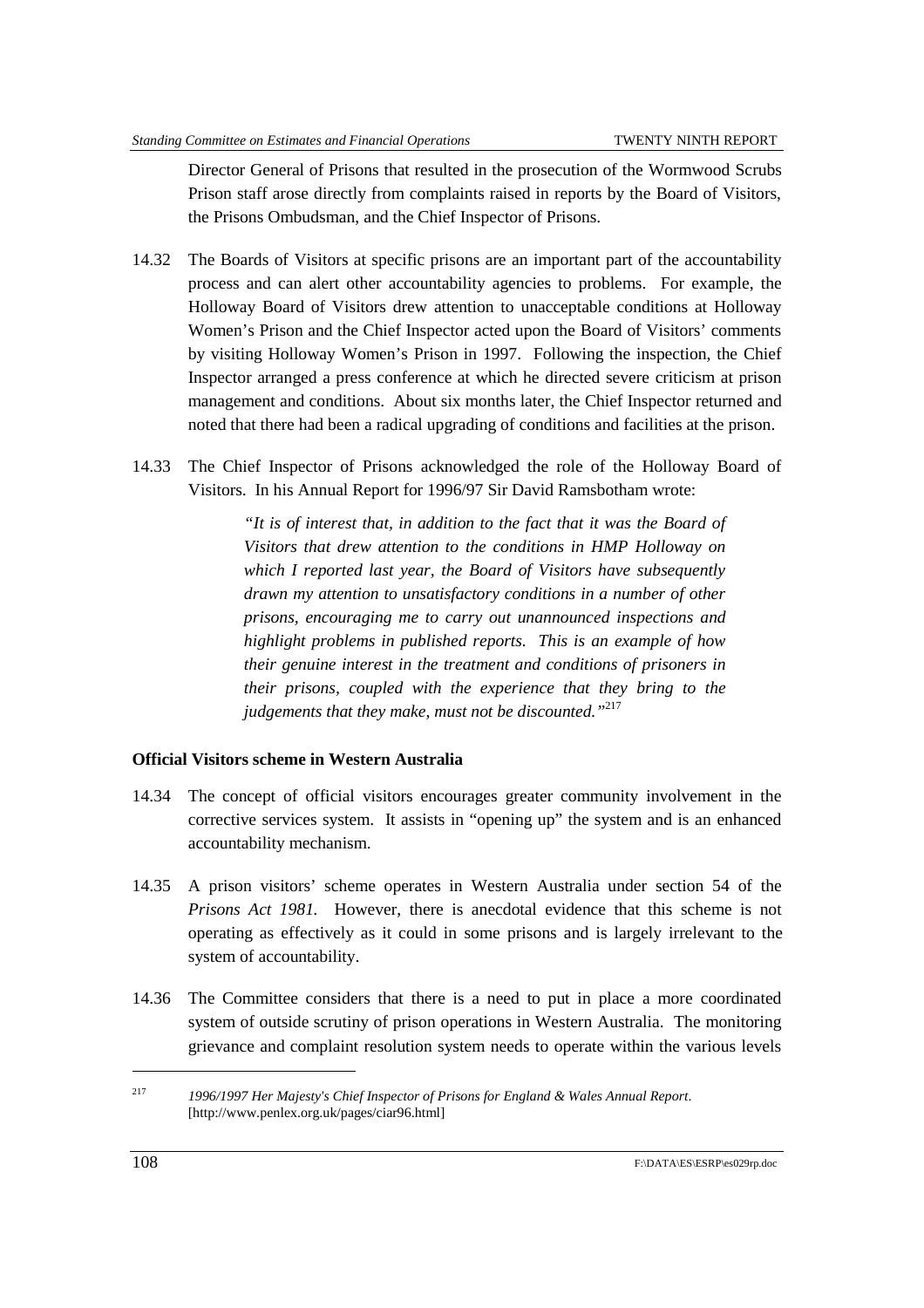of offender management. Whilst the Committee is encouraged by the introduction of the Independent Inspector of Custodial Services in Western Australia to deal with systemic issues, there are still no effective institutional level mechanisms to deal with prisoner grievances and complaints on a daily basis.

### **RECOMMENDATION 22**

14.37 **The Committee recommends that a system of Official Visitors (similar to the Board of Visitors in the United Kingdom system) be established. It is suggested that at least three Official Visitors (preferably one legally qualified and two community representatives) be appointed by the Minister and assigned to each prison (for a specified period) and that the Official Visitors report directly to the Minister in accordance with an established reporting procedure on management, policy and prisoner grievance issues. It is also recommended that an Annual Report of Official Visitors be produced and the results incorporated into the reporting requirements of the Independent Inspector of Custodial Services.**

**HON MARK NEVILL MLC CHAIRMAN**

**JUNE 27 2000**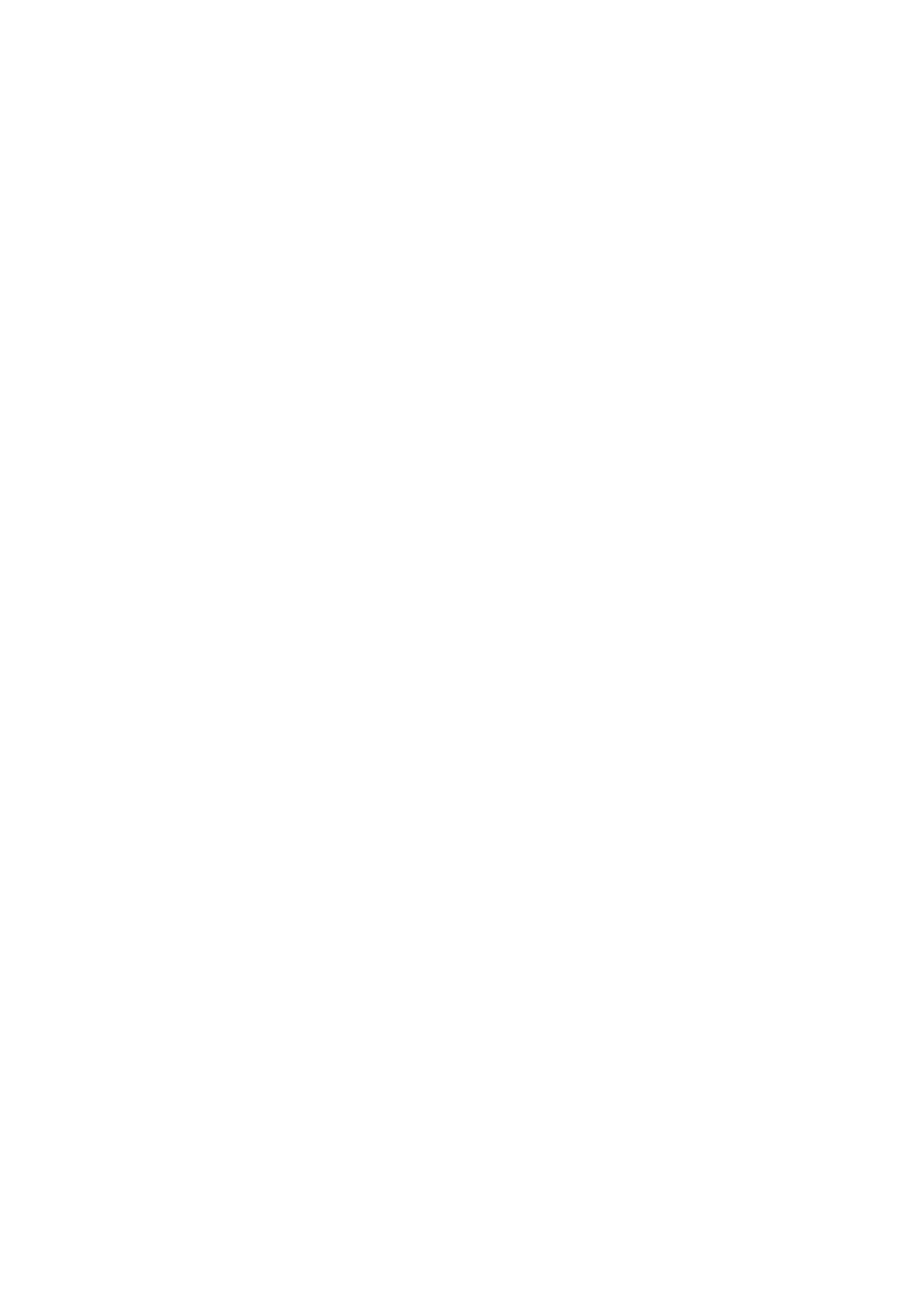## **APPENDIX A: TRAVEL ITINERARY**

### **Meetings in the United Kingdom**

#### *Monday, February 1 1999*

#### **Foreign and Commonwealth Office**

Old Admiralty Building

The Mall, SW1, London

- Mr Peter Bullock, Head of Asia Pacific Group
- Ms Azra Zakir, Programme Organiser
- Mr John Sandy, Accompanying Officer

#### **South London Drugs Prevention Centre**

190 Great Dover Street, SE1, London

- Ms Judith Barker, Team Leader
- Mr Chris Apostolides, Senior Development Officer

#### **Government of Western Australia European Office**

Australia Centre, Cnr Strand and Melbourne Place, WC2, London

- Hon Clive Griffiths, Agent General for Western Australia
- Mr Stuart Russell, Senior Manager, Investment and Trade
- Mr Brian Barnes, Manager, Administration and Finance
- Ms June Phillips, Investment and Information Officer

#### **The International Centre for Prison Studies**

School of Law, King's College

75-79 York Road, SE1, London

- Dr Andrew Coyle, Director
- Mr Andrew Barclay, Project Director
- Ms Vivien Stern, Senior Research Fellow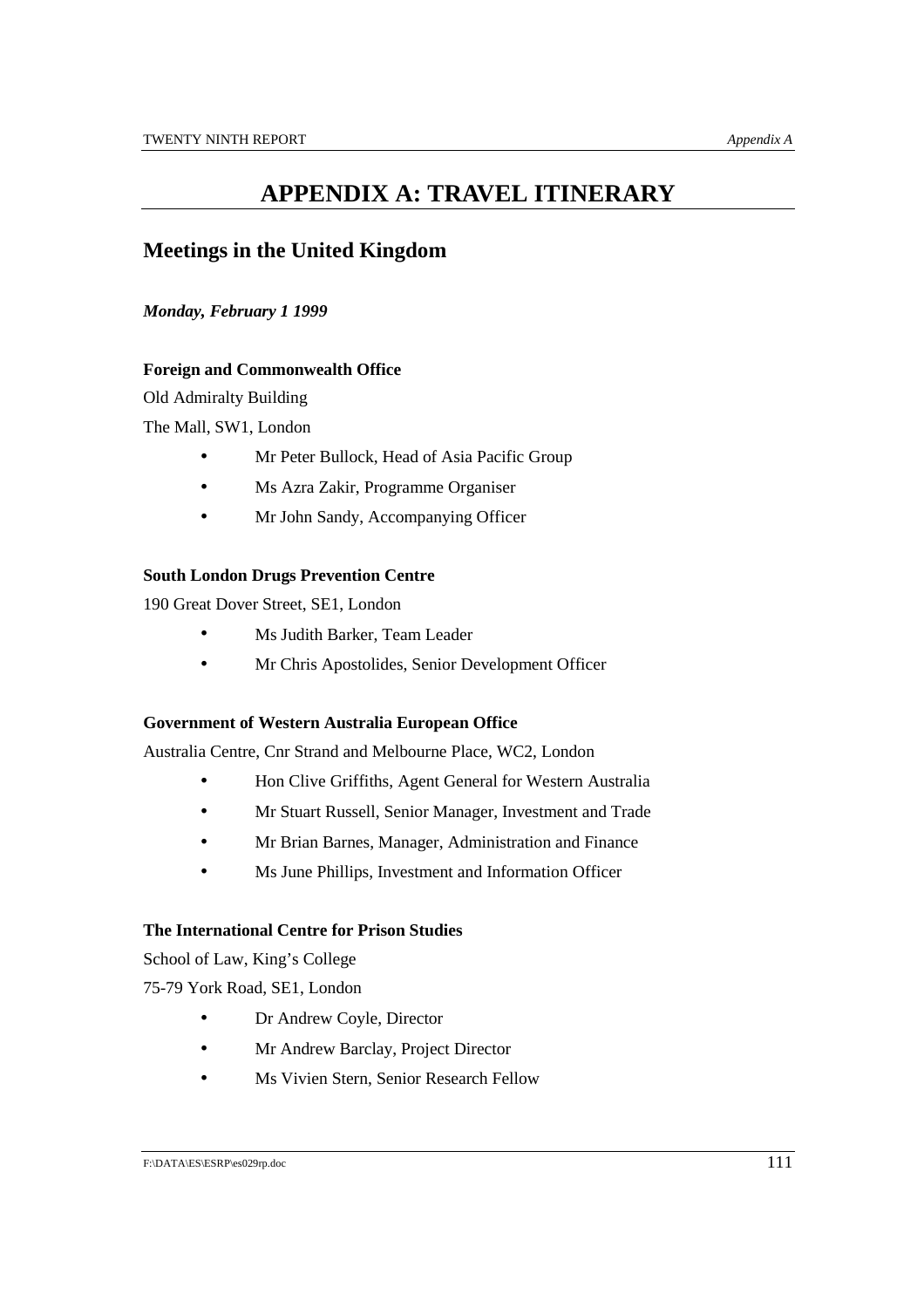*Tuesday, February 2 1999*

#### **HMP Lowdham Grange, Nottingham**

(Operated by Premier Prisons Services Ltd)

- Mr Joe Mullens, Director of Operations
- Mr David Bramley, Deputy Director
- Mr Les Bolam, Industries Manager
- Mr Colin Carr, Head of Housing
- Mr David Kirkham, Assistant Director, Programmes

#### Representatives from Board of Visitors

#### *Wednesday, February 3 1999*

#### **HMP Manchester ("Strangeways" prison)**

- Mr John Smith, Governor
- Mr Bob McColm, Deputy Governor
- Mr Cormac Martin, Governor for Regimes
- Ms Anne Lacey, Education Coordinator
- Dr Wils Walker, Clinical Director, Healthcare Centre
- Mr Bill Knight, Principal Officer, Induction Unit
- Mr Mike Winston, Industrial Manager
- Mr Stewart Millikin, Governor of Operations
- Ms Sue Morrison, Deputy Governor
- Mr Kevin Flynn, Prison Officer
- Mr Mick Burns, Prison Officer

#### *Thursday, February 4 1999*

#### **The Howard League for Penal Reform**

708 Holloway Road, N19

• Ms Frances Crook, Director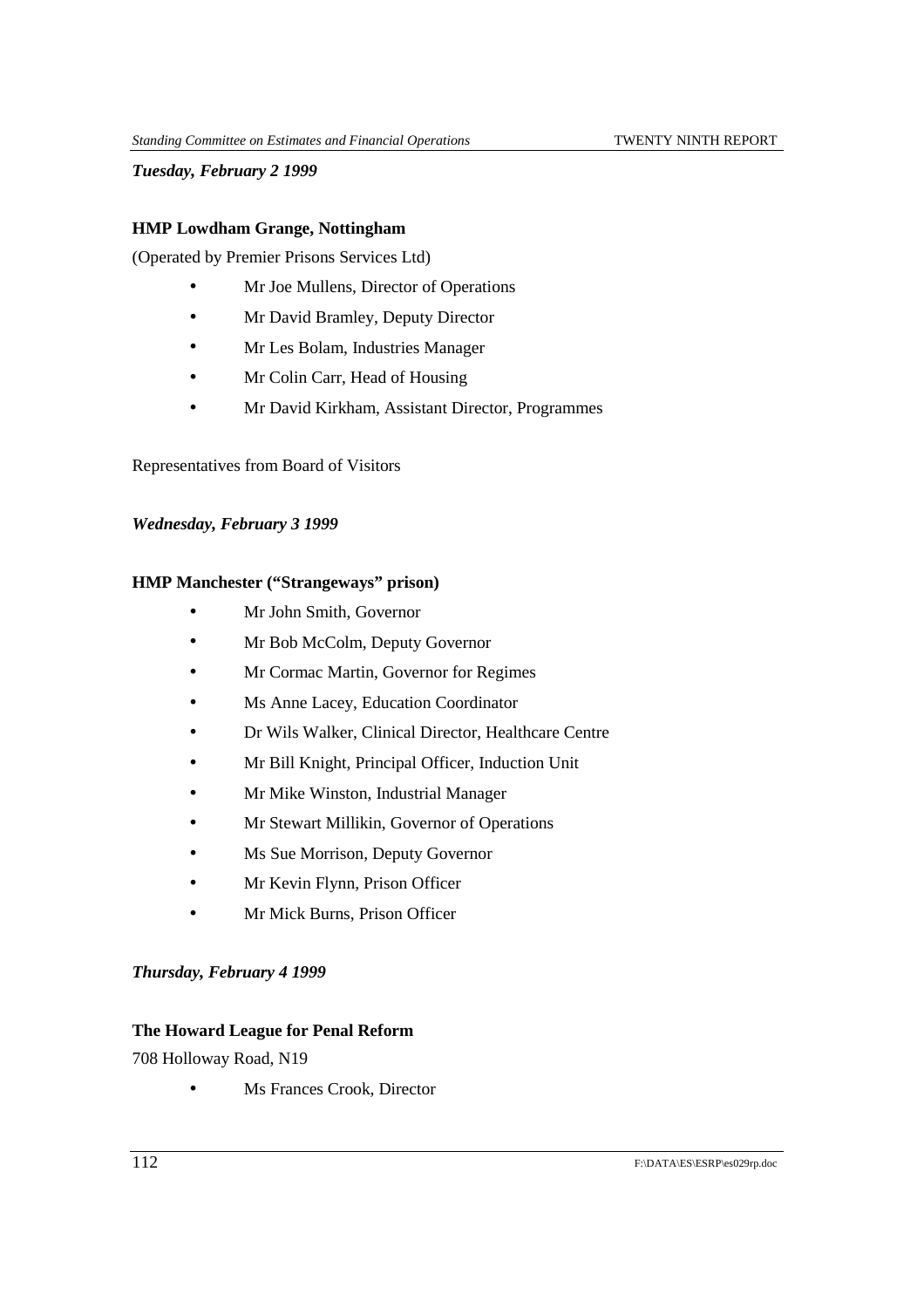#### **Prison Reform Trust**

Old Trading House

15 Northburgh Street, EC1

- Mr Stephen Shaw, Director
- Mr Stephen Nathan, Journalist and Researcher

#### **Home Office**

#### **Contracts & Competition Group**

Abell House, John Islip Street, SW1

• Mr David Kent, Head of Group

#### **HM Inspectorate of Prisons**

Room 1008

50 Queen Anne's Gate, SW1

• Mr Colin Allen, Deputy Chief Inspector

#### *Friday, February 5 1999*

#### **HMP Bullingdon**

Bicester, Oxfordshire

- Mr Luke Serjeant, Governor
- Mr John Cann, Deputy Governor
- Mrs Carole Allen, Director of Staff Development and Administrative Services
- Mr Bob Kennedy, Senior Officer
- Mrs Mandy Holliss, Administrative Officer, Staff Training Department
- Mr Flinton, Senior Officer, Prisoner Grievance System
- Mr Geoff Emerson, Senior Probation Officer
- Mr Mike Holliss, Officer
- Ms Ruth Carter, Administrative Officer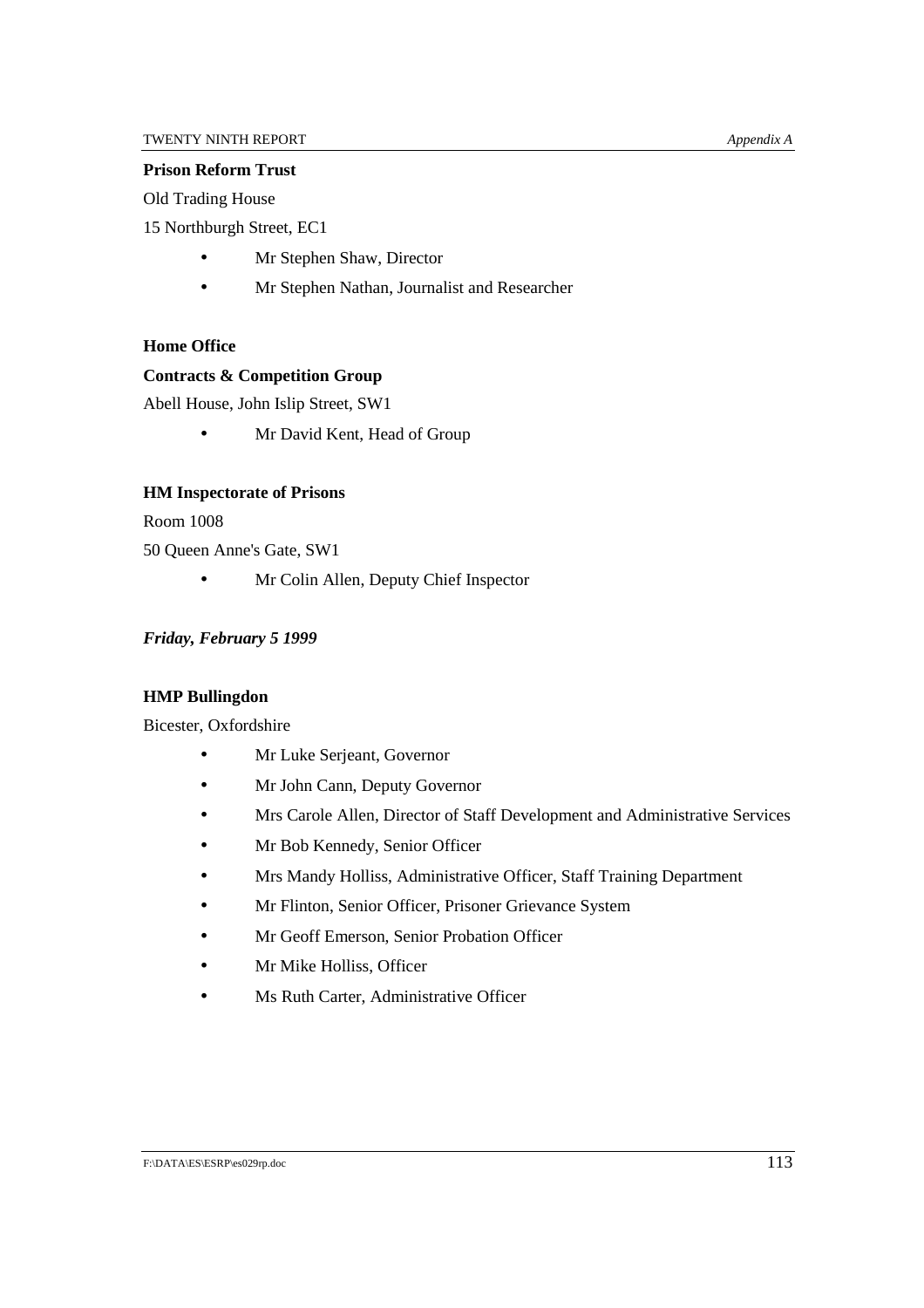### **Meetings in the Netherlands**

*Monday, February 8 1999*

#### **Penitentiary Institution Zwolle**

• Mr A Vroom, Managing Director

#### *Tuesday, February 9 1999*

#### **Ministry of Justice**

The Hague

• Mr M A G Rutter, Director of Prison Services

National Agency of Correctional Institutions

- Dr F J M Hoogenboom, Director
- Mr N M Willems, Public Relations
- Prof Dr Josine Junger-Tas, (from University of Leyden Institute of Criminology)

#### *Wednesday, February 10 1999*

#### **Penitentiary Institution Noordsingel**

Rotterdam

• Mr Versteeg, Director

## **Meetings in Germany**

#### *Thursday, February 11 1999*

#### **State Parliament of Lower Saxony**

Hannover, Germany

• Prof Rolf Wernstedt, President of the Parliament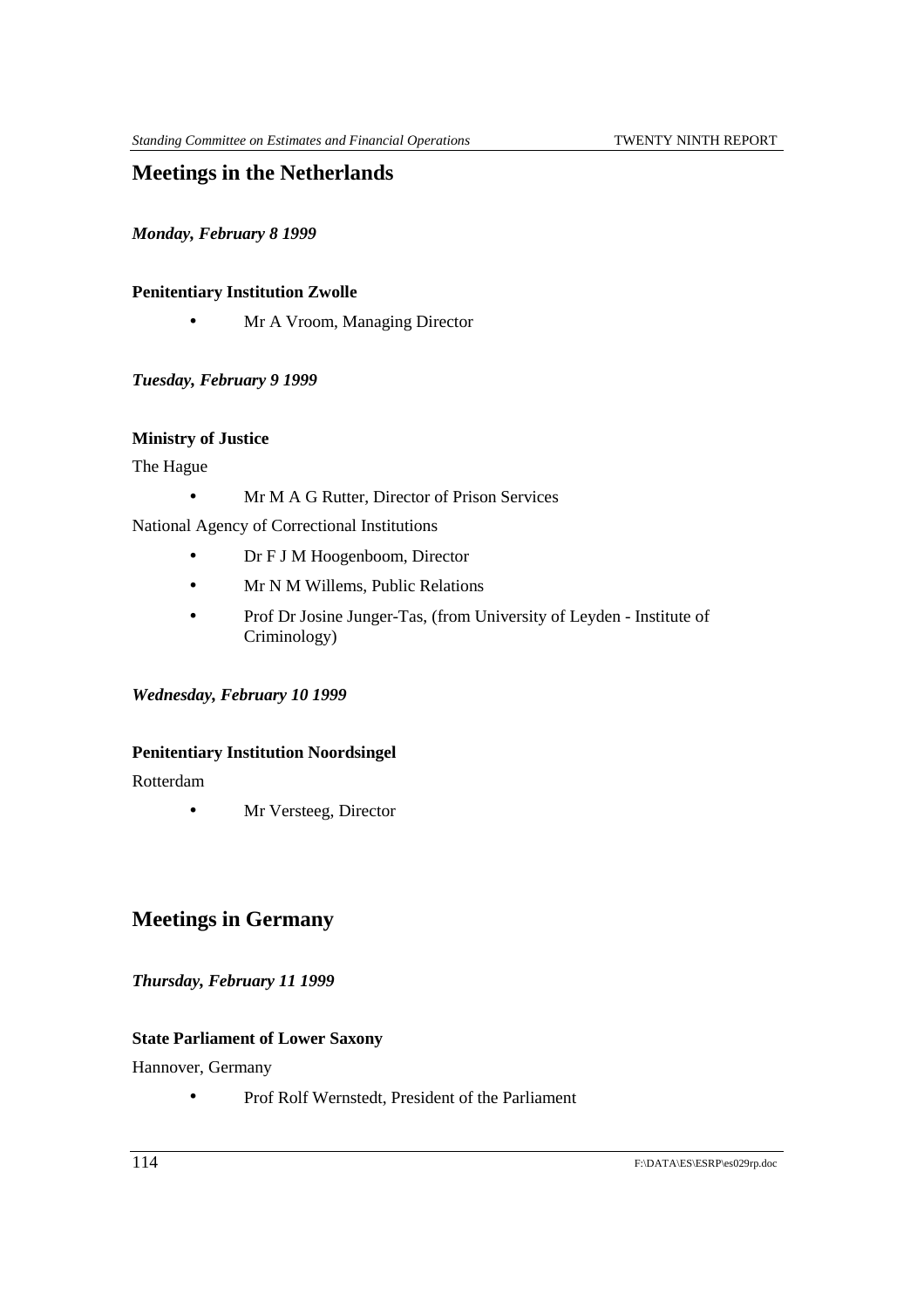#### **Parliamentary Sub-Committee on Prisons and Support for Offenders**

(a sub-Committee of the Legal and Constitutional Committee)

#### **SPD (Social Democratic Party) Members**

- Heike Bockmann
- Elke Muller
- Jacques Voigtlander

#### **CDU (Christian Democratic Union)**

• Ursula Kortner, Lutz Stratmann

#### **The Greens**

• Thomas Schroder

#### **Lower Saxony Ministry of Justice**

- Am Waterlooplatz 1, Hannover
- Burkhart Hasenpusch, Head of Division, Prison Services/ Probation/ Parole

#### *Friday, February 12 1999*

#### **Criminology Research Institute of Lower Saxony**

Lutzerodestr 9, House 4, Hanover

- Prof Dr Christian Pfeiffer, Director
- Dr Werner Greve, Deputy Director
- Dr Drewniac
- Dr Hoynck, Chair German Juvenile Judges Association

#### *Monday, February 15 1999*

#### **Ministry of Justice - Berlin**

Salzburger Strasse 21-25 10825 Berlin-Schoneberg

F:\DATA\ES\ESRP\es029rp.doc 115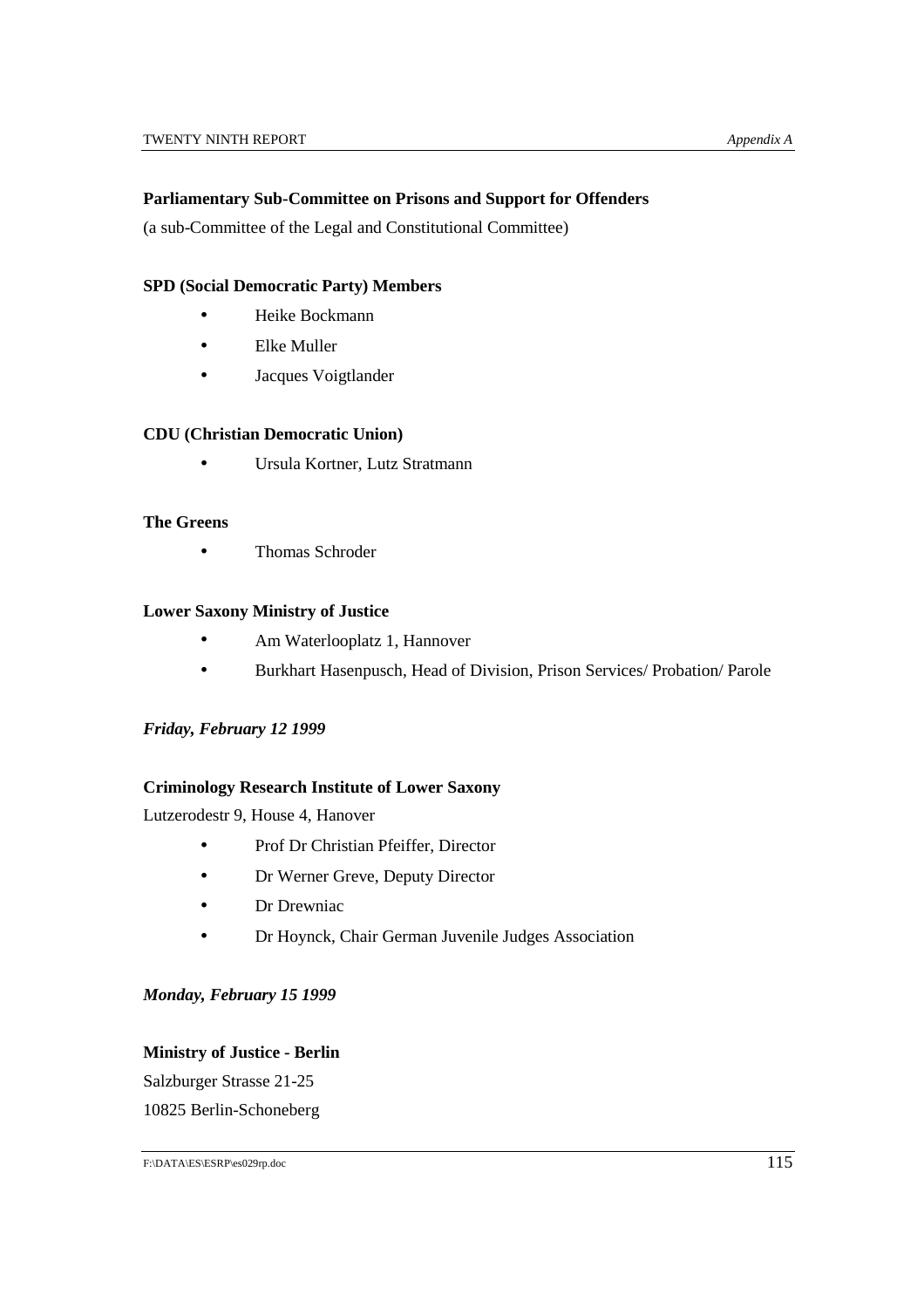• Dr Christoph Flugge, Director of Prisons

### **Meetings in the United States of America**

*Tuesday, February 16 1999*

#### **U.S. Department of Justice**

800 K Street, NW

Washington DC 20531

• Prof Frank Porpotage, Deputy Director, Training and Technical Assistance Division, Office of Juvenile Justice and Delinquency Prevention

#### **Federal Bureau of Prisons**

320 First Street, NW

Washington DC 20534

- Mr William G. Saylor, Deputy Director, Federal Bureau of Prisons
- Ms Fay Pollard, Office of Public Affairs
- Dr Scott D. Camp, PhD, Research Analyst, Office of Research

#### *Wednesday, February 17 1999*

#### **United States Senate**

224 Dirkin Senate Office Building

Washington, DC 20510

• Mr Michael Kennedy, Counsel, Senate Judiciary Committee

#### **U.S. Department of State**

2201 C Street, NW

Washington, DC 20520

- Mr Emil Skoden, Director, Office of Australia and New Zealand Affairs, Bureau of East Asian and Pacific Affairs
- Mr Phillip L. Antweiler, Australia Desk Officer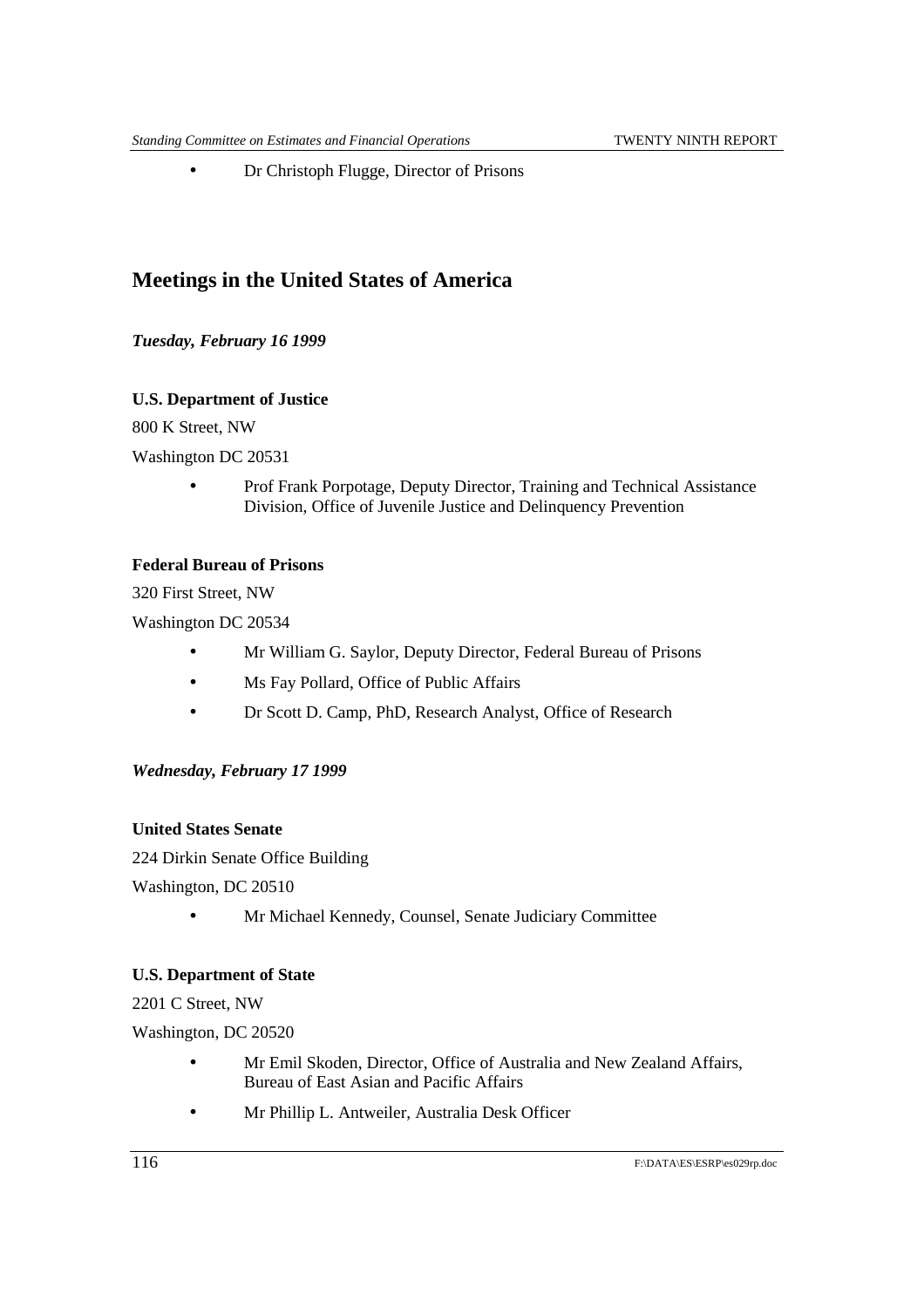#### *Thursday, February 18 1999*

#### **Metropolitan Detention Centre**

100 29th Street, Brooklyn

• Mr Scott Middlebrooks, Executive Assistant

#### **Department of Probation of the City of New York**

115 Leonard Street, New York, New York

- Mr Raul Russi, Commissioner
- Mr Jack Ryan, Director of Public Information
- Mr Frank Domurd, Director of Staff and Organizational Development/Grants

#### *Friday, February 19 1999*

### **Rikers Island Correctional Center**

The City of New York Department of Corrections

- Mr John J. Mohan, Director, Media Services
- Dr John Burgess M.D., Director of Mental Health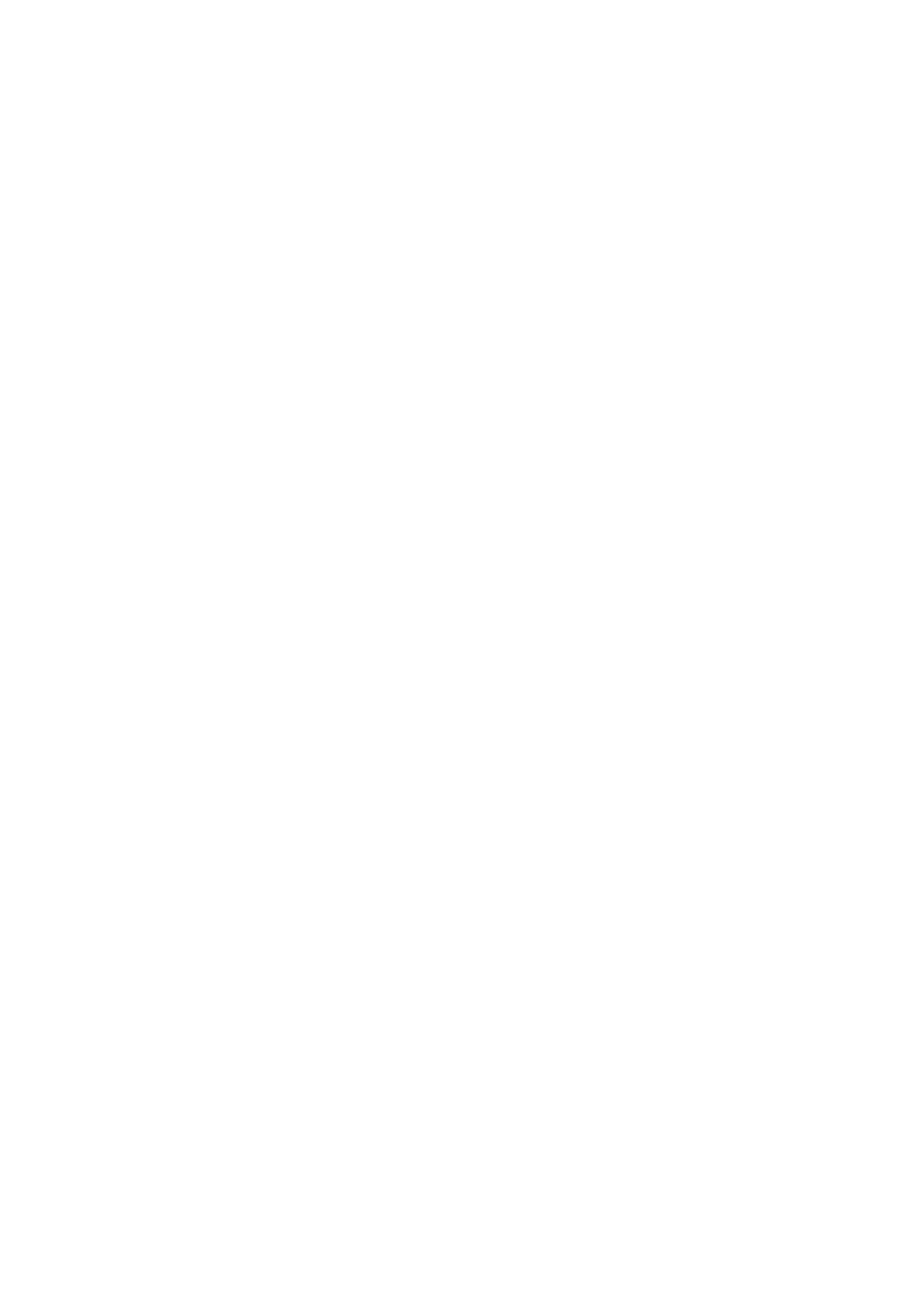# **APPENDIX B: WITNESSES WHO APPEARED BEFORE THE COMMITTEE**

| <b>Date</b> | Witness                                                                                                                                                                                                                      |
|-------------|------------------------------------------------------------------------------------------------------------------------------------------------------------------------------------------------------------------------------|
| 11/03/98    | <b>Crime Research Centre</b><br>Professor Richard Harding, Director                                                                                                                                                          |
| 01/04/98    | Ombudsman's Office<br>Mr Murray Allen, Parliamentary Commissioner                                                                                                                                                            |
| 15/04/98    | Mr Peter Jones, Chairman<br>Police/Justice Core Functions Project                                                                                                                                                            |
| 15/04/98    | Ministry of Justice<br>Mr Kevin Payne, Executive Director, Offender Management                                                                                                                                               |
| 11/05/98    | Ministry of Justice<br>Mr Kevin Payne, Executive Director, Offender Management                                                                                                                                               |
| 16/09/98    | Ministry of Justice<br>Mr Athol Jamieson, A/Exec Director, Offender Development                                                                                                                                              |
| 20/01/99    | Prisoners' Advisory Support Service<br>Ms Dorothy Goulding, Chairman                                                                                                                                                         |
| 17/11/99    | Ministry of Justice<br>Mr Alan Piper, Director General<br>Mr Andrew Marshall, Director Policy & Research<br>Ms Annette Wells, A/General Manager Community Based Services<br>Mr Papandreaou, A/Director Community Corrections |
| 24/11/99    | Mr Con Zempilas, Chief Stipendiary Magistrate                                                                                                                                                                                |
|             | Witness "PA" (See APPENDIX D)                                                                                                                                                                                                |
|             | Witness "PB" (See APPENDIX D)                                                                                                                                                                                                |
|             | Witness "PC" (See APPENDIX D)                                                                                                                                                                                                |

F:\DATA\ES\ESRP\es029rp.doc 119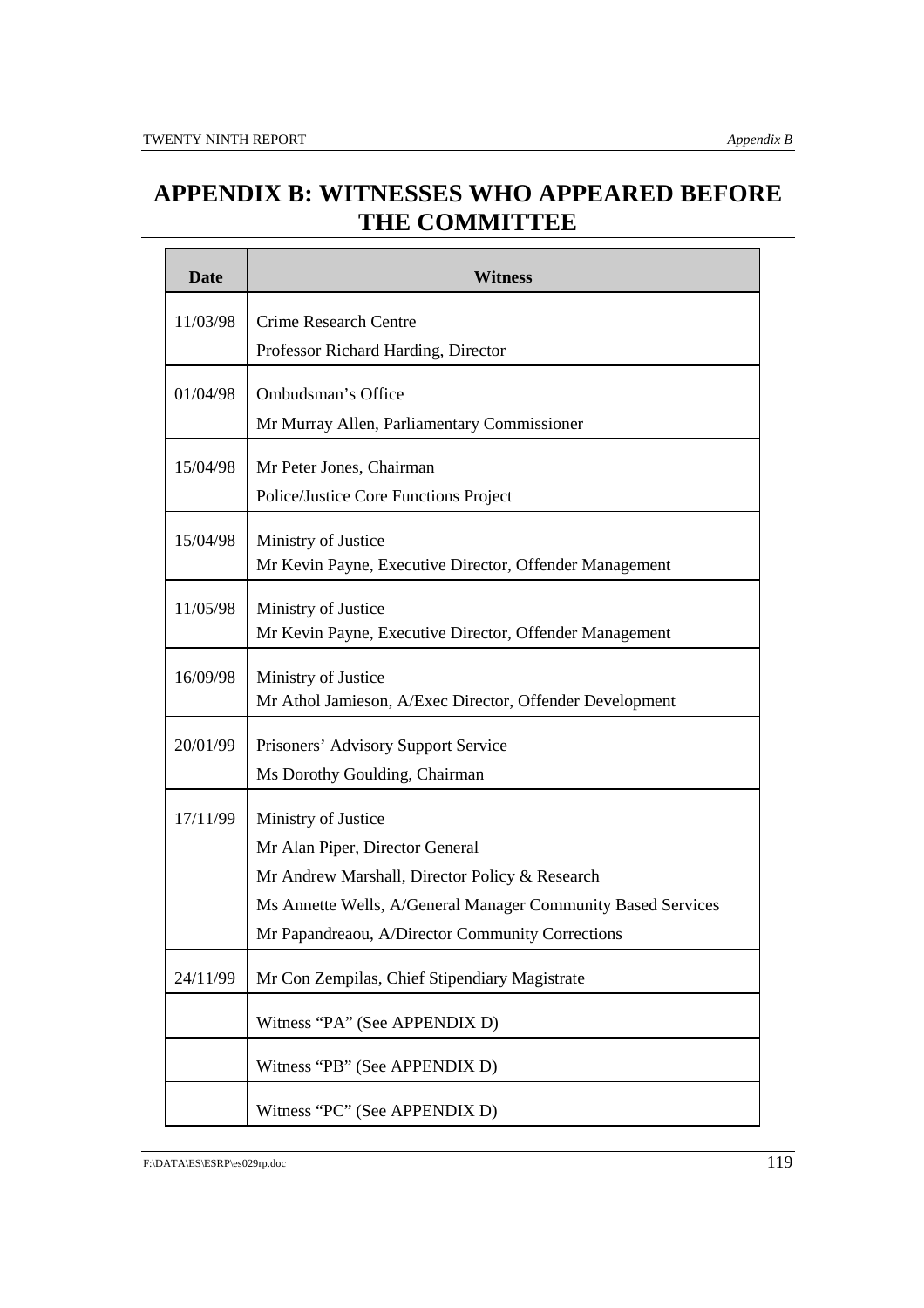| Witness "PD" (See APPENDIX D) |
|-------------------------------|
| Witness "PE" (See APPENDIX D) |
| Witness "PF" (See APPENDIX D) |
| Witness "PG" (See APPENDIX D) |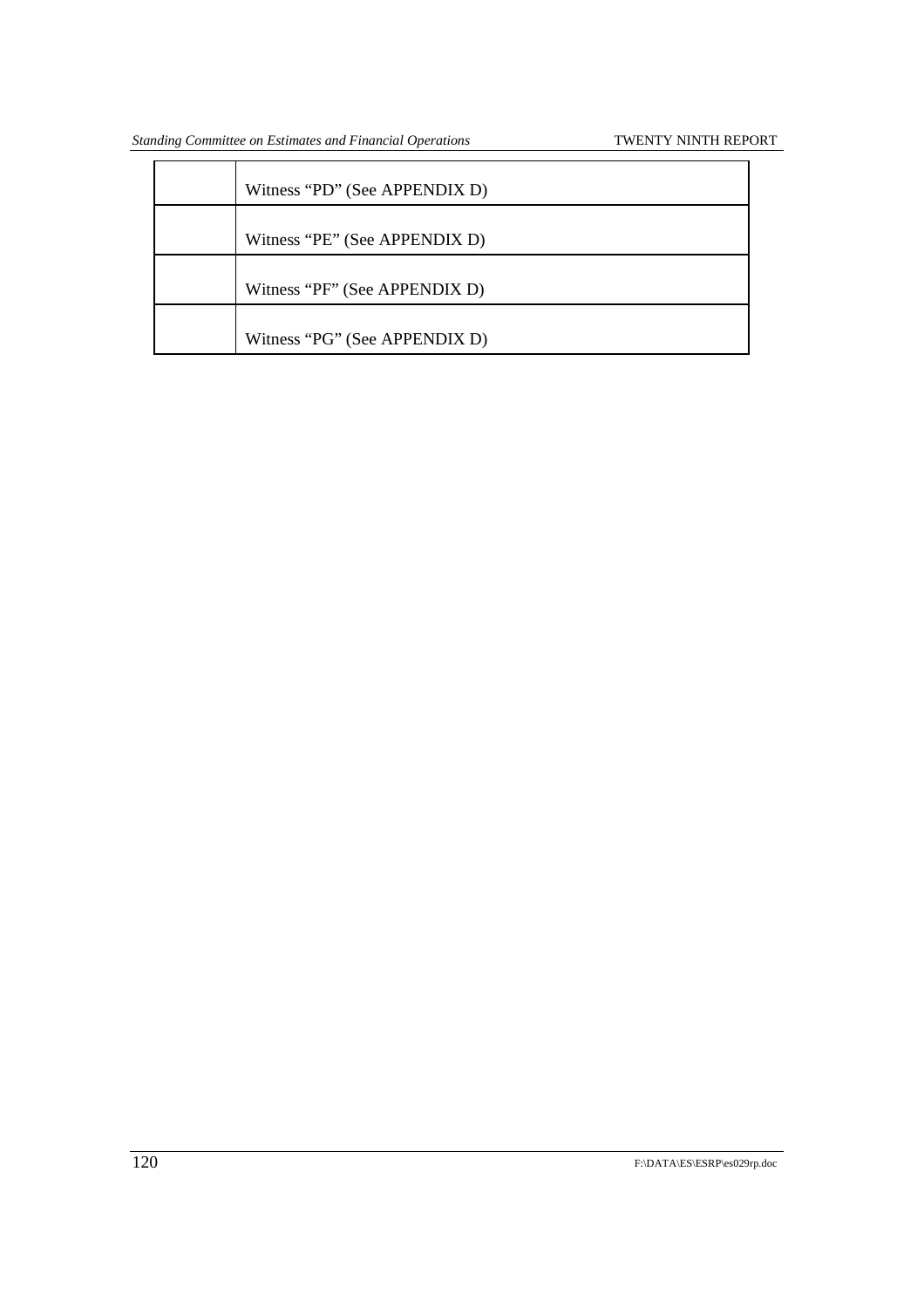# **APPENDIX C: WESTERN AUSTRALIAN PRISONS VISITED BY THE COMMITTEE**

During the course of its inquiry into the allocation and expenditure of financial resources with the Western Australian prison system the Committee visited the following prisons and detention centres in Western Australia:

- Bandyup Women's Prison x 3 visits
- Canning Vale Prison x 3 visits
- Casuarina Prison x 3 visits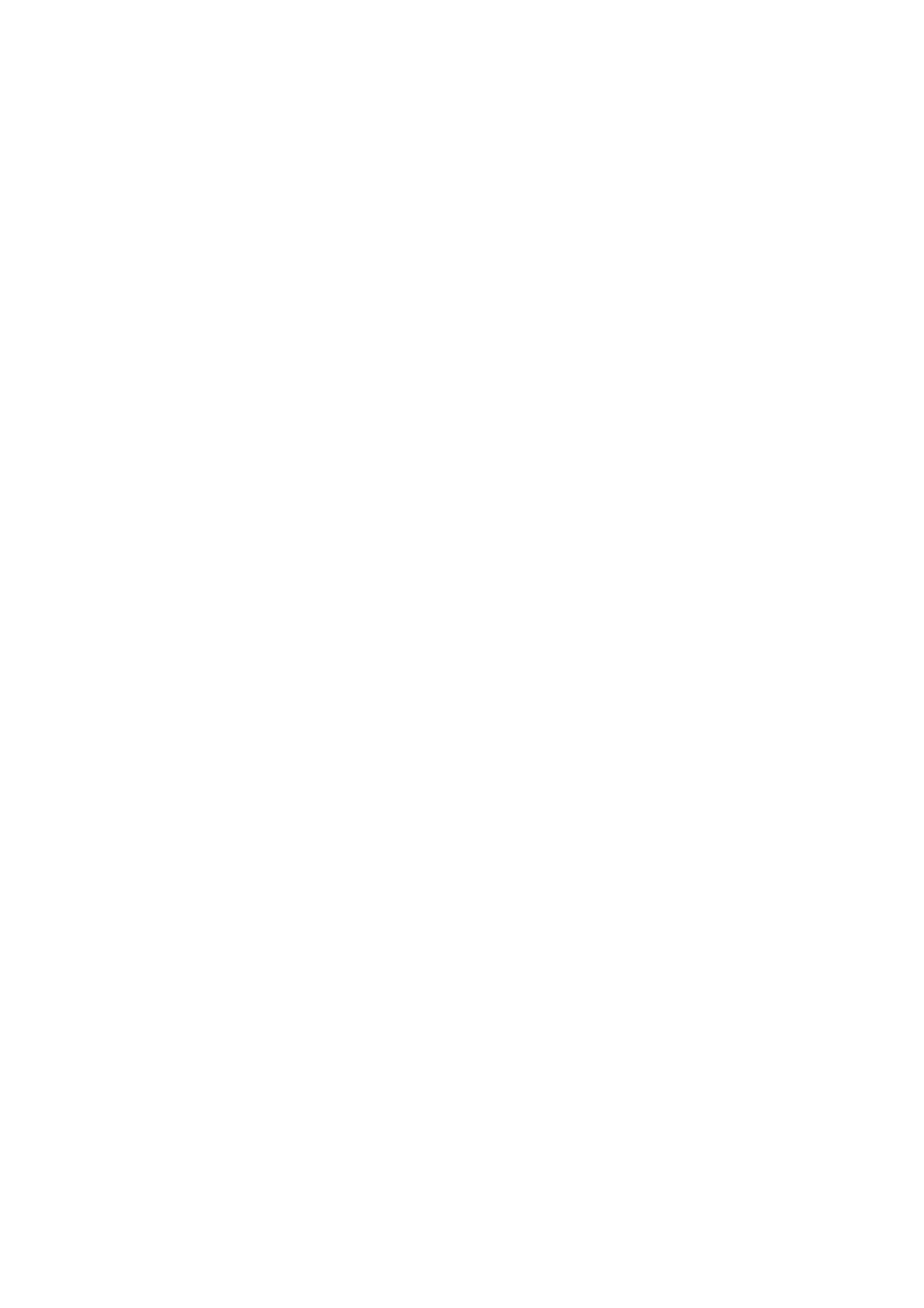# **APPENDIX D: EVIDENCE WHICH THE COMMITTEE RECOMMENDS THAT THE LEGISLATIVE COUNCIL SUPPRESS PURSUANT TO STANDING ORDER 324**

Some evidence (both oral and documentary) was provided to the Committee in private session during the course of the inquiry. The relevant evidence contains details of specific events and individuals.

The Committee is of the opinion that there would be a genuine and immediate threat to the wellbeing of a number of individuals if certain evidence that has been provided to the Committee during the inquiry is published. The public release of this evidence is likely to expose a number of witnesses and other individuals named in the evidence to physical danger, harassment and victimisation.

A large number of persons who are identified in the evidence and who are the subject of serious allegations in that evidence, have also not been given an opportunity to respond to those allegations.

Furthermore, the Committee has formed the view that, although it has found the evidence provided in private session during the inquiry to be valuable in providing some contextual background as to the impact of the prison system on the lives of the individuals within it, this evidence is not directly related to the broader financial management issues on which the Committee has focused during the inquiry. As such, this evidence will not be specifically referred to in the text of the Committee's report to the Legislative Council on the inquiry.

The Committee is of the opinion that it is not practical to attempt to excise portions of the relevant evidence, whether that evidence be in the form of a document or a transcript of evidence of a witness. Accordingly, the Committee seeks from the Legislative Council a suppression order with respect to the relevant documents and transcripts of witnesses' evidence in their entirety.

The relevant documents and transcripts of evidence of witnesses have been separated from the other evidence gathered during the inquiry, and have been marked for identification purposes as follows:

- Document "P1"
- Document "P2"
- Document "P3"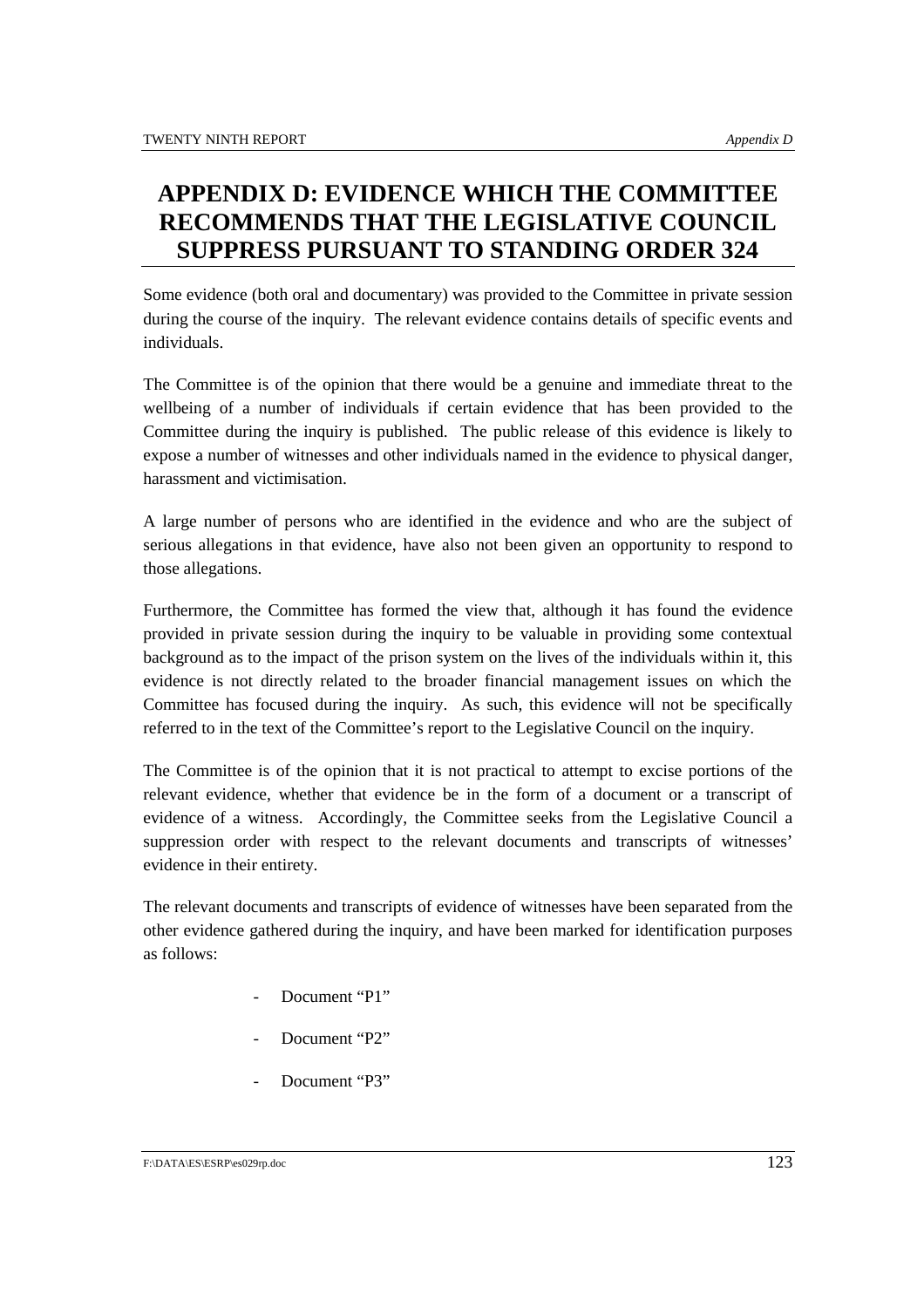- Document "P4"
- Document "P5"
- Document "P6"
- Document "P7"
- Document "P8"
- Document "P9"
- Document "P10"
- Document "P11"
- Document "P12"
- Document "P13"
- Document "P14"
- Document "P15"
- Document "P16"
- Document "P17"
- Document "P18"
- Document "P19"
- Document "P20"
- Document "P21"
- Document "P22"
- Document "P23"
- Document "P24"
- Transcript of Evidence of Witness "PA"
- Transcript of Evidence of Witness "PB"